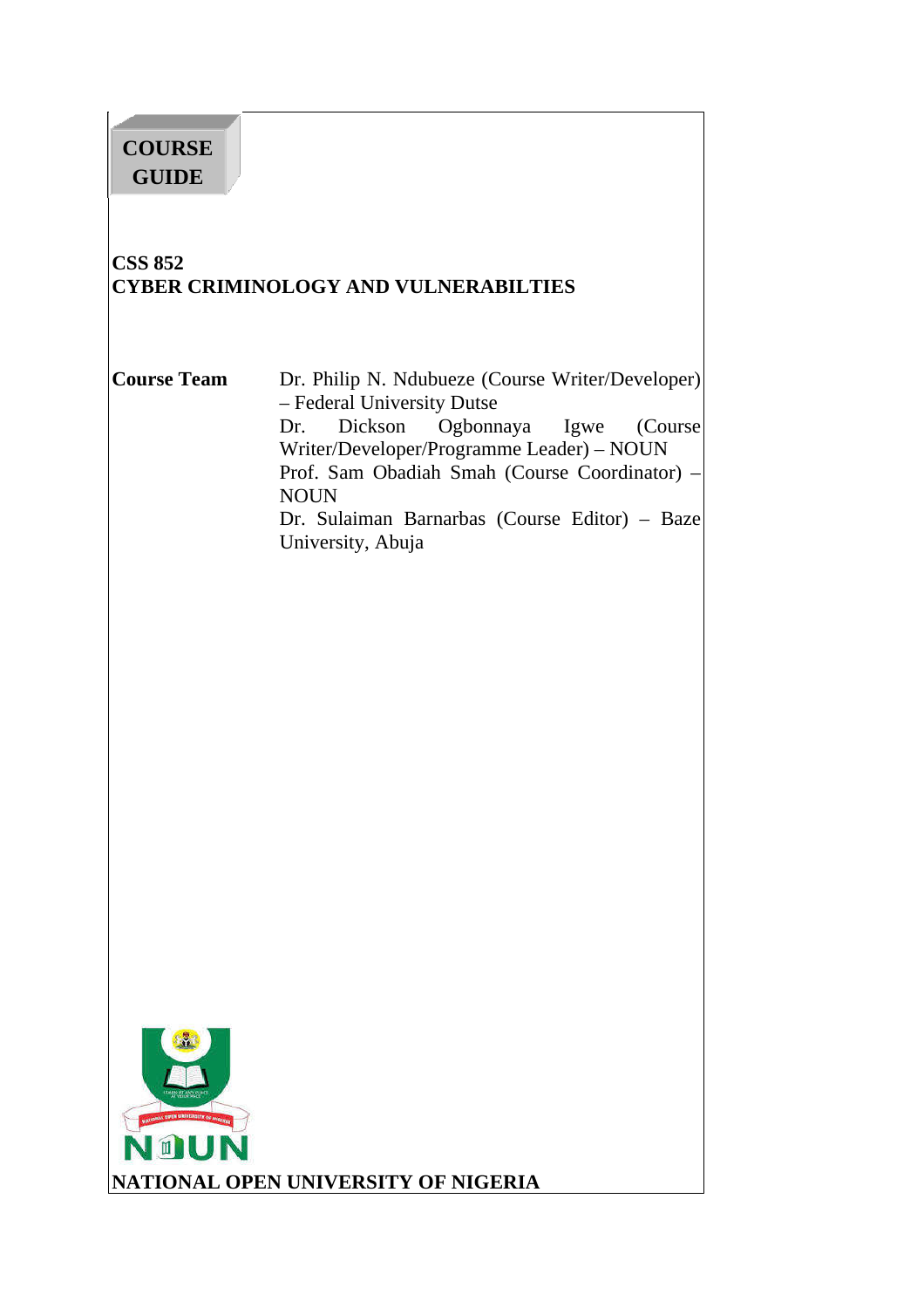© 2021 by NOUN Press National Open University of Nigeria Headquarters University Village Plot 91, Cadastral Zone Nnamdi Azikiwe Expressway Jabi, Abuja

Lagos Office 14/16 Ahmadu Bello Way Victoria Island, Lagos

e-mail: centralinfo@nou.edu.ng URL: www.nou.edu.ng

All rights reserved. No part of this book may be reproduced, in any form or by any means, without permission in writing from the publisher.

Printed 2021

ISBN: 978-978-058-306-4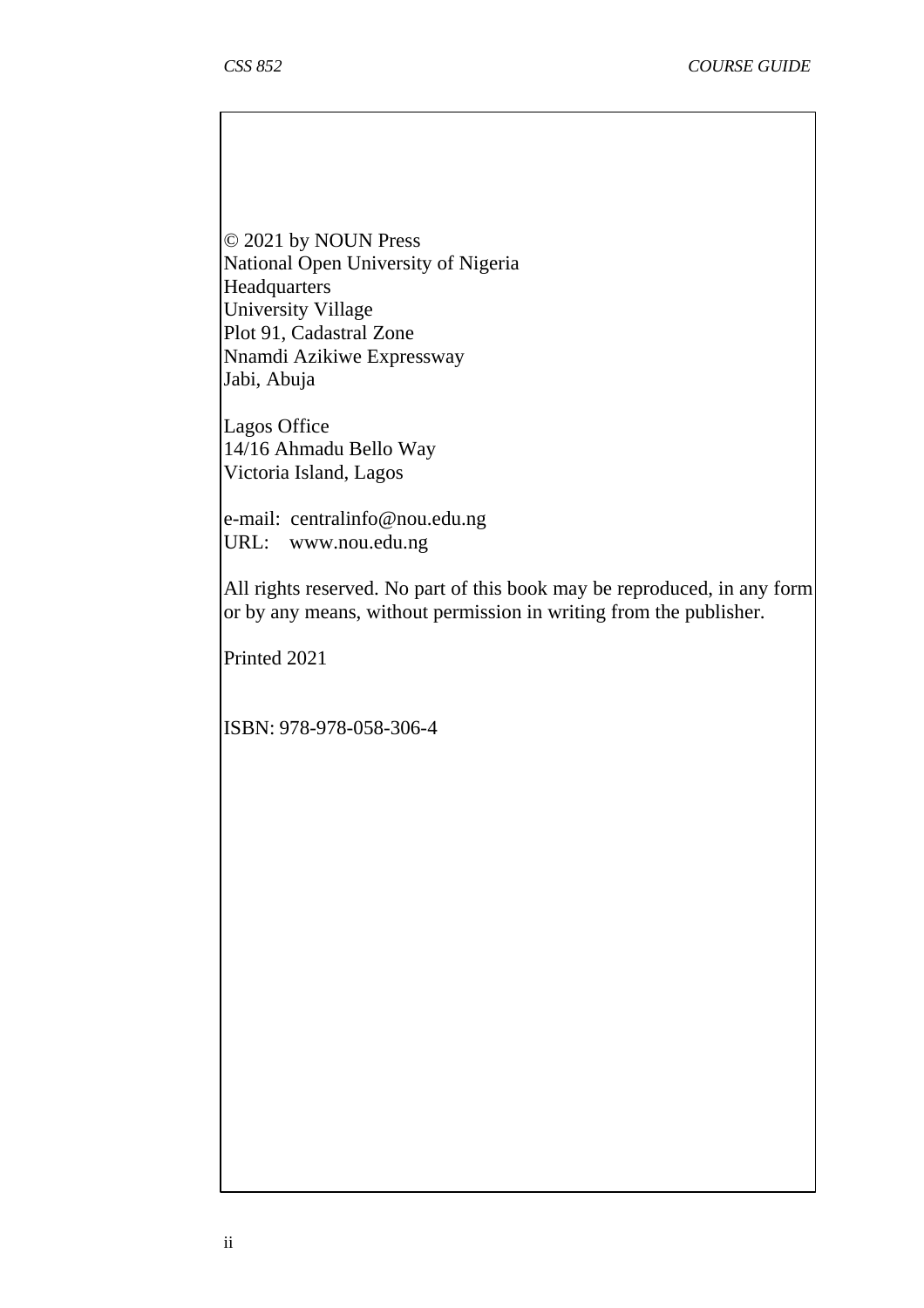# **CONTENTS PAGE**

| iv           |
|--------------|
| iv           |
|              |
| $\mathbf{V}$ |
|              |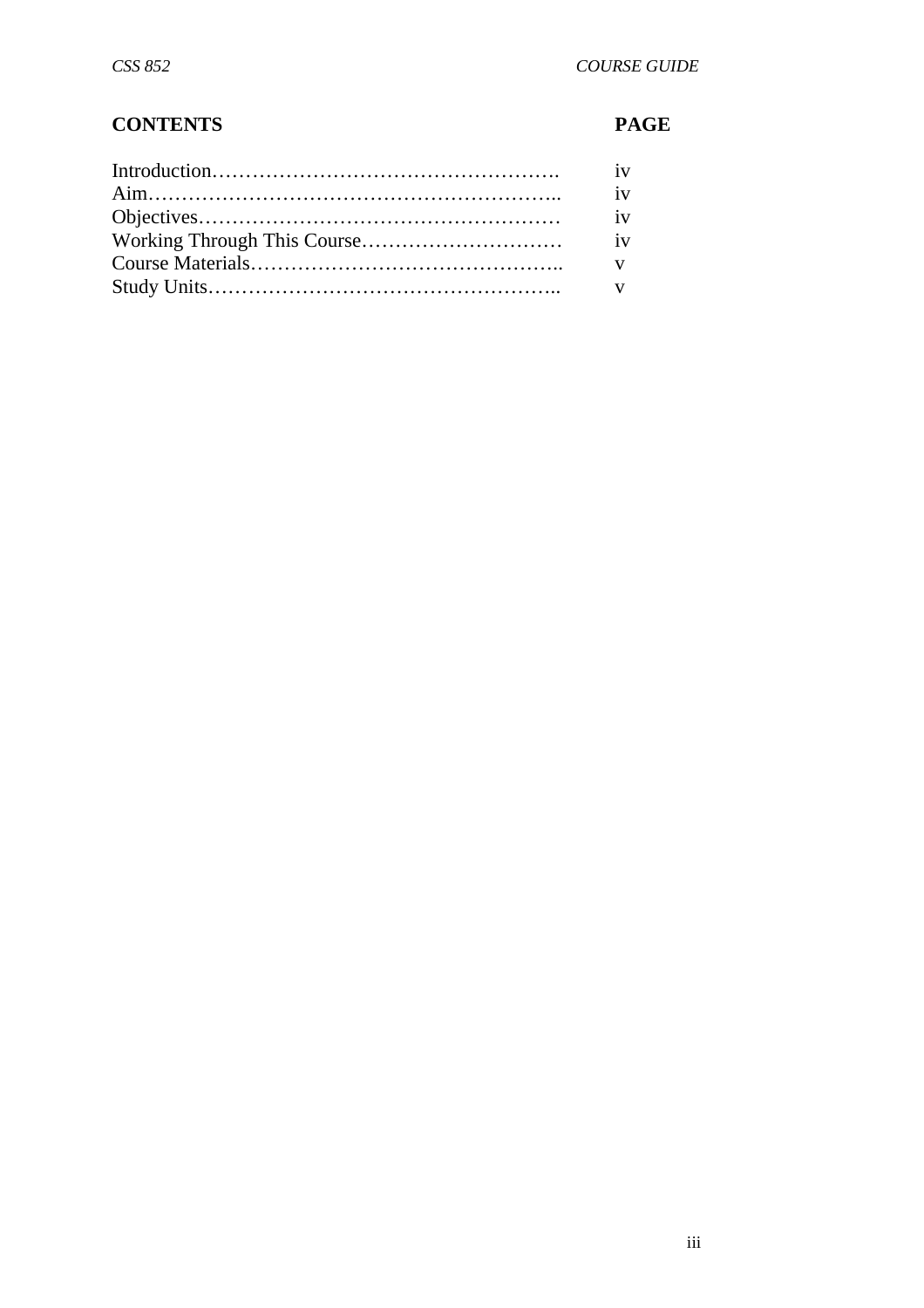# **INTRODUCTION**

#### **Welcome to CSS 852: Cyber Criminology and Vulnerabilities**

CSS 852 is a second semester 3 Credit Units course that provides you with insights into the issues around deviance, crime and terrorism in the cyberspace. It is prepared for students enrolled in the Doctor of Philosophy Programme in Criminology and Security Studies in the National Open University of Nigeria (NOUN).

#### **AIM**

- a) To introduce you to the fundamental issues around the spate of deviance, crime and terrorism in the cyberspace.
- b) To enable you appreciate the role of the relatively young discipline of cyber criminology in interrogating the issues of disorder, crime and criminality in the cyberspace.
- c) To guide students to the understanding of how certain twenty-first century social forces shaped the thinking and theorizing of early cyber criminologists.
- d) To critically evaluate the legal instruments established to control cybercrime and the initiatives at national, regional and international levels to ensure security in the cyberspace.

#### **OBJECTIVES**

- To examine the context, concerns, and future directions of the discipline of cyber criminology.
- To discuss the evolution, classification, cost and other dynamics of cybercrime.
- To critical review some theories that are relevant in the explanation of deviance, crime and terrorism in the cyberspace.
- To interrogate some contemporary issues in cybercrime and cyber security and their global implications.
- To assess the state of cyber-crime legislations/cyber security initiatives and the challenges confronting the Nigeria Criminal Justice System in policing and prosecuting cybercrime.

# **WORKING THROUGH THIS COURSE**

To complete this course, you are required to read the study units and the recommended books. Each study unit contains a self-assessment exercise, and at some point in the course you will be required to submit your assignment for assessment purposes. You will be expected to write a final examination at the end of the course. Stated below are the components of the course and what you are expected to do.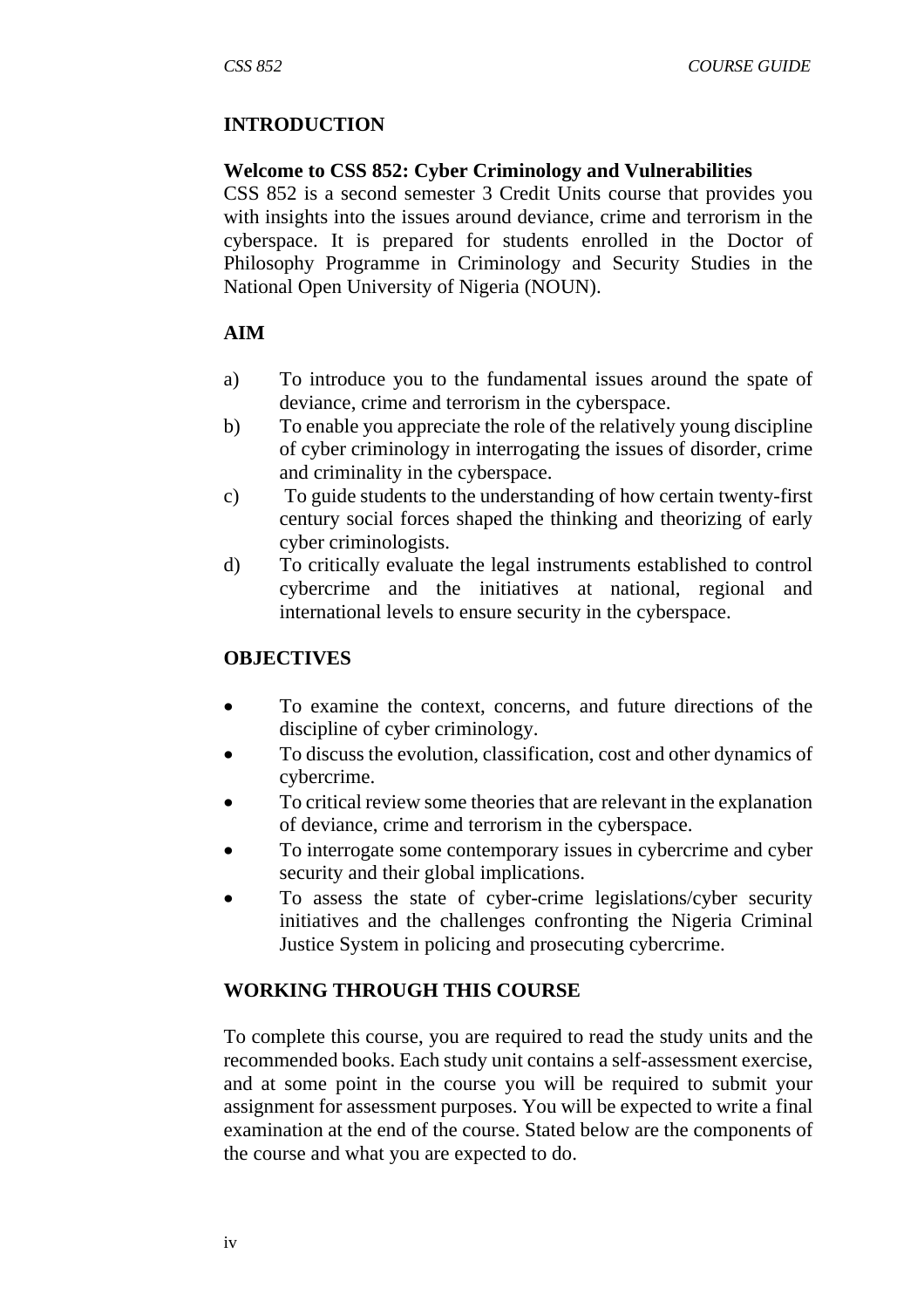# **COURSE MATERIALS**

- 1. Course Guide
- 2. Study Units
- 3. Textbooks, Journals and other Reference Sources
- 4. Assignment File
- 5. Presentation

#### **STUDY UNITS**

There are twenty-four (24) study units in this course broken down into six (6) modules of four units each.

## **Module 1 Cyber Criminology: Context, History, Concerns, Contribution and Challenges**

- Unit 1 The Contexts of the Emergence of Cyber Criminology
- Unit 2 The History of Cyber Criminology
- Unit 3 Concerns and Contributions of Cyber Criminology
- Unit 4 Challenges of the Discipline of Cyber Criminology

#### **Module 2 Evolution, Typologies and Dynamics of Cybercrime**

- Unit 1 Evolution of Cyber Crime
- Unit 2 Typologies of Cybercrime
- Unit 3 Measuring Cybercrime
- Unit 4 Cyberspace as the 5<sup>th</sup> Domain of Warfare

#### **Module 3 Cybercrime Theories and their Applicability**

- Unit 1 Social Learning Theory (SLT)
- Unit 2 Routine Activity Theory (RAT)
- Unit 3 General Strain Theory (GST)
- Unit 4 Space Transition Theory of Cybercrime (STT)

# **Module 4 Cyberspace Threats and Vulnerabilities**

- Unit 1 Definitions and Scope of Cyberspace Threats and Vulnerabilities
- Unit 2 Threats to Critical Infrastructures and Industrial Control **Systems**
- Unit 3 Threats of Terrorism and Transnational Organised Crime Networks
- Unit 4 Digital Pitfalls in Developing Countries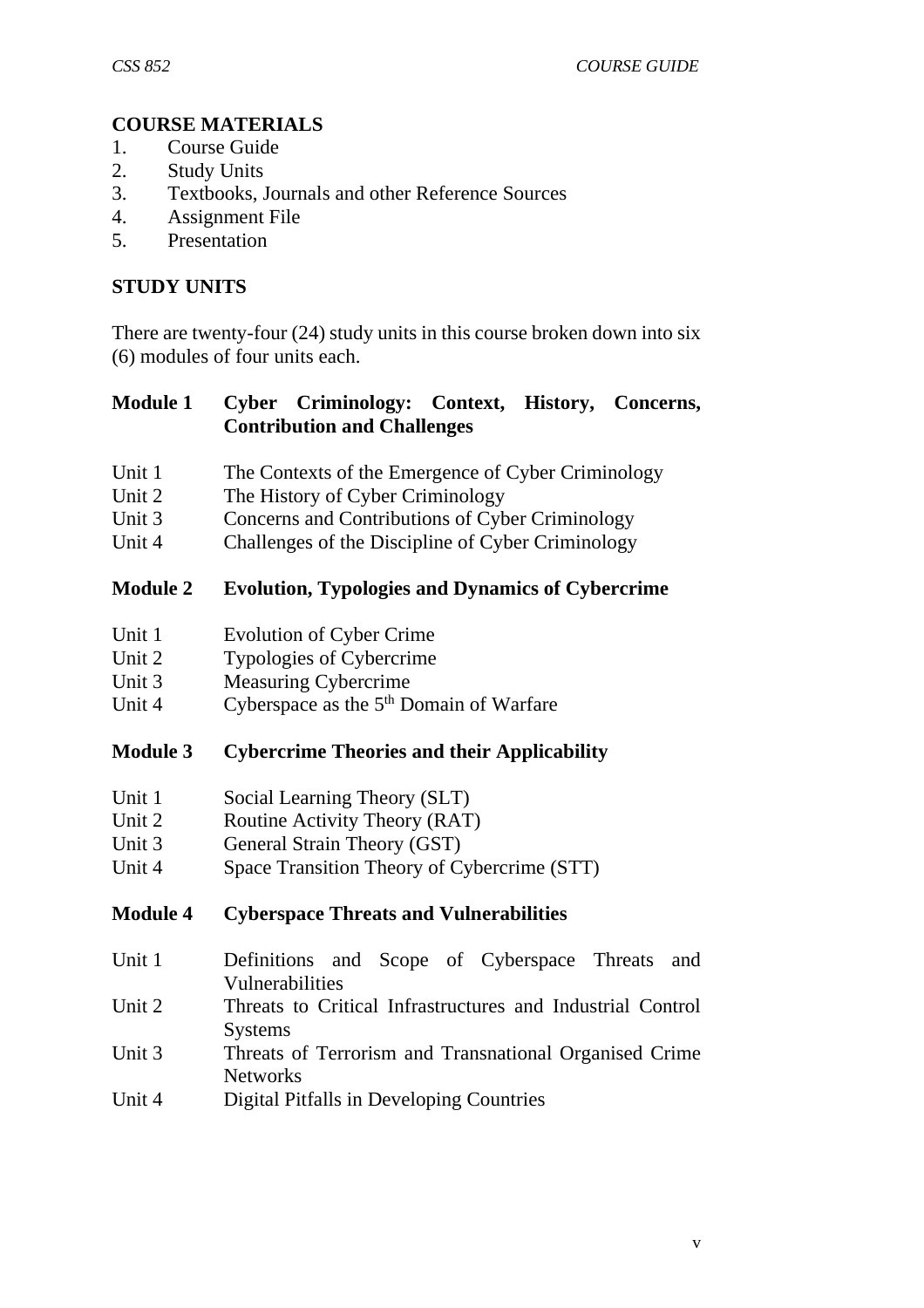#### **Module 5 Cyber Victimisation**

| Unit 1 | Profiling Cybercrime Offenders |
|--------|--------------------------------|
|--------|--------------------------------|

- Unit 2 Profiling Cybercrime Victims
- Unit 3 Types and Patterns of Cyber Victimisation
- Unit 4 Cybercrime Victimisation and Risk Factors

# **Module 6 Cyber Crime Legislations and Cyber Security Strategies**

- Unit 1 Cyber Crime Legislations in Nigeria
- Unit 2 Cyber Security Strategies/Initiatives at National, Regional and International Levels
- Unit 3 Artificial Intelligence for Cyber Security
- Unit 4 Challenges of Policing and Enforcement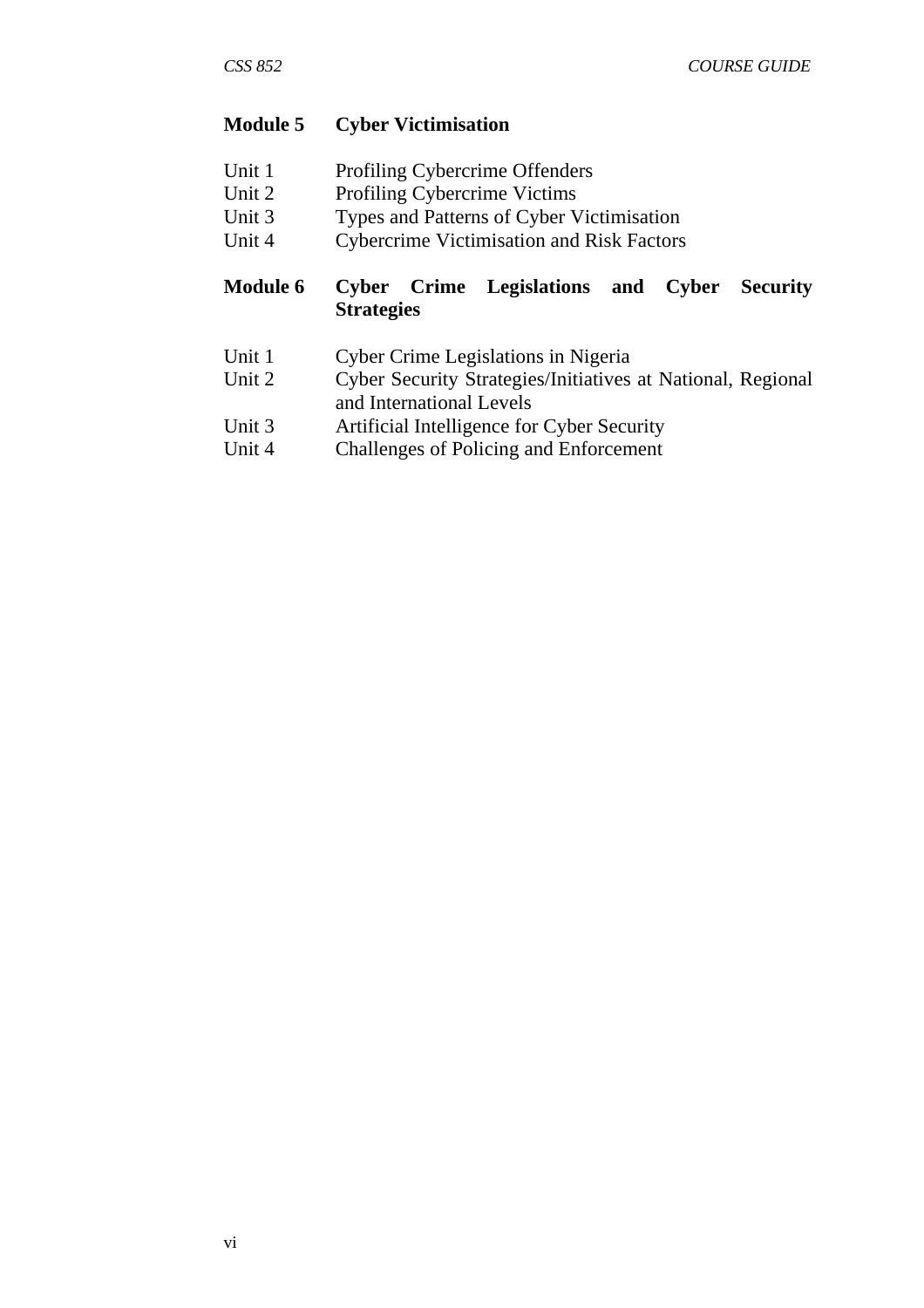# **MAIN COURSE**

# **CONTENTS PAGE**

| <b>Module 1</b> | <b>Cyber Criminology: Context,</b><br><b>History, Concerns, Contribution</b> | 1      |
|-----------------|------------------------------------------------------------------------------|--------|
| Unit 1          | The Contexts of the Emergence of                                             |        |
| Unit 2          | The History of Cyber Criminology                                             | 1<br>5 |
| Unit 3          | Concerns and Contributions of                                                |        |
|                 |                                                                              | 9      |
| Unit 4          | Challenges of the Discipline of                                              |        |
|                 |                                                                              | 14     |
| <b>Module 2</b> | <b>Evolution, Typologies and</b>                                             |        |
|                 | Dynamics of Cybercrime                                                       | 18     |
| Unit 1          | Evolution of Cyber Crime                                                     | 18     |
| Unit 2          | Typologies of Cybercrime                                                     | 21     |
| Unit 3          | Measuring Cybercrime                                                         | 24     |
| Unit 4          | Cyberspace as the 5 <sup>th</sup> Domain                                     |        |
|                 |                                                                              | 27     |
| <b>Module 3</b> | <b>Cybercrime Theories and</b>                                               |        |
|                 |                                                                              | 30     |
| Unit 1          | Social Learning Theory (SLT)                                                 | 30     |
| Unit 2          | Routine Activity Theory (RAT)                                                | 34     |
| Unit 3          | General Strain Theory (GST)                                                  | 37     |
| Unit 4          | Space Transition Theory of                                                   |        |
|                 |                                                                              | 40     |
| <b>Module 4</b> | <b>Cyberspace Threats and</b>                                                |        |
|                 | Vulnerabilities                                                              | 43     |
| Unit 1          | Definitions and Scope of Cyberspace                                          |        |
|                 | Threats and Vulnerabilities                                                  | 43     |
| Unit 2          | Threats to Critical Infrastructures and                                      |        |
|                 | Industrial Control Systems                                                   | 50     |
| Unit 3          | Threats of Terrorism and Transnational                                       |        |
|                 | Organised Crime Networks                                                     | 56     |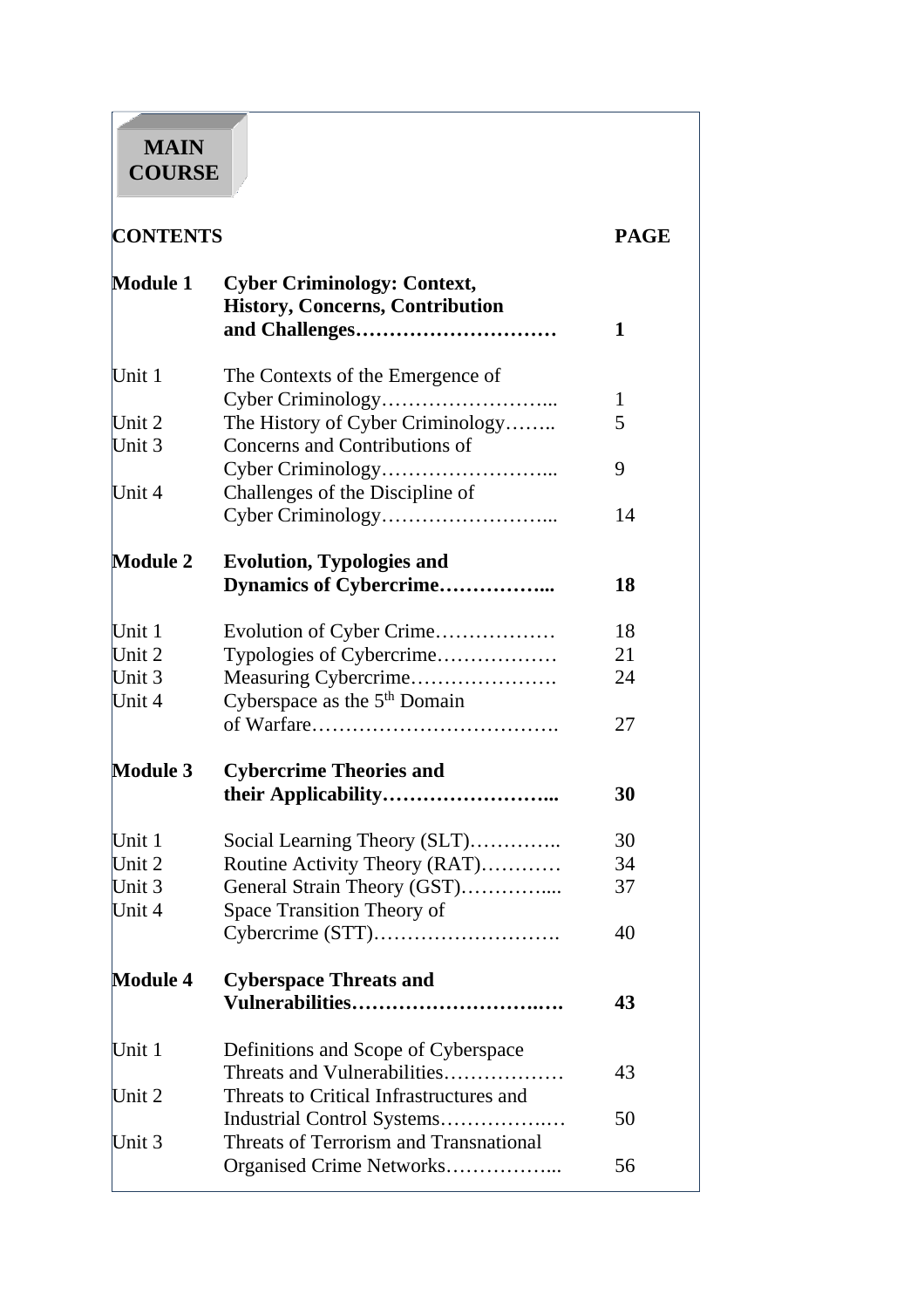| Unit 4           | Digital Pitfalls in Developing Countries                                                                         | 64  |
|------------------|------------------------------------------------------------------------------------------------------------------|-----|
| <b>Module 5</b>  |                                                                                                                  | 67  |
| Unit 1<br>Unit 2 | Profiling Cybercrime Offenders<br>Types and Patterns of Cyber                                                    | 67  |
| Unit 3           | Cybercrime Victimisation and                                                                                     | 77  |
|                  |                                                                                                                  | 84  |
| <b>Module 6</b>  | <b>Cyber Crime Legislations and</b>                                                                              |     |
|                  | <b>Cyber Security Strategies</b>                                                                                 | 89  |
| Unit 1<br>Unit 2 | Cyber Crime Legislations in Nigeria<br><b>Cyber Security Strategies/Initiatives at</b><br>National, Regional and | 89  |
|                  |                                                                                                                  | 94  |
| Unit 3           | Artificial Intelligence for                                                                                      | 99  |
| Unit 4           | Challenges of Policing and                                                                                       |     |
|                  |                                                                                                                  | 103 |
|                  |                                                                                                                  |     |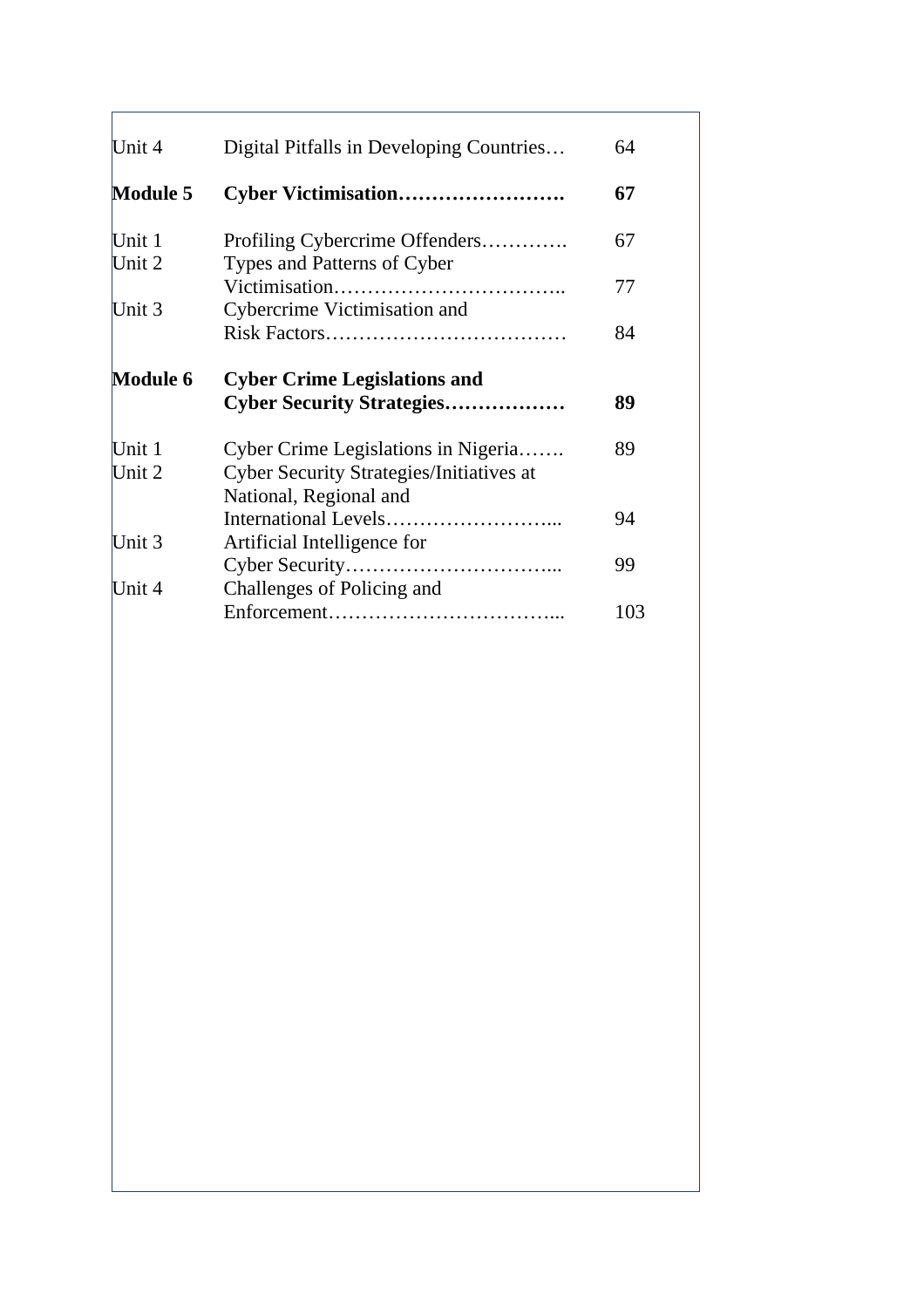### **MODULE 1 CYBER CRIMINOLOGY: CONTEXT,<br>HISTORY. CONCERNS. CONTRIBUTION CONCERNS, CONTRIBUTION AND CHALLENGES**

- Unit 1 The Contexts of the Emergence of Cyber Criminology
- Unit 2 The History of Cyber Criminology
- Unit 3 Definition, Concerns and Current State of Cyber Criminology
- Unit 4 Challenges of Cyber Criminological Research

#### **UNIT 1 THE CONTEXT OF THE EMERGENCE OF THE SUB-DISCIPLINE OF CYBERCRIMINOLOGY**

## **CONTENTS**

- 1.0 Introduction
- 2.0 Objectives
- 3.0 Main Content
	- 3.1 Globalisation
	- 3.2 The Internet Revolution
	- 3.3 Mediatisation and Digitisation
	- 3.4 Growth of Virtual Communities
- 4.0 Conclusion
- 5.0 Summary
- 6.0 Tutor-Marked Assignment
- 7.0 References/Further Reading

#### **1.0 INTRODUCTION**

In order to appreciate the traditional concerns of the sub-discipline of cyber criminology, there is need to first trace its origin. This unit examines the twenty-first century social forces that prepared the grounds for its emergence.

#### **2.0 OBJECTIVES**

By the end of this unit, you will be able to:

- discuss globalisation, the internet revolution, mediatisation and digitisation
- explain the growth of virtual communities' influence on the thinking and theorising of early cyber criminologists.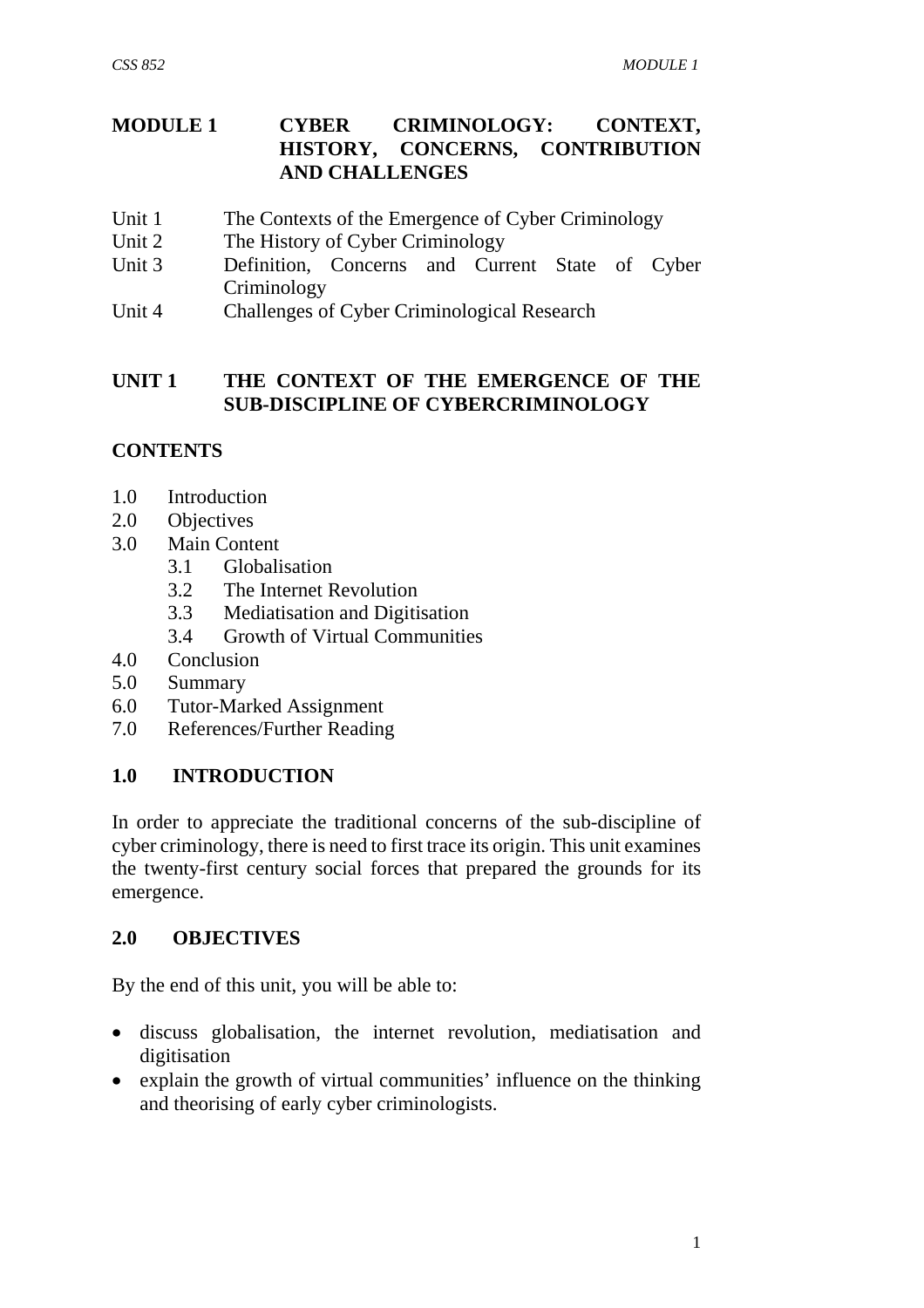# **3.0 MAIN CONTENT**

#### **3.1 The Context of the Emergence of the Sub-discipline of Cyber Criminology**

Cyber criminology is one of the newest sub-disciplines in the discipline of criminology. The term "Cyber Criminology" was academically coined by K. Jaishankar, an Indian Professor of Criminology in 2007 (Ndubueze, 2017).

Ndubueze (2017) identified some twenty-first century global social forces that influenced the development of the discipline of cyber criminology which include globalisation, the Internet revolution, mediatisation/digitalisation and the growth of virtual communities.

- i.) **Globalisation:** Scholars have argued that globalisation has redefined political and geographical space thereby creating the sense of a global village that is facilitated by new communication media such as live Television coverage of International events and crisis, the Internet as well as e-mail. The net effect of this development is crime as globalisation opens up new opportunities for criminality. Consequently, early cyber criminologists were intrigued by the dramatic impact of globalisation on people and governments around the world and specifically how it has facilitated crime and criminality.
- ii.) **The Internet Revolution:** The globalisation crusade was facilitated by the Internet revolution that climaxed worldwide in the 2000s when the digital divide began closing-up with relatively easy access to broadband across the world and particularly in developing countries, including Nigeria. The establishment of Internet technology left in its wake new patterns of crime and criminality hitherto unknown to humanity. Therefore, early cyber criminologists were interested in interrogating the dynamics as well as dilemmas of crime in the Internet age. Moreover, they were interested in understanding how the social order is disrupted by these developments and more importantly how order can be restored in a seeming chaotic cyberspace.
- iii.) **Mediatisation and Digitisation:** Mediatisation refers to a situation whereby social communications which occurred on a face-to-face basis are increasingly facilitated by technical intermediation. Digitisation refers to the process through which information is converted into a digital format. Social media sites are emerging as platform not only for mediating business and leisure related communications but also as platforms for mediating deviant and criminal terror related communications. Social media use and abuse has raised profound concern among citizens,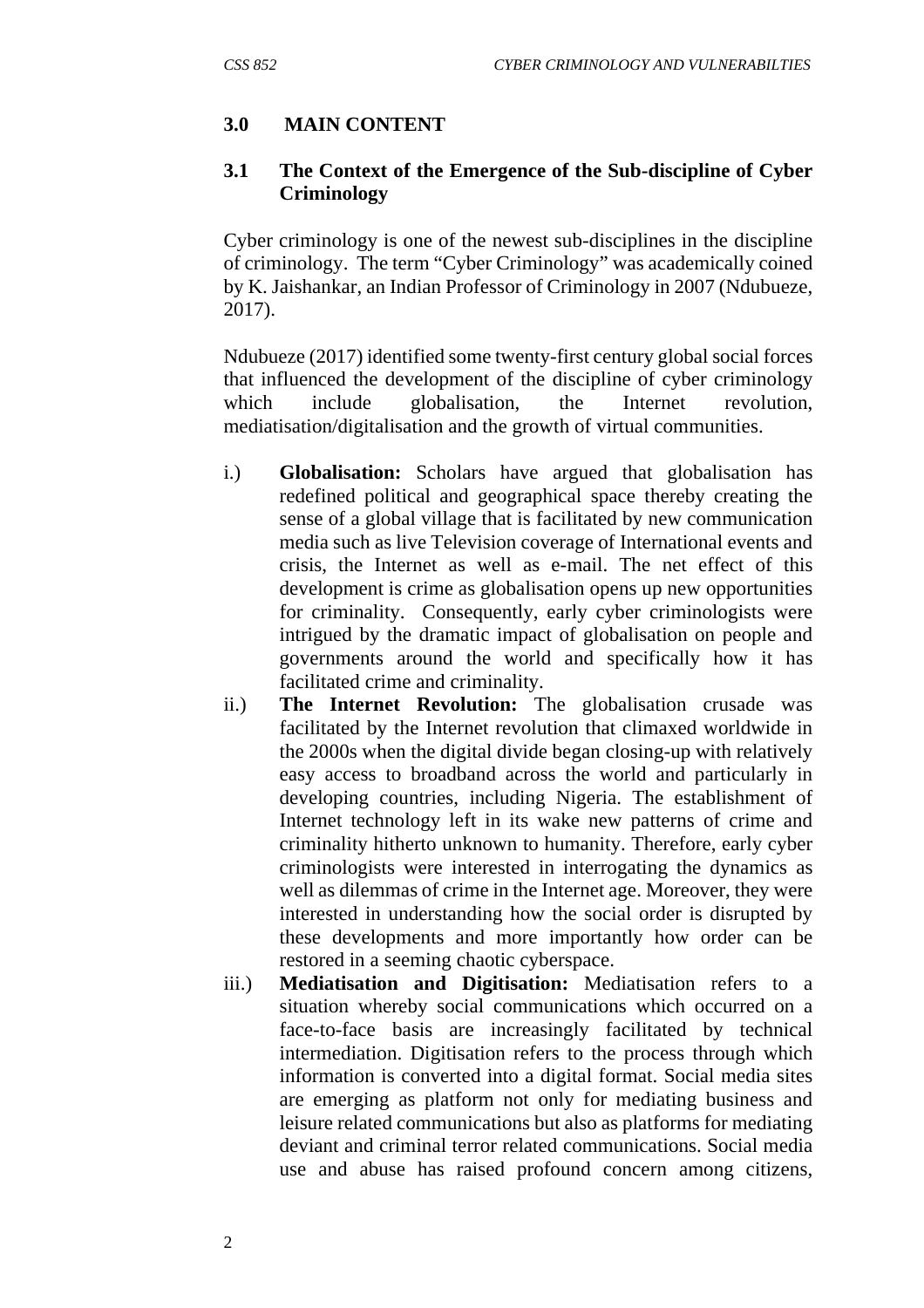corporate entities and governments across the world. Early cyber criminologists wanted to know how traditional modes of communication are largely replaced and sometimes eroded by the new media. They were also interested in investigating how the social media is increasingly being used by deviant, criminal and terrorist elements to facilitate their activities.

iv.) **Growth of Virtual Communities:** Virtual communities have been described as social aggregations with general values and interest on the Internet, and consist of **four elements**: **people, a shared purpose, policies, and computer system**. They are created through technologies such as: websites, chartrooms, Internet forums, instant messaging, online game worlds, mobile phones and text/audio/video-massaging. Interestingly, virtual communities have assumed a life of their own as it were, culminating in the massive migration of people from offline, inperson communication patterns to online, virtual communications. Therefore, early cyber criminologists were interested in understanding the various issues surrounding digital communities.

**Multidisciplinary discipline**: it is important to emphasise the fact that cyber criminology has a multidisciplinary or interdisciplinary root. These interdisciplinary roots of cyber criminology include: criminology, Sociology, Law, Victimology, Psychology, Information and Communications Technology, and Computer Science. This is why Cyber Criminology studies provides the students the platform to be intellectually versatile.

#### **SELF-ASSESSMENT EXERCISE**

Explain the growth of virtual communities' influence on the thinking and theorising of early cyber criminologists?

#### **4.0 CONCLUSION**

Early cyber criminologists were interested in understanding how the above four social forces affected traditional patterns of social relationships and how they facilitated crime and disorder in the contemporary times. This quest invariably gave rise to cyber criminological thinking and theorising.

#### **5.0 SUMMARY**

The unit exposed us to some twenty-first century social forces that influence cyber criminological thinking and theorising of the precursors of the discipline of cyber criminology.

#### **6.0 TUTOR-MARKED ASSIGNMENT**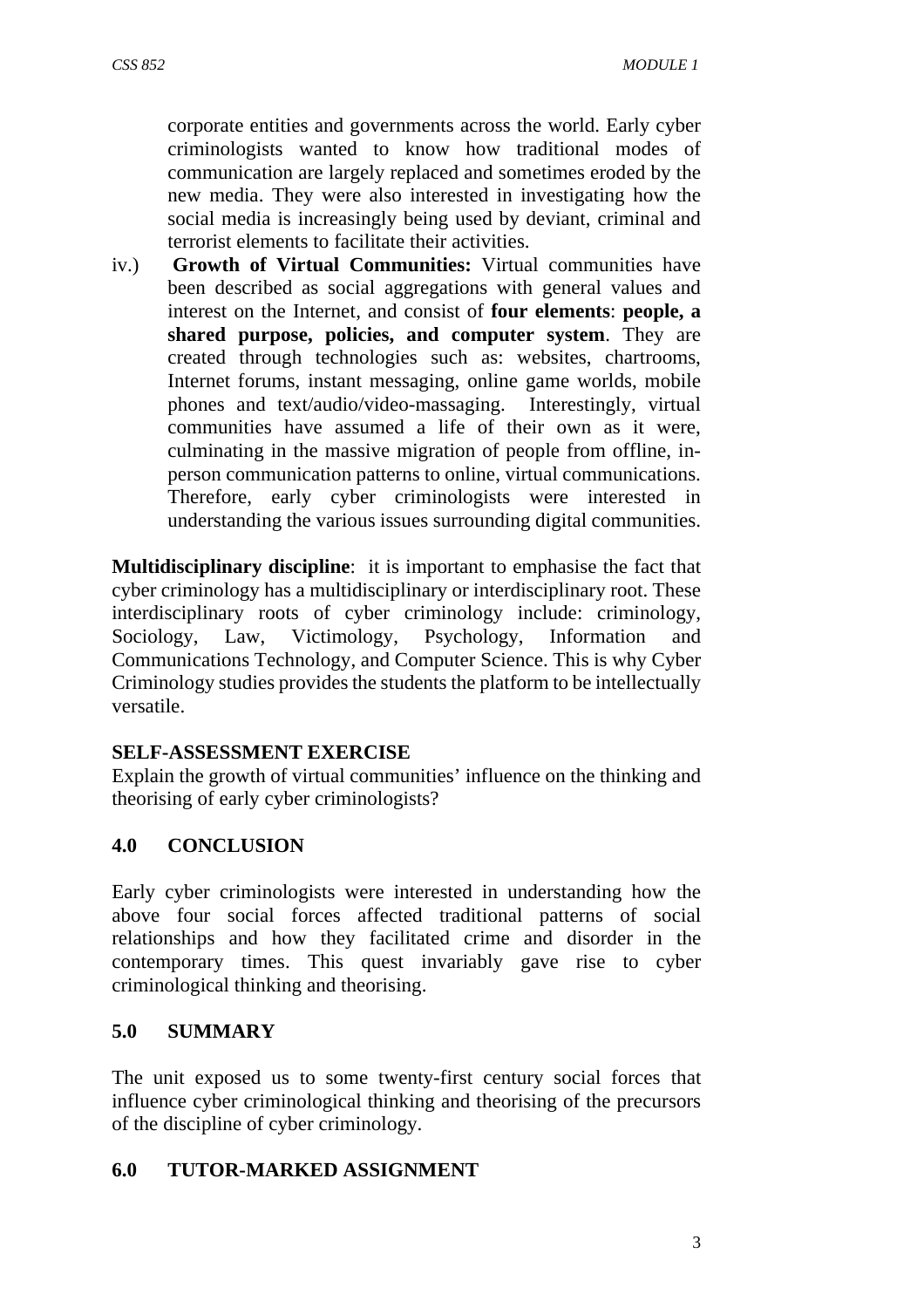1. Discuss the 21<sup>st</sup> century social forces that influenced the emergence of the discipline of cyber criminology as identified by Ndubueze (2017).

## **7.0 REFERENCES/FURTHER READING**

Ndubueze, P. N. (2017). Cyber Criminology: Contexts, Concerns and Directions': In P. N. Ndubueze (Ed.). *Cyber Criminology and Technology-Assisted Crime Control: A Reader* (1-28). Zaria: Ahmadu Bello University Press.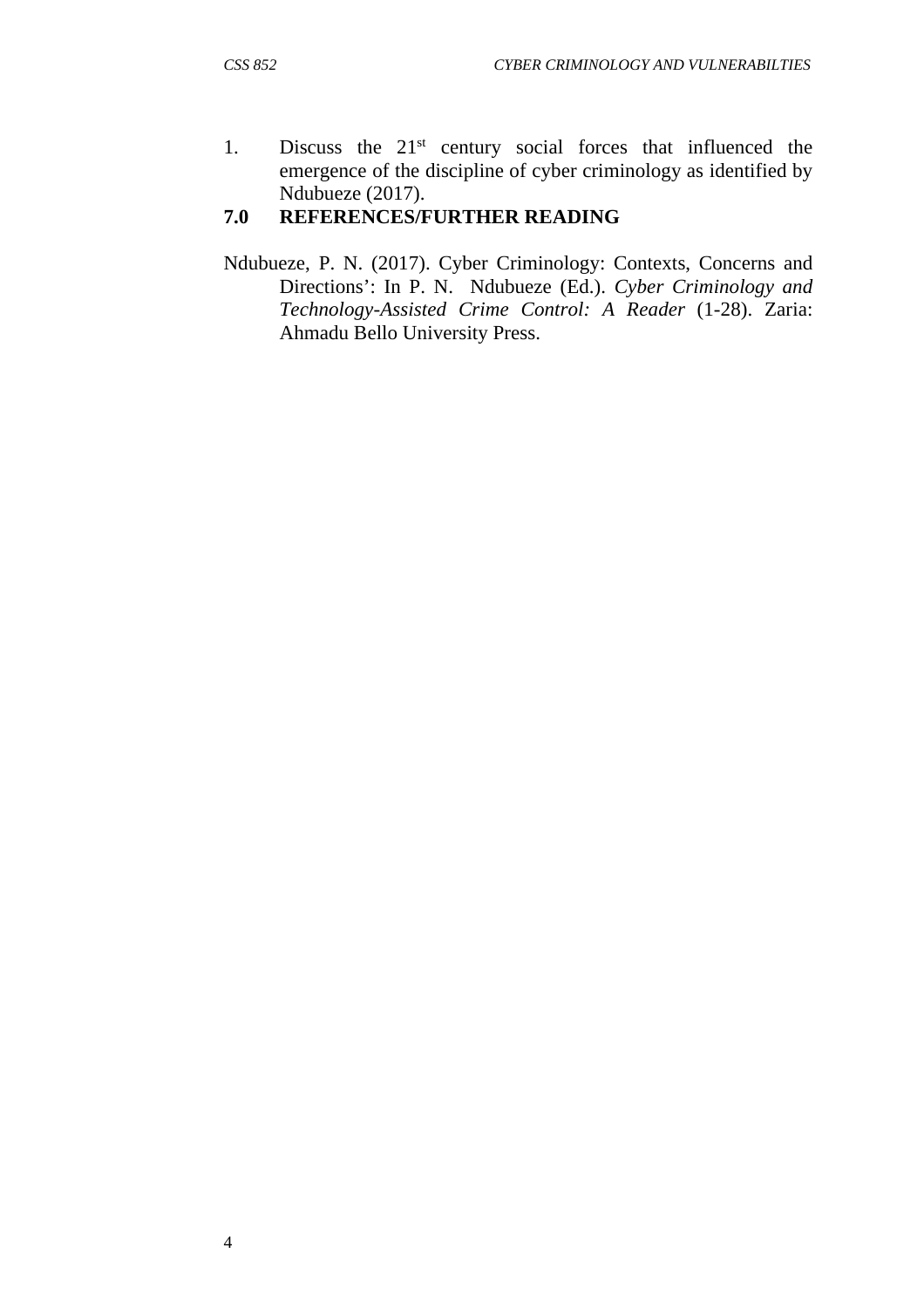# **UNIT 2 THE HISTORY OF CYBERCRIMINOLOGY**

# **CONTENTS**

- 1.0 Introduction
- 2.0 Objectives
- 3.0 Main Content
	- 3.1 Intellectual Roots
	- 3.2 Historical Development
	- 3.3 Karuppannan Jaishankar
	- 3.4 Allied Disciplines
- 4.0 Conclusion
- 5.0 Summary
- 6.0 Tutor-Marked Assignment
- 7.0 References/Further Reading

## **1.0 INTRODUCTION**

Having identified some  $21<sup>st</sup>$  century social forces that prepared the ground for the emergence of the sub-discipline of cyber criminology in the previous unit, this unit traces the historical development of cyber criminology. It presents the profile of the founding father of the discipline, Karuppannan Jaiskankar.

#### **2.0 OBJECTIVES**

By the end of this unit, you will be able to:

- trace the history of cyber criminology
- identify some early cyber criminologists and know other disciplines that share similar concerns with cyber criminology.

#### **3.0 MAIN CONTENT**

#### **3.1 Intellectual Roots**

Arguably, the combined forces of globalisation, internet revolution, mediatisation and digitisation and growth of virtual communities had profound and far reaching impact on the social structure and triggered a demand for social order. Way before the formal establishment of cyber criminology as a sub-discipline of criminology in 2007, some scholars referred to as early cyber criminologists had shown concern about the growing spate of crime and disorder in the cyber space. Such scholars include: Bachmann (2007), Brenner (2001), Holt (2003), Jaishankar (2007) Wall (2001), Yar (2005), among others (see Ndubueze, 2016). However, their research efforts were found expression within mainstream criminology. But as the cyberspace became more criminogenic and the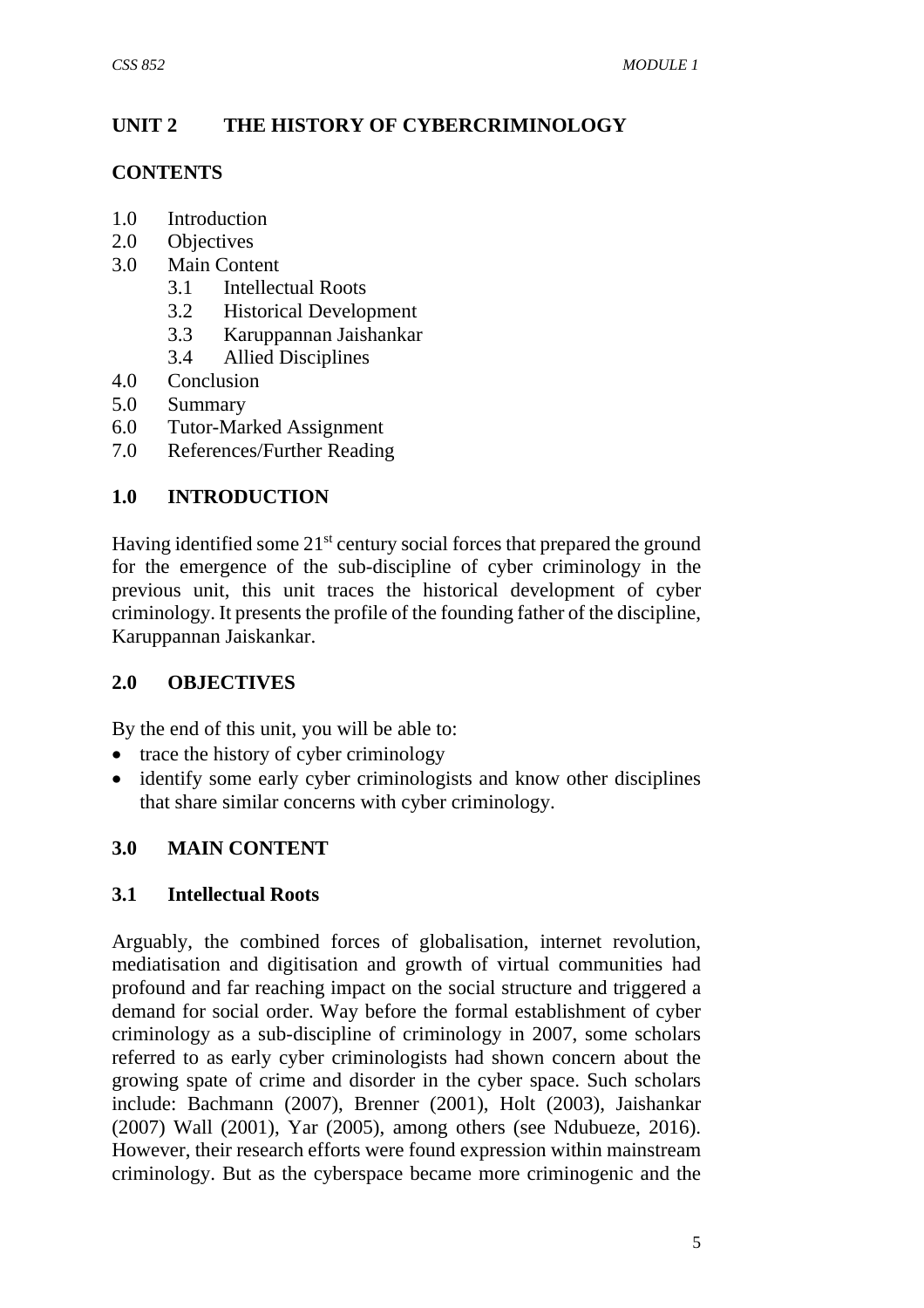concerns grew there became a need for a distinct discipline within the social sciences that would focus on the emerging issues. This led to the coining word "Cyber Criminology" by Jaishankar in 2007 (Jaishankar, 2010, Ndubueze, 2017).

## **3.2 Historical Development**

Cyber criminology is one of the newest sub-disciplines in the discipline of criminology. The term "Cyber Criminology" was academically coined by K. Jaishankar, an Indian Professor of Criminology in 2007 (Jaishankar, 2017, Ndubueze, 2017). Jaishankar was concerned about the spate of crime and criminality on the cyberspace. Beyond that he was concerned that in spite of the fact that scholarly inquiry into the emergence of the cyberspace as a hotbed for a novel criminal activity dates back to the 1990s, the discipline of criminology was lagging behind in interrogating the dynamics of the new form of crime 0 cybercrime. Hence, he established the discipline of cyber criminology to address this research gap. He defined cyber criminology as "the study of the causation of crimes that occur in the cyberspace and its impact in the physical space" (Jaishankar, 2007a, para. 1). Jaishankar (2018) explained that cyber criminology is multi-disciplinary in nature as it interfaces with criminology, sociology, psychology, victimology, information technology and computer/internet sciences.

Furthermore, the new discipline was given impetus with the introduction of a dedicated open access journal known as *International Journal of Cyber Criminology* (IJCC) in 2007 by Jaishankar. In the maiden edition of the journal, Jaishankar underscored the need for the literature in the area to be documented. He observed that difficulty in collaboration among the disciplines of Internet Science, Computer Science and Criminology pointing out that this is because of the difference in their languages. Jaishankar envisaged that the new journal would provide a veritable platform for the publication of robust interdisciplinary researches among Internet scientists; Computer scientists; Communication specialists and Criminologists (see Jaishankar, 2007). The International Journal of Cyber Criminology has grown over the years to become a Scopus indexed journal and has till date published thirteen issues spanning different aspects of cyber criminology and reflecting by all intent and purposes its interdisciplinary scope. The journal is international in outlook with the editorial board and advisers as well as contributors coming from across the countries of the global north and the global south.

Moreover, the discipline of Cyber Criminology has become more mainstreamed into the Curriculum of many Universities. For example, Jaishankar (2018) noted that University of Alabama, Regis University, Saint Anslem College and Purdue University, USA offer a minor in Cyber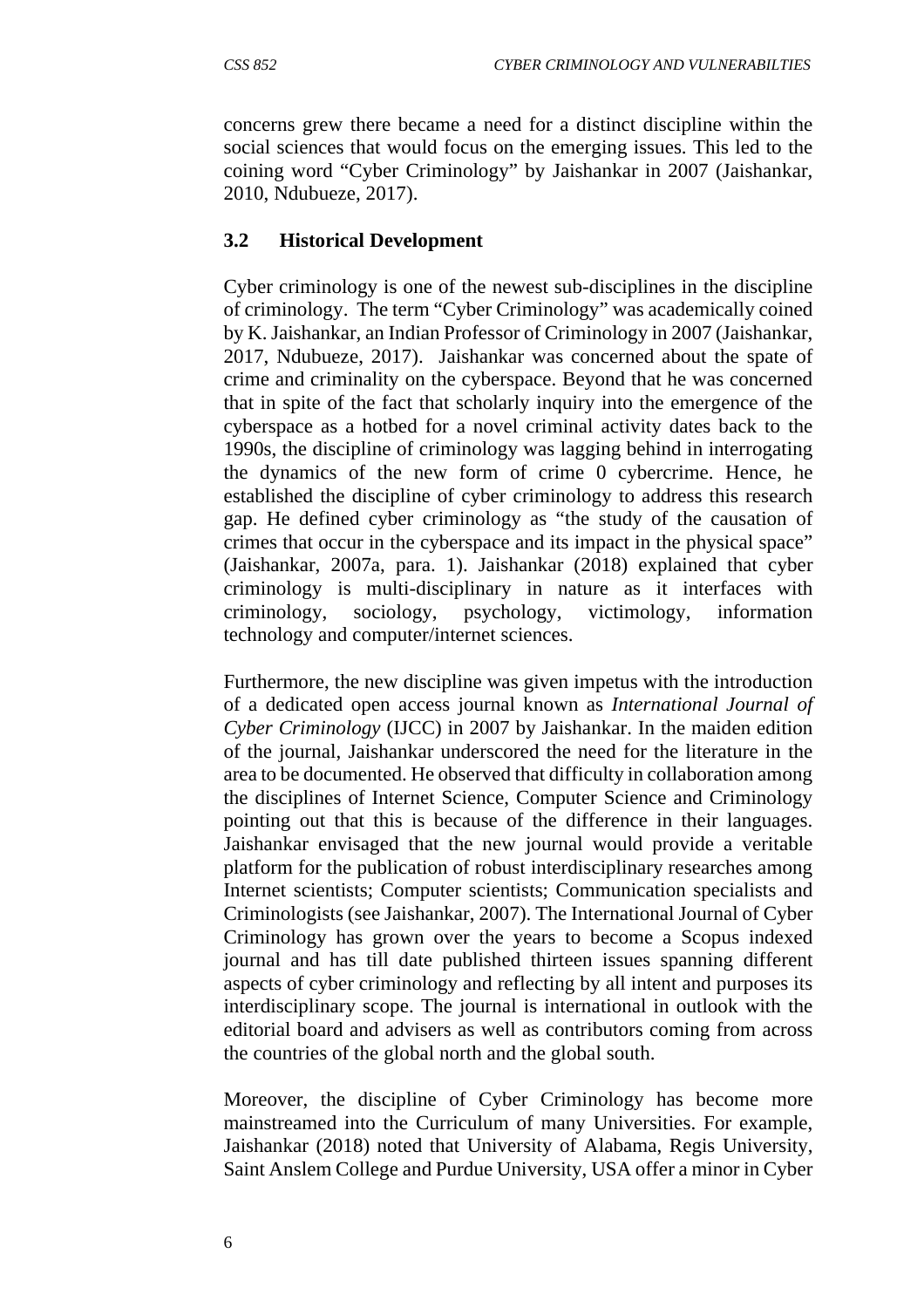Criminology, while Florida State University, USA offers a major in Cyber Criminology. In Nigeria's Federal University of Dutse, students undertaking Masters in Criminology and Security Studies are required to offer a 3 credit course in Cyber Criminology in their second semester.

# **3.3 Karuppannan Jaishankar**

The Founding Father of Cyber Criminology, Professor Jaishankar, has been involved in researching and publishing on cybercrime and related subjects. He is also the Founding President of South Asian Society of Criminology and Victimology, the Founding Editor-in-Chief of International Journal of Cyber Criminology as well as the Founding Editor of the International Journal of Criminal Justice Sciences. He established the first cybercrime-specific theory known as Space Transition Theory in 2008.

# **3.4 Allied Disciplines**

The emergence of the cyber space in the  $20<sup>th</sup>$  century has elicited concerns from various academic disciplines. These disciplines include: Computer science, Criminology, Cyber security Information Technology, Engineering, Law, among others. But, Jaishankar (2018), observed that criminology unlike some allied disciplines did not respond fast enough to emerging new space and the new form of criminality it created.

# **SELF-ASSESSMENT EXERCISE**

Trace the history of cyber criminology.

# **4.0 CONCLUSION**

Cyber criminological thinking and theorising started in the early days of globalisation, internet revolution, mediatisation and digitisation as well as virtual communities. These forces altered the social dynamics of communication and created some degree of disorder in the society. Therefore, some criminologists were enormously concerned about the disorder, asked pertinent questions and sought for answers. These formed the nucleus for the establishment of the discipline by Jaishankar in 2007.

# **5.0 SUMMARY**

The unit traced the historical development of the discipline of cyber criminology and discuss the contributions of its founding father, Professor Karuppannan Jaishankar. It underscored the role of some early cyber criminologists in the emergence of the discipline and identified some allied disciplines.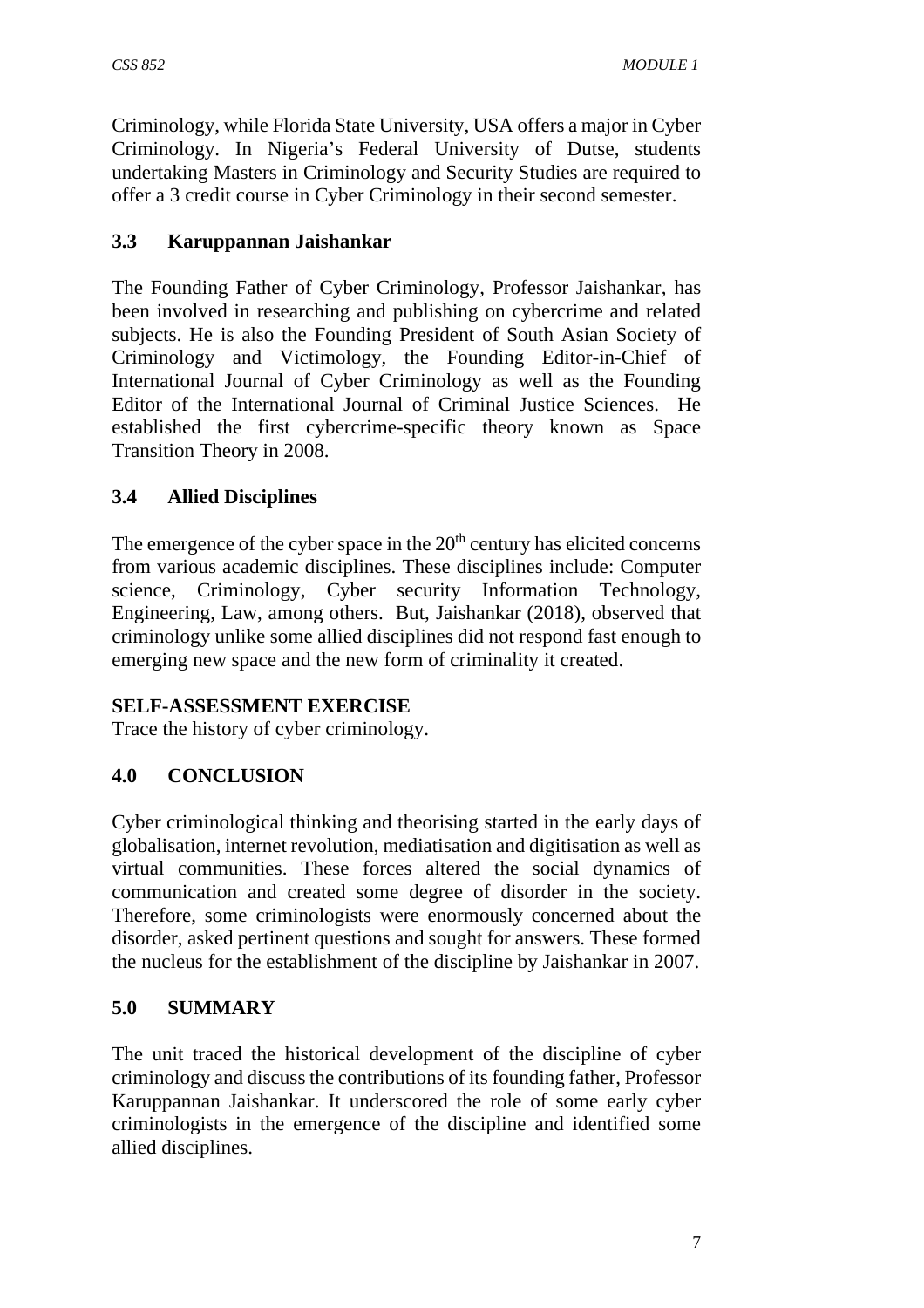# **6.0 TUTOR-MARKED ASSIGNMENT**

- 1. Account for the history of Cyber Criminology.
- 2. Discuss the contributions of Professor K. Jaishankar to the discipline of Cyber Criminology.

# **7.0 REFERENCES/FURTHER READING**

- Jaiskankar, K. (2007). Cyber Criminology: Evolving a Novel Discipline with a New Journal. *International Journal of Cyber Criminology*, 1 (1), 1-6.
- Jaiskankar, K. (2010). Editorial The Future of Cyber Criminology: Challenges and Opportunities. *International Journal of Cyber Criminology*, 4 (1 & 2), 26-31.
- Jaiskankar, K. (2017). Cyber Criminology as an Academic Discipline: History. Contribution, and Impact. *International Journal of Cyber Criminology*, 12 (1), 1-8.
- Jaiskankar, K. (2018). Commemorating a Decade in Existence of the International Journal of Cyber Criminology: A Research Agenda to Advance the Scholarship on Cybercrime. *International Journal of Cyber Criminology*, 11 (1 ), 1-9.
- Ndubueze, P.N. (2017). Cyber Criminology: Contexts, Concerns and Directions'. In P.N. Ndubueze (Ed.). *Cyber Criminology and Technology-Assisted Crime Control: A Reader* (1-28). Zaria: Ahmadu Bello University Press.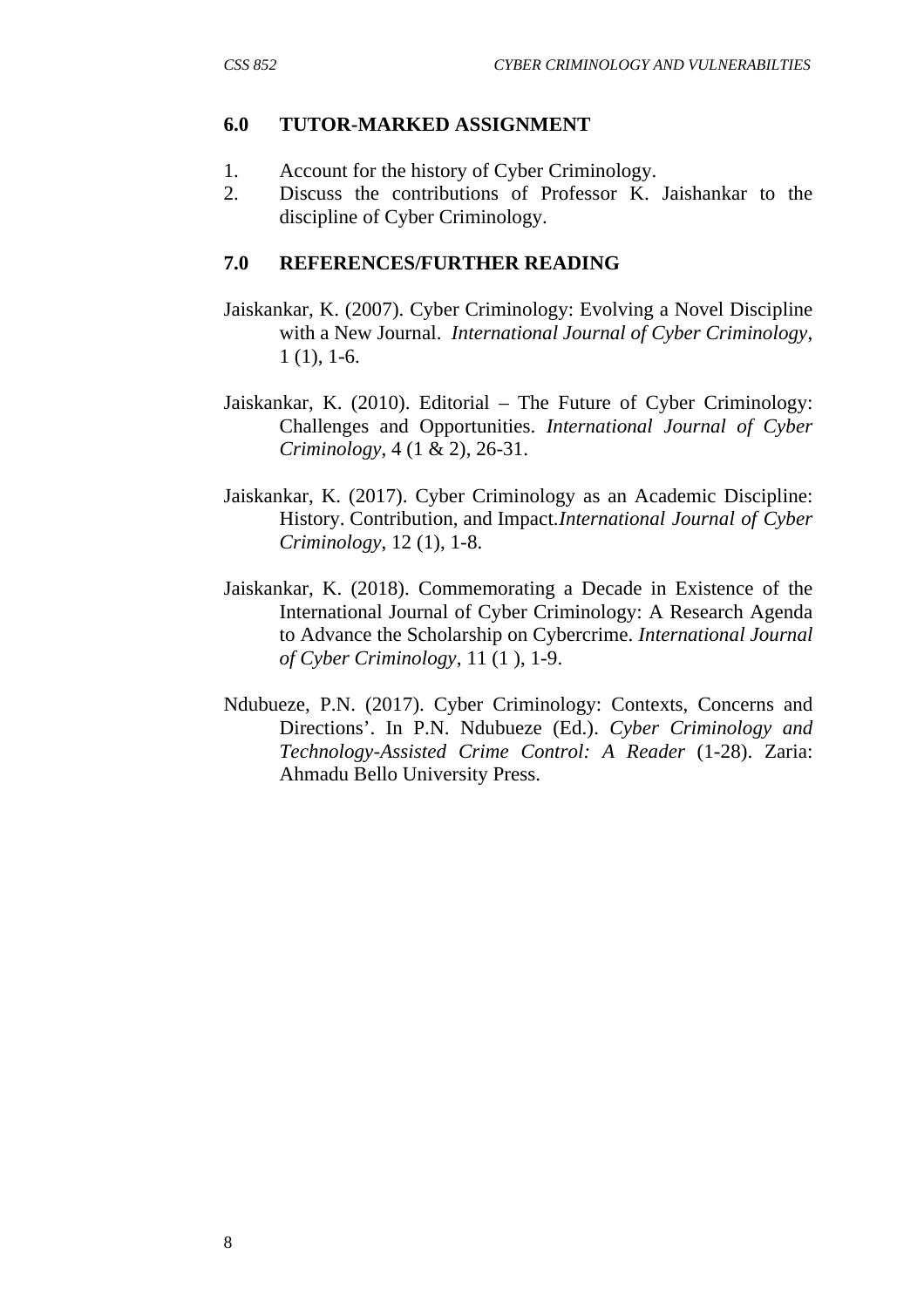# **UNIT 3 CONCERNS AND CONTRIBUTIONS OF THE DISCIPLINE OF CYBER CRIMINOLOGY**

## **CONTENTS**

- 1.0 Introduction
- 2.0 Objective
- 3.0 Main Content
	- 3.1 Cyber Deviance
	- 3.2 Cyber Crime
	- 3.3 Cyber Terrorism
	- 3.4 Contributions of the Discipline of Cyber Criminology
- 4.0 Conclusion
- 5.0 Summary
- 6.0 Tutor-Marked Assignment
- 7.0 References/Further Reading

## **1.0 INTRODUCTION**

There are three traditional concerns of the discipline of cyber criminology. They include: cyber deviance, cybercrime and cyber terrorism. These three distinct but overlapping areas are explained in this unit. The various contributions of the discipline of cyber criminology to the search for social order in the cyberspace are also discussed.

#### **2.0 OBJECTIVE**

By the end of this unit, you will be able to:

 explain the three fundamental concerns of cyber criminology and the various contribution of the discipline to the quest for a senile cyberspace.

#### **3.0 MAIN CONTENT**

#### **3.1 Cyber Deviance**

Conventionally, behaviours that are contrary to the code of conduct of a society or social group are generally regarded as deviant. In the cyberspace, behaviours that are socially reprehensible or immoral but not criminalized are known as cyber deviance. There are a wide range of behaviours that are exhibited online by internet users that obviously cross the lines of courtesy and sometimes decency. It is expected that no rational thinking member of society will contemplate or indulge in such behaviour, but such behaviour as abnormal as they may seem are not prohibited by the state and as such those who indulge in them do not face formal criminal sanction. Examples of such behaviour may include: use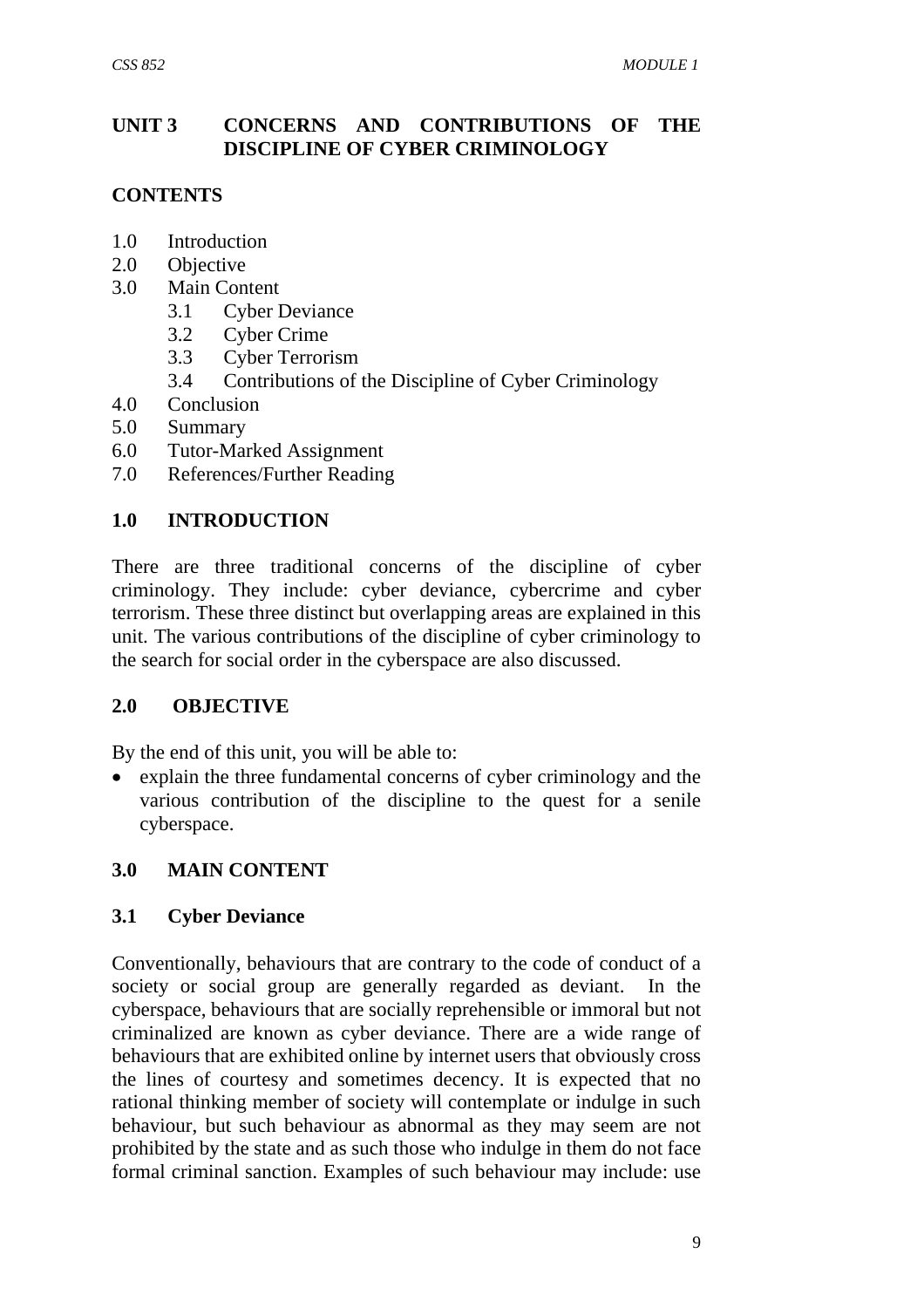of vulgar language in social media communications, posting of very personal information on the social media, forwarding of irrelevant posts in social networking groups, use of pseudo names in social media accounts, loitering in the cyberspace etc. Therefore, cyber criminologists are concerned about interrogating the dynamics of the emergence and operations of deviant sub-culture in the digital age (Ndubueze, 2017).

# **3.1 Cybercrime**

Cybercrime fundamentally entails the use of computer systems/allied digital devices and networks for the commission of outlawed conducts. It includes all online behaviours and activities that are prohibited by the criminal law and for which appropriate criminal sanctions are prescribed for defaulters. Nhan and Bachmann (2015) argued that a broad definition of cybercrime will encompass three important components:

- (i) Its perpetration through electronic networks;
- (ii) The role of technology and
- (iii) The relevant laws

The foregoing argument underscores that fact that cybercrimes are usually perpetrated through electronic networks; they are technologically-enabled and are criminalised by extant legislations in certain jurisdictions. In Nigeria, cybercrime is criminalised by the Cybercrime (Prohibition, Prevention, etc) Act, 2015. The Act which is the first comprehensive legislation on cybercrime in Nigeria provides for a coordinated and institutional framework for the prohibition, prevention, detection, prosecution and punishment of cybercrime in Nigeria.

#### **Offences Covered in the Act Include:**

- Offences against critical national information infrastructure;
- Unlawful access to a computer;
- Registration of cybercafés;
- System interference;
- Interpreting electronic massages, emails, electronic money transfers;
- Tampering with critical infrastructure;
- Willful misdirection of electronic messages;
- Unlawful interruptions;
- Computer related forgery;
- Computer related fraud;
- Theft of electronic devices:
- Unauthorised modification of computer systems, network data and system interference;
- Electronic signature;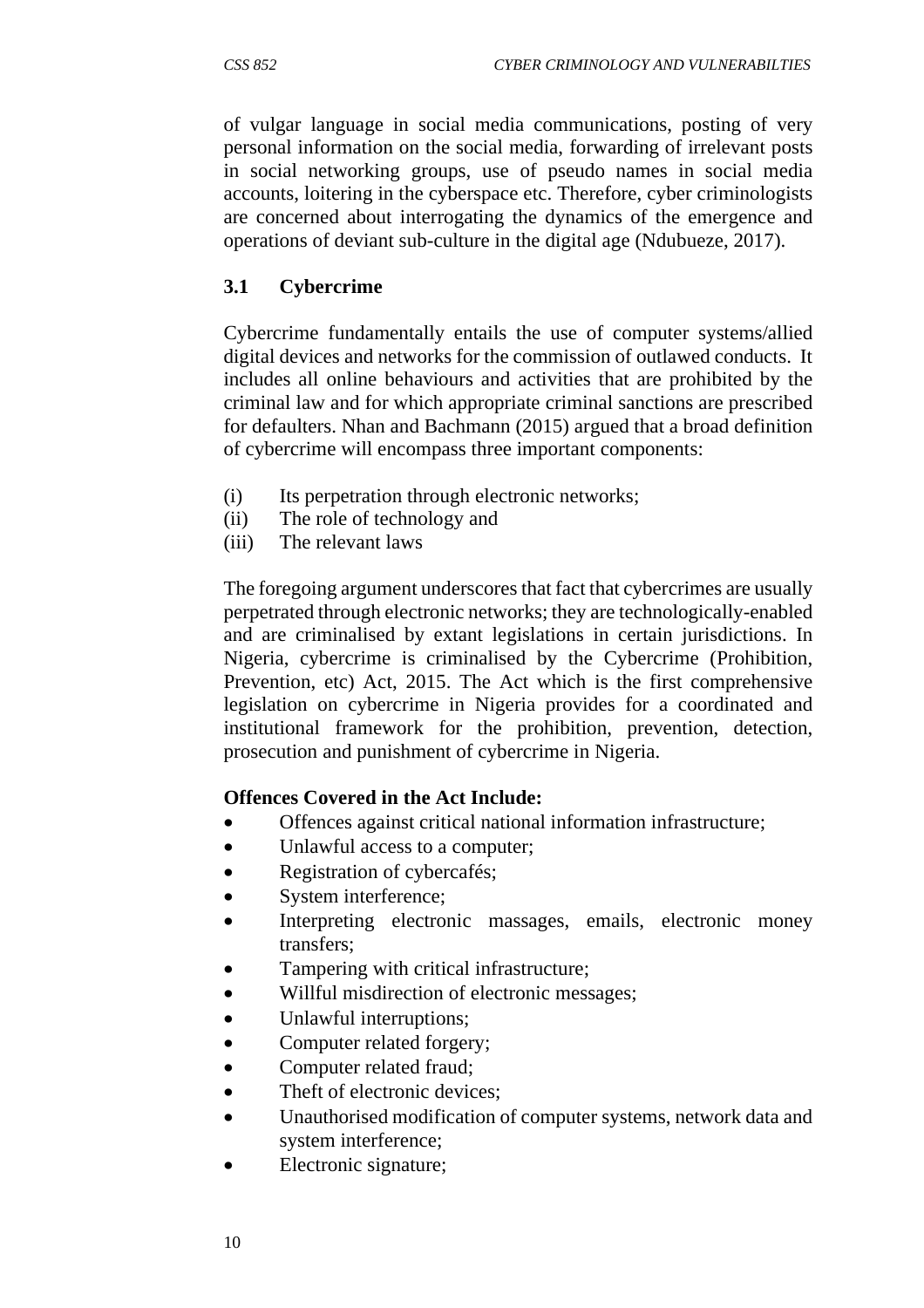- Cyber terrorism;
- Exceptions to financial institutions posting and authorised options;
- Fraudulent issuance of e-instructions;
- Reporting of cyber threats:
- Identity theft and impersonation;
- Child pornography and related offences;
- Cyberstalking;
- Cybersquatting;
- Racist and xenophobic offences;
- Attempt, conspiracy, aiding and abetting;
- Importation and fabrication of e-tools:
- Breach of confidence by service providers;
- Manipulation of ATM/POS Terminals;
- Employees responsibility
- Phishing, spamming, spreading of computer virus;
- Electronic cards related fraud:
- Dealing in card of another;
- Purchase or sale of card of another;
- Use of fraudulent device or attached e-mails and websites.

The penalties for the above listed offences are expressly stated in the relevant sections of the Act.

# **3.3 Cyber Terrorism**

Cyber terrorism refers to the use of the Internet or associated information technology to perpetrate terrorist activities. Caruso (as cited in Sundaran and Jaishankar, 2008, p.596) defined it as "the use of cyber tools to shut down critical national infrastructure (such as energy, transportation, or government operations for the purpose of coercing or intimidating a government or civilian population".

Terrorist organisations across the world are increasingly utilising the Internet to raise fund, recruit, indoctrinate, train, deploy and supervise members. Besides, part from targeting and attacking critical national infrastructure, terrorist organisations also use the internet to coerce the government and intimidate citizens.

Cyber criminologists are interested in studying how the internet is used by terrorist groups to pursue their goals.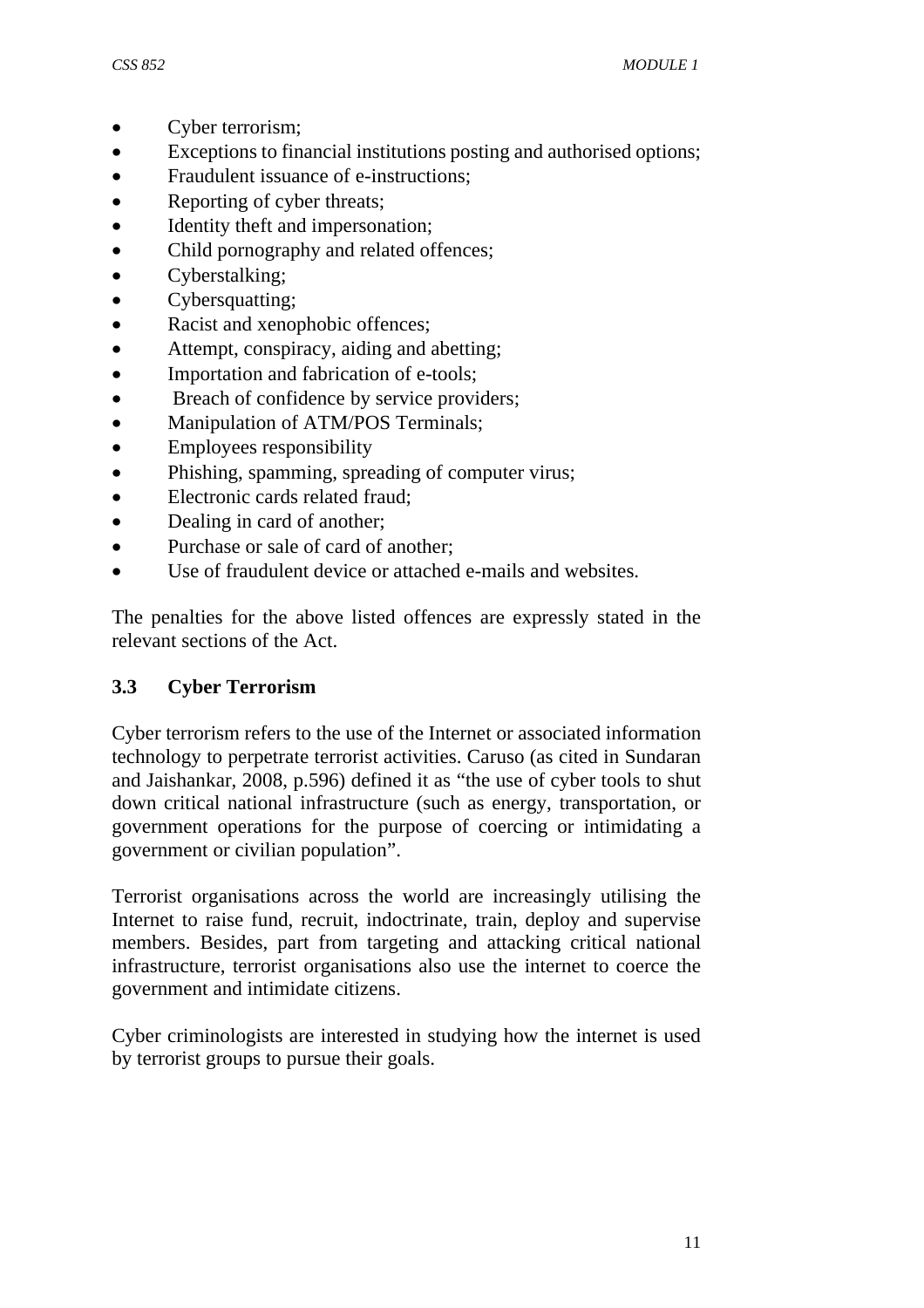# **3.4 Contributions of the Discipline of Cyber Criminology**

The discipline of cyber criminology has contributed immensely to our understanding of the spate of deviance, crime and terrorism in the cyberspace and societal reaction to them. Below are some of the specific contributions of the discipline of cyber criminology.

- i. *Growth of Multi-Disciplinary Researches*: Since the establishment of the discipline of cyber criminology in 2007 several multidisciplinary researches on issues around deviance and crime in the cyber space have been conducted.
- ii. *Emergence of Cyber Dedicated Journals and Textbooks*: In an effort to encourage the dissemination of the scholarly output of cyber criminologists and allied professionals several cyber dedicated journals have been established and textbooks published since the establishment of cyber criminology. Examples include International Journal of Cyber criminology (IJCC) which was established in 2007 by the founding father of cyber criminology, Professor Karuppannan Jaishankar in 2007, Cyber Criminology and Technology Assisted Crime Control: A Reader edited by P.N. Ndubueze (2017) and so on.
- *iii. Hosting of Dedicated Academic Conferences***:** Several cybercrime-related conferences have been organised around the world. These conferences often bring together both cybercrime scholars/researchers and practitioners to enable them brainstorm on emerging deviance and crime in the cyberspace and how to restore social order. The state and challenges of scholarship in this emerging area is usually discussed. One of such conferences is a United Nations Office on Drug and Crime (UNODC) funded International Conference on Linking Organised Crime with Cyber Crime which held at Hallym University, South Korea on June 7th and 8th 2018.
- iv. *Training of Cyber Specialized Manpower:* Since the establishment of the discipline of cyber criminology in 2007 many universities now run bachelor programmes in cyber criminology**.**

#### **SELF-ASSESSMENT EXERCISE**

Explain the three fundamental concerns of cyber criminology.

#### **4.0 CONCLUSION**

Early cyber criminologists are interested in three fundamental areas of inquiry. These areas include: cyber deviance, cybercrime and cyber terrorism. Although, deviance, crime and terrorism are not new phenomena, they have become more sophisticated and widespread with the reemergence of internet and digital technologies.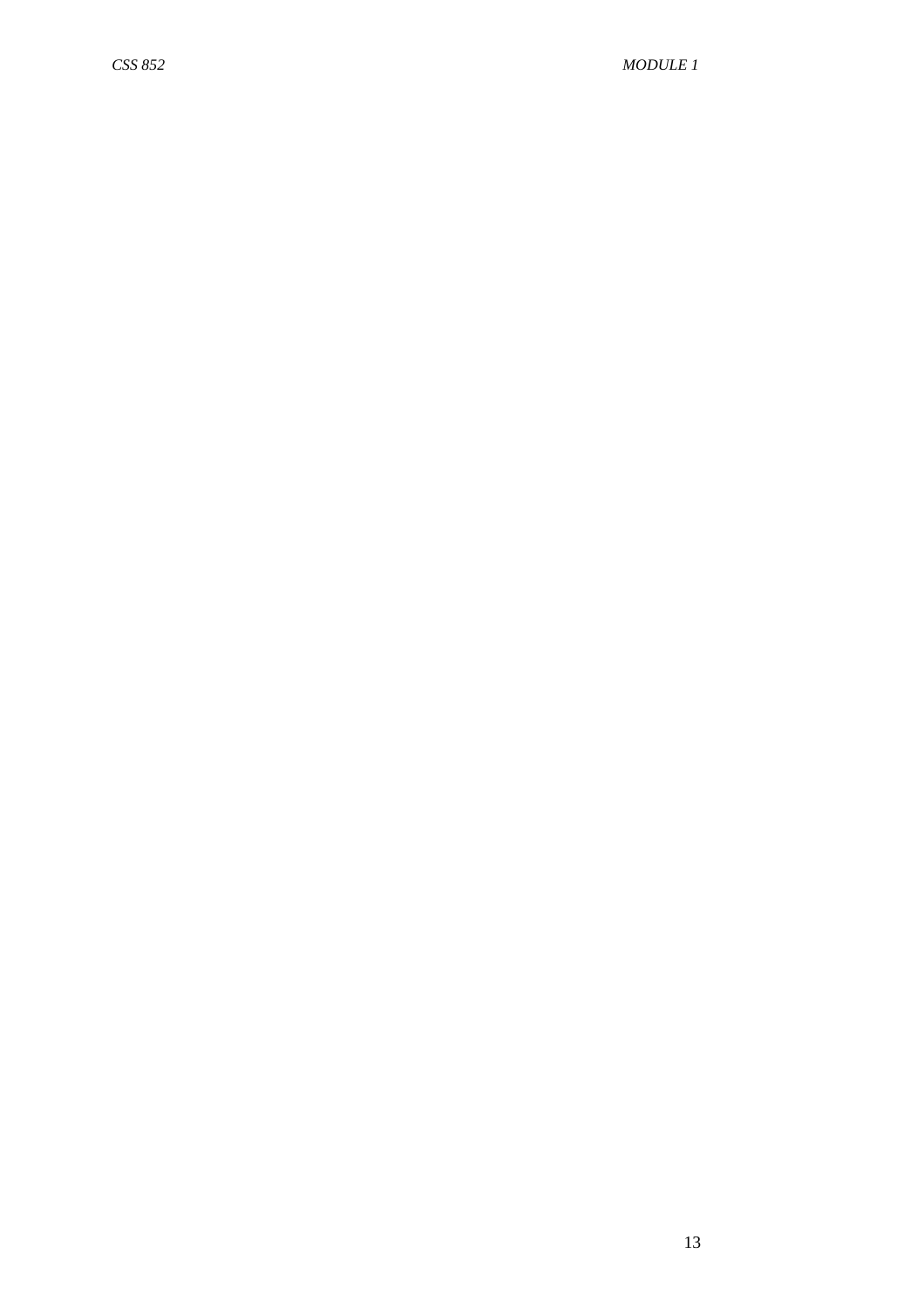#### **5.0 SUMMARY**

The unit discussed the traditional concerns of the discipline of cyber criminology: cyber deviance, cybercrime and cyber terrorism. It also examined the various contributions of the relatively young discipline of cyber criminology.

#### **6.0 TUTOR-MARKED ASSIGNMENT**

What are the concerns and contributions of the discipline of cyber criminology?

#### **7.0 REFERENCES/FURTHER READING**

Cybercrime (Prohibition, Prevention, etc.) Act, 2015.

- Ndubueze, P.N. (2017). Cyber Criminology: Contexts, Concerns and Directions'. In P.N. Ndubueze (Ed.). *Cyber Criminology and Technology-Assisted Crime Control: A Reader* (1-28). Zaria: Ahmadu Bello University Press.
- Sundaram, P.M.S. & Jaishankar, K. (2008). Cyber Terrorism: Problems, Perspectives, and Prescription. In F. Schmallager & M. Pittaro (Eds.). *Crimes of the Internet* (pp. 593 – 611). Upper Saddle River, NJ: Prentice Hall.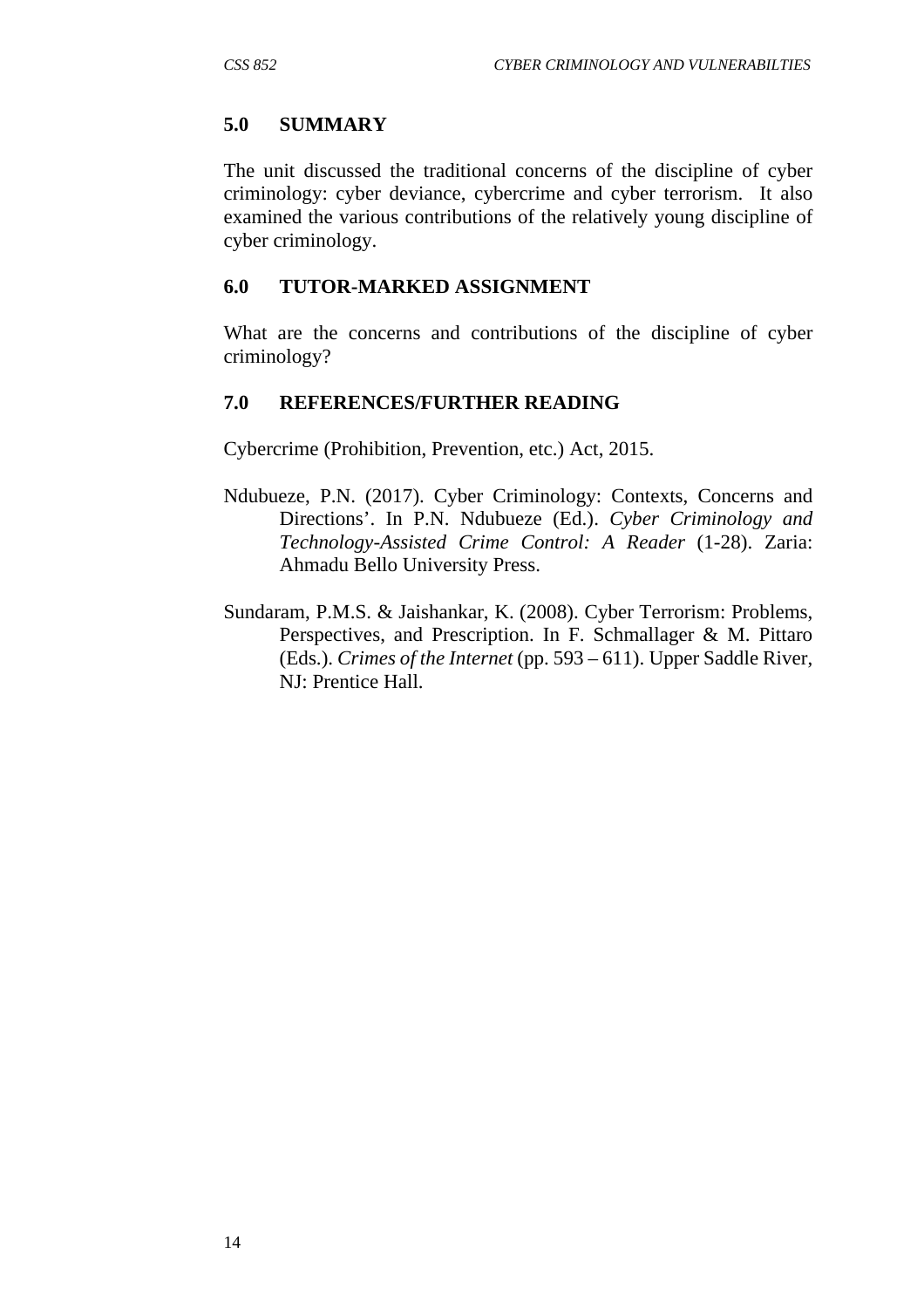### **UNIT 4 CHALLENGES OF THE DISCIPLINE OF CYBER CRIMINOLOGY**

#### **CONTENTS**

- 1.0 Introduction
- 2.0 Objective
- 3.0 Main Content
	- 3.1 Definitional, Methodological and Theoretical Issues
	- 3.2 Lack of Adequate Attention from Mainstream Criminology
	- 3.3 Multidisciplinary Nature of the Discipline
	- 3.4 Dearth of Dedicated Researchers, Research Centres and Relaible/Standardised Data
- 4.0 Conclusion
- 5.0 Summary
- 6.0 Tutor-Marked Assignment
- 7.0 References/Further Reading

#### **1.0 INTRODUCTION**

The discipline of Cyber Criminology is confronted with several challenges since its establishment in 2007. These challenges include definitional, methodological and theoretical issues; lack of adequate attention from mainstream criminology; multidisciplinary nature of the discipline; dearth of dedicated researchers, research centres and standardised data and so on (Ndubueze, 2016). They are discussed below.

#### **2.0 OBJECTIVE**

By the end of this unit, you will be able to:

 discuss the various challenges that confront the relatively young discipline of cyber criminology.

#### **3.0 MAIN CONTENT**

#### **3.1 Definitional, Methodological and Theoretical Issues**

The discipline of cyber criminology is confronted with the challenge of framing a generally acceptable definition of its concepts, arriving at uniformed methods and widely embraced theories. There is no generally accepted definition of cyber-crime and several other concepts that are often used in cyber criminological studies. This is partly because of the interdisciplinary nature of cyber criminology. This factor also accounts for the lack of uniformed methods. For example, the methods of Computer Science, a discipline that is housed in the Faculty of Computing in some Nigerian universities is obviously different from those of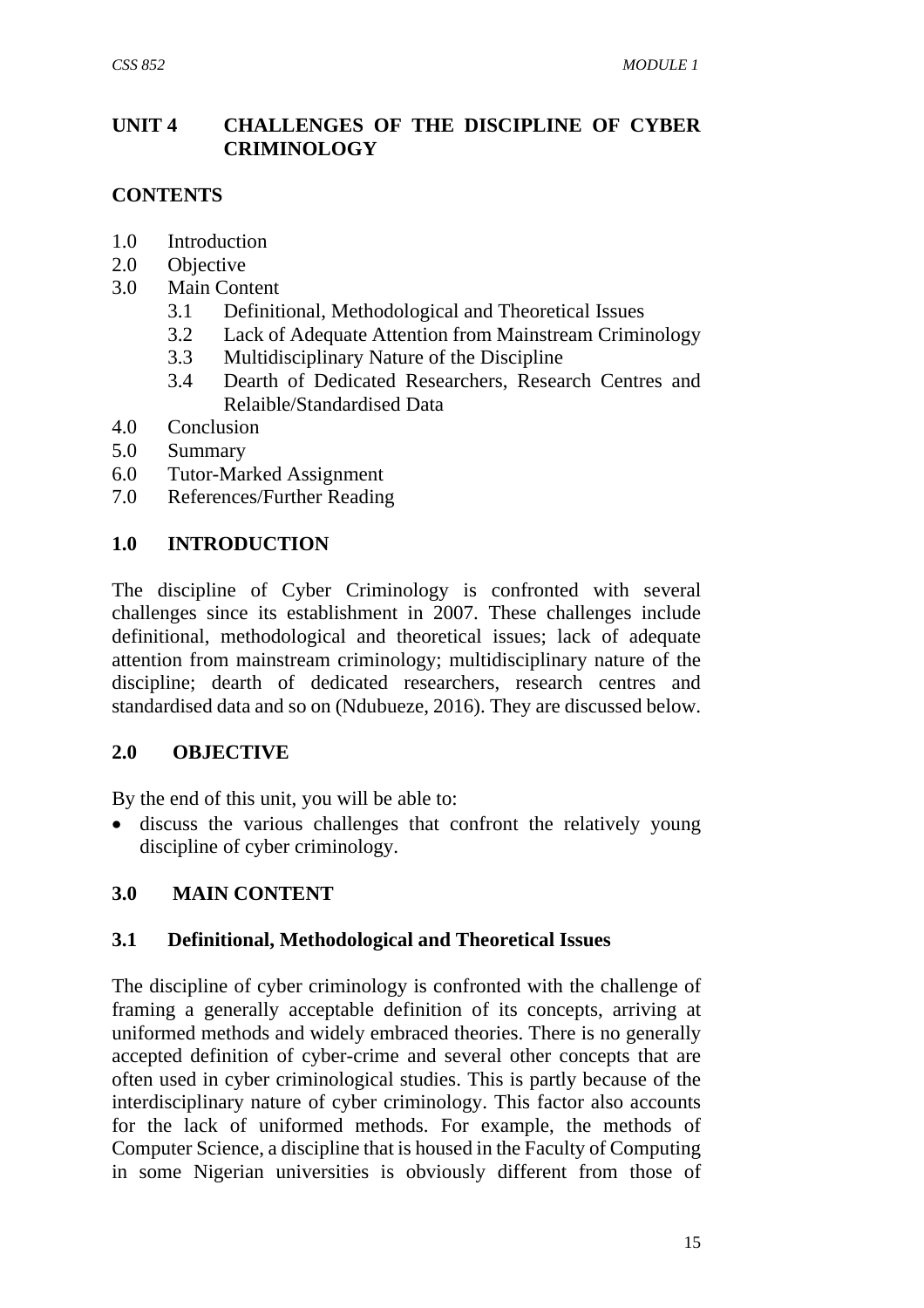Criminology which is housed in the Faculty of Social Sciences in Nigerian universities. More so, many criminological theories were established before the emergence of cybercrime as an area of criminological research. By implication, those theories do not sufficiently capture the spate of crime and criminality in the cyberspace. So far there is only one theory: The Space Transition Theory of Cybercrime by Jaishankar (2008) that is cybercrime-specific. This, obviously, constitutes a challenge for cyber criminological scholarship.

# **3.2 Lack of Adequate Attention from Mainstream Criminology**

Cyber Criminology is undoubtedly one of the latest sub-fields of criminology. Unfortunately, most criminology textbooks do not appreciate the place of this new field in twenty-first century criminology as they do not have dedicated chapters on cyber criminology. The few that discuss cybercrimes barely make explicit reference to the evolving subdiscipline of cyber criminology. An Indian Criminologist, Professor Karuppannan Jaishankar, was one of the early scholars who made serious efforts to promote the new field. He launched an open access journal dedicated to cyber criminology known as: "International Journal of Cyber Criminology" in 2007 and published a book entitled: "Cyber Criminology: Exploring Internet Crimes and Criminal Behaviour" in 2011. These publications brought to fore the increasing state of crime and disorder in the cyberspace and the need for social order which is the traditional concern of the new discipline of cyber criminology.

#### **3.3 Multi-disciplinary Nature of the Discipline**

Cyber criminology is multi-disciplinary in nature. This is because it draws the interests and inputs of researchers from Criminology, Victimology, Sociology, Internet science and Computer science (Jaishankar, 2007). This makes the issue of common definition of concepts problematic. Internet science and computer science in their study of cybercrime often use technical terms that are not common in the social sciences. Unfortunately, where concepts are common, they are defined from strictly discipline-colored glasses that leave little room for appreciation by allied disciplines. Sometimes publications on cybercrime emanating from nonsocial science disciplines are rather loaded with jargons that may not make much sense to the average social scientist.

## **3.4 Dearth of Dedicated Researchers, Research Centers and Reliable/Standardised Data**

The past one decade or so has witnessed an unprecedented growth in the internet usage population across the world, Nigeria inclusive. More so, there has been a corresponding spike in the growth of digital technologies.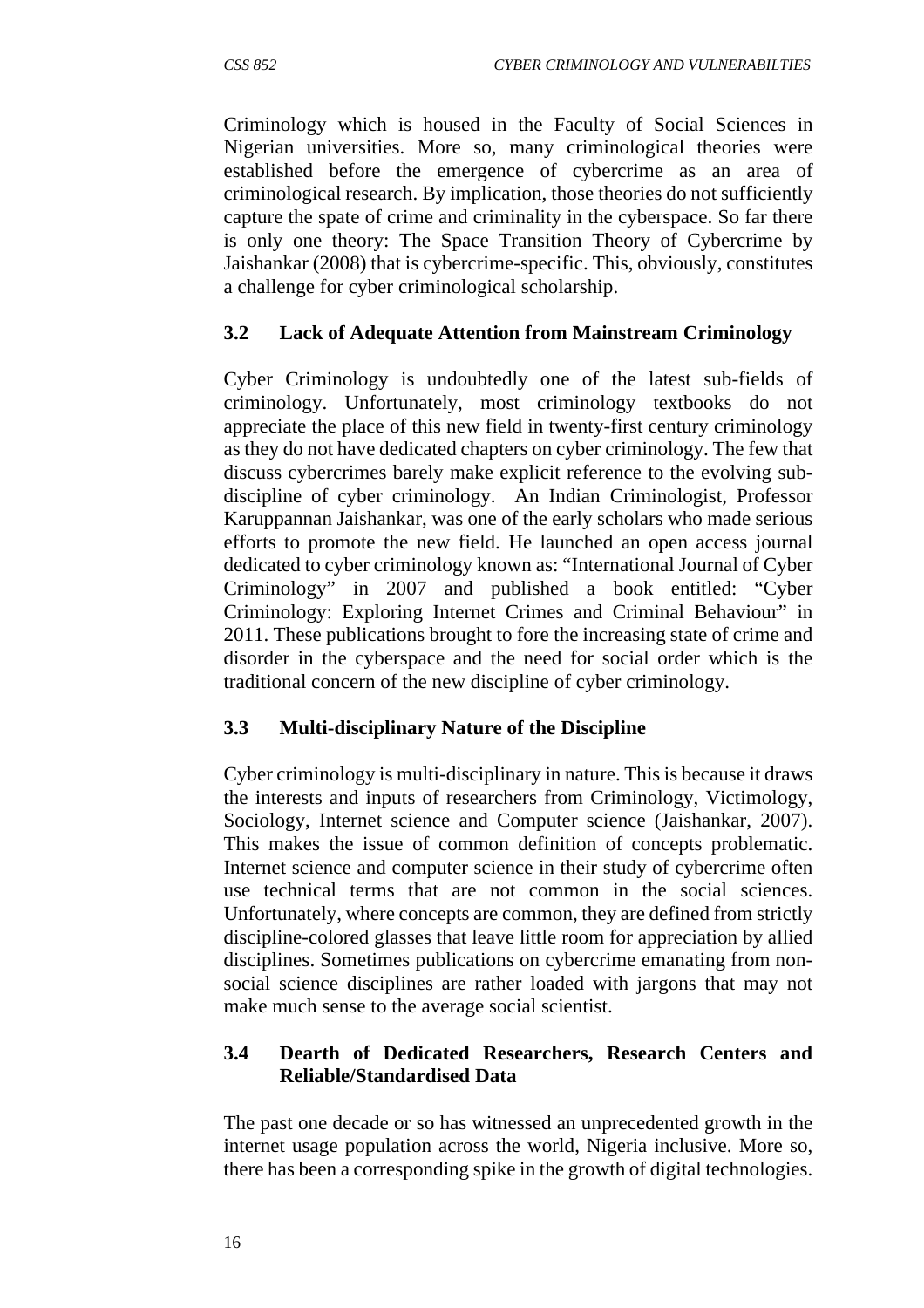Through the Internet-of-Things (IoT) technology, many devices are remotely connected to the internet. These developments have profound implications for social order in the cyberspace. However, there is dearth of dedicated cyber criminologists in developing countries of Africa including Nigeria. Similarly, there is dearth of cybercrime dedicated research centres in Africa. Most of these centres are found in the developed countries and this explains why most of the path-breaking cybercrime studies emanate from there. In addition, there is also dearth of reliable and standardised data. This is partly because of the gaps in reporting and measuring practices of cybercrime.

# **SELF-ASSESSMENT EXERCISE**

Discuss the various challenges that confront the relatively young discipline of cyber criminology.

# **4.0 CONCLUSION**

The advancement of the frontiers of the discipline of Cyber Criminology has been fraught with some challenges. However, with the growing interest in cyber criminological studies it is expected that these challenges will be addressed. More so, there are high prospects that Cyber Criminology will become more mainstreamed within the discipline of Criminology.

# **5.0 SUMMARY**

The unit discussed some of the critical challenges confronting the discipline of cyber criminology. These challenges revolve around definitional, methodological and theoretical issues; neglect from mainstream criminology; multidisciplinary posture; and dearth of dedicated researchers, research centres, reliable/standardised data.

# **6.0 TUTOR-MARKED ASSIGNMENT**

What are the challenges confronting the discipline of Cyber Criminology?

# **7.0 REFERENCES/FURTHER READING**

- Jaishankar, K. (2008). Space Transition Theory of Cybercrime. In Schmallagar, F. and Pittaro, M. (Eds.), *Crimes of the Internet,* Upper Saddle River, NJ: Prentice Hall. 283–301.
- Jaishankar, K. (2011). Introduction: Expanding Cyber Criminology with an Avant-garde Anthology. In: K. Jaishnakar (Ed.). *Cyber Criminology: Exploring Internet Crimes and Criminal Behaviour,* Boca Raton: CRC Press. xxvii- xxxv.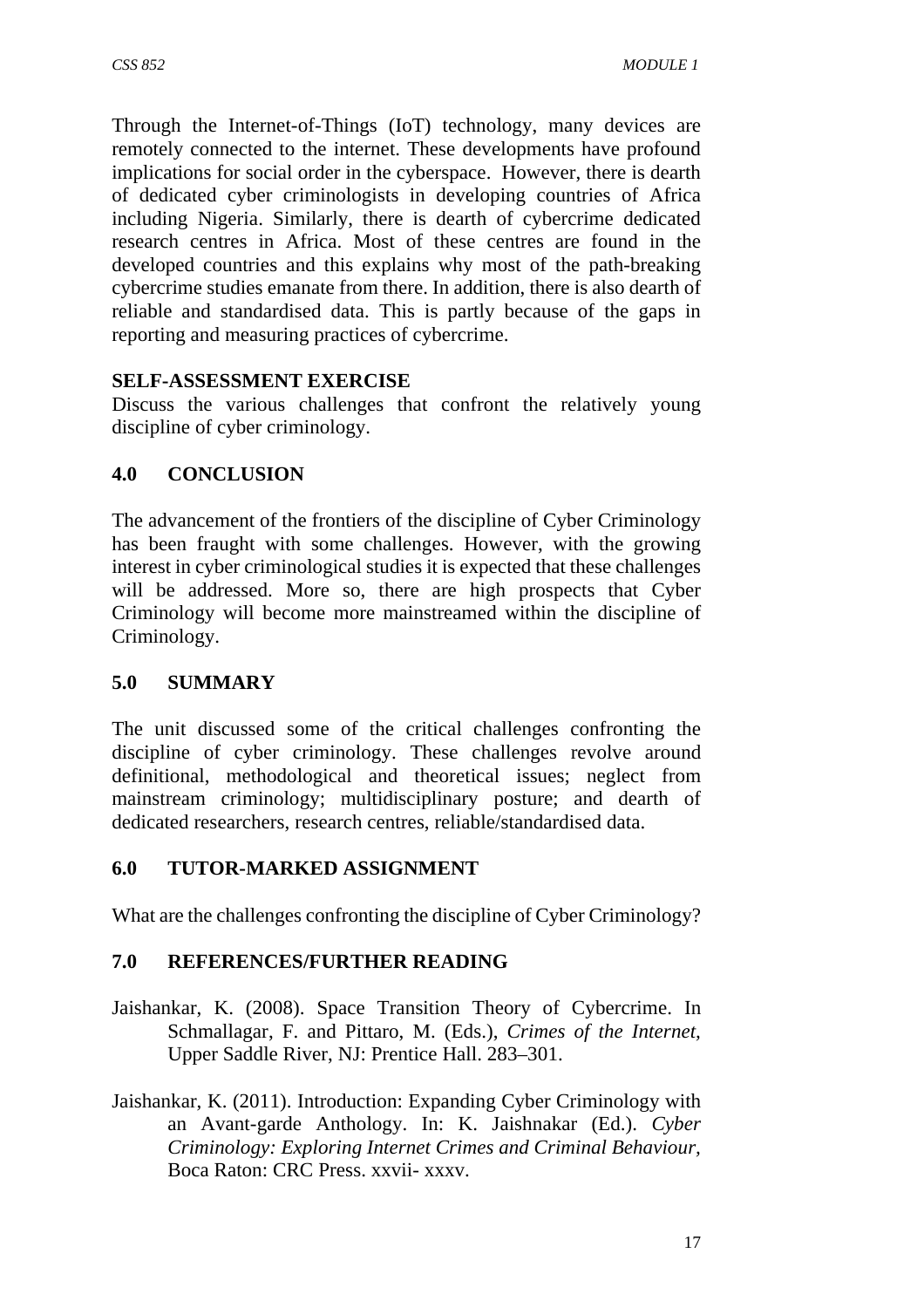Ndubueze, P. N. (2016). Cyber Criminology and the Quest for Social Order in Nigerian Cyberspace. *The Nigerian Journal of Sociology and Anthropology.* 14 (1): 32-48.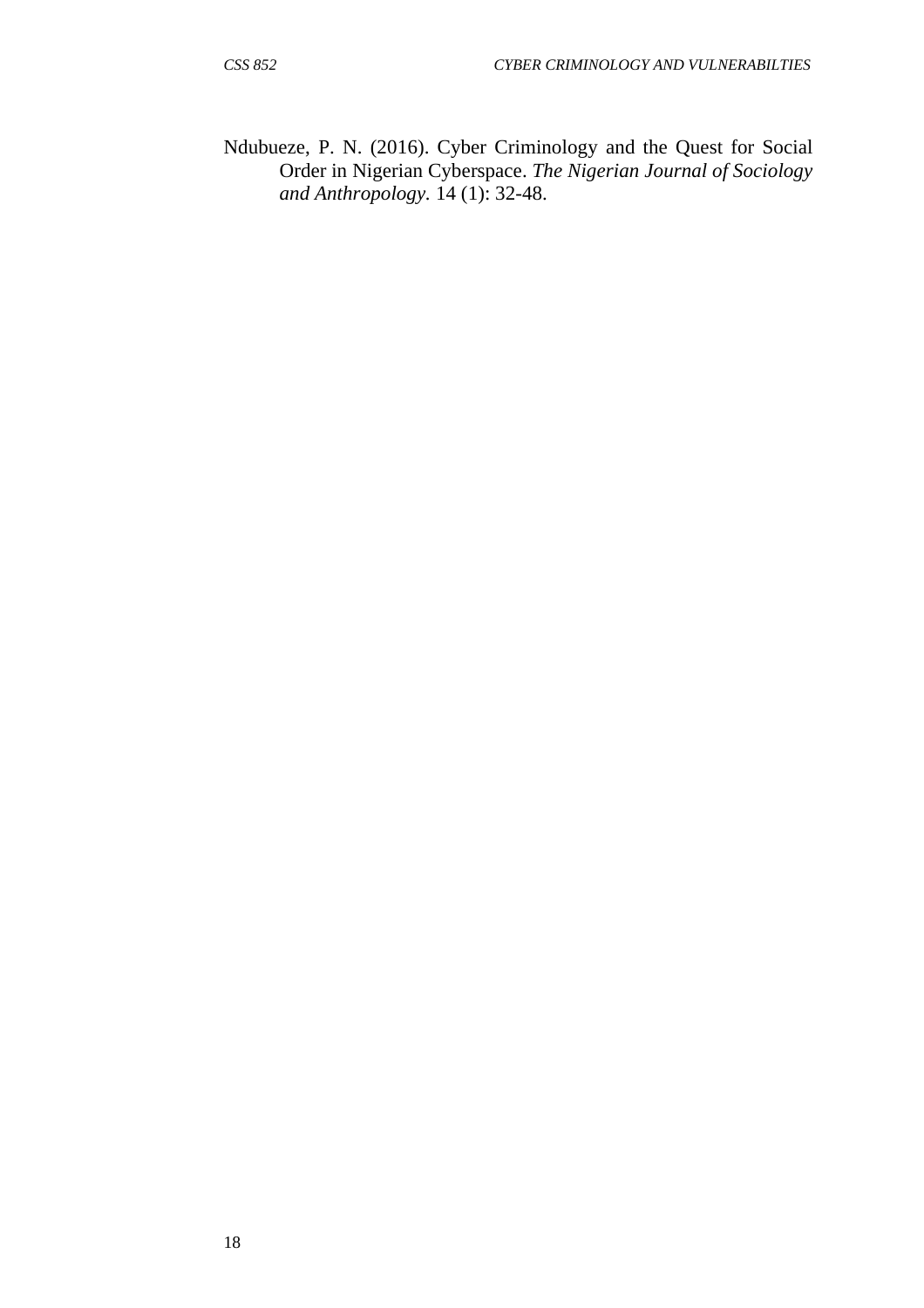#### **MODULE 2 EVOLUTION, TYPOLOGIES AND DYNAMICS OF CYBERCRIME**

- Unit 1 Evolution of Cybercrime
- Unit 2 Typologies of Cybercrime
- Unit 3 Measuring Cybercrime
- Unit 4 Cyberspace as Fifth Domain of Warfare

#### **UNIT 1 EVOLUTION OF CYBERCRIME**

#### **CONTENTS**

- 1.0 Introduction
- 2.0 Objectives
- 3.0 Main Content
	- 3.1 First Generation of Cybercrime
	- 3.2 Second Generation of Cybercrime
	- 3.3 Third Generation of Cybercrime
- 4.0 Conclusion
- 5.0 Summary
- 6.0 Tutor-Marked Assignment
- 7.0 References/Further Reading

#### **1.0 INTRODUCTION**

Before the advent of the internet and digital technologies, law enforcement agencies were preoccupied with law and order in the physical space. The internet revolution has changed that landscape. This unit traces the historical evolution of cybercrime and explains how cybercrime emerged over a period of three generations.

#### **2.0 OBJECTIVES**

By the end of this unit, you will be able to:

- trace the historical development of cybercrime.
- discuss Marcum (2014) account of how cybercrime emerged over three generations.

#### **3.0 MAIN CONTENT**

#### **3.1 First Generation of Cybercrime**

Marcum (2014) traced the evolution of cybercrime to a continuum of development that involved three generations. The first generation is characterised by the illegal exploitation of mainframe computers and their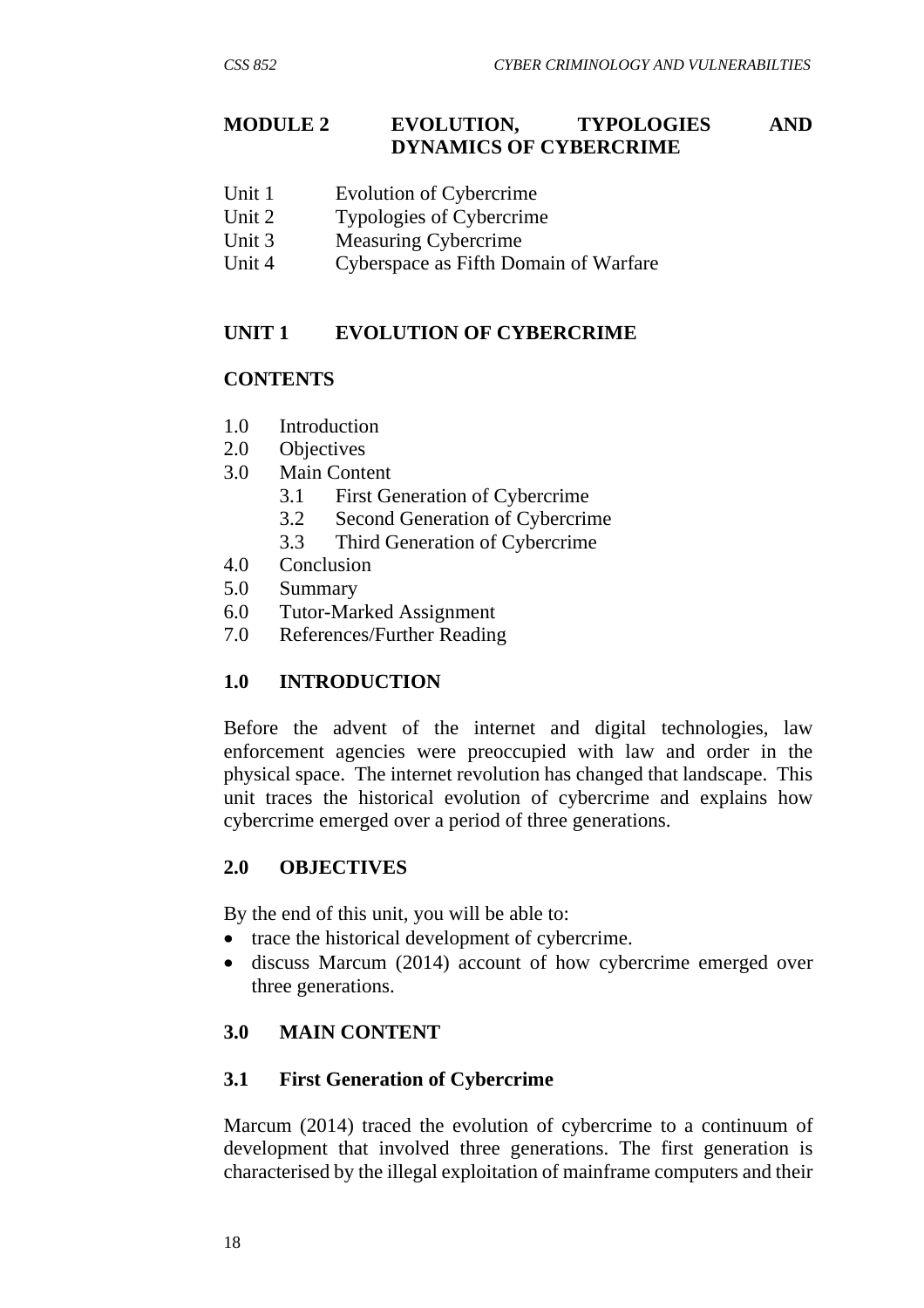operating system. These criminal behaviors are usually perpetrated for financial gain or to acquire or destroy restricted information. Cybercriminals can research on how to commit crimes such as building a pipe bomb. These types of cybercrimes laid the foundation for a new level of criminality.

# **3.2 Second Generation of Cybercrime**

The second generation of cybercrime is those that use networks. Hacking and cracking are common forms of cybercrime in this generation. They were used by early phone "phrekers" who "cracked" telephone systems to make free calls. During this era land lines were common but cell phones were not, People had to pay for long distance calls, thus crackers found illegal ways to make free phone calls. Crackers eventually developed into hackers. Hackers used their knowledge of telephone and computer systems to access private information by networked computers. Second generation cybercrimes are known as "hybrid" crimes. This is because they fall between traditional and true cybercrimes. They are traditional crimes already in existence but expanded and adapted through the use of the internet. For example, crackers steal money from telecommunications companies by discovering how to make free calls. Their criminality prepares the ground for hackers to commit the same type of crime on the internet in a better, faster, less detectably way.

# **3.3 Third Generation of Cybercrime**

The Third generation of cybercrime came into being as a result of the broadband ability of the internet and is identified by the nature of the distribution. The third generation of cybercrime would not exist if the Internet was not developed as they only occur in the cyberspace. They are therefore considered the true cybercrime. Examples include spam mails, viruses, malwares etc.

# **4.0 CONCLUSION**

In its early days, cybercrime basically focused on the illegal exploitation of mainframe computers and their operating systems and it was not financially motivated. Today, cybercrime has evolved into a highly complex criminal activity involving organised crime networks for the most part.

# **5.0 SUMMARY**

The unit discussed the emergence of cybercrime from its first generation to the third. From a relatively not too complex malicious act to a sophisticated organised criminal behaviour.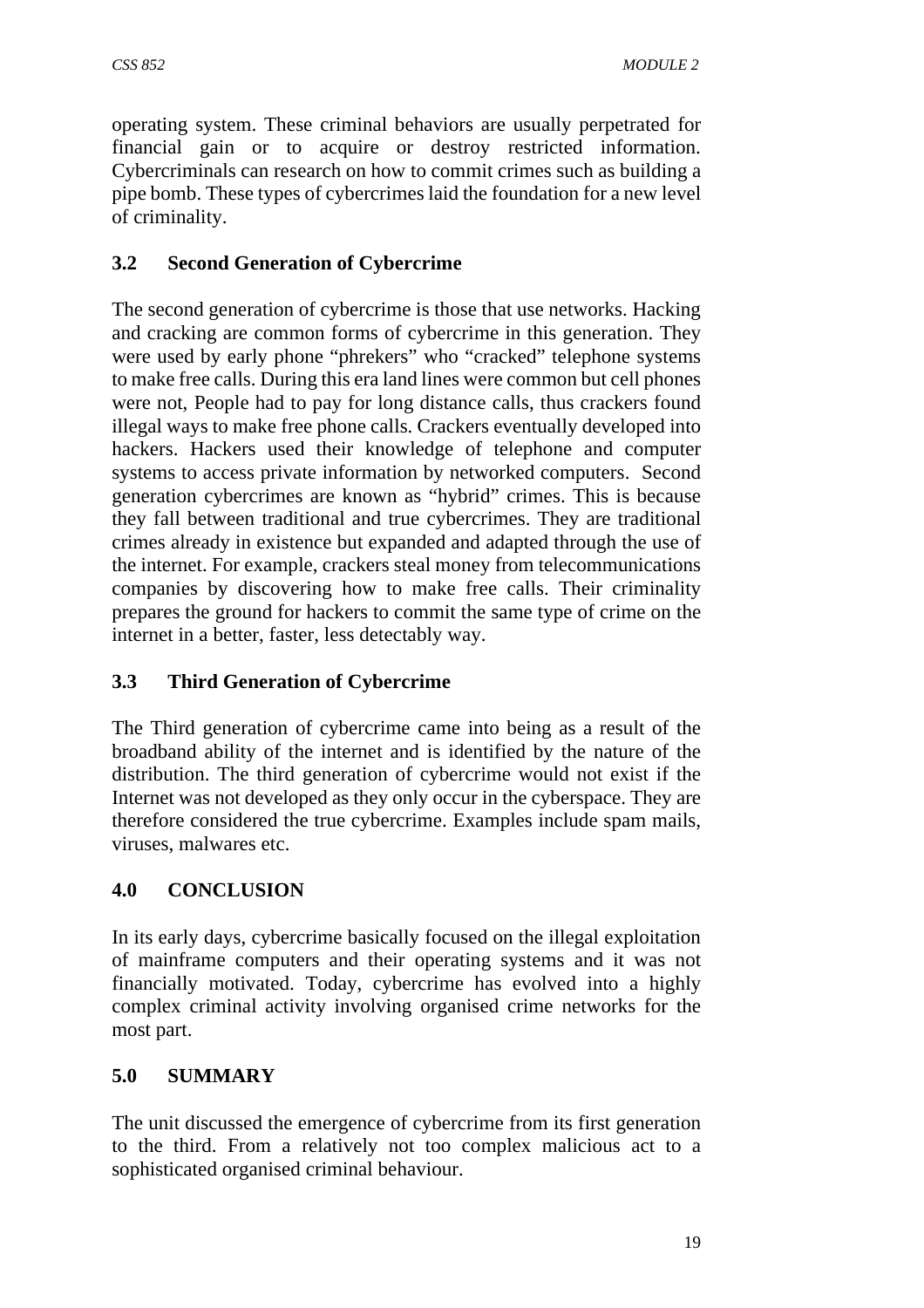### **6.0 TUTOR-MARKED ASSIGNMENT**

Discuss Marcum's (2014) evolution of cybercrime across three generations.

# **7.0 REFERENCES/FURTHER READING**

Marcum, C. D. (2014). *Cyber Crime*. New York: Wolters Kluwer.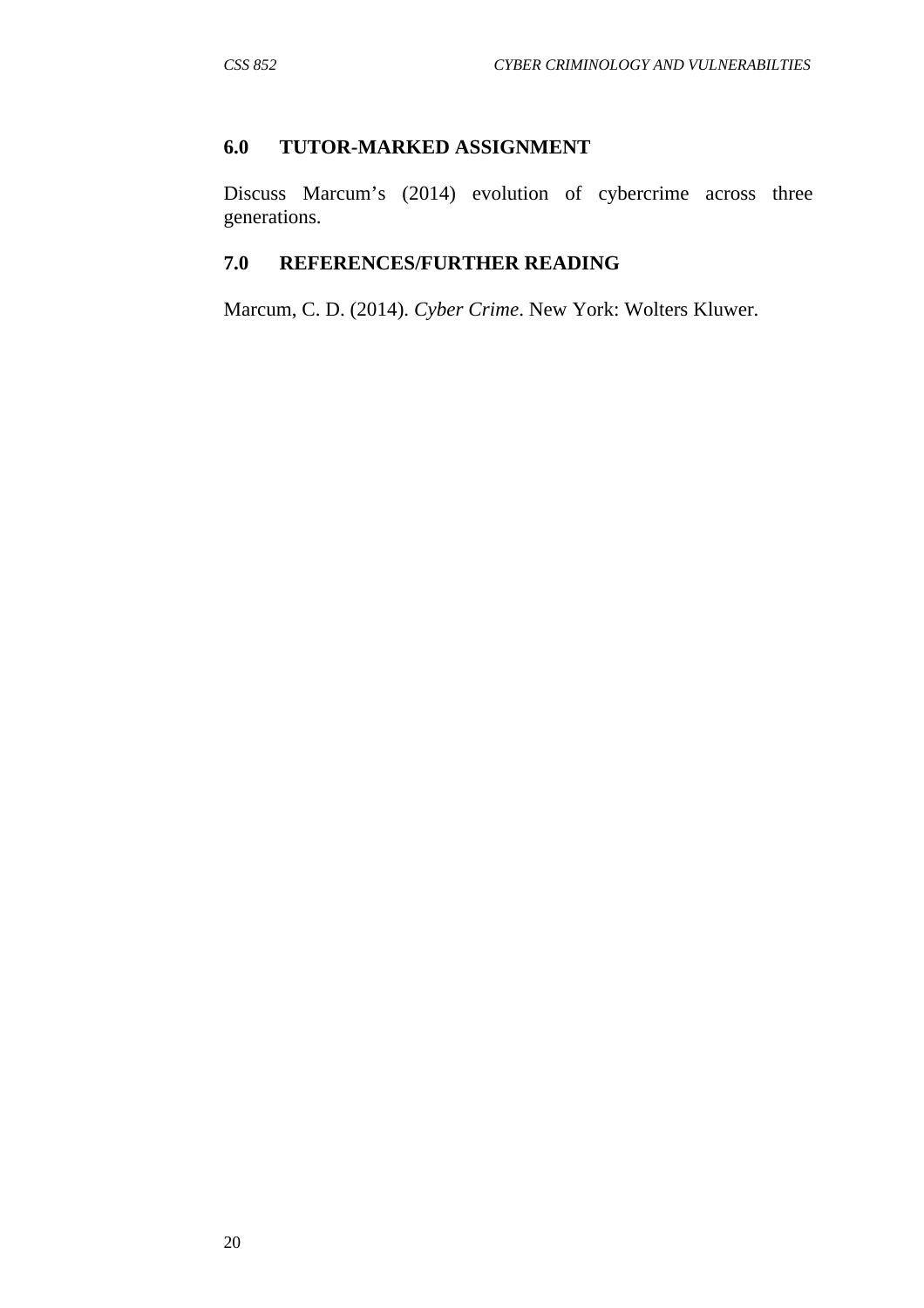# **UNIT 2 TYPOLOGIES OF CYBERCRIME**

#### **CONTENTS**

- 1.0 Introduction
- 2.0 Objectives
- 3.0 Main Content
	- 3.1 Wall (2001) Typology of Cybercrime
	- 3.2 Furnell (2002) Typology of Cybercrime
	- 3.3 Gordon and Ford (2006) Typology of Cybercrime
- 4.0 Conclusion
- 5.0 Summary
- 6.0 Tutor-Marked Assignment
- 7.0 References/Further Reading

# **1.0 INTRODUCTION**

Scholars have offered different typologies of cybercrime. These typologies are based on certain considerations such as the role played by technology and based on the equivalent of the crimes in the existing criminal law. It is important to note that the typologies are not exhaustive and may not be mutually exclusive in all cases. However, they provide a framework for understanding of the taxonomy of cybercrime.

#### **2.0 OBJECTIVE**

By the end of this unit, you will be able to:

- state the components and classifications of cybercrime
- discuss various types of cybercrime and how they are fit into those categories.

#### **3.0 MAIN CONTENT**

# **3.1 Wall (2001) Typology of Cybercrime**

There are several classifications of cybercrime in the extant cyber criminological literature. However, Wall's classification is perhaps the most frequently cited in the literature. Wall (2001) identified four categories of cybercrime namely: cyber trespass, cyber deceptions/theft, cyber pornography and cyber violence.

- i. **Cyber Trespass**: This refers to the act of trespassing into the property of others online with the intention to cause damage there. Examples include: hacking, virus attack and defacement.
- ii. **Cyber Deceptions/Theft:** This is the act of stealing money or property online such as credit card fraud, phishing e-mails or the violation of intellectual property.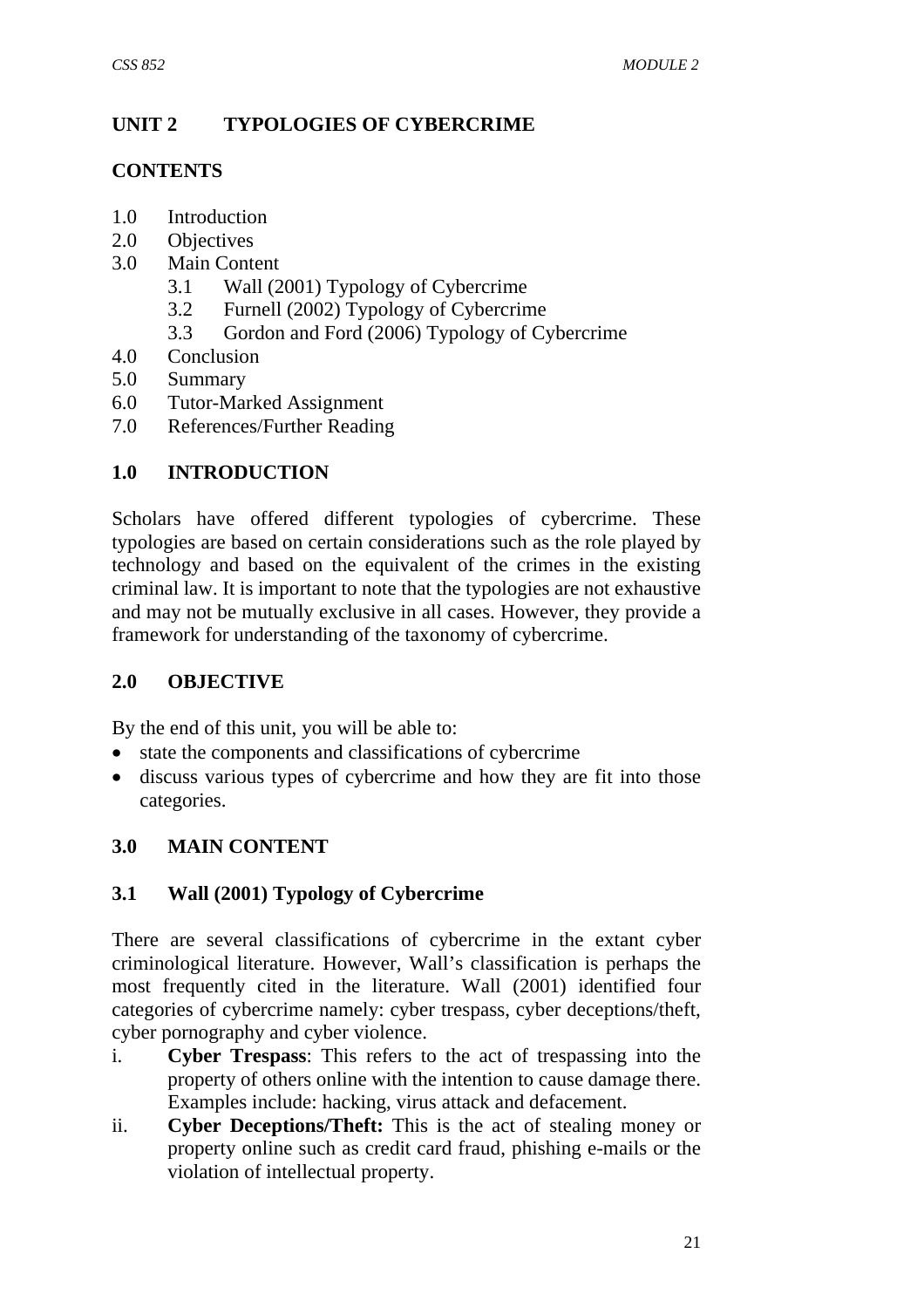- iii. **Cyber Pornography**: This includes all activities that violate laws against online obscenity and indecency. Example pedophile pornography.
- iv. **Cyber Violence**: This is the act of causing psychological harm to or instigating physical harm against others online and in so doing violating human rights laws. Examples include: online hate speech, cyber stalking, etc.

It is important to note that whereas Wall's typology of cybercrime is neither exhaustive nor mutually exclusive, for example an offender can trespass into the victim's computer with the intention of stealing the manuscript of his/her unpublished dissertation. However, the classification provides us with a baseline for the understanding of the different variants of crimes on the internet.

## **3.2 Furnell (2002) Typology of Cybercrime**

Cybercrime has been classified based on the role technology plan in their commission. Cybercrime is fundamentally a high-technology crime. This is because of the central role of technology in its commission.

Furnell (2002) classified cybercrime into the following two broad categories:

- i. **Computer-Assisted Crimes**: This refers to the offences in which the computer plays a supporting role in their commission. These offences either existed before the emergence of computer technology or can be committed without the use of computers. Examples include fraud, theft, stalking, etc.
- ii. **Computer-Focused Crimes:** This refers to offences that emerge as a direct result of the invention of computers. These offences have no direct parallel in other sectors. Examples include hacking, virus attack, web defacing, etc.

The above classification shows clearly that some cybercrimes that are prevalent today in Nigeria such as advance fee fraud existed way before computers were invented. The reason why they are more prevalent in the digital age is perhaps because, unlike in the past, criminal can operate anonymously and can target millions of potential victims at the same time with less risk and efforts.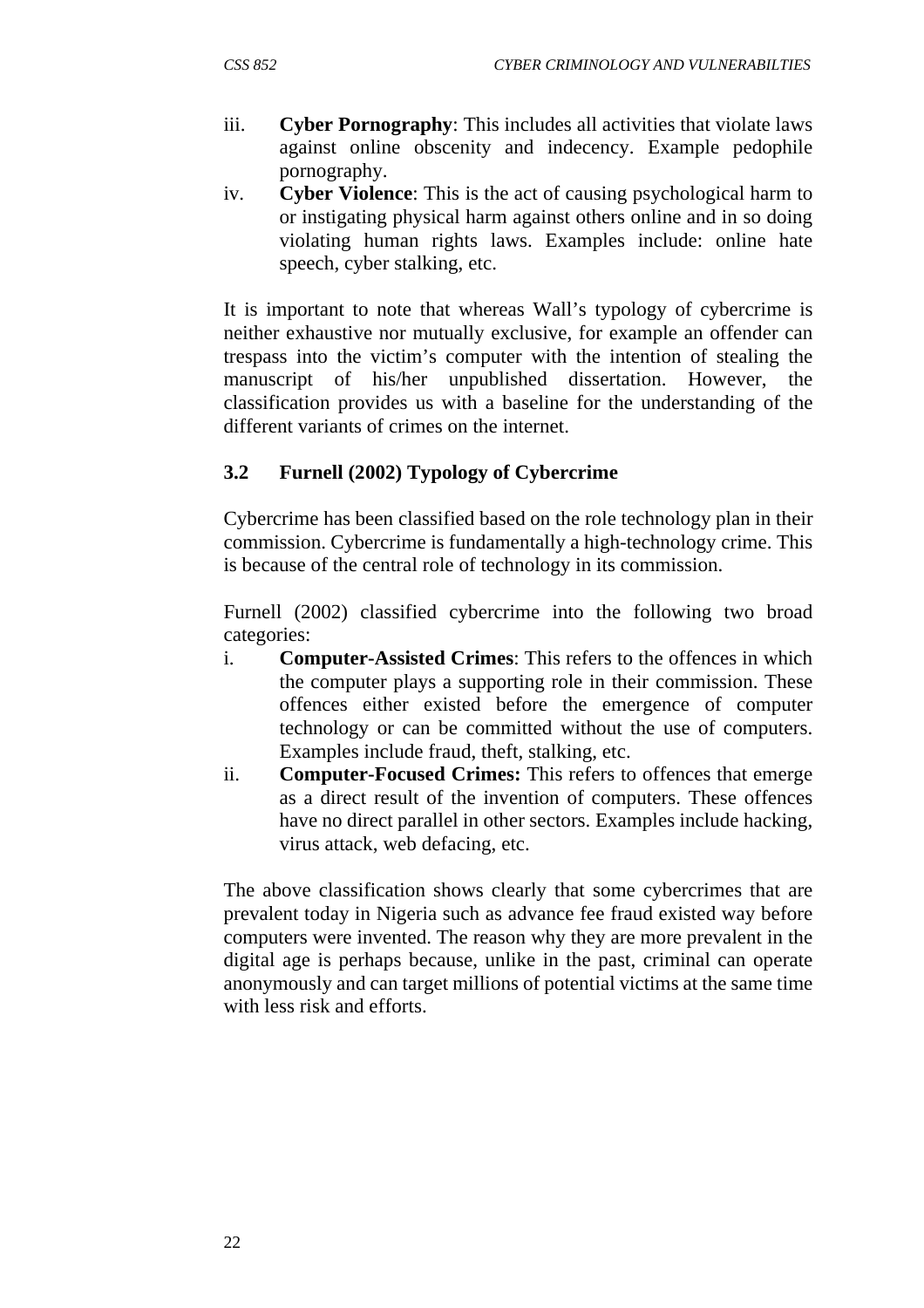## **3.3 Gordon and Ford (2006) Typology of Cybercrime**

Gordon and Ford (2006) classified cybercrime into three, namely:

- i. **Cybercrime that involve computer and hardware devices**: this type of cybercrime is more technical in nature. Example is hacking.
- ii. **Cybercrime that is more human than technology based**: This type of cybercrime has more pronounced human element. Example is online gambling.
- iii. **The "crimeware"**: This refers to the malicious software that is used for the commission of crime.

The above classification like the preceding ones are not exhaustive, but as mentioned early they are meant to provide us with a fair idea on how the various kinds of cybercrime can be categorised.

## **4.0 CONCLUSION**

There is no universally accepted taxonomy of cybercrime. Cybercrime scholars have attempted to classify cybercrime based on different indices. Among the three typologies discussed in this unit, Wall (2001) typology remains the most widely cited in the extant literature of cybercrime.

#### **5.0 SUMMARY**

The unit discussed three typologies of cybercrime. They include: Wall (2001), Furnell (2002) and Gordon and Ford (2006) classifications of cybercrime.

### **6.0 TUTOR-MARKED ASSIGNMENT**

Enumerate and explain with vivid examples, Wall's (2001) four categories of cybercrime.

# **7.0 REFERENCES/FURTHER READING**

- Furnell, S. (2002). *Cybercrime: Vandalising the Information Society*. London: United Kingdom.
- Gordon, S. & Ford, R. (2006). On the Definition and Classification of Cybercrime. *Journal of Computer Virology*, 2, 13-20.

Marcum, C.D. (2014). *Cyber Crime*. New York: Wolters Kluwer.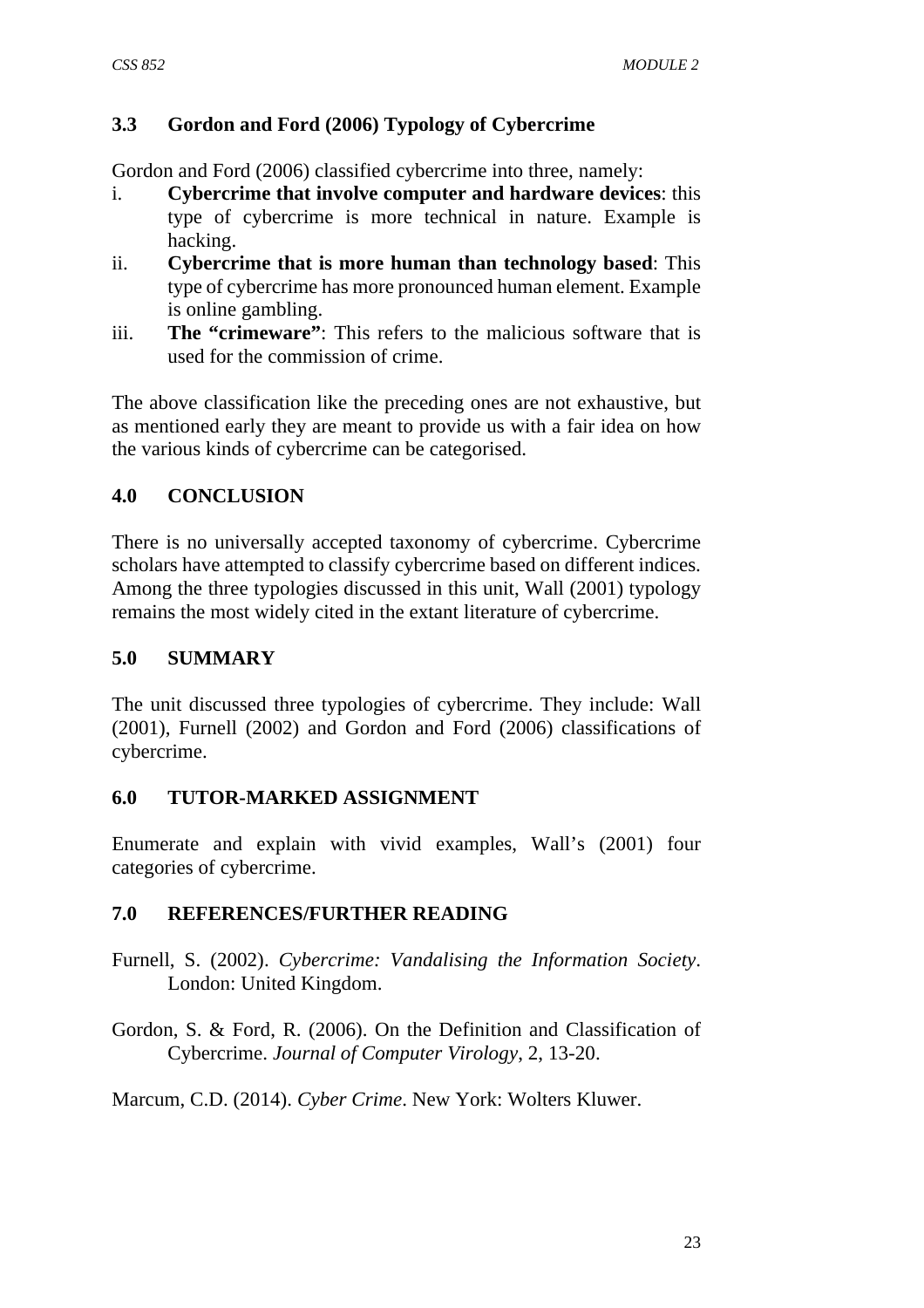#### **UNIT 3 MEASUREMENT OF CYBERCRIME**

#### **CONTENTS**

- 1.0 Introduction
- 2.0 Objective
- 3.0 Main Content
	- 3.1 Official Crime Statistics
	- 3.2 Victim Surveys
	- 3.3 Self-Report Offender Surveys
	- 3.4 Challenges with Measuring Cybercrime
- 4.0 Conclusion
- 5.0 Summary
- 6.0 Tutor-Marked Assignment
- 7.0 References/Further Reading

#### **1.0 INTRODUCTION**

Crime measurement is a controversial issue and there are different perspectives on how best to measure crime. Undoubtedly crime measurement is fraught with several challenges. Some of the challenges may arise from people reporting practices and how crime is recorded. There are many crimes that happen behind the scene and neither reported to the people or recorded. Arguably, such cases will not reflect in the official crime statistics, therefore the victim survey and self-report offender survey serve to account for the crimes that are not reflected in the official crime statistics. Crime can be measured using the following three indicators: Prevalence (number or proportion of victims within the population). b.) Concentration (number of crimes per victim) and c) Incidence (the number of crime that has occurred in a given area).

#### **2.0 OBJECTIVE**

By the end of this unit, you will be able to:

 describe the official crime statistics, victim surveys, self-report surveys and the challenges associated with measuring cybercrime.

#### **3.0 MAIN CONTENT**

#### **3.1 Official Crime Statistics**

Official crimes statistics are information about the nature and extent of crime that are collected from the administrative or agency records or data (Skogan, as cited in Jennigs and Reingle, 2014). The Uniform Crime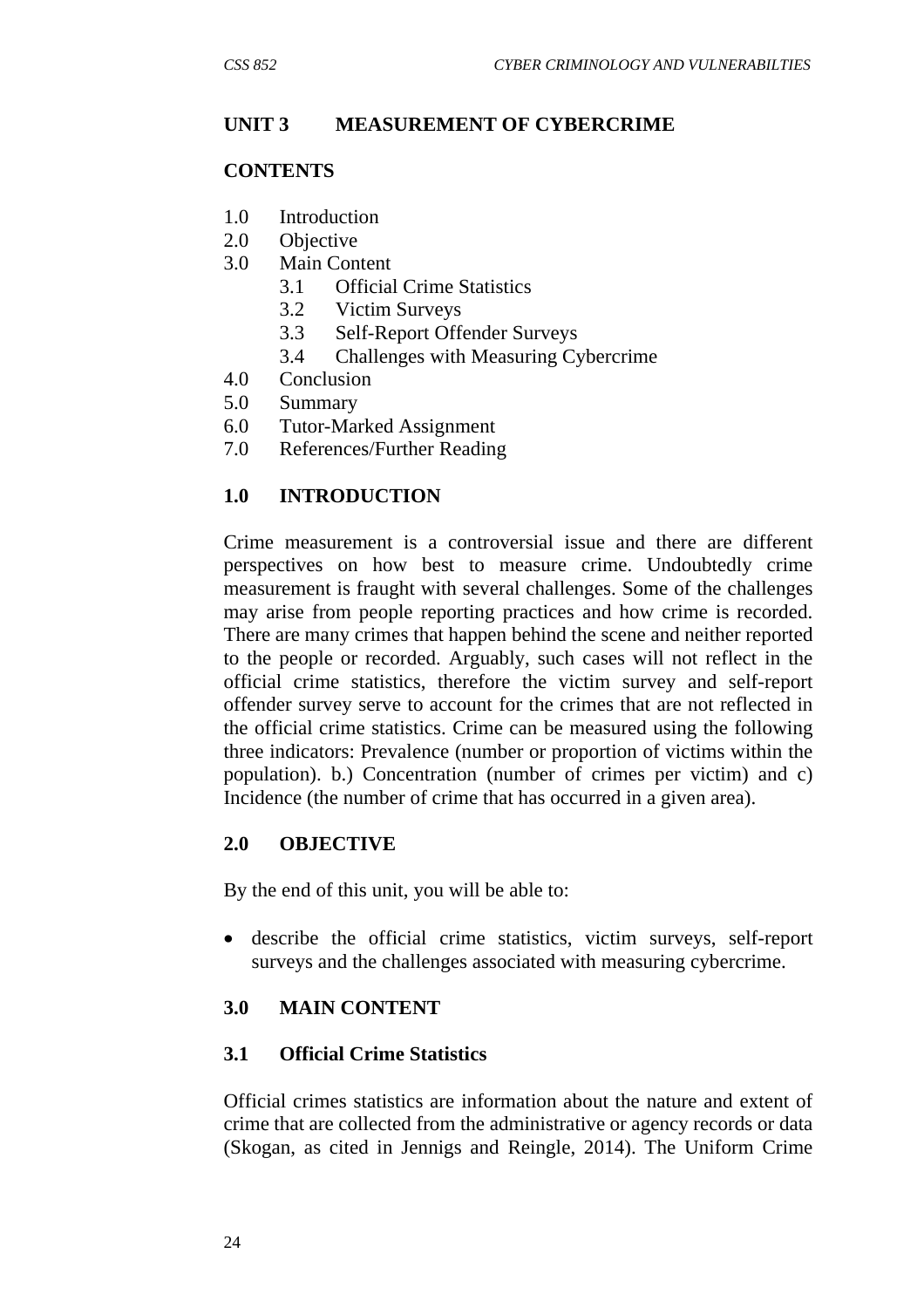Report (UCR) is a popular example of an official source of crime statistics.

In Nigeria, the sources of official crime statistics primarily include: the police, courts and correctional service, etc. However, it is important to note that national crime statistics are derived from two major sources:

- **Administrative data**: These include data from the police, courts and correctional service.
- **Surveys**: These include crime victimization surveys and selfreport surveys.

# **3.2 Victim Survey**

Victim surveys became necessary given that official crime statistics do not reflect the crimes that are not reported the police. These crimes are referred to as the "dark figure of crime". Victimisation surveys are alternatives to measure crime in the community using questionnaires or interviews that ask members of the public about the crimes which have been committed against them over a people of time and whether or not they have been reported to the police. In Nigeria for example, the Centre for Law Enforcement Education of Nigeria (CLEEN) has conducted several national crime victimisation survey.

# **3.3 Self-Report Survey**

Self-report survey is a measure of crime that makes use of anonymous questionnaires or interviews to ask respondents about their own criminal activity. Respondents are given confidential questionnaires that request them to record voluntarily whether or not they have committed any of the listed offenses. According to Igbo (2007:78) "The self-report survey is an attempt to get at the "dark-figures of crime which are not reflected in the official crime statistics. It is targeted at offenders whose offences were not known to the police and who were therefore not arrested at the time of the crime".

# **3.4 Challenges with Measuring Cybercrime**

Crime measurement is generally problematic. This is fundamentally because official measures of crime do not reflect the full picture of crime in society. This is basically because of the 'dark figures of crime' – crimes that are not reflected in the official statistics of crime.

The problem of measuring crime is exacerbated with cybercrime for several reasons. First, cybercrime is a relatively new kind of crime. Law enforcement agencies have been used to traditional policing which takes place in the physical space. Hence, grappling with an abstract space might just be a nightmare for the non-internet savvy law enforcement officer.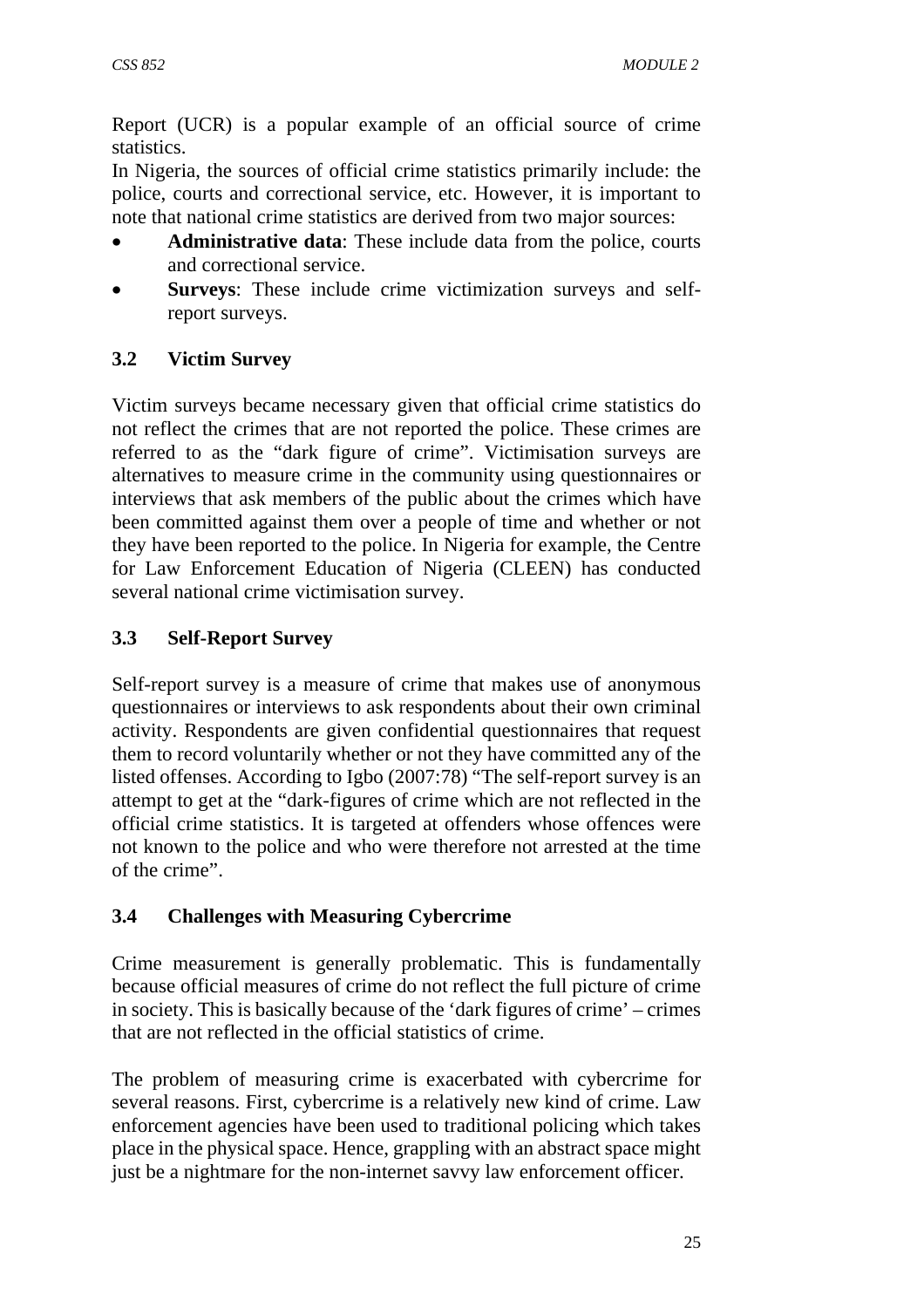Second, many internet users are not skilled. This lack of internet skills exposes them to victimisation online. Again, because they are not familiar with the workings of the internet they may be victimised without their knowledge. For example, cyber criminals may install spyware when they download free soft wares on their system without them knowing. Hence because they are oblivious of such victimisation it will not be reported to law enforcement and will not be captured in the official crime statistics.

Third, the data of large corporations and businesses may be breached by cybercriminals. Cybercriminals may send ransomware to such organisations. Sometimes, the affected organisations may choose to quietly pay the ransom rather than report to relevant law enforcement agencies so as to avoid the negative publicity that doing so may cause. In the aforementioned scenario it is unlikely that such a case would be captured within crime statistics. There is also no guarantee that it will be captured in the self-report and victimisation surveys that are carried out to account for the gaps in the official crime statistics.

## **4.0 CONCLUSION**

There is a consensus among scholars on the fact that no single measure of crime can reflect the full extent of crime. Crime cannot be measured through a single statistical instrument. Surveys, census and administrative records all play an important and complimentary role for a comprehensive understanding of the extent of crime.

# **5.0 SUMMARY**

The unit examined the various measurement metrics available for the counting of crime. It specifically discussed official crime statistics, victim survey and offender self-report survey. The sources of these crime measurement metrics were also discussed.

# **6.0 TUTOR-MARKED ASSIGNMENT**

What are the challenges that are associated with measuring cybercrime?

#### **7.0 REFERENCES/FURTHER READING**

- Igbo, E.U.M. (2007). *Introduction to Criminology.* Nsukka: University of Nigeria Press.
- Jennings, W. G. & Reingle, J. M. (2014). *Criminological and Criminal Justice Research Methods*. New York: Wolters Kluwer Law & Business.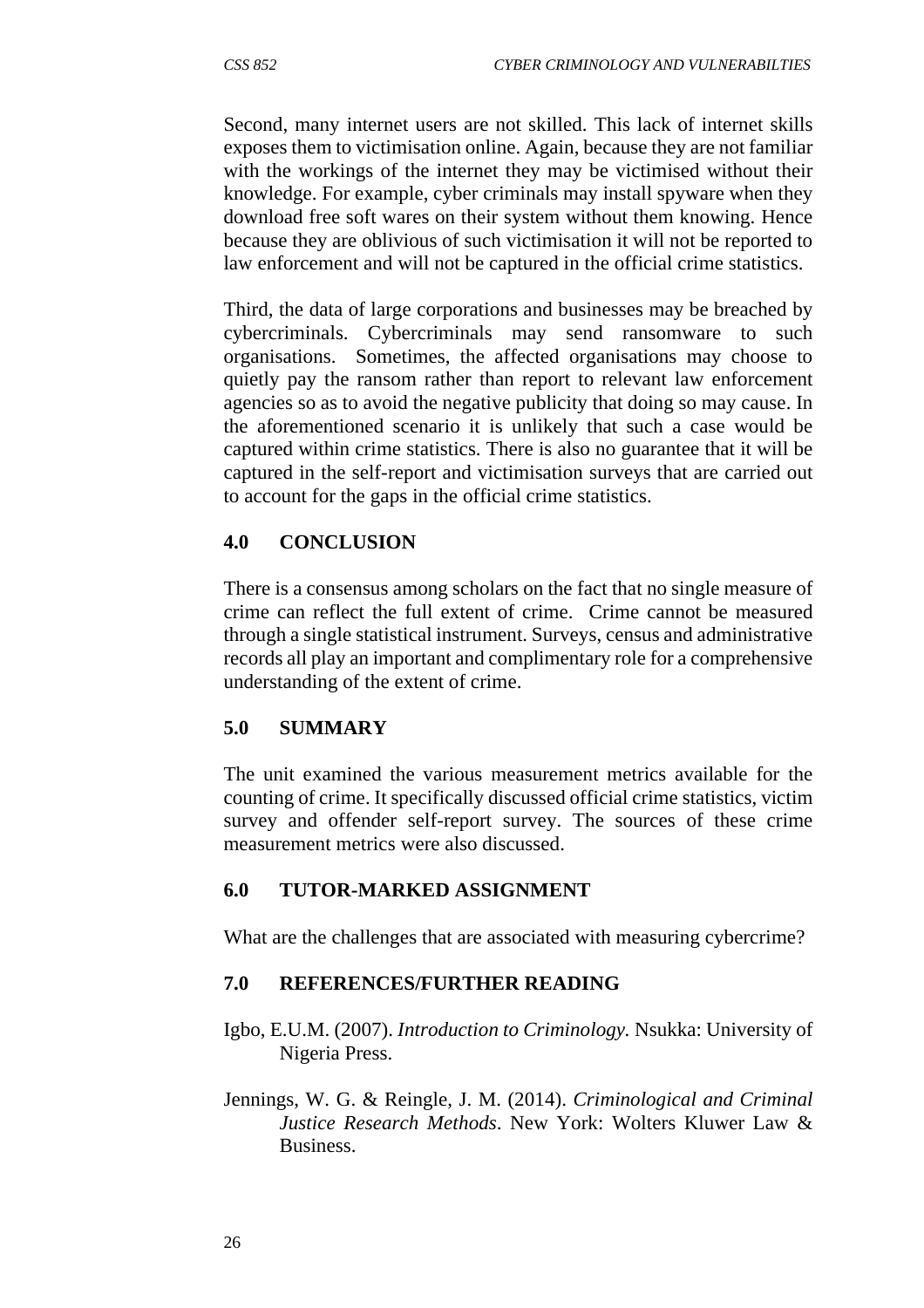Reid, S. T. (2015). *Crime and Criminology* (14<sup>th</sup> ed.) New York: Wolters Kluwer.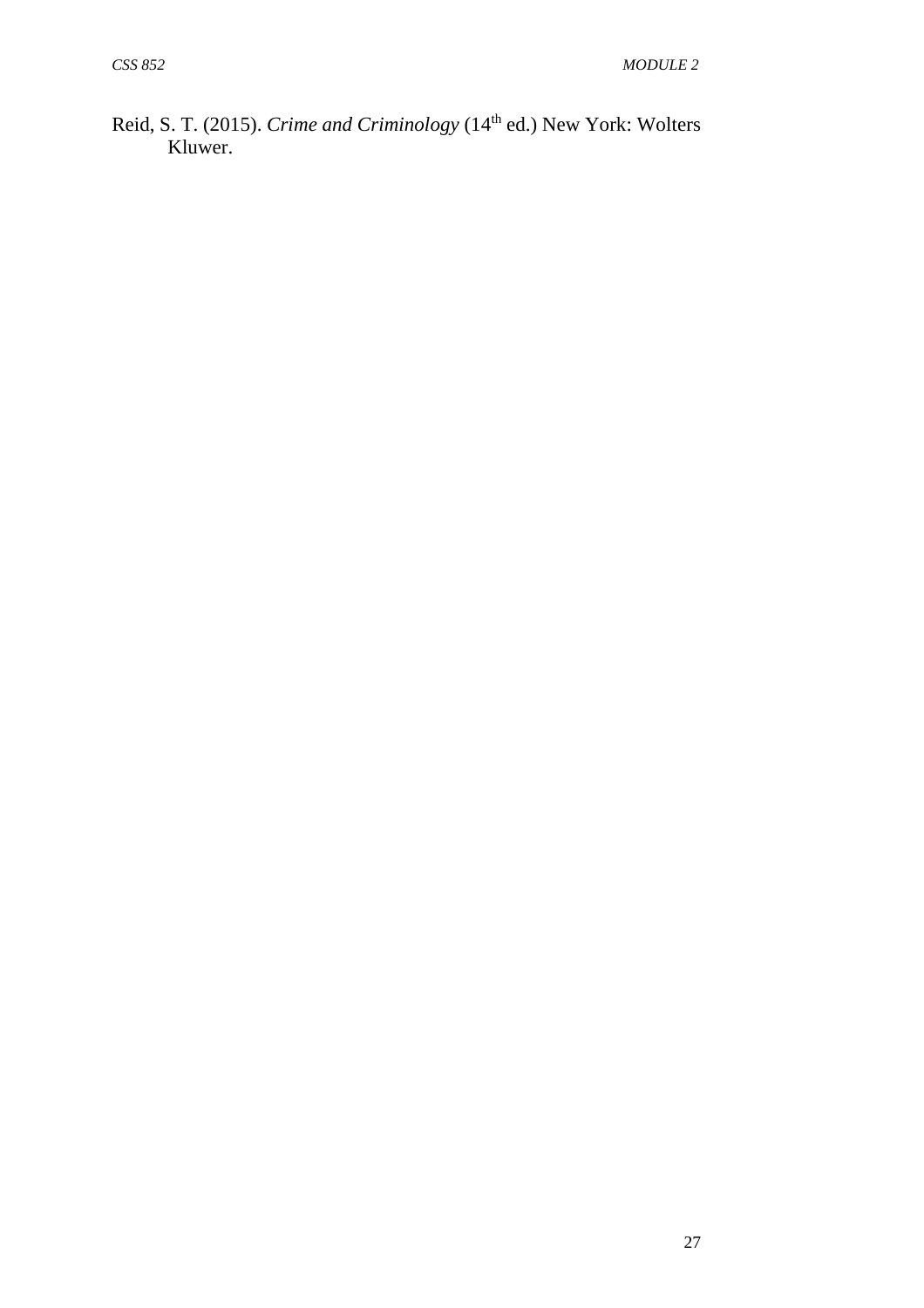### **UNIT 4 CYBERSPACE AS THE FIFTH DOMAIN OF WARFARE**

#### **CONTENTS**

- 1.0 Introduction
- 2.0 Objective
- 3.0 Main Content
	- 3.1 The Cyber War Debate
	- 3.2 Cyberspace as the  $5<sup>th</sup>$  Domain of Warfare
	- 3.3 Cyber Warfare in the  $20<sup>th</sup>$  and  $21<sup>st</sup>$  Centuries
- 4.0 Conclusion
- 5.0 Summary
- 6.0 Tutor-Marked Assignment
- 7.0 References/Further Reading

### **1.0 INTRODUCTION**

The cyberspace has emerged as a battle-domain in contemporary warfare. Before the emergence of the cyberspace national wars had been traditionally fought on three traditional domains namely: land, sea, air and space. Today, the landscape of warfare has expanded to include the cyberspace. This obviously has some implications for cybersecurity.

#### **2.0 OBJECTIVE**

By the end of this unit, you will be able to:

• explain the nature of cyberspace as the fifth domain of warfare

#### **3.0 MAIN CONTENT**

#### **3.1 The Cyber War Debate**

The term of 'cyber war' has been contested by some authors. The debate has centres on whether war occurs in the cyberspace or not. Stone (2012) have expressed the view that the question of whether or not cyber war exists is really difficult to determine. This, according to him, is because of strategic theory's uncertain explanation of the concept of force, violence and lethality. He argued that the three concepts as well as their relationships with one another prove that cyber-attacks can be construed as acts of war. Furthermore, Junio (2013) observed that several well established explanations for war suggest that cyber weapons are more capable of being used offensively than other kinds of military technologies. Clarke and Knake (2010, pp. 30-31) in their famous book entitled "Cyber War" made **five conclusions on cyber war**: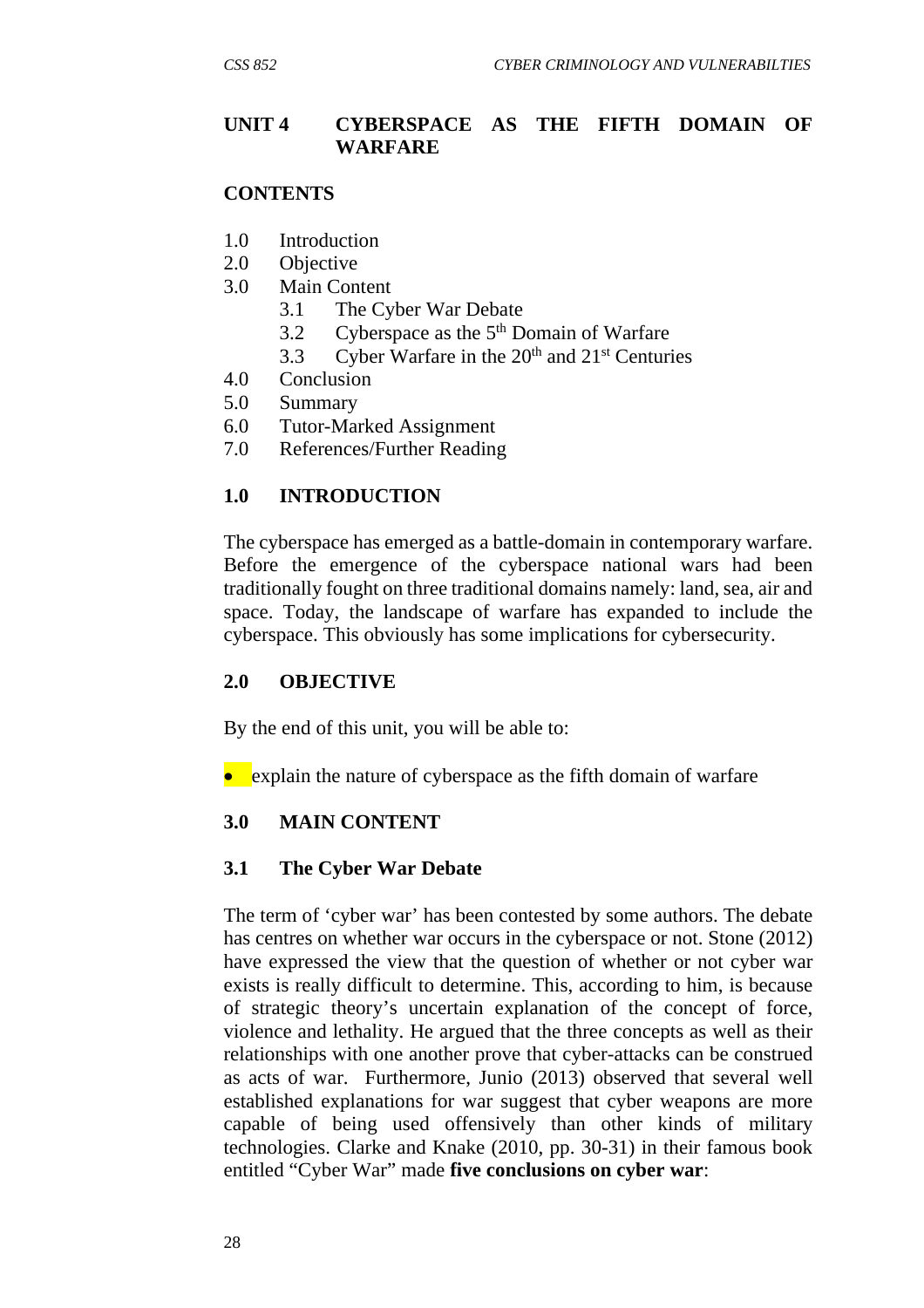- i. Cyber war is real.
- ii. Cyber war happens at the speed of light.
- iii. Cyber war is global.
- iv. Cyber war skips the battlefield and,
- v. Cyber war has begun.

## **3.2 Cyberspace as the Fifth Domain of Warfare**

There are basically five domains of warfare. They include: **land, sea, air, space and cyberspace.**

The cyberspace is increasingly recognised as the fifth domain of warfare around the world. It is believed that an emerging battle is raging among the super powers of the world and that this battle will be fought in the cyberspace. Clarke and Knake (2010) observed that military and intelligence organisations are preparing the cyber battlefield with logic bombs and trapdoors and launching virtual explosive in other countries in peacetime.

# **3.3 Cyber War in the 20th and 21st Centuries**

There have been several incidences that occurred in the twentieth and twenty-first centuries that were described as cyber war. Carr (2012) mentioned some of such incidences. They are summarised as follows:

- In May, 1998 an estimated 3,000 hackers self-organised into a group known as the China Hacker Emergency Meeting Centre, attacked Indonesian government websites in protest.
- On May, 7, 1999 a North Atlantic Throaty Organisation (NATO) jet bombed the Chinese embassy in Belgrade, Yugoslavia in error. In less than 12 hours after the accident, the Chinese Red Hacker Alliance was formed and they launched series of attacks several hundred United States government websites.
- In late December 2008. Israel launched Operation Cast Lead against Palestine. The led to cyber war between Israeli and Arabic hackers.
- During the Second Russian-Chechen War (1997-2001), in which the Russian Military invaded the secessionist region of Chechnya to reinstall a Moscow-friendly regime, both sides used cyberspace to engage in Information Operations to control and influence public perception.
- The Russian-Georgia War of 2008 is the first example of cyberbased attack that coincided directly with land, sea and air invasion by a state against another. Russia invaded Georgia because Georgia attacked separatists in South Ossetia. The wellcoordinated cyber campaign used vetted target list of Georgian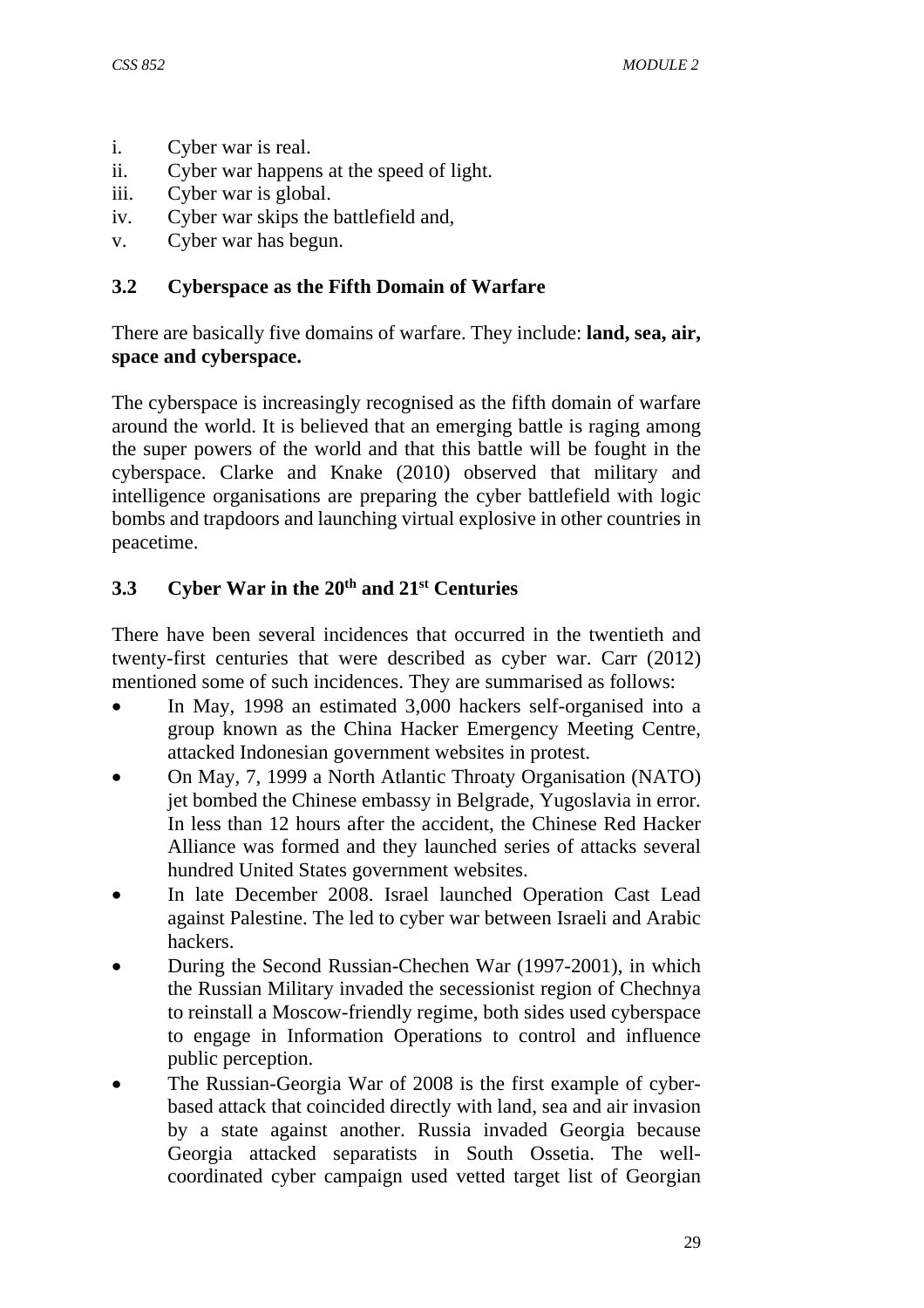government websites and other strategically valuable sites including the United States and British embassies.

 On July 4, 2009, a few dozens of United States websites, including US government sites experienced a mild DDoS attack. A few days later, South Korean government and civilian websites were also targeted. Carr noted that even though the Democratic People's Republic of Korea was the main suspect, there was no evidence to support that suspicion.

The above incidences which are some of the  $20<sup>th</sup>$  and  $21<sup>st</sup>$  incidences of cyber war Carr (2012) cited in his book "Inside Cyber War" underscore the fact that cyber war in real and collaborates the arguments of Clarke and Knake (2010) which was mentioned earlier.

# **4.0 CONCLUSION**

Although some authors have disputed the existence of a cyber-war, there is evidence from literature to support the claim about it existence. The understanding and appreciation of the dynamics of cyber war by states is critical in effort to build strong cyber defenses for critical national infrastructure.

## **5.0 SUMMARY**

The unit examined the debates around the existence of cyber war. It discussed the state of cyberspace as a fifth domain of warfare and outlined some  $20<sup>th</sup>$  and  $21<sup>st</sup>$  centuries cyber war incidents to buttress the existence of cyber war and its threat.

## **6.0 TUTOR-MARKED ASSIGNMENT**

Explain the nature of cyberspace as the fifth domain of warfare.

## **7.0 REFERENCES/FURTHER READING**

Carr, J. (2012). Inside Cyber Warfare (2<sup>nd</sup> ed.). Beijing: Oreilly.

- Clarke, R. A. & Knake, R. K. (2010). *Cyber War: The Next Threat to National Security and what to do about it.* New York: Harper Collins Publishers.
- Junio, T.J. (2013). How Probable is Cyberwar? Bringing IR Theory back into the Cyber Conflict Debate. *Journal of Strategic Studies*, 36 (1), 125-133.

Stone, J. (2013). Cyber War will take Place. *Journal of Strategic Studies*, 36 (1), 101-108.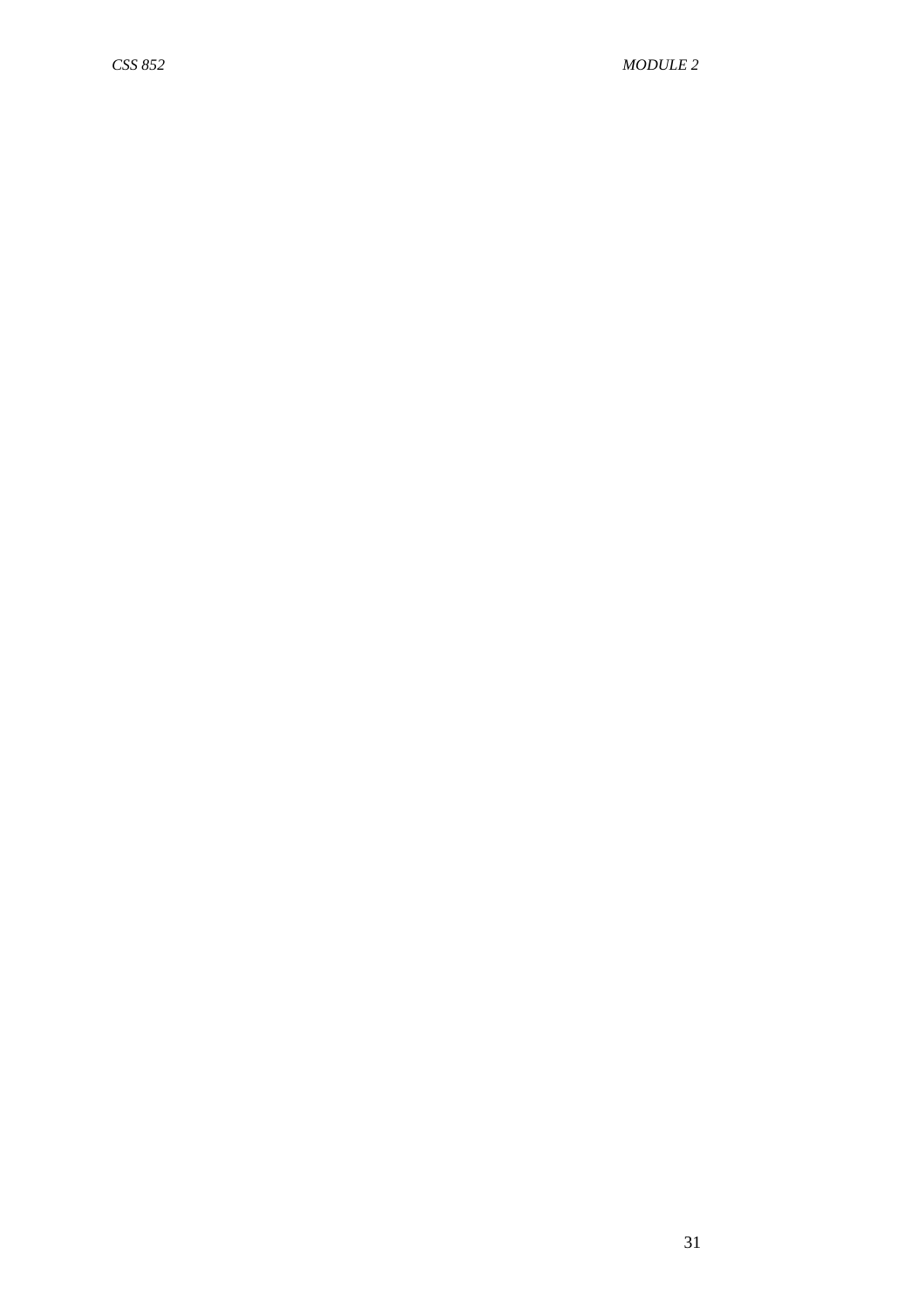## **MODULE 3 CYBERCRIME THEORIES AND THEIR APPLICABILITY**

- Unit 1 Social Learning Theory (SLT)
- Unit 2 Routine Activity Theory (RAT)
- Unit 3 General Strain Theory (GST)
- Unit 4 Space Transition Theory of Cybercrime (STT)

## **UNIT 1 SOCIAL LEARNING THEORY**

## **CONTENTS**

- 1.0 Introduction
- 2.0 Objectives
- 3.0 Main Content
	- 3.1 Social Learning Theory (SLT)
	- 3.2 Applicability and Criticism of SLT
- 4.0 Conclusion
- 5.0 Summary
- 6.0 Tutor-Marked Assignment
- 7.0 References/Further Reading

# **1.0 INTRODUCTION**

There are several theories that have been used in the explanation of crime in the cyberspace. Most of such theories are traditional criminological theories with Sociological background. Criminology has been slow in the development of cybercrime specific theories. The only effort in that direction so far is perhaps that of Professor K. Jaishankar who propounded the Space Transition Theory of Cybercrime in 2008.

# **2.0 OBJECTIVES**

By the end of this unit, you will be able to:

- state the major assumptions of the theory
- discuss how it has been applied by scholars in the explanation of crime in the cyberspace.

## **3.0 MAIN CONTENT**

# **3.1 Social Learning Theory**

The basic assumption of the social learning theory is that social behaviour is not determined by inner personality drives or sociological and environmental factors. Instead, it is a cognitive process that engages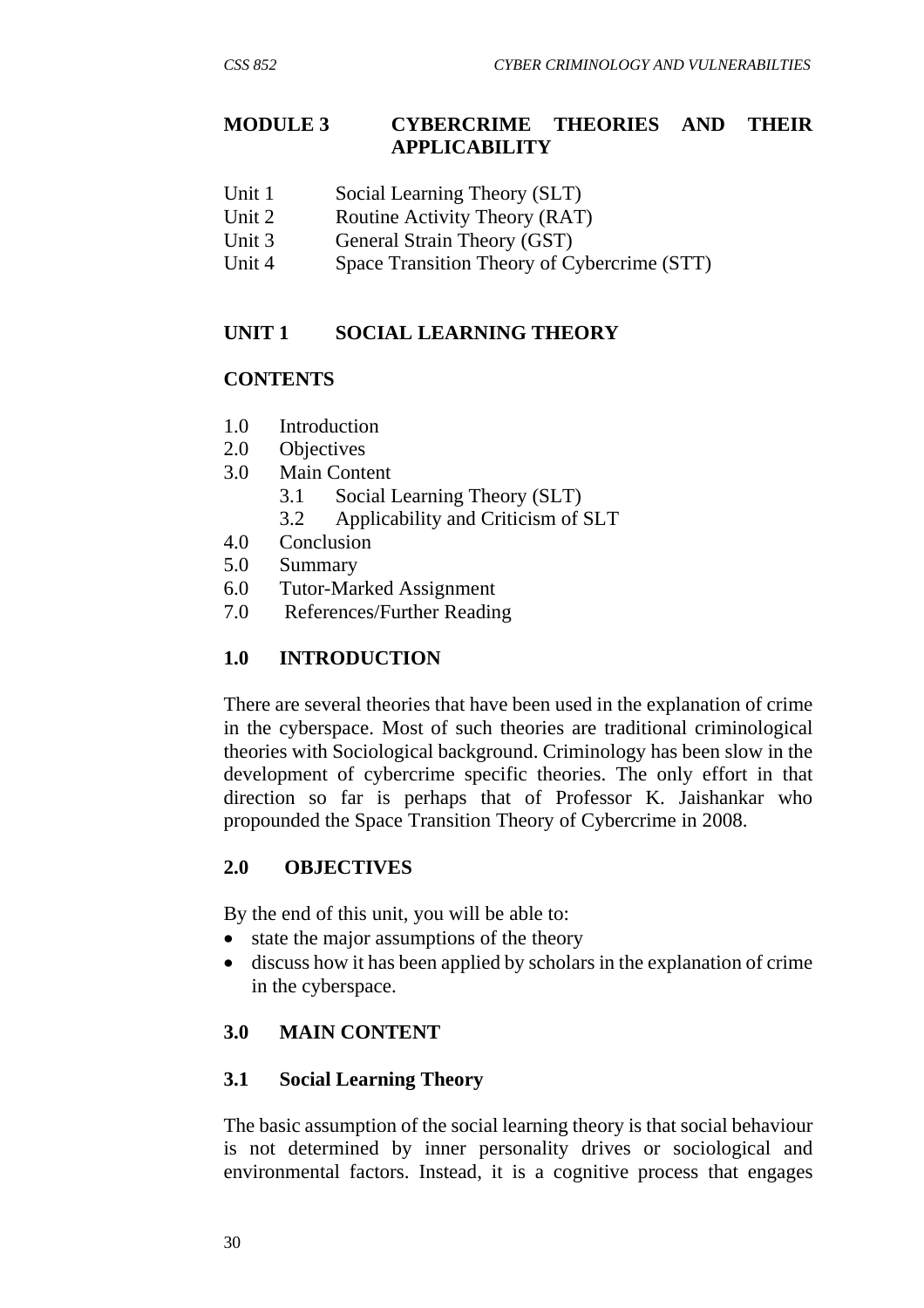personality and environment in a continuous process of mutual interaction (Beirne & Messerschmidt, 2015). The emphasis of this theory is that people learn behaviour by observing and imitating others.

Akers social learning theory is a reformulation and extension of Sutherland's differential association theory. Differential association theory posits that criminal behaviour is learned during interaction with others but it does not specify the mechanisms by which such behaviour is learned. However, Akers and his associates used insights from several theories of learning in behavioural theory and social learning theory in psychology to specifically describe how crime is learned (Cullen, Agnew and Wilcox, 2014).

Burgess and Akers (1966) social behaviour, including criminal behaviour is influenced by a complex network of rewards and punishments. There is the likelihood that a given behaviour will continue or increase if it is followed more by reward than punishment. In the same vein, there is the likelihood of the same behaviour to decrease or end if it is followed by more punishment than rewards. Beirne & Messerschmidt (2015, p.146) summarised Burgess and Akers assumption that criminal behaviour is learned in the following seven stages:

- 1. Criminal behaviour is learned through direct conditioning or through imitation.
- 2. Criminal behaviour is learned both in non-social reinforcing situations (for example, the physical effects of drug use) or nonsocial discriminative situations and through social interaction in which the behaviour of others is either for or against criminal behaviour.
- 3. The principal components of learning criminal behaviour occurs in groups that compose the individual's major source of reinforcements: peer friendship groups, the family, schools, and churches.
- 4. Learning criminal behaviour including specific techniques, attitudes, and avoidance procedures-depends on effective and available reinforcers and the existing reinforcement contingencies.
- 5. The specific types and the frequency of learned behaviour depend on the reinforcement that are effective and available and on the norms by which these reinforcers are applied.
- 6. Criminal behaviour is a function of norms that are discriminative for criminal behaviour, the learning of which occurs when such behaviour is more highly reinforced than noncriminal behaviour.
- 7. The strength of criminal behaviour is a direct function of the amount, frequency and probability of its reinforcement.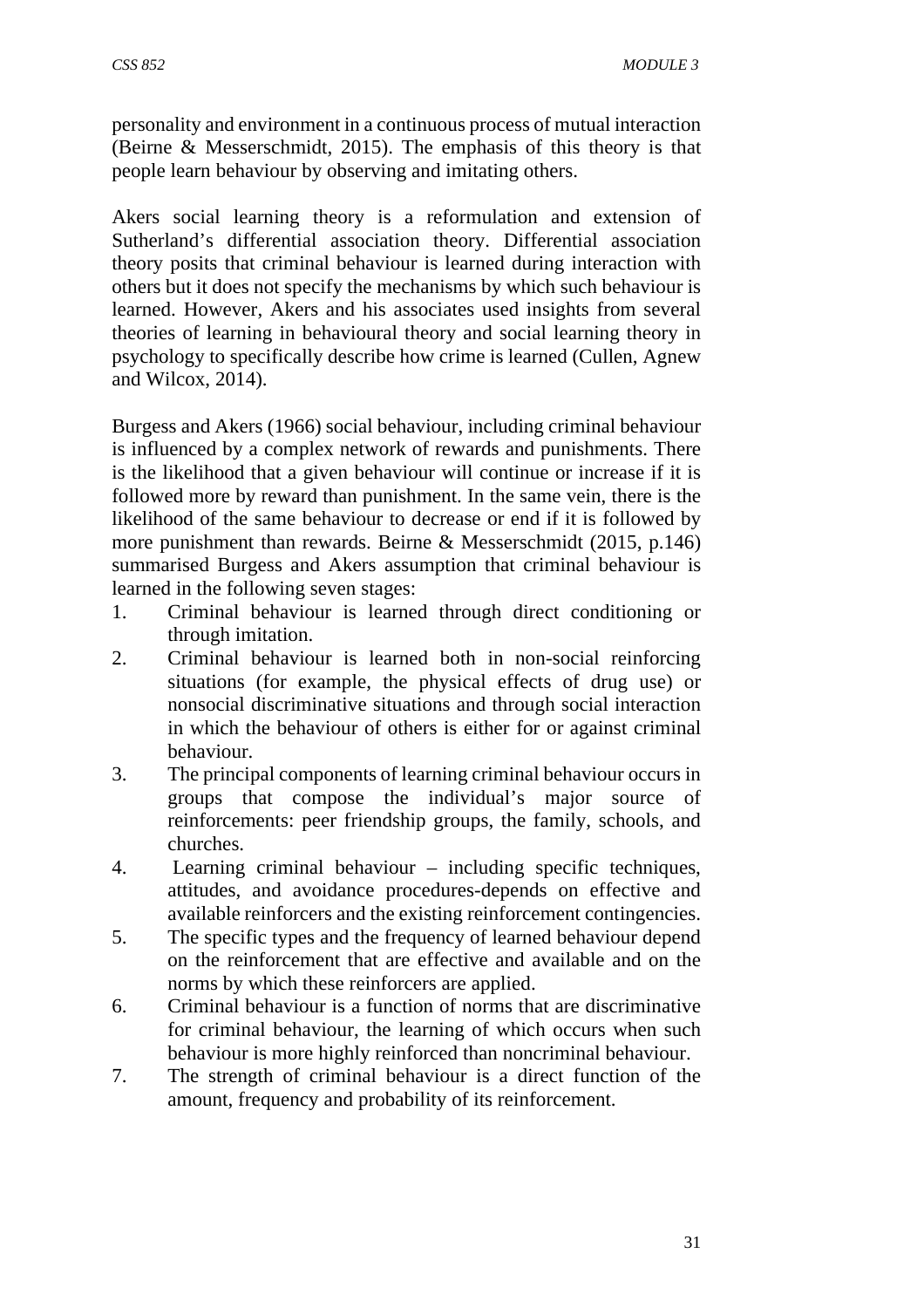# **3.2 Applicability and Criticism of Social Learning Theory**

Social learning theory has been used by scholars to explain cybercrime. For example, Skinner and Fream (1997) used the social learning theory to explain the etiology of computer crime. Also, Higgins and Makin (2004) used SLT to explain software piracy.

However, social learning theory has been criticised on the grounds that there has not been sufficient research to prove that social learning is the principal process mediating the relationship of social structure and crime as expected by the theory (Cullen, Agnew and Wilcox, 2014).

## **4.0 CONCLUSION**

The nature versus nurture debates is an age long one. However, the social learning theorists believe that nurture exerts more influence on individuals as long as criminal behaviour is concerned. In other word, they argue that criminal behaviour is not inherited but learned.

# **5.0 SUMMARY**

The unit discussed the major assumptions of the social learning theories. It focused on the variant of Burgess and Akers (1966). It also noted that the theory has been used to explain different aspects of cybercrime. The applicability and weaknesses of the theory were also discussed.

## **6.0 TUTOR-MARKED ASSIGNMENT**

Discuss the major assumptions of the social learning theory. What is the major criticism of the theory?

## **7.0 REFERENCES/FURTHER READING**

- Beirne, P. & Messerschmidt, J. W. (2015). *Criminology: A Sociological Approach* (6<sup>th</sup> ed.). New York: Oxford University Press.
- Burgess, R. L & Akers, R. L. (1966). A Differential Association-Reinforcement Theory of Criminal Behaviour. *Social Problems* 14(2): 128-147.
- Higgins, G. E., & Makin, D. A. (2004). Does Social Learning Theory Condition the Effects of Low Self-control on College Students' Software Piracy? *Journal of* Crime *Management,* 2, (2): 1-22.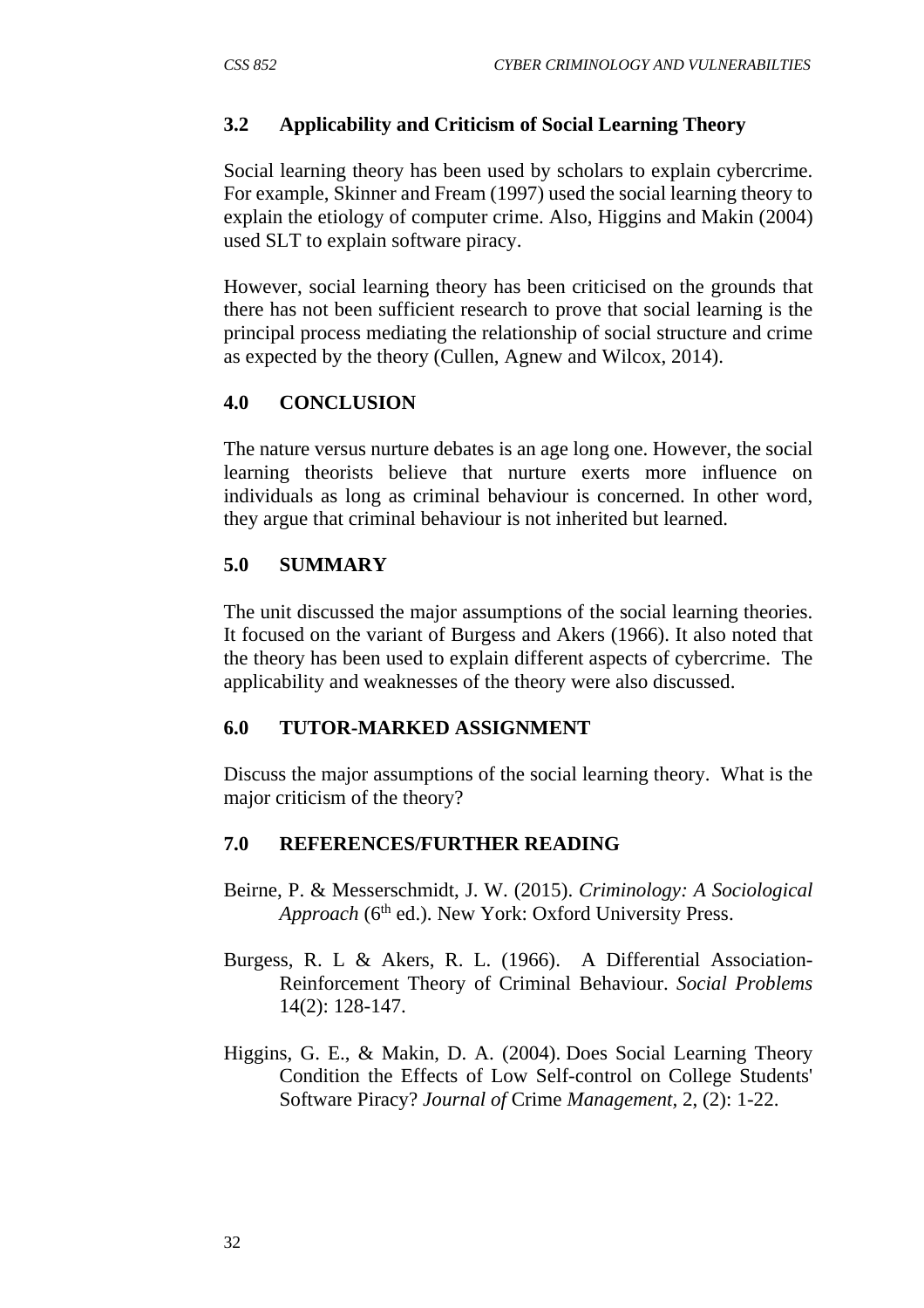Skinner, W. F. & Fream, A. M. (1997). A Social Learning Theory Analysis of Computer Crime among College Students. *Journal of Research in Crime and Delinquency*, 34, 495-518.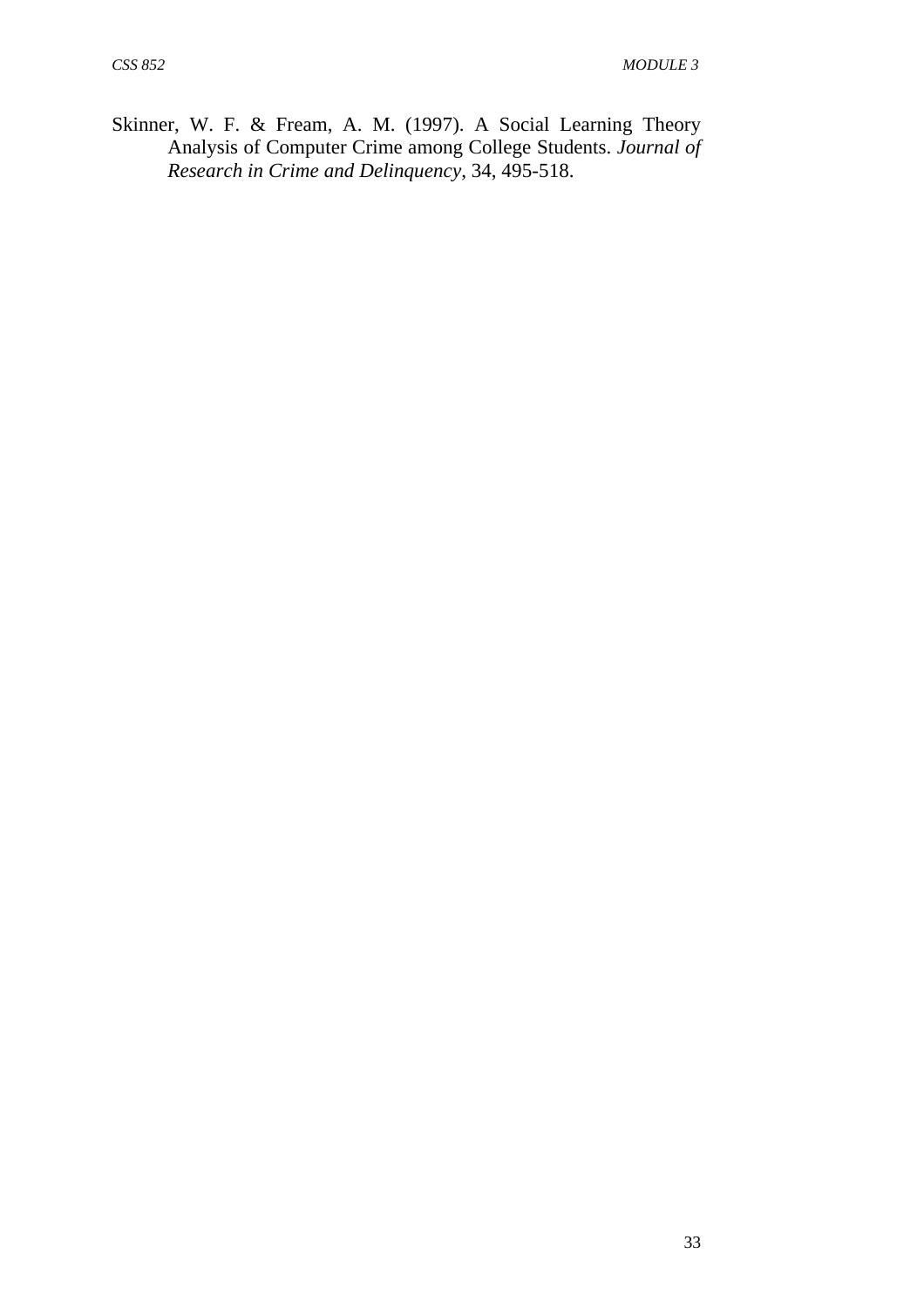## **UNIT 2 ROUTINE ACTIVITY THEORY (RAT)**

#### **CONTENTS**

- 1.0 Introduction
- 2.0 Objective
- 3.0 Main Content
	- 3.1 Routine Activity Theory (RAT)
	- 3.2 Applicability and Criticism of Routine Activity Theory
- 4.0 Conclusion
- 5.0 Summary
- 6.0 Tutor-Marked Assignment
- 7.0 References/Further Reading

## **1.0 INTRODUCTION**

Routine activity theory is a variant of environmental criminology. Unlike traditional theories of crime that lay emphasis on the offenders, environmental criminology is concerned with the crime. The major premise of environmental criminology is that crime will not occur unless the offender find the opportunity to commit it.

## **2.0 OBJECTIVE**

By the end of this unit, you will be able to:

explain cybercrime as well as the shortcomings of the theory.

## **3.0 MAIN CONTENT**

## **3.1 Routine Activity Theory (RAT)**

Routine Activity Theory (RAT) is a major theory of environmental criminology. It was developed by Cohen and Felson in 1979. The theory argues that three elements must come together in a given space and time for crime to occur. They are:

- 1. A suitable target.
- 2. The absence of a capable guardian that could intervene.
- 3. The presence of a motivated offender.

A suitable target can be a person, an object or a place. A capable guardian may include: security guards, police patrol, CCTV cameras, vigilant colleagues, neighbors etc. There is the likelihood of crime occurring when a suitable target is not protected by a capable guardian. A potential offender is a person with the intent to commit crime. According to RAT, crime will only occur if a potential offender thinks that a target is suitable and a capable guardian absent (Clarke & Felson, 1993).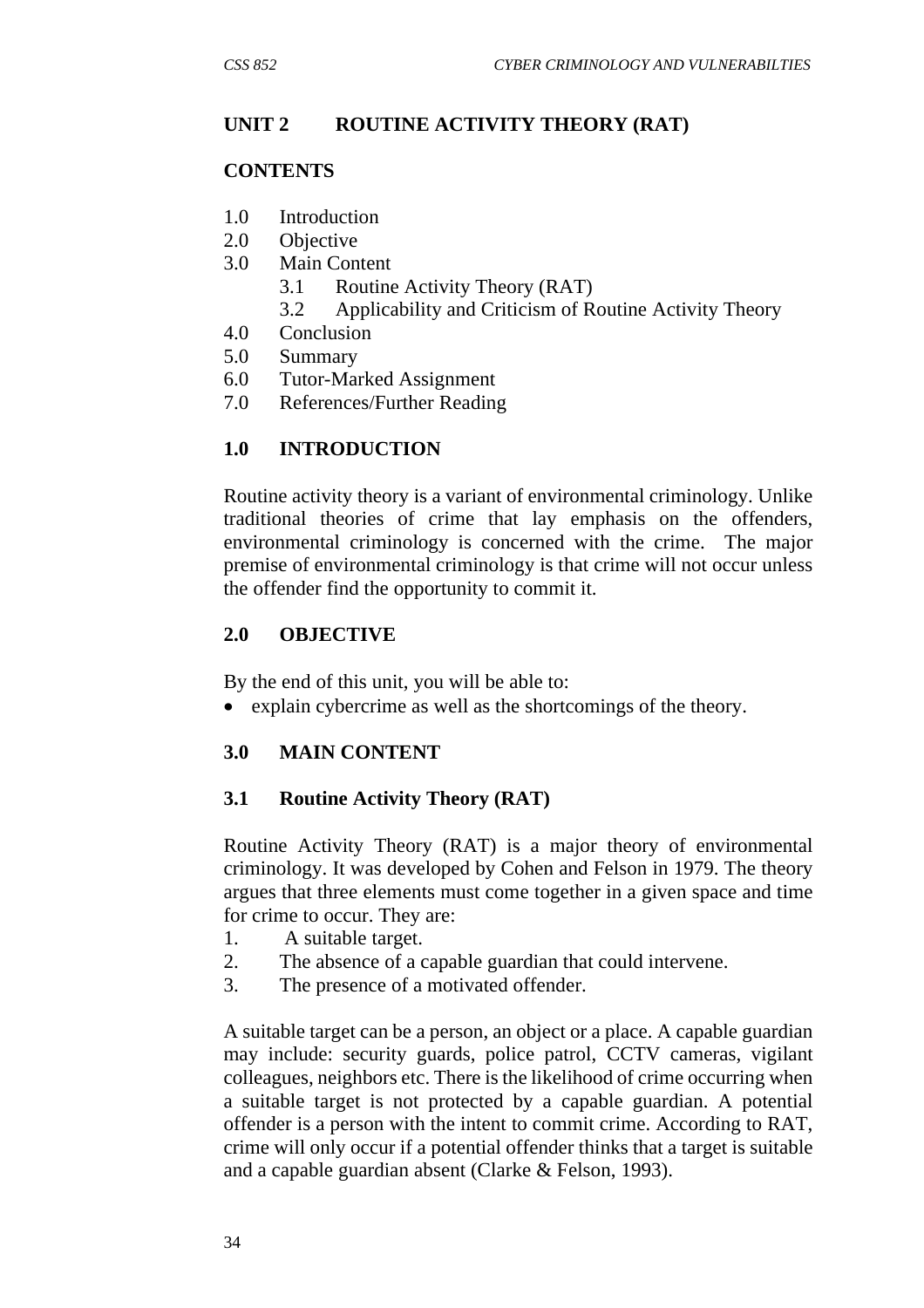# **3.2 Applicability and Criticism of Routine Activity Theory**

Reyns and Henson (2016) investigated the relationship between victims' online routines and their identity theft victimisation in Canada. They found that some routine activities increase the chances of victims experiencing identity theft. Kigerl (2012) attempted to use routine activity theory to explain cybercrime at the national level. He was interested in determining the characteristics that predict whether a nation is high in either spamming activity or phishing activity. Using a sample of 132 countries, the study revealed that wealthier nations with more internet users per capita had higher cybercrime activity.

The theory however, has been criticised for not considering the factor that influences the offender's decision to commit crime (Adler, Muller & Laufer, 1998).

# **4.0 CONCLUSION**

Routine activity theory underscores the essence of the convergence at the same time and place of three elements: suitable target, motivated offender and absence of a capable guardian for crime to occur. There predatory crime can be controlled if for example, we make targets unsuitable or if we increase guardianship for high-risk targets.

# **5.0 SUMMARY**

The unit discussed the three elements that must meet at the same time and place before predatory crime can occur as proposed by the routine activity theorists. It also examined the applicability and weaknesses of the theory.

# **6.0 TUTOR-MARKED ASSIGNMENT**

Using the Routine Activity Theory of Cohen and Felson (1979) explain the risky online behaviours that may make an internet user in Nigeria a suitable target of cybercrime victimisation**.**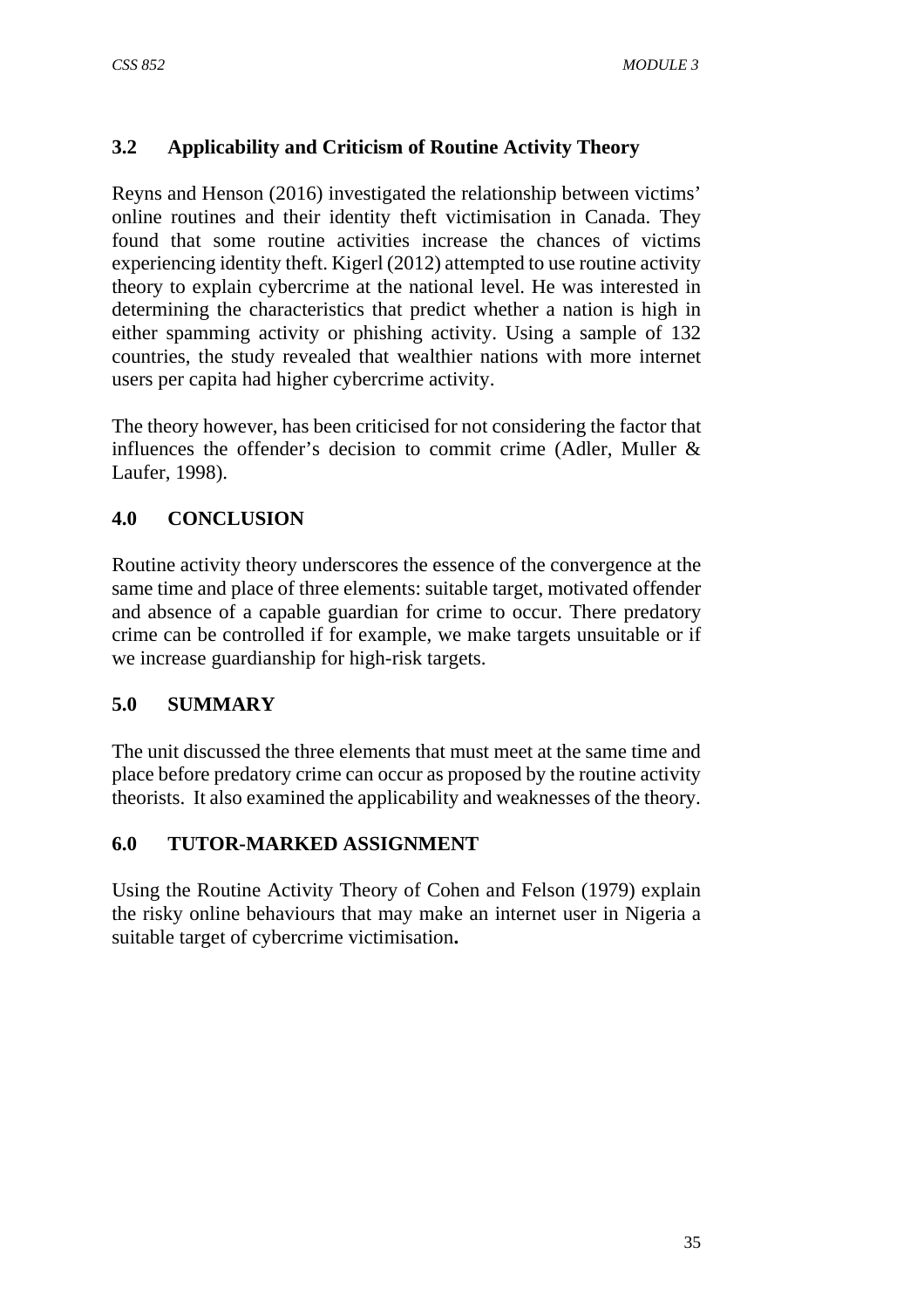#### **7.0 REFERENCES/FURTHER READING**

- Adler, F., Muller, G.O.W., & Laufer, W.S. (1998). *Criminology* (3rd ed.). Boston: McGraw Hil.
- Beirne, P. & Messerschmidt, J. W. (2015). *Criminology: A Sociological Approach* (6<sup>th</sup> ed.). New York: Oxford University Press.
- Cohen, L. E. & Felson, M. (1979). Social Change and Crime Rate Trends: A Routine Activity Approach. *American Sociological Review,* 44, 588-608.
- Clarke, R. V. & Felson, M. (1993). *Routine Activity and Rational Choice. Advances in Criminological Theory*, *5*. New Brunswick, NJ: Transaction Books.
- Cullen, F. T., Agnew, R. & Wilcox, P. (2014). *Criminological Theory: Past to Present*. New York: Oxford University Press.
- Kigerl, A. (2012). Routine Activity Theory and the Determinants of High Cybercrime Countries. *Social Science Computer Review*, 30 (4):  $470 - 486.$
- Reid, S. T. (2015). *Crime and Criminology* (14th ed.). New York: Wolters Kluwer.
- Reyns, B.W., Henson, B. and Fisher, B.S. (2016). Guardians of the cyber galaxy: An empirical and theoretical analysis of the guardianship concept from routine activity theory as it applies to online forms of victimization. *Deviant Behaviour*. Journal of Contemporary Criminal Justice, 32 (2), 148 – 168.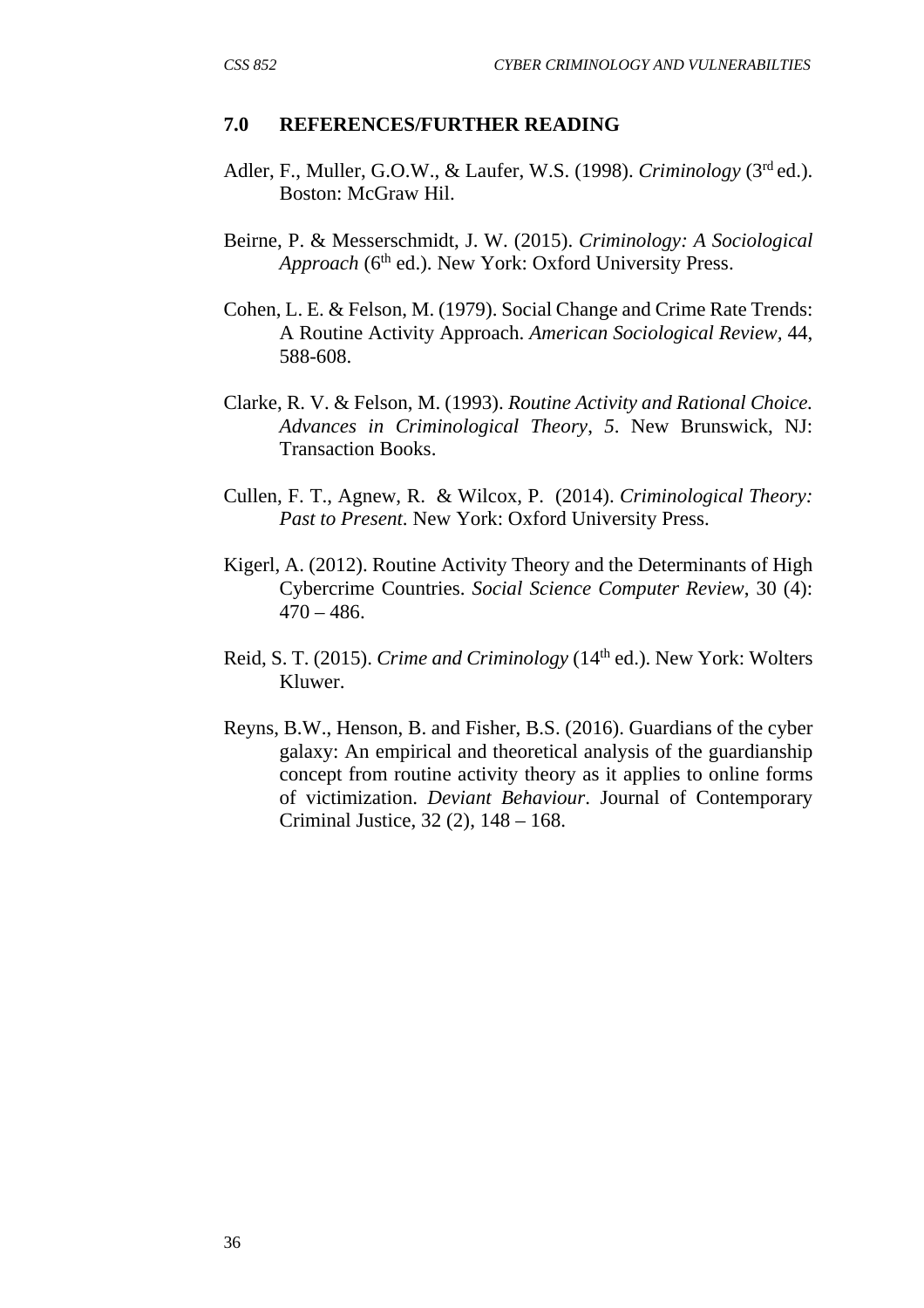# **UNIT 3 GENERAL STRAIN THEORY (GST)**

## **CONTENTS**

- 1.0 Introduction
- 2.0 Objectives
- 3.0 Main Content
	- 3.1 General Strain Theory (GST)
	- 3.2 Applicability and Criticism of General Strain Theory
- 4.0 Conclusion
- 5.0 Summary
- 6.0 Tutor-Marked Assignment
- 7.0 References/Further Reading

# **1.0 INTRODUCTION**

Life is full of challenges. These challenges may come in different forms and at different levels of a person's life. Coping in the midst of the vicissitudes of life may not be easy for some people. Therefore, such people may resort to crime when stressed up. The foregoing argument forms the basis for the assumptions of the general strain theory.

## **2.0 OBJECTIVES**

By the end of this unit, you will be able to:

- identify the proponent of this theory and his major arguments
- state how the theory has been applied in the explanation of cybercrime as well as the weaknesses of the theory.

# **3.0 MAIN CONTENT**

## **3.1 General Strain Theory (GST)**

Robert Agnew (1992, 2001) presents a new and more elaborate version of the strain theory in his General Strain Theory (GST). General strain theory argues that people engage in crime because they experience strains or stressors. For example, they are in dire need of money. This could upset them and lead to different kinds of negative emotions like: frustration, anger, and depression. To reduce or escape from their strains and negative emotions they may resort to crime. Not every person will respond to strain with crime. Criminal coping is probable when the costs of crime are low and when people are disposed to crime (see, Cullen, Agnew and Wilcox, 2014).

Agnew identified **three strains** that may lead to deviance: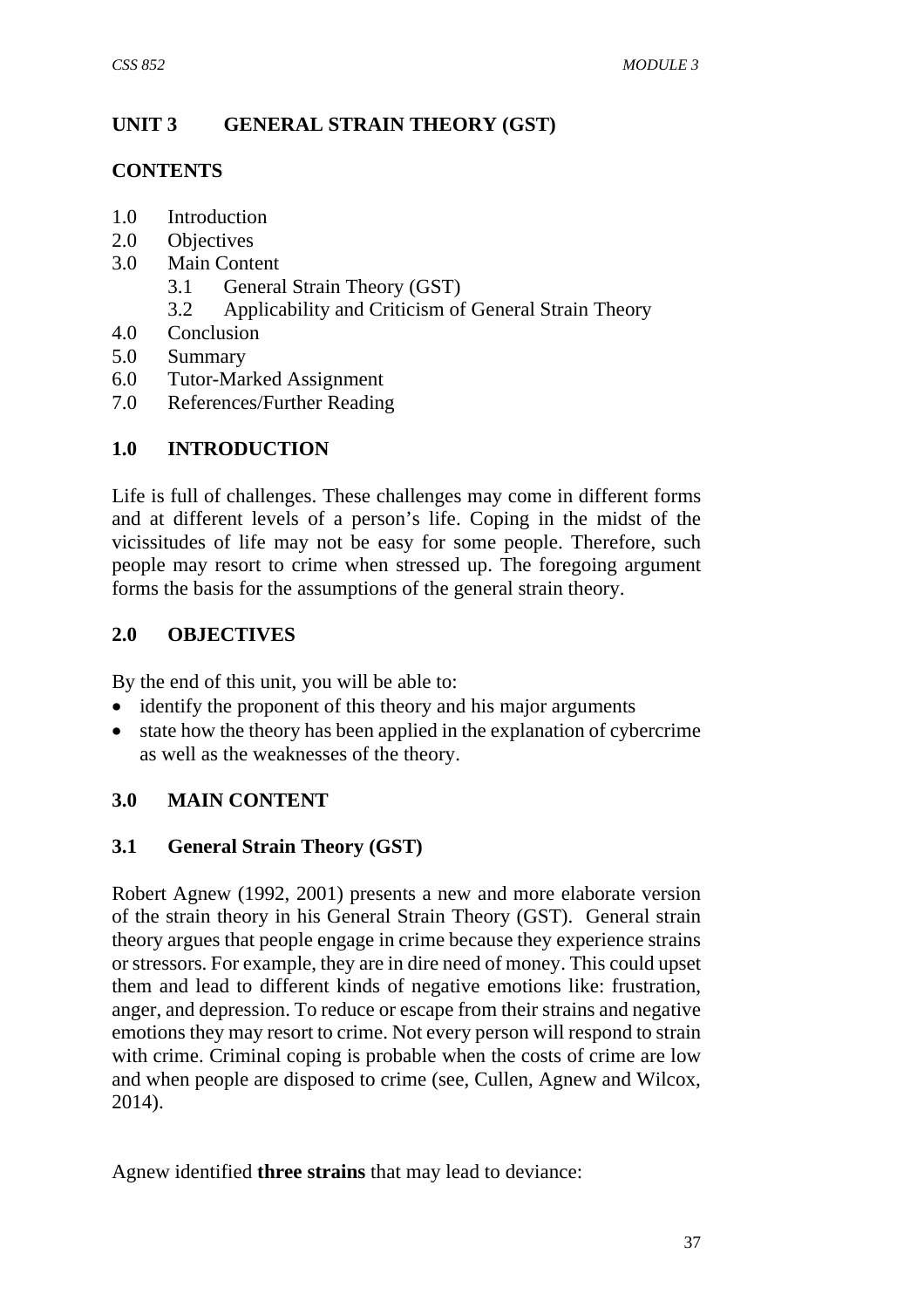- 1. Failure of an individual to achieve his/her immediate or future goals.
- 2. Loss of a source of stability such as bereavement of a loved one, or break of a relationship.
- 3. Confrontation with a negative stimulus e.g. crime victimisation, visa denial etc.

Furthermore, in buttressing Agnew's argument, Cullen, Agnew and Wlicox (2014, p.207) enumerated the specific strains that are most likely to cause crime as follows:

- Parental rejection,
- Supervision/disincline that is erratic, excessive, and or harsh,
- Child abuse and neglect,
- Negative secondary school experiences (e.g., low grades, negative relations with teachers, the experience of school as boring and a waste of time),
- Abusive peer relations (e.g., insults, threats, physical assaults),
- Work in the secondary labour market (i.e., 'bad jobs' that pay little, have few benefits, little opportunity for advancement, and unpleasant working conditions).
- Chronic unemployment,
- Marital problems,
- The failure to achieve selected goals, including thrills/excitements, high levels of autonomy, masculine status, and the desire for much money in a short period of time,
- Criminal victimisation,
- Residence in economically deprived communities,
- Homelessness,
- Discrimination based on characteristics such as race/ethnicity and gender.

## **3.2 Applicability and Criticism of General Strain Theory**

General strain theory has been applied in the explanation of online crime and criminality. Hay, Meldrum and Mann (2010) used GST and a sample of 400 adolescents in a Southeastern state of the United States to examine the effects of cyberbullying (or cyber harassment) on externalising and internalising forms of deviance and to assess whether the relationships differs across genders. The study found that both measures of traditional and cyber bullying were significantly related to delinquency. Again, the study found that the effects of bullying on self-harm and suicidal tendency were about 70 percent greater in males.

It should be noted that Cullen, Agnew and Wlicox (2014) observed that although data support the predictions of the theory, the effects of some of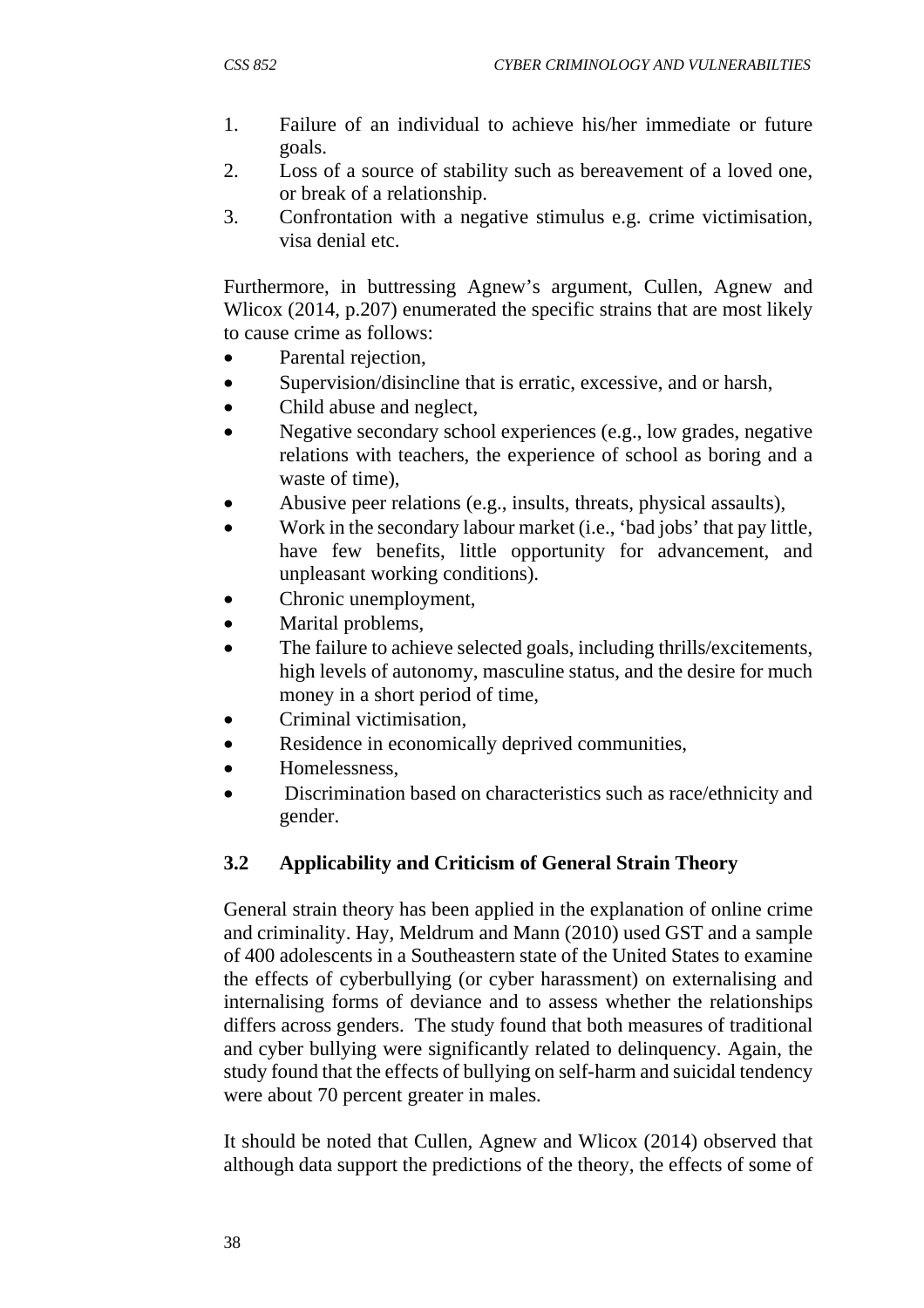these strains such as abusive peer relations and discrimination has not been well interrogated. Reid (2015) also noted that whereas, Agnew's version of strain theory has highlighted the impact of strain on future behavior, it did not quite explain all reactions to strain.

# **4.0 CONCLUSION**

When individuals fail to achieve their desired goals or when they experience some relative deprivation or fall victim of a crime, they will experience some level of stress. Arguably, whether they cope or not and how they are able to cope will largely depend on the support systems they have such as family and friends. There is the likelihood that individuals with weak support systems may resort to crime and criminality. Crime may just be their way of ventilating their anger and frustration with the system that they perceive has failed them.

# **5.0 SUMMARY**

The unit discussed the major argument of the general strain theory that is centered on the premise that some individuals who experience strain may be inclined to commit crime. It explained how the theory has been applied in the explanation of cybercrime and the weakness of the theory.

## **6.0 TUTOR-MARKED ASSIGNMENT**

Discuss the major arguments of the general strain theory**.** How relevant is the theory in the explanation of cybercrime?

## **7.0 REFERENCES/FURTHER READING**

- Hay, C., Meldrum, R., & Mann, K. (2010). Traditional Bullying, Cyber Bulling, and Deviance: A General Strain Theory Approach. *Journal of Contemporary Criminal Justice* XX (X) 1-18.
- Cullen, F.T., Agnew, R. & Wilcox, P. (2014). *Criminological Theory: Past to Present*. New York: Oxford University Press.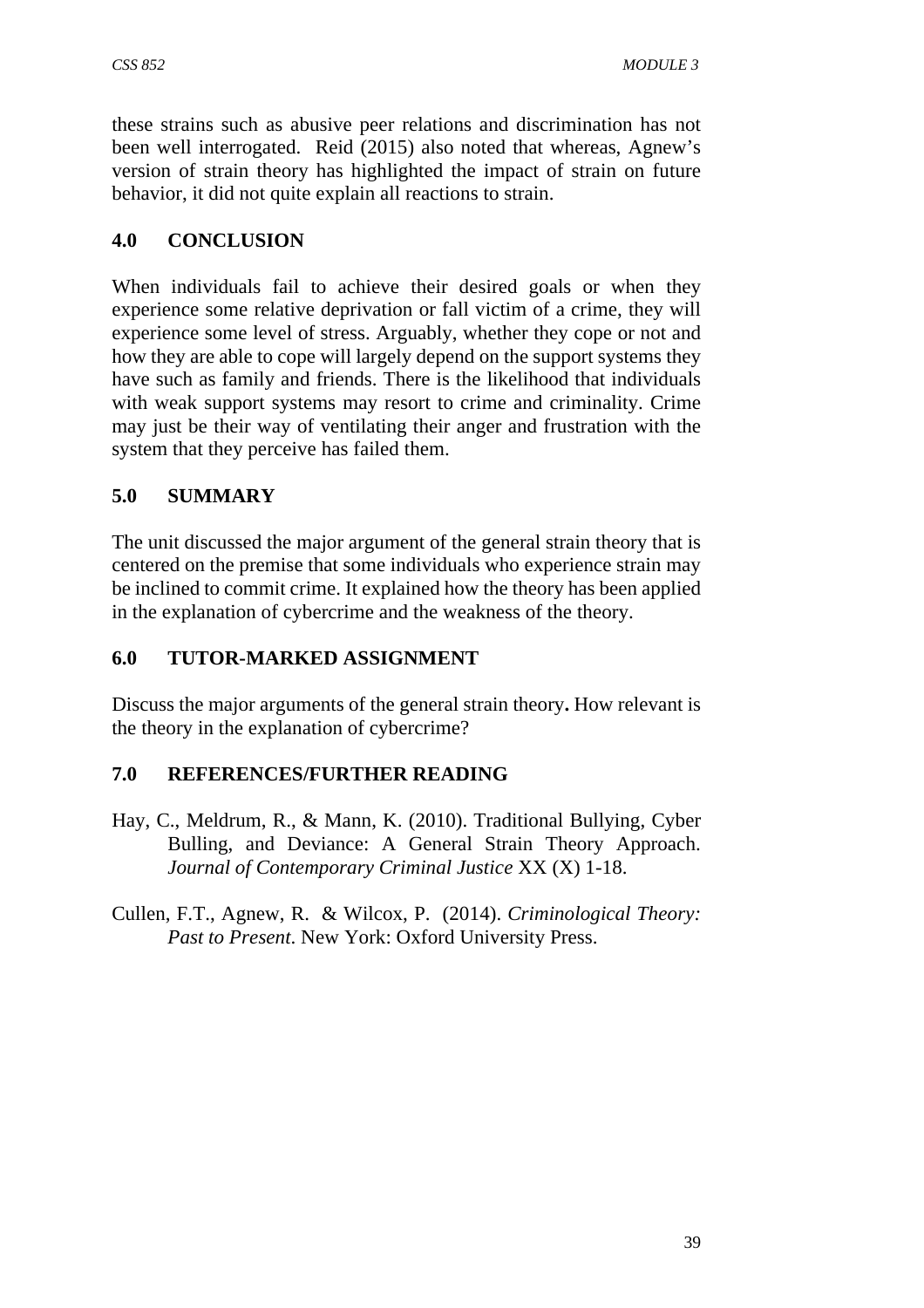### **UNIT 4 SPACE TRANSITION THEORY OF CYBERCRIME (STT)**

#### **CONTENTS**

- 1.0 Introduction
- 2.0 Objective
- 3.0 Main Content
	- 3.1 Space Transition Theory of Cybercrime (STT)
	- 3.2 Applicability of Space Transition Theory of Cybercrime
- 4.0 Conclusion
- 5.0 Summary
- 6.0 Tutor-Marked Assignment
- 7.0 References/Further Reading

## **1.0 INTRODUCTION**

The internet revolution is sweeping across the globe and altering traditional work and leisure culture of people. Today people are increasingly adapting to the digital culture where digital tools and devices are now integral part of their daily activities. As exciting as this development is; it has some deep-seated implications for criminal victimization. The space transition theory addresses how the movement from the physical space to the cyberspace and vice versa impacts crime and criminality in the 21<sup>st</sup> century.

#### **2.0 OBJECTIVE**

By the end of this unit, you will be able to:

 discuss the relevance of this theory in the explanation of crime in the cyberspace.

#### **3.0 MAIN CONTENT**

#### **3.1 Space Transition Theory of Cybercrime**

The Space Transition Theory was developed by Jaishankar (2008) to explain the causation of crime in the cyber space. Space transition involves the movement of persons from one space to another (e.g., from physical space to cyberspace and vice versa). According to the theory people behave differently when they move from one space to another. The propositions of the theory are as follows:

1. Persons with repressed criminal behavior (in the physical space) are inclined to commit crime in cyberspace, which, otherwise they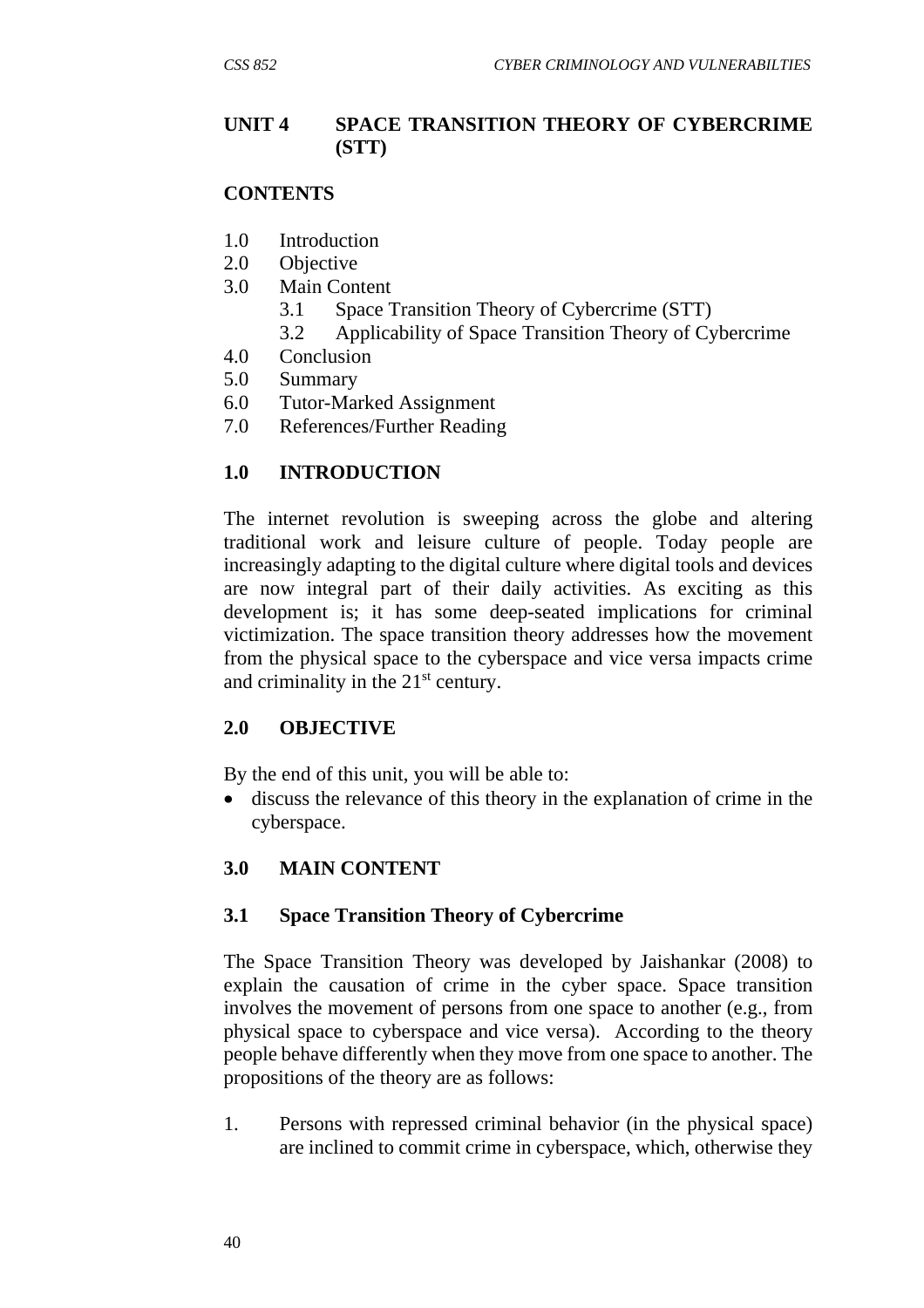would not commit in physical space, due to their status and position.

- 2. Identity flexibility, dissociative anonymity and lack of deterrence factor in the cyberspace provide the offenders the choice to commit cybercrime.
- 3. Criminal behavior of offenders in cyberspace is likely to be imported to physical space and criminal behavior in the physical space may be exported to cyberspace as well.
- 4. Intermittent ventures of offenders into the cyberspace and the dynamic spatio-temporal nature of cyberspace provide the chance to escape.
- 5. (a) Strangers are likely to unite together in cyberspace to commit crime in the physical space.
	- (b) Associates of physical space are likely to unite to commit crime in cyberspace.
- 6. Persons from closed society are more likely to commit crimes in cyberspace than persons from open society.
- 7. The conflict of norms and values of physical space with the norms and values of cyberspace may lead to cybercrimes (Jaishankar, 2008).

## **3.2 Applicability and Criticism of the Space Transition Theory of Cybercrime**

Despite its novelty, many scholars have applied the space transition theory of cybercrime in the explanation of crime and deviance in the cyberspace. For example, Tade (2013) used STT to explain the spiritual dimension of cybercrime otherwise known as 'Yahoo Plus phenomenon'. Also, Ndubueze (2016) used STT to explain the spate of deviance, crime and terrorism in the cyberspace.

The Space Transition Theory is the first attempt to use a cybercrimespecific theory in the explanation of crime and deviance in the cyber space. However, Danquah and Longe (2011) in their study conducted in Ghana found that the Space Transition Theory is not applicable to all categories of crime.

# **4.0 CONCLUSION**

The space transition theory is the first and perhaps the only effort so far to develop a cybercrime-specific theory. The theories discussed Units 1 to 3: the social learning theory, the routine activity theory and the general theory of crime are not specific to cybercrime, even though they have been used in explaining cybercrime. Those three theories have also been used in explaining various kind of physical space crime.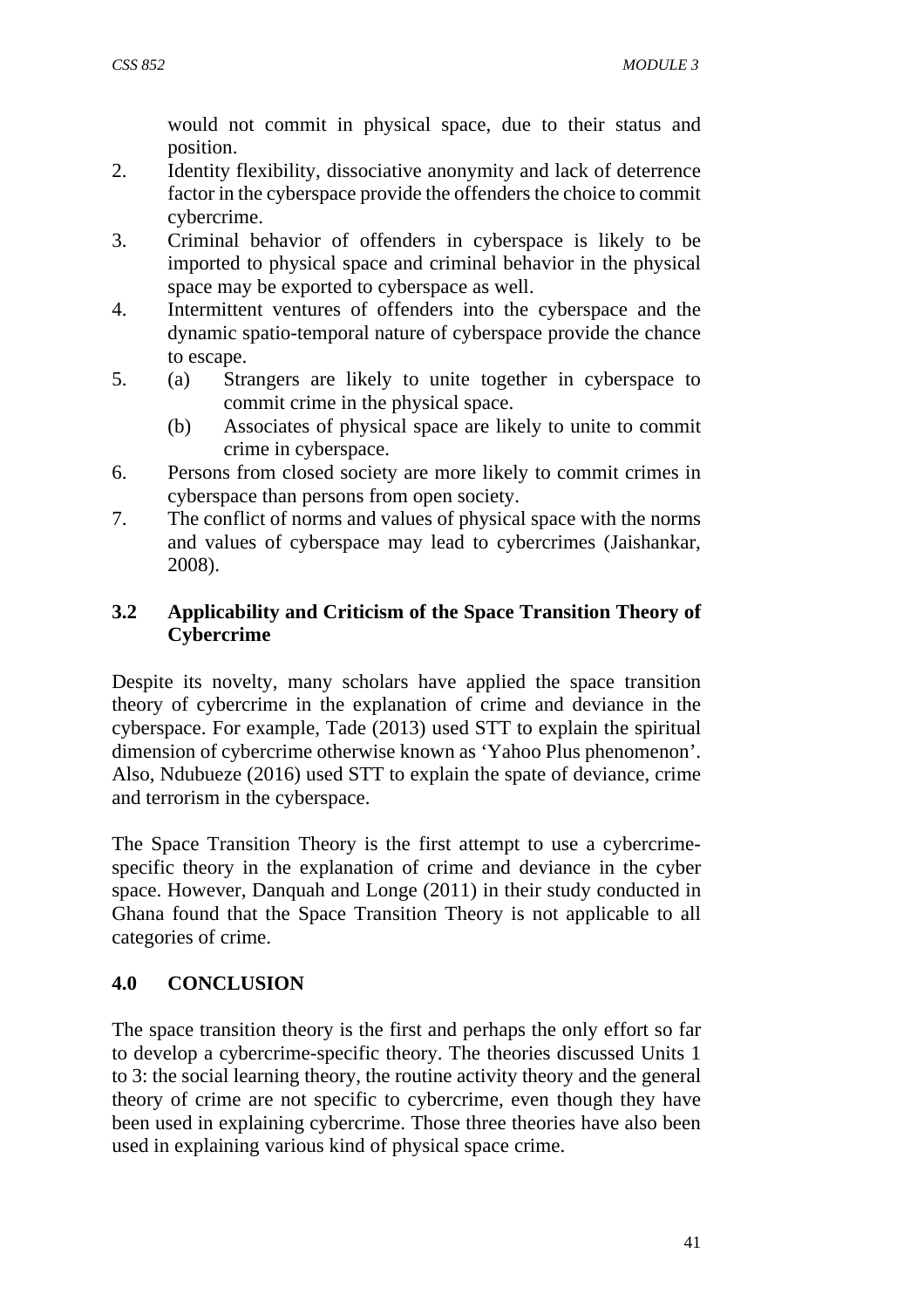### **5.0 SUMMARY**

The unit discussed the seven assumptions of the space transition theory of cybercrime as well as the theory's relevance in the explanation of cybercrime which it was designed to explain. The criticism of the theory was also discussed.

#### **6.0 TUTOR-MARKED ASSIGNMENT**

Using the Space Transition Theory of Jaishankar (2008), provide the explanation for the upsurge in Online Advance Fee Fraud in contemporary Nigeria

#### **7.0 REFERENCES/FURTHER READING**

- Danquah, P. & Longe, O. B. (2011). An Empirical Test of the Space Transition Theory of Cyber Criminality; Investigating Cybercrime Causation Factors in Ghana *African Journal of \* Computing and* ICT,2 (2) 1:37-48
- Jaishankar, K. (2008). Space Transition Theory of Cybercrime. In Schmallagar, F, and Pittaro, M. (Eds.). *Crimes of the Internet* (pp.283 – 301). Upper Saddle River, NJ: Prentice Hall.
- Ndubueze, P. N. (2016b). Cyber Criminology and the Quest for Social Order in Nigerian Cyberspace. *Nigerian Journal of Sociology and Anthropology*, 14 (1), 32 -48.
- Tade, O. (2013). A Spiritual Dimension to Cybercrime in Nigeria: The 'yahoo plus' Phenomenon. *Human Affairs*, 23, 689 – 705.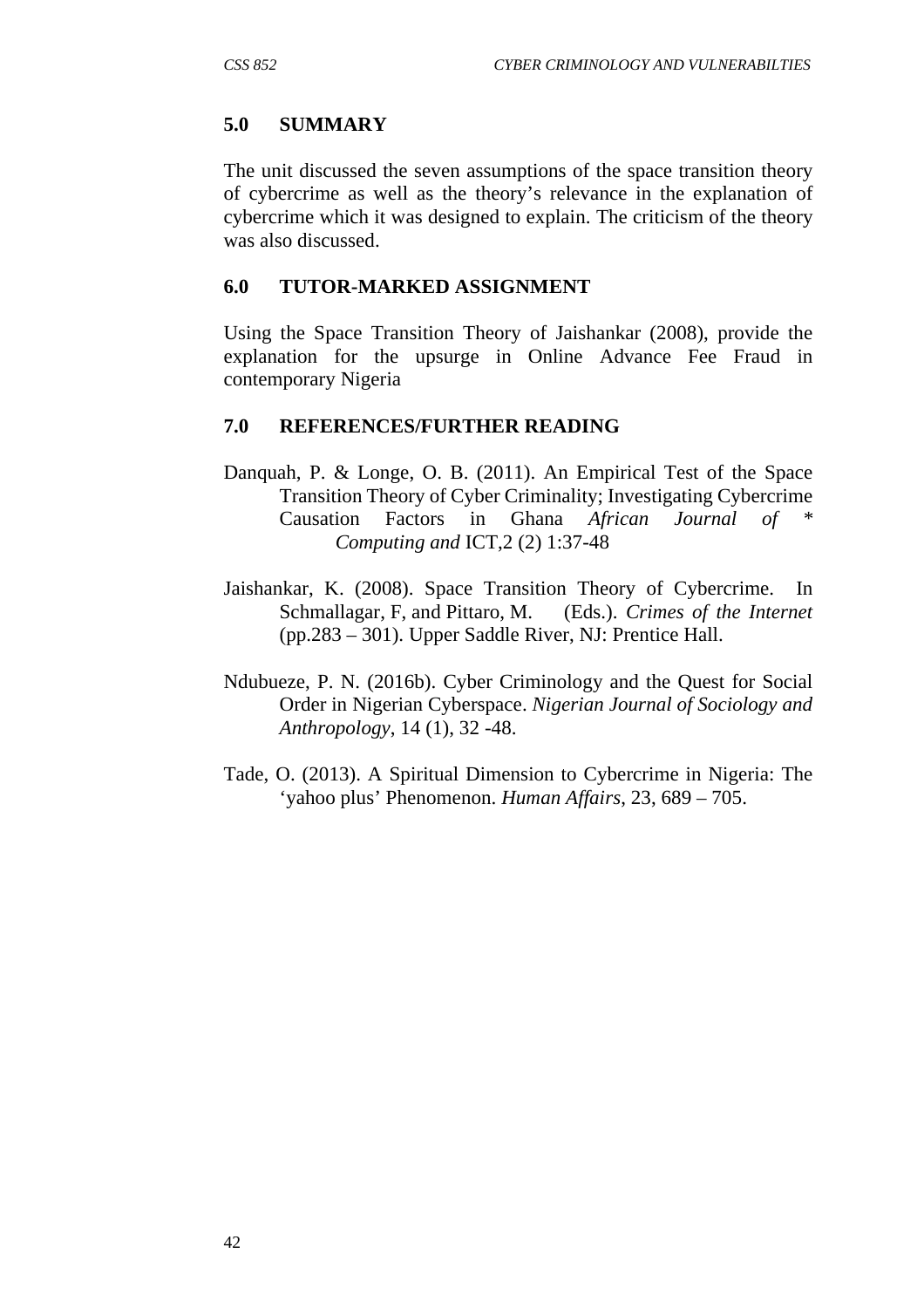## **MODULE 4 CYBERSPACE THREATS AND VULNERABILITIES**

- Unit 1 Definitions and Scope of Cyberspace, Threats and Vulnerabilities
- Unit 2 Threats to Critical National Infrastructures and Industrial Control Systems
- Unit 3 Threats by Organised Criminal and Terrorist Organisations
- Unit 4 Digital Pitfalls in Developing Countries

### **UNIT 1 DEFINTIONS AND SCOPE OF CYBERSPACE, THREATS AND VULNERABILITIES**

## **CONTENTS**

- 1.0 Introduction
- 2.0 Objectives
- 3.0 Main Content
	- 3.1 Cyberspace
	- 3.2 Threats
	- 3.3 Vulnerabilities
	- 3.4 Overview of Cyberspace Threats and Vulnerabilities
- 4.0 Conclusion
- 4.0 Summary
- 6.0 Tutor-Marked Assignment
- 7.0 References/Further Reading

# **1.0 INTRODUCTION**

The growing reliance on the internet/digital technologies and the numerous opportunities that they provide has exposed individual internet users, private organisations and governmental agencies to potential cyberattack. Arguably, everyone who is directly or remotely connected to the internet and its associated technologies is vulnerable. This is because cyber deviants, criminals and terrorists are growing in their mastery of the internet infrastructure and the dynamics of digital technologies.

## **2.0 OBJECTIVES**

By the end of this unit, you will be able to:

- describe the scope of cyberspace threat and vulnerabilities
- discuss the extent of the threats to critical national infrastructures and industrial systems as well as the threats of organised criminal and terrorist organisations
- identify the digital pitfalls in developing countries.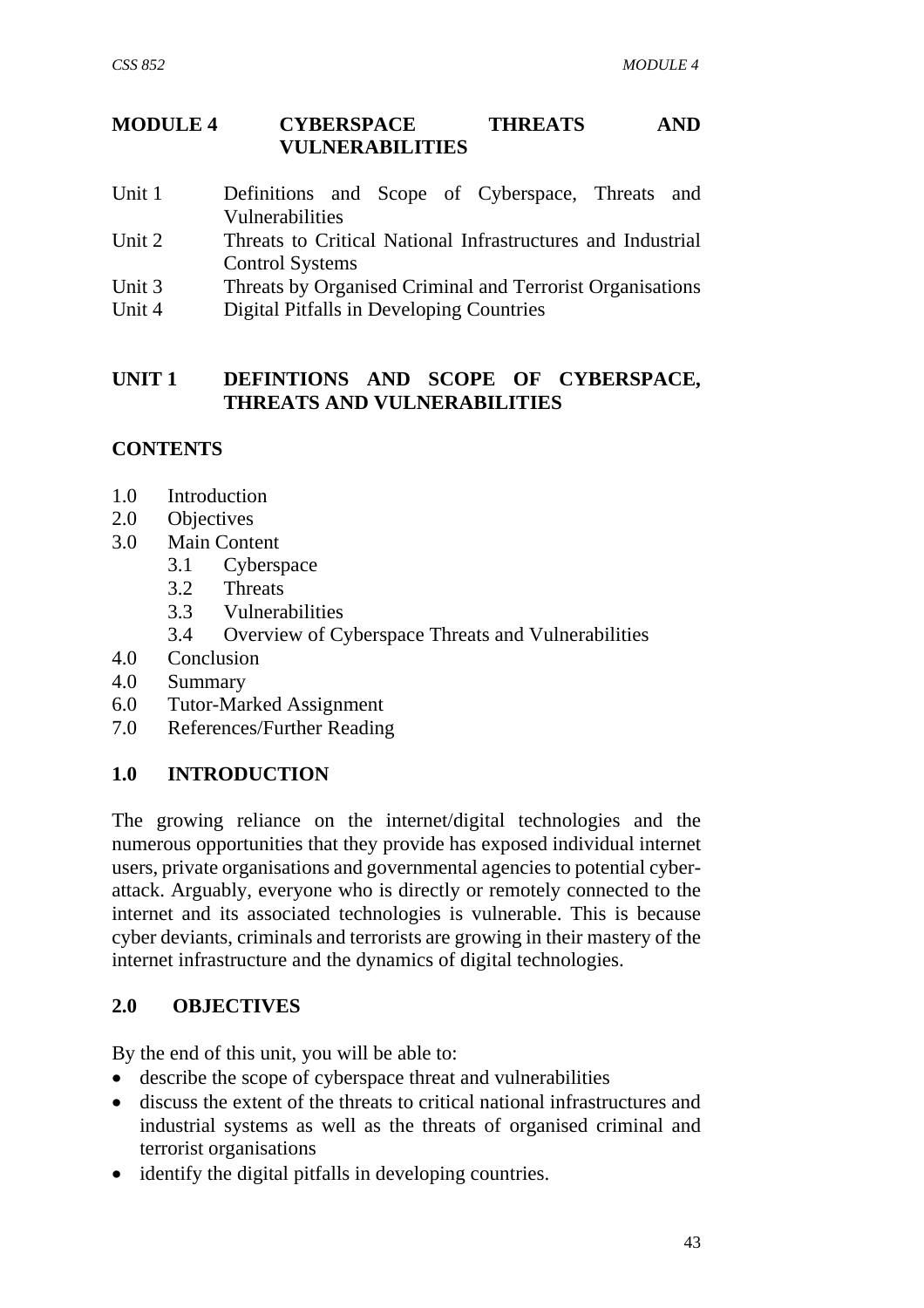# **3.0 MAIN CONTENT**

## **3.1 Cyberspace**

The term "cyberspace" was coined by Gibson (1984, p.51) who described it as:

A consensual hallucination experienced daily by billions of legitimate operators, in every nation… A graphic representation of data abstracted from the banks of every computer in the human system. Unthinkable complexity. Lines of light ranged in the non-space of the mind, clusters and constellation of data like city lights receding.

Lessig (1999) opined that the cyberspace is not just one type of space but rather comprises of many places with different kinds of norms and values. He further pointed out that these norms and values are expressed by spaces through their architecture, which are basically the practices that they enable or disable within their space. Jarman and Yannakogeorgos (2018) argued that the cyberspace is made up of digitally networked information and information technology such as computer terminals, servers, and mobile devices connected to remote or hard drives/servers through a digital network. The two known types of digital networks include: the internet and the intranets.

## **3.2 Threats**

Threat may involve the ability or communication of an intention to harm or destroy (Ortmeier, 2009). It is the perceived likelihood of harm or a likely perpetrator's intention to cause harm (Meloy & Hoffmann, 2013). Threats are not only common in the physical space they also constitute a challenge to cyber security. Computer and cyber infrastructures are susceptible to security breaches. The financial and social cost of such breaches can be profound. Guitton (2013) observed that cyber threats were raised to the national threat level in Germany -2006, France – 2008 and the United Kindom -2008.

The Cybersecurity Information Sharing Act of 2015 (CISA) of the United States defined "**Cyber Threat Indicator**" as information that is necessary to describe or identify-

- a) Malicious reconnaissance, including anomalous patterns of communications that appear to be transmitted for the purpose of gathering technical information related to a cybersecurity threat or security vulnerability;
- b) A method of defeating a security control or exploitation of a security vulnerability;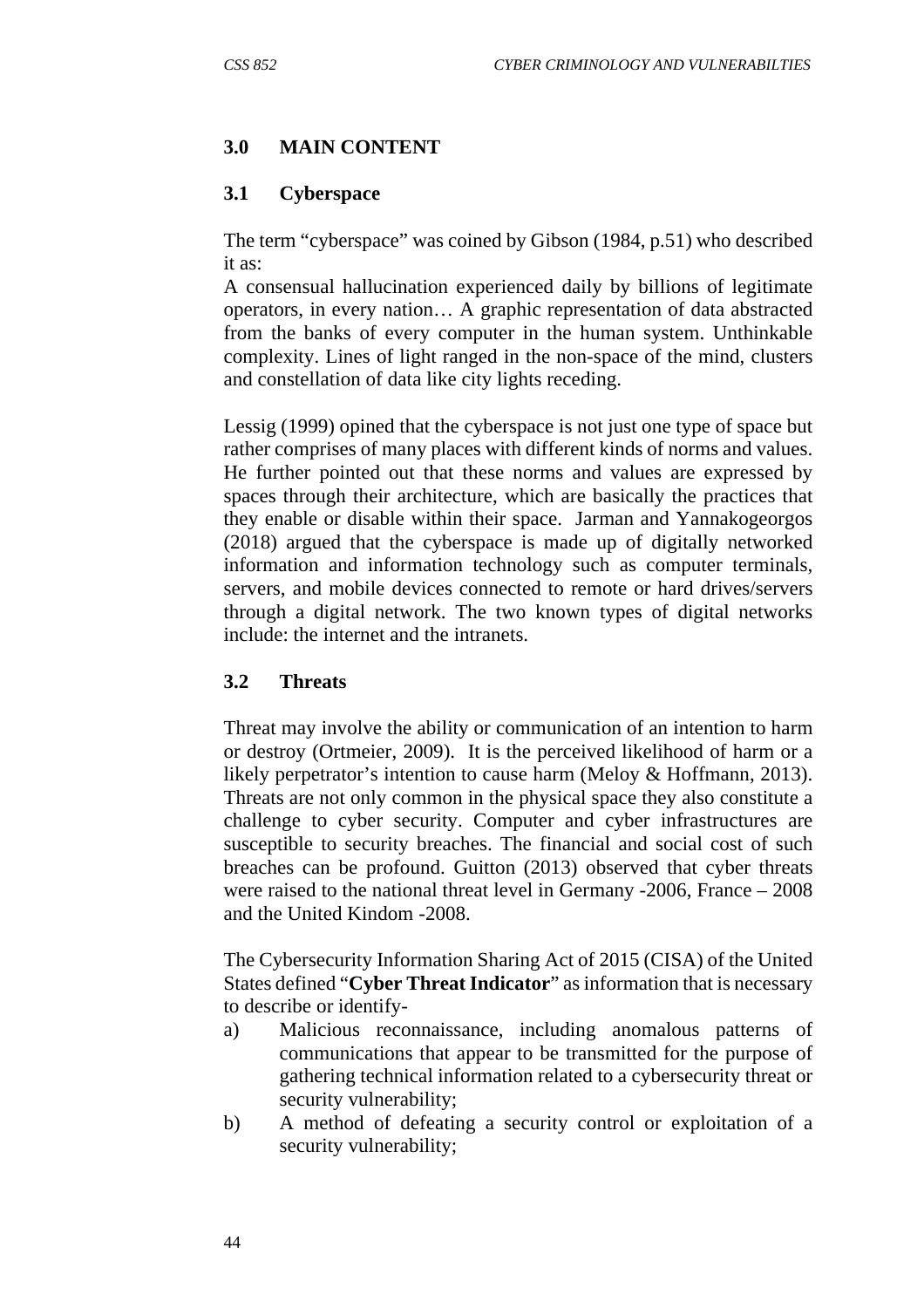- c) A security vulnerability, including anomalous activity that appears to indicate the existence of a security vulnerability;
- d) A method of causing a user with legitimate access to an information system or information that is stored on, processed by, or transiting an information system to unwittingly enable the defeat of a security control or exploitation of a security vulnerability;
- e) Malicious cyber command and control;
- f) The actual or potential harm caused by an incident, including a description of the information infiltrated as a result of a particular cybersecurity threat;
- g) Any other attribute of a cybersecurity threat, if disclosure of such attribute is not otherwise prohibited by law; or
- h) Any combination thereof."  $(S.754 \text{ § } 102(7))$ .

Chapter three of the National Security Strategy of Nigeria (2019) identified the security threats that will drive Nigeria's security priorities for the next five years as: terrorism and violent extremism, armed banditry, kidnapping, militancy, and separatist's agitations, pastoralistfarmer's conflicts, transnational organised crime, piracy and sea robbery, porous borders, cybercrimes and technology challenges. It further identified other national security threats as: socio-political threats, fake news and hate speeches, environmental threats, public health challenges, economic challenges, regional and global security challenges. Moreover, the strategy identified four critical areas of cyber threats that are very capable of causing profound damage to Nigerian security and economy as follows:

- Cybercrime;
- Cyber espionage
- Cyber conflict: and
- Cyber terrorism

## **3.3 Vulnerabilities**

According to the US National Institute of Standards and Technology (NIST), vulnerability is "a weakness in an information system, system security procedures, internal controls, or implementation that could be exploited by a threat source" (Information System Audit and Control Association, 2017, p. 4).

Lin (2012) argued that vulnerability is a component of information technology that can be used to compromise it. He further pointed out that vulnerabilities may be inadvertently introduced through a design or implementation error such as a "bug" or deliberately introduced for example, by a hostile programmer, which may be prone to opportunistic use by an adversary.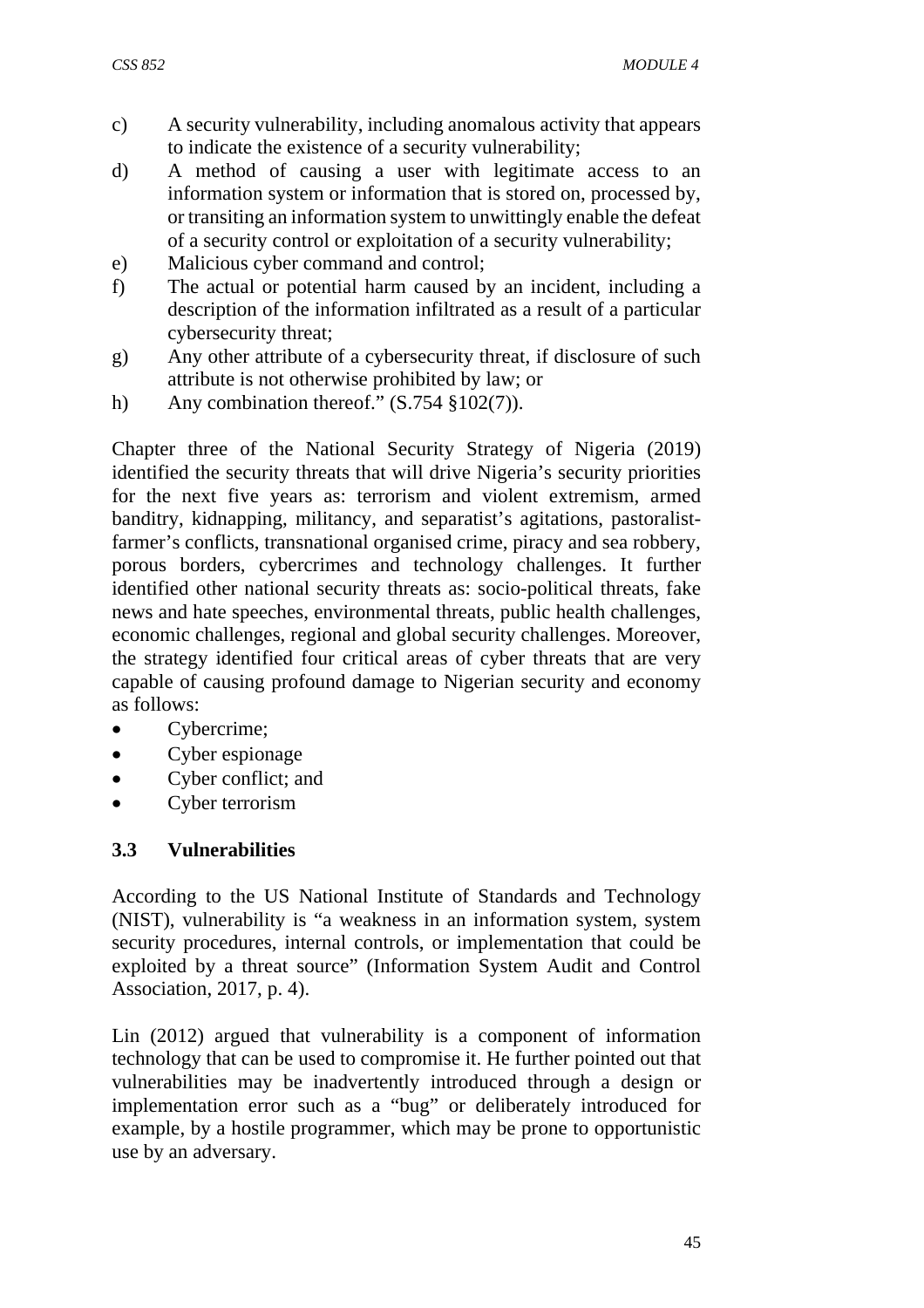Criminals and disgruntle employees can exploit the loopholes in a computer system and networks for different reasons. Vulnerability assessment allows organisations to ascertain the extent to which existing security measures can guarantee the confidentiality, integrity and availability of digital information and systems.

A study by Zhao and Zhao (2015) assessed the security and vulnerability of 50 social media sites and found that most sites:

- Posted privacy and security polices but only few of them clearly stated their execution of the key security measures;
- Had network information that was publicly available via internet search, which was vulnerable to cyber intrusion; and
- Were secured with firewalls, filters, or port closures, with only few ports detected as open, which need more improvement.

## **3.4 Overview of Cyberspace Threats and Vulnerabilities**

It has been observed that "every minute, we are seeing about half a million attack attempts that are happening in the cyberspace" (Australian Computer Society, 2016, p.13). The foregoing undoubtedly underscores the extent of threat that characterises the cyberspace. It is highly probable that this figure would have significantly increased over the years. This is because cyber deviants, criminals and terrorists are becoming more daring and are inventing new ways of launching cyber-attacks. More so because every information or computer system is vulnerable to attack, cyberattack incidences keep increasing worldwide. It is important to note that not all attacks are launched by criminals or terrorists, sometimes, state actors may be involved in certain attacks. For example, governments may illegally collect classified information of other governments online.

Furthermore, the following potential and real cyber-attack incidents will buttress the extent of cyber threats and vulnerabilities worldwide:

- In 1998, there was an organized attack by 300 Chinese hackers on Indonesia government sites to protest anti-Chinese riots in the country. Since then, there has been tens of thousands attempts to hack into major computer networks that belongs to defence, ministries, banks, the media etc. and these are occurring daily (O'Connell, 2012).
- In 2003, 21 power plants were attacked. This resulted in a loss of power in the United States and many parts of eastern Canada. The incident affected several strategic sites such as Edwards's Air Force Base, which housed B-2 and B-1 bombers. The United States government found that the breakdowns were caused by the W32 Lovsan worm (Platt, 2011).
- At the beginning of 2011, Google announced that it and other companies had been targeted by a China-based cyber-attack,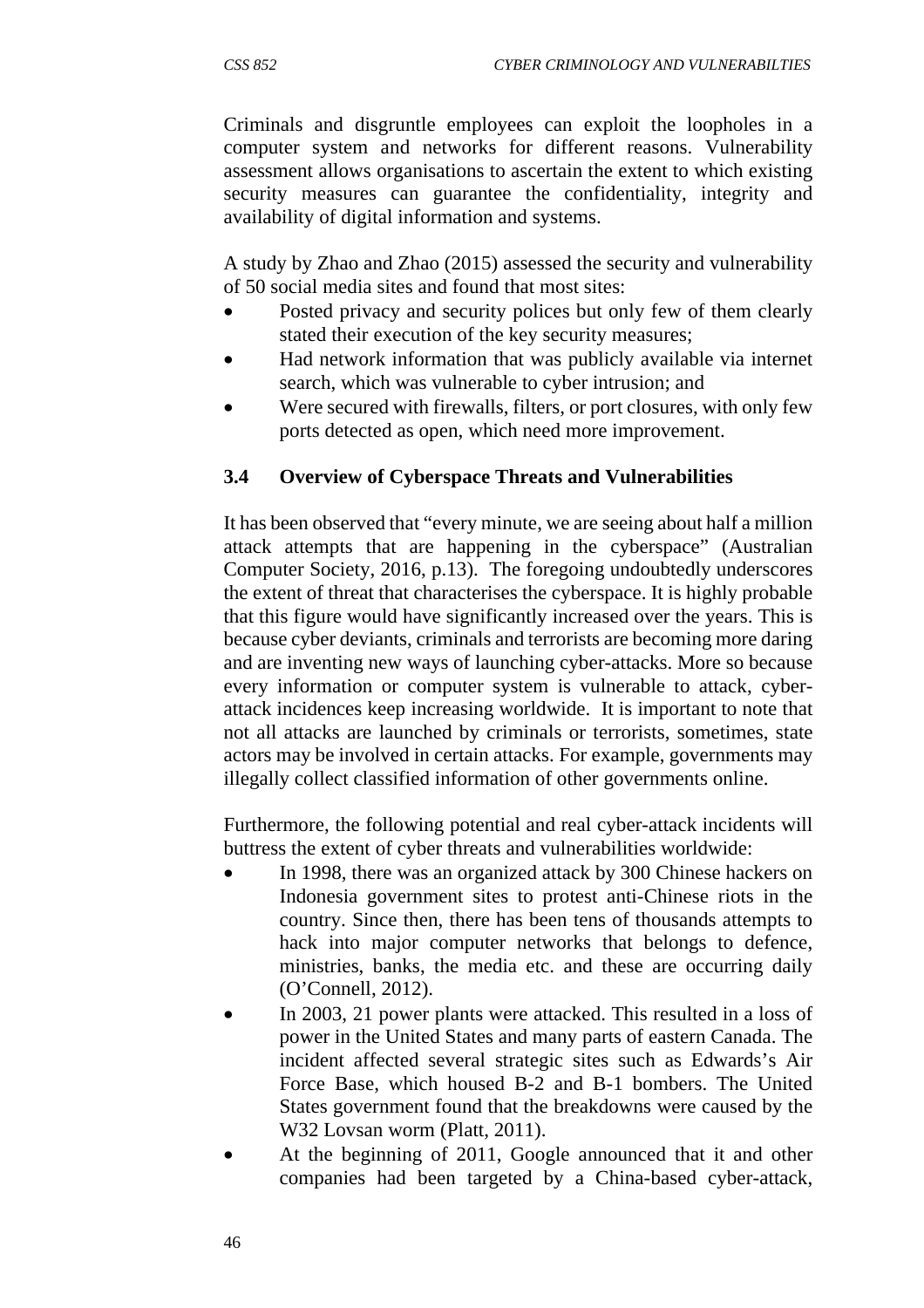known as Aurora, though there was no prove that it had a direct government connection (Bulletin of the Atomic Scientists, 2011).

- In 2013, it was reported that in the United Kingdom, 93% of large corporations and 87% of small corporations have experienced security breaches in the past year. Seventy-eight percent (78%) of large organisations and 63% of small organisations were attacked by outsiders such as hacktivists (Department for Business, Innovation and Skills, as cited in Vashisth & Kumar, 2013).
- In 2015, Ukraine's power grid was attached by hackers who disabled control systems used to coordinate remote electrical substations. This plunged the capital and western parts of the country into power blackout for hours. The Security Service of Ukraine blamed the government of Russia for the cyber-attack. This accusation was eventually supported in malware analysis by a private computer security company (Kostyuk & Zhukov, 2017).

# **4.0 CONCLUSION**

The internet and digital revolution has resulted in an unprecedented spike in threats and vulnerabilities in the cyberspace. Deviants, criminals and terrorists are exploiting the loopholes in information and system security to their advantage. There is therefore need for the threat and vulnerability levels of systems to be periodically assessed and appropriate measures taken to ensure that they are secure from potential cyber-attacks.

## **5.0 SUMMARY**

The unit defined the concepts of cyberspace, threat and vulnerabilities. It specifically discussed the basic issues that these concepts connote within the context of the Nigerian society.

## **6.0 TUTOR-MARKED ASSIGNMENT**

With good examples, explain the terms threat and vulnerability.

## **7.0 REFERENCES/FURTHER READING**

- Australian Computer Society (2016). Cybersecurity Threats, Challenges, Opportunities. Available at: file:///C:/Users/user/Downloads/ACS\_Cybersecurity\_Guide.pdf
- *Bulletin of the Atomic Scientists*. Ronald Deibert: Tracking the Emerging Arm Race in Cyberspace, 67,1-8.
- Cybersecurity Information Sharing Act of 2015 (CISA). United States of America.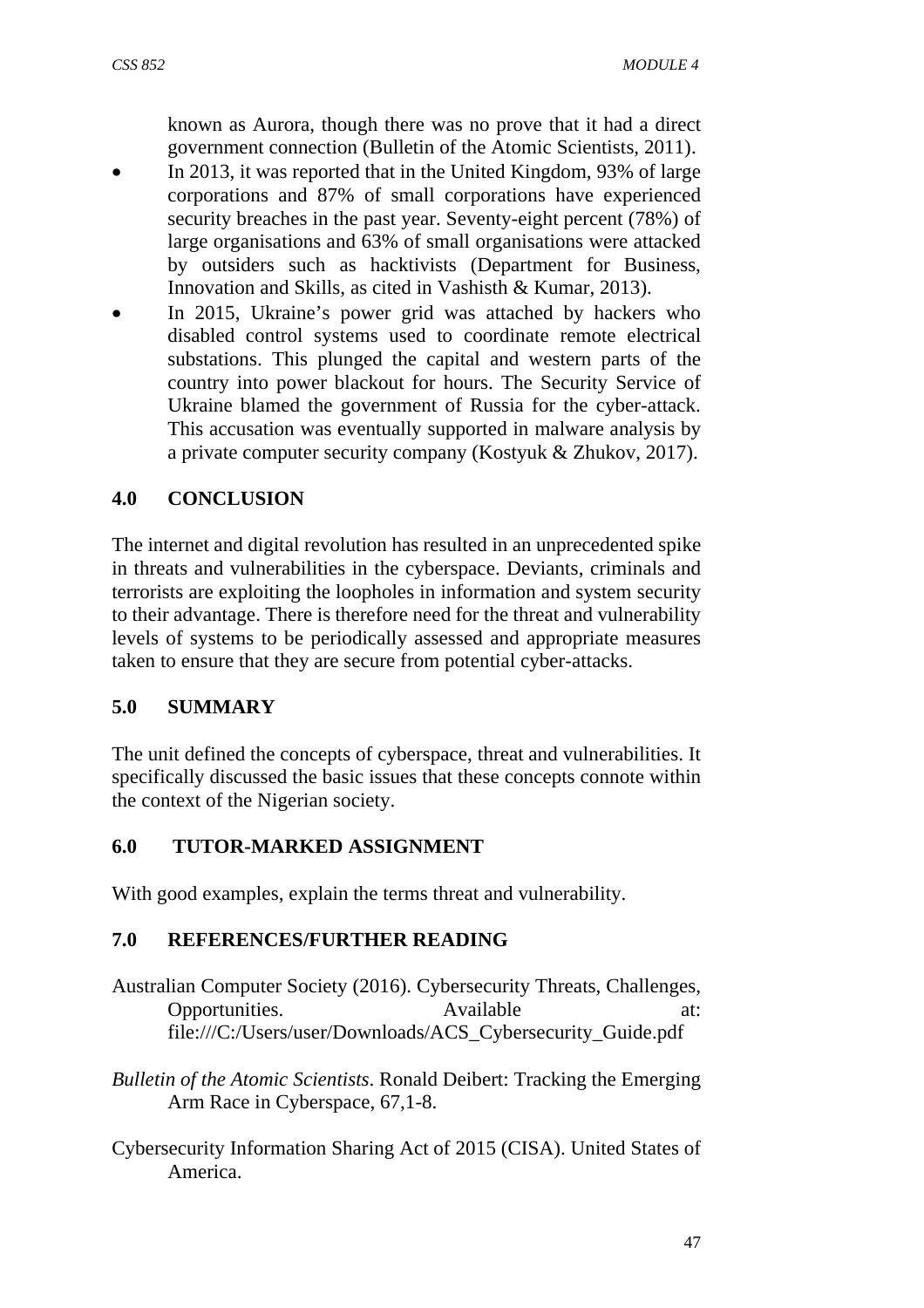Gibson, W. (1984) *Neuromancer.* New York: Acc.

- Guitton, C. (2013). Cyber Insecurity as a National Threat: Overreaction from Germany, France and the UK? *Journal of European Security*, 22 (1), 21-35.
- Information System Audit and Control Association (2017). Security Vulnerability Assessment. Available at: https://www.datasqlvisionary.com/wpcontent/uploads/2018/06/Security-Vulnerability-Assessment.pdf
- Jarman, J.A., & Yannakogeorgros, P. (2018). *The Cyber Threat and Globalisation: The Impact of U.S. National and International Security*. Lanham, Maryland: Rowman & Littlefield.
- Kostyuk, N. & Zhukov, Y. M. (2017). Invisible Digital Front: Can Cyber-Attack Shape Battlefield Events? *Journal of Conflict Resolution*, 1-31.
- Lessig, L. (1999). *Code and other Laws of Cyberspace*. New York: NY Basic Books.
- Lin, H. (2012). A Virtual Necessity: Some Modest Steps towards Greater Cybersecurity. *Bulletin of the Atomic Scientists*, 88 (5) 75-87.
- Meloy, R. & Hoffmann, J. (2013). *International Handbook of Threat Assessment*. Oxford: Oxford University Press.
- National Security Strategy (2019). Federal Republic of Nigeria.
- O'Connell, M. E. (2012). Cyber Security without Cyber War. *Journal of Conflict and Security. Law*, 17 (2): 187 – 209.
- Ortmeier, P. J. (2009). *Introduction to Security: Operations and Management* (3rd ed.). New Jersey: Pearson Education.
- Platt, V. (2011). Still the Fire-proof House? An Analysis of Canada's Cyber Security Strategy. *International Journal*, 12, 155-167.
- Vashisth, A. & Kumar, A. (2013). Corporate Espionage: The Insider Threat. *Business Information Review*, 30 (2) 83-90.
- Zhao, J. & Zhao, S.Y. (2015). Security and Vulnerability Assessment of Social Media Sites: An Exploratory Study. *Journal of Education for Business*, 90 (8) 458-466.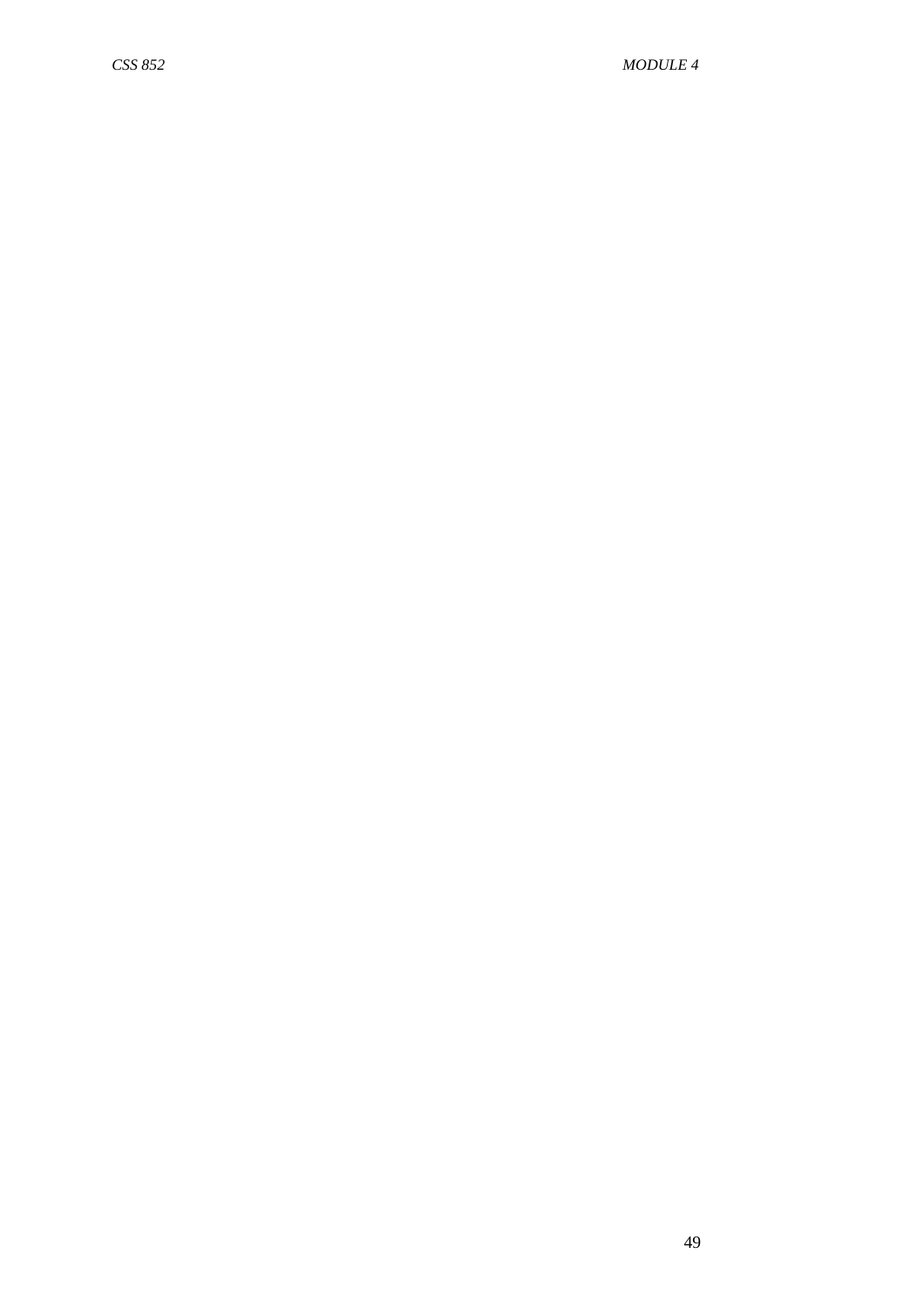## **UNIT 2 THREATS TO CRITICAL INFRASTRCTURES AND INDUSTRIAL CONTROL SYSTEMS**

## **CONTENTS**

- 1.0 Introduction
- 2.0 Objective
- 3.0 Main Content
	- 3.1 Definition and Scope of Critical Infrastructures
	- 3.2 Definition and Scope of Industrial Control Systems
	- 3.3 Threats to Critical Infrastructures
	- 3.4 Threats to Industrial Control Systems
- 4.0 Conclusion
- 5.0 Summary
- 6.0 Tutor-Marked Assignment
- 7.0 References/Further Reading

# **1.0 INTRODUCTION**

Critical infrastructures and industrial control systems are essential to the efficient operation of economic and social activities of a country. Today, these infrastructures and systems are increasingly being connected to the internet. Whereas this development has made them super-efficient, it has also made them susceptible to cyber-attacks. Hence securing these important national and organisational assets has been a top priority for states and businesses around the world.

# **2.0 OBJECTIVE**

By the end of this unit, you will be able to:

 examine the extent of the threats posed to critical infrastructures and industrial control systems by the activities of cyber deviants, criminals and terrorists.

# **3.0 MAIN CONTENT**

## **3.1 Definition and Scope of Critical Infrastructure**

Scholars have variously defined critical infrastructure. According to Alcaraz and Zeadallly (2015, p.1):

A critical infrastructure (CI) consist a set of systems and assets, whether physical or virtual, so essential to the nation that any disruption of their services could have a serious impact on national security, economic wellbeing, public health or safety or any combination of these.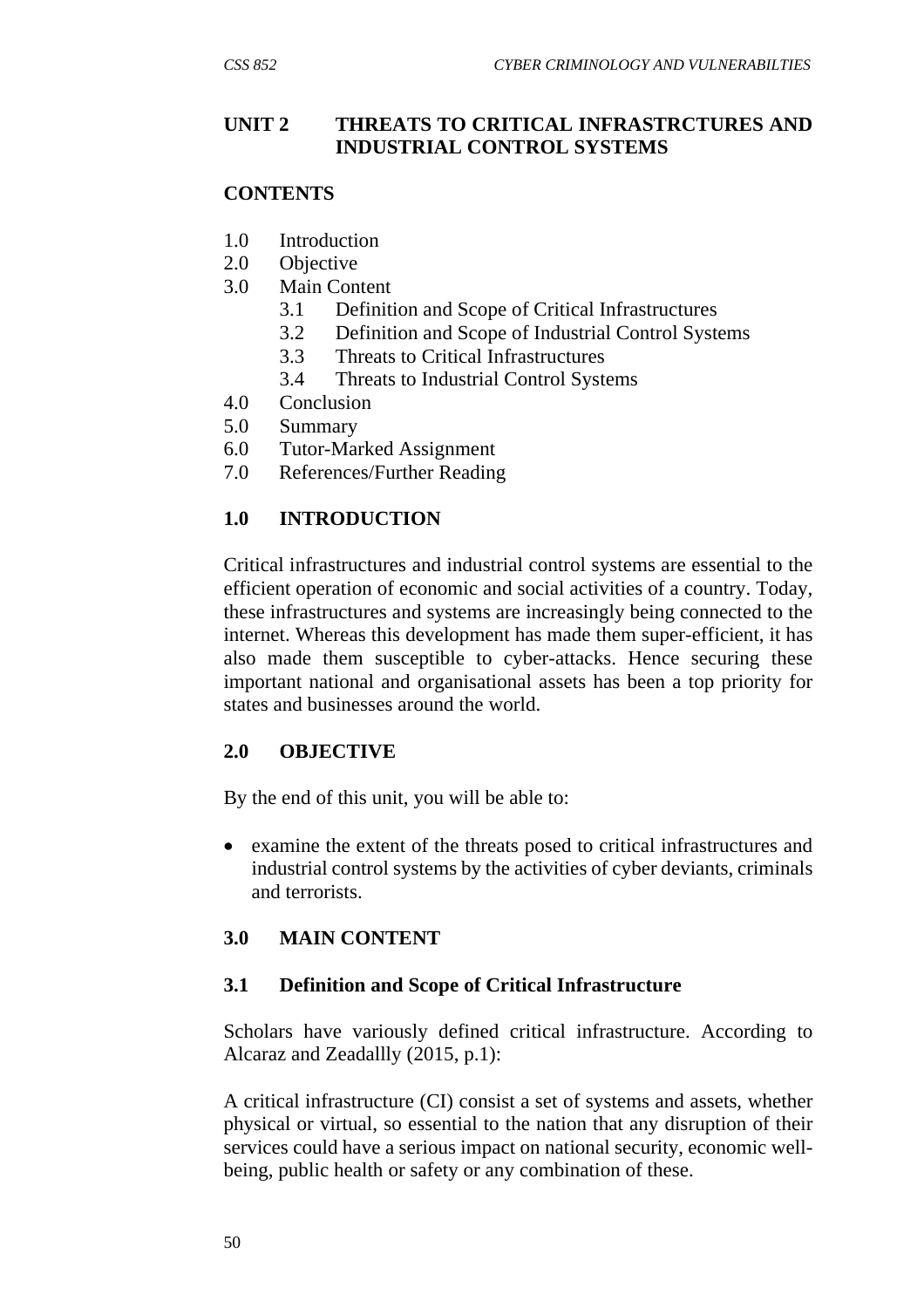Section 58 of the Nigerian Cybercrime (Prohibition, Prevention etc.) Act, 2015 defines critical infrastructure as "systems and assets which are so vital to the country that the destruction of such systems and assets would have an impact on the security, national economic security, national public health and safety of the country".

What is clear in all the definitions you would see on Critical Infrastructure is that the assets are very crucial to the survival and sustenance the economic, security, health and wellbeing of the country. In fact, it could be considered an act of treason when an individual or group attacks the critical infrastructure of a country.

The European Programme for Critical Infrastructure Protection (EPCIP) (as cited in Alcaraz & Zeadallly, 2015, p.2) classified critical infrastructures as follows:

- Energy: energy production sources, storage and distribution (oil, gas, electricity).
- Information, Communication Technology (ICT): information system and network protection (e.g., the Internet); provision of fixed telecommunications; provision of mobile telecommunication; radio communication and navigation; satellite communication; broadcasting.
- Water: Provision of water (e.g., dams); control of quality; stemming and control of water quantity.
- Food and agriculture: Food provision, safety and security.
- Health care and public health: Medical and hospital care; medicines, serums, vaccines, and pharmaceuticals; biolaboratories and bio-agents.
- Financial systems: banking, payment services and government financial assignment.
- Civil administration: government facilities and functions; armed forces; civil administration services; emergency services; postal and courier services.
- Public, legal order and safety: maintaining public and legal order, safety and security; administration of justice and detention.
- Transportation systems: road transport, rail transport, air traffic; border surveillance; inland waterways transport; ocean and shortsea shipping.
- Chemical industry: production and storage of dangerous substances; pipelines of dangerous goods.
- Nuclear industry: production and storage of nuclear substances.
- Space: Communication and research
- Research facilities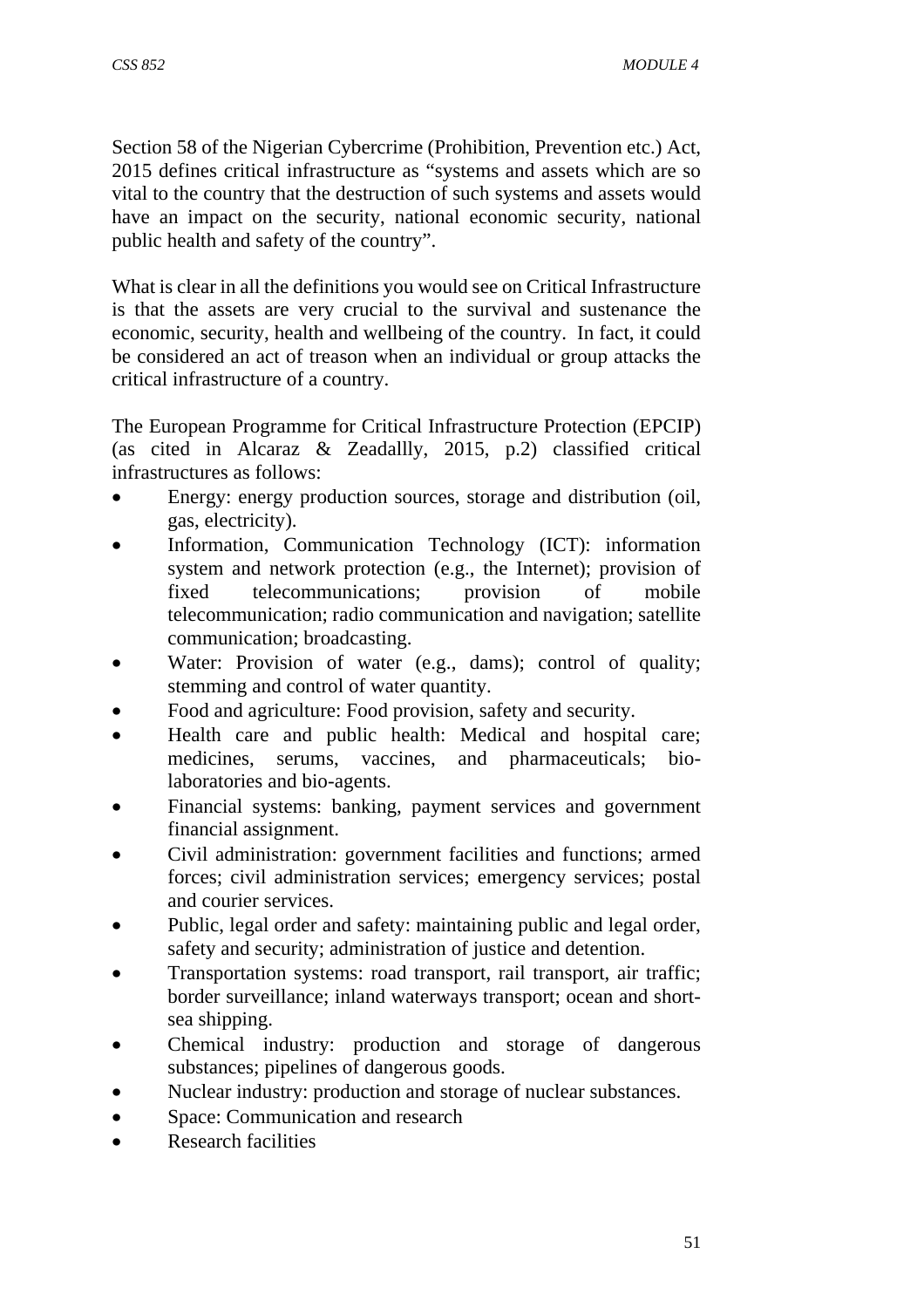# **3.2 Definition and Scope of Industrial Control Systems (ICSs)**

Apart from critical infrastructures (CIs), a wide array of industrial control systems (ICSs) are vulnerable to cyber-attack. The vulnerability of ICSs to cyber-attack is largely because they are connected to the internet. Therefore, it is important that these industrial control systems are defined. According to Ani, He and Tiwari (2017, p.33):

 ICs are essentially control systems, including supervisory control and data acquisition (SCADA), distributed control systems (DCS), process control systems (PCS), cyber-physical systems (CPS) or programmable logic controllers (PLC) often found in the industrial sectors and critical infrastructures is typically used in industries such as electrical, water and waste water, oil and natural gas, chemical, transportation, pharmaceutical, pulp and paper, food and beverages, and manufacturing and used to manage industrial processes such as production, handling and distribution crucially control and monitor operations of industrial set ups; enabling functionalities like the use of control loop for sensor-measurement, hardware control for actuators (breakers, switches, monitors, etc.) humanmachine interfacing remote diagnostics, and maintenance.

Furthermore, Lu, Guo, Li, Peng, Zang, Xie and Gao (2014) opined that industrial control systems are normally used in industries such as electrical, water and waste water, oil and natural gas, chemical, transportation, pharmaceutical, pulp and paper, food and beverage, and discrete manufacturing (e.g., automotive, aerospace, and durable goods). They observed that these control systems which are interconnected and mutually dependent are critical to the operations of those industries. They enumerated the commonest types of industrial control systems as follows:

- Supervisory Control and Data Acquisition (SCDA);
- Data Communication System (DCS) and;
- Programmable Logic controller (PLC).

Lu et al (2014) explained that SCADA is used to control dispersed assets that utilise centralised data acquisition and supervisory control. DCS helps to control production systems in a local area e.g. a factory using supervisory and regulatory control. PLC serves the purpose of discrete control for specific applications and provides regulatory control.

# **3.3 Threats to Critical Infrastructure**

Critical infrastructures (CI) are always been targeted by cyber criminals and terrorists across the world. Losavio, Shut and Keeling (2011) pointed out that on March 29, 2009, GhostNet cyber espionage study and analysis report of the Information Warefare Monitor on distributed malware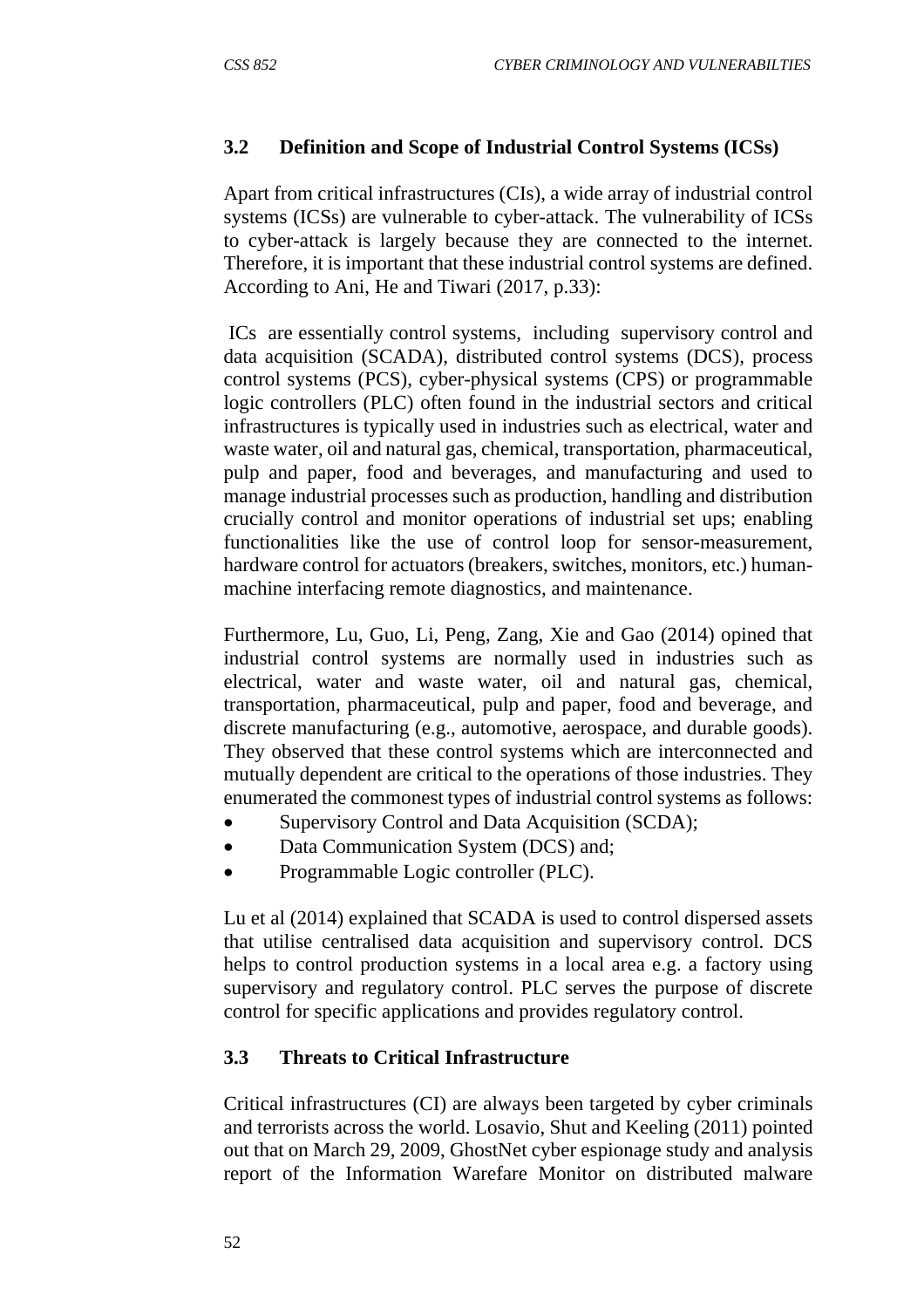attacks from China. The attacks reportedly used a combination of Trojan maleware-Gh0st Remote Access Tool and social engineering through email to infest machines that were vulnerable. They outline the key findings as follows:

- Compromise of at least 1,295 computers in 103 countries, of which nearly 30 percent might be high-value targets,
- GhostNet penetration of sensitive computer systems of the Dalai Lama and other Tibetan targets, and
- GhostNet is a covert, difficult-to-detect system capable of taking full control of affected systems (p.131).

Losavio, Shut and Keeling (2011) further explained that the systems that were compromised included government offices of Iran, Bangladesh, Latvia, Indonesia, Philipines, Brunei, Barbados, Bhutan, and embassies of India, South Koreia, Indonesia, Romiania, Cyprus, Malta, Thailand, Taiwan, Portugal, Germany and Pakinstan.

# **3.4 Threats to Industrial Control Systems**

Arguably, the increasing dependence of industrial control systems on the internet makes them vulnerable to external attacks. These attacks can come from a wide range of sources such as random hackers, disgruntled ex0employees, competitors, organised criminal groups, terrorist's groups and foreign state actors.

Industrial control systems (ICSs) have been severally attacked over the years across the world. Lu et. al (2014, p.5) cited some of the ICS incidents below:

| <b>Date</b> | <b>Location</b>                                       | <b>Detail</b>                               |  |
|-------------|-------------------------------------------------------|---------------------------------------------|--|
| 2013        | South Korea                                           | Icefog is a small yet energetic APT group,  |  |
|             | and                                                   | who maintain a foothold in corporate and    |  |
|             | Japan                                                 | governmental networks to smuggle out        |  |
|             |                                                       | sensitive information.                      |  |
| 2012        | Global<br>Elderwood attack, spear phishing emails,    |                                             |  |
|             | incident                                              | watering hole, and zero-day exploits are    |  |
|             |                                                       | always used.                                |  |
| 2012        | <b>Middle East</b>                                    | Flame is being used for targeted            |  |
|             |                                                       | cyberespionage in Middle Eastern countries. |  |
| 2011        | Duqu virus was found, a complex attack tool<br>Global |                                             |  |
|             | incident                                              | specifically for critical infrastructure.   |  |
| 2011        | U.S.                                                  | Hackers attacked the control systems of     |  |
|             |                                                       | water supply facilities in Illinois.        |  |
| 2011        | Japan                                                 | Hackers invaded<br>the<br>control<br>and    |  |
|             |                                                       | management system of Shinkansen in Japan.   |  |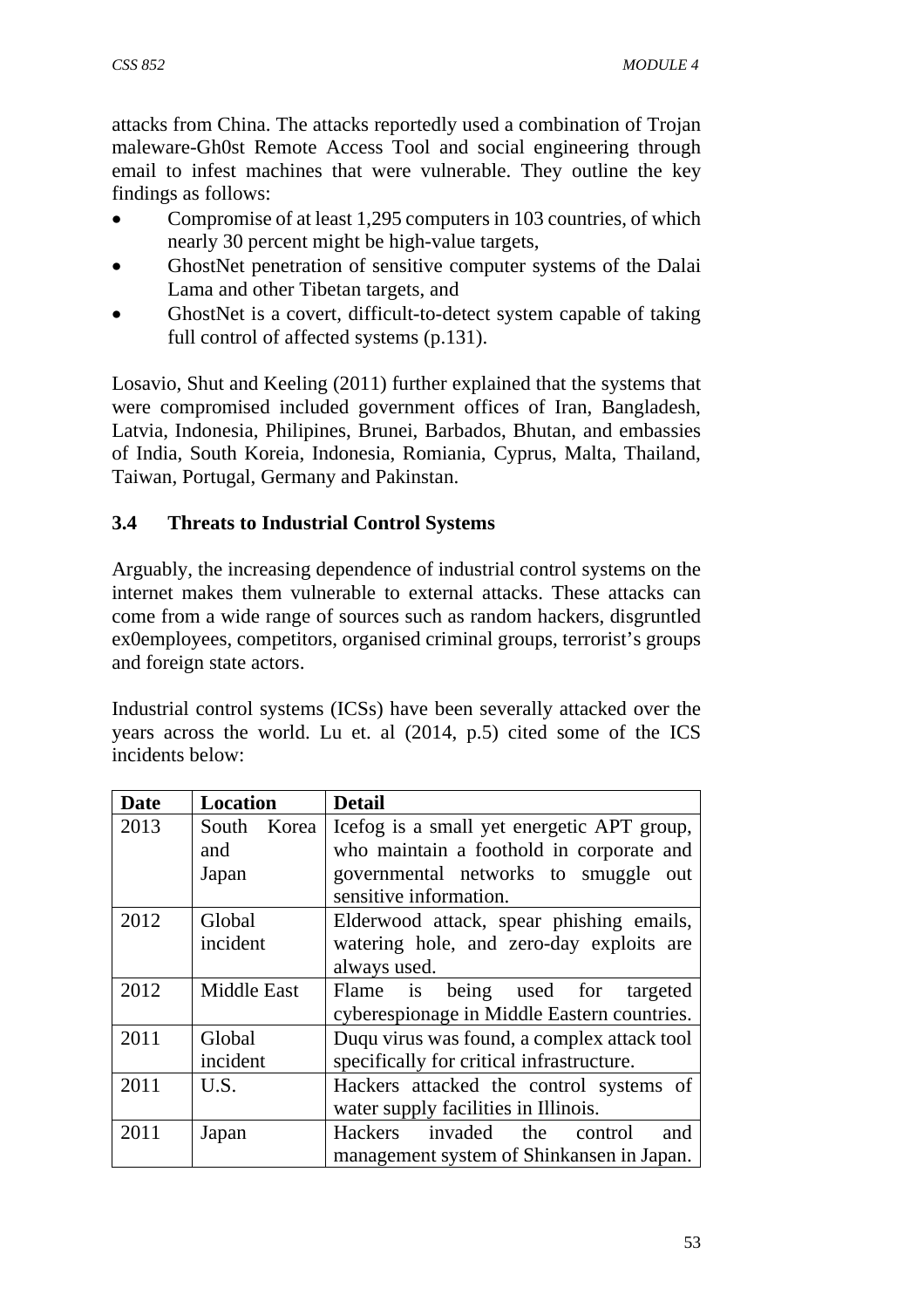| 2010 | Global   | Stuxnet virus was found. Iran is the most      |  |
|------|----------|------------------------------------------------|--|
|      | incident | serious that the generation of its nuclear     |  |
|      |          | power plant was delayed.                       |  |
|      | Poland   | Juvenile attacked the suburban railway         |  |
| 2008 |          | system in Lodz, Poland                         |  |
| 2007 | Canada   | Attacker invaded one Canada's Water            |  |
|      |          | SCADA control system and destroyed the         |  |
|      |          | control computer system.                       |  |
| 2006 | U.S.     | Hackers invaded the systems of the sewage      |  |
|      |          | treatment plant in Harrisburg, Pennsylvania.   |  |
| 2005 | U.S.     | Zotob worm was found in the automobile         |  |
|      |          | corporate network and control network.         |  |
| 2003 | U.S.     | Teenager invaded the computer system of        |  |
|      |          | Houston Ferry.                                 |  |
| 2003 | U.S.     | Worm was found in the control network of       |  |
|      |          | Davis-Besse nuclear power plant.               |  |
| 2001 | U.S.     | Hacker invaded the control system of           |  |
|      |          | electricity transmission system in California. |  |
| 2000 | Russia   | Hacker had controlled the largest natural gas  |  |
|      |          | pipeline network in the world on the part of   |  |
|      |          | Gazprom.                                       |  |
| 1997 | U.S.     | Teenage boy invaded (New York) NYNES           |  |
|      |          | system.                                        |  |
| 1994 | U.S.     | Hacker invaded the Salt River Project in       |  |
|      |          | Arizona.                                       |  |
| 1992 | U.S.     | Former employee of Chevron closed the          |  |
|      |          | emergency alarm systems located in 22          |  |
|      |          | states.                                        |  |

Source: Lu et. al. (2014, p. 5).

As can be seen from the above table, industrial control systems have had their share of costly cyberattacks regardless on the side of globe that they are located. These incidents also underscore the earlier argument that attacks would usually come from a wide range of sources. Whether the source is curious juvenile or an organised criminal group, the fact remains the attacks to industrial control systems could be very costly to affected organisations.

## **4.0 CONCLUSION**

Critical infrastructures such as electricity, transportation, oil and gas, emergency services, Information and communication technology and so on are critical to the smooth operation of the economy of a country. So also are industrial control systems. In today's digital world, these systems are connected to the internet and are vulnerable to cyber-attack.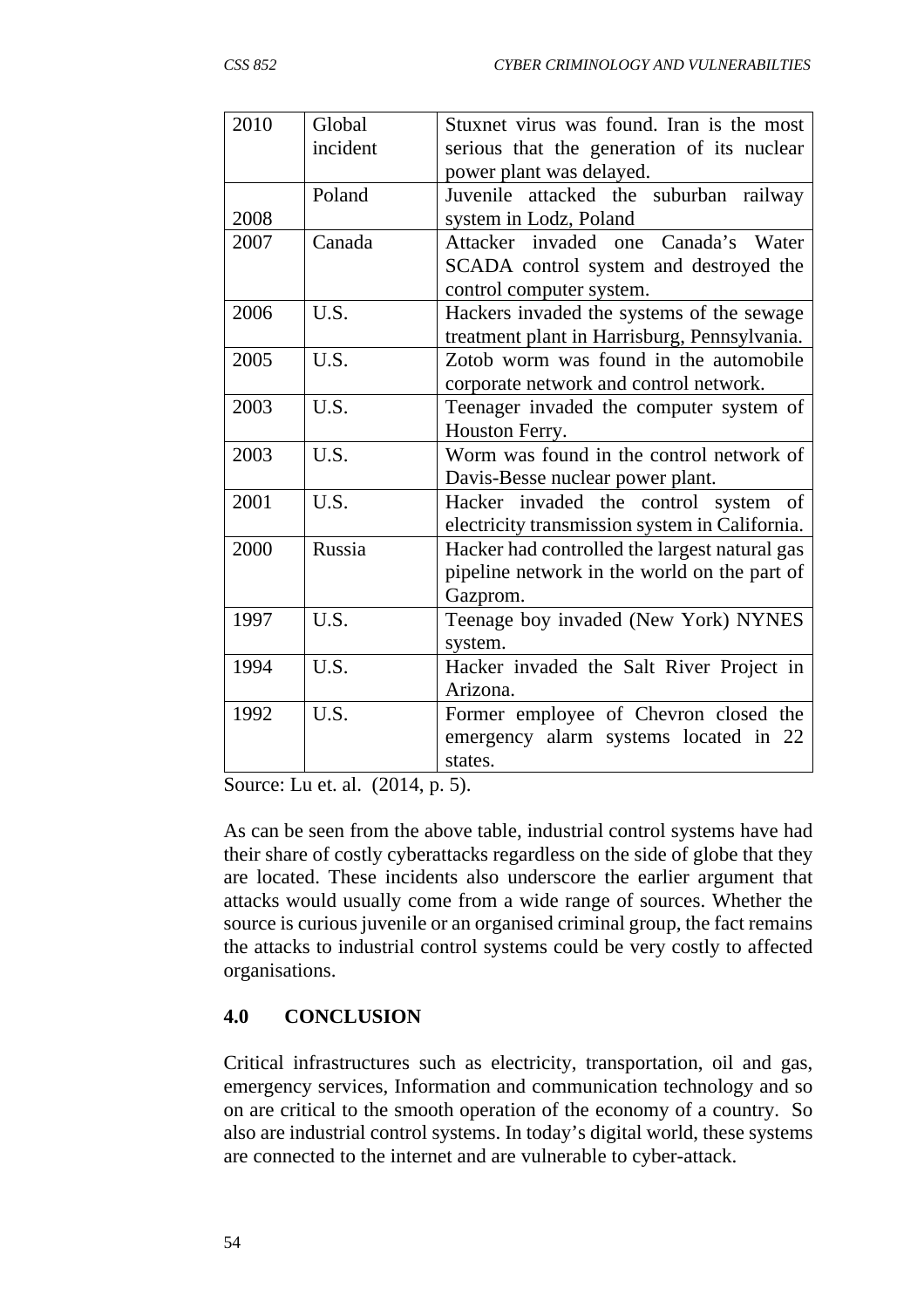## **5.0 SUMMARY**

The unit explained the concepts of critical infrastructures and industrial control systems and well as their scope. The level of threat that criminal and terrorist elements pose to these systems were also discussed.

## **6.0 TUTOR-MARKED ASSIGNMENT**

Discuss the level of threat that criminals and terrorists pose to critical infrastructures and industrial control systems in Nigeria.

## **7.0 REFERENCES/FURTHER READING**

- Alcaraz, C. & Zeadallly, Z. (2015). Critical Infrastructure Protection: Requirements and Challenges for the 21st Century. *International Journal of Critical Infrastructure Protection*, 8, 1-34.
- Ani, U.P.D., He, H.M., & Tiwari, A. (2017). Review of Cybersecurity Issues in Industrial Critical Infrastructure: Manufacturing in Perspective. *Journal of Cyber Security Technology*, 1 (1) 32-74.
- Losavio, M. M., Shutt, J. E. & Keeling, D. W. (2011). The Information Polity: Social and Legal Framework for Critical Cyber Infrastructure Protection. In: T. Saadawi & L. Jordan (Eds.). *Cyber Infrastructure Protection*. (pp. 129 -158). Carlisle, PA: Strategic Studies Institute, U.S. Army War College.
- Lu, T., Guo, X., Li, Y., Peng, Y., Zhang, X., Xie, F., & Gao, Y. (2014). Cyberphysical Security for Industrial Control Systems Based on Wireless Senor Networks. *International Journal of Distrusted Sensor Networks*, 1-17.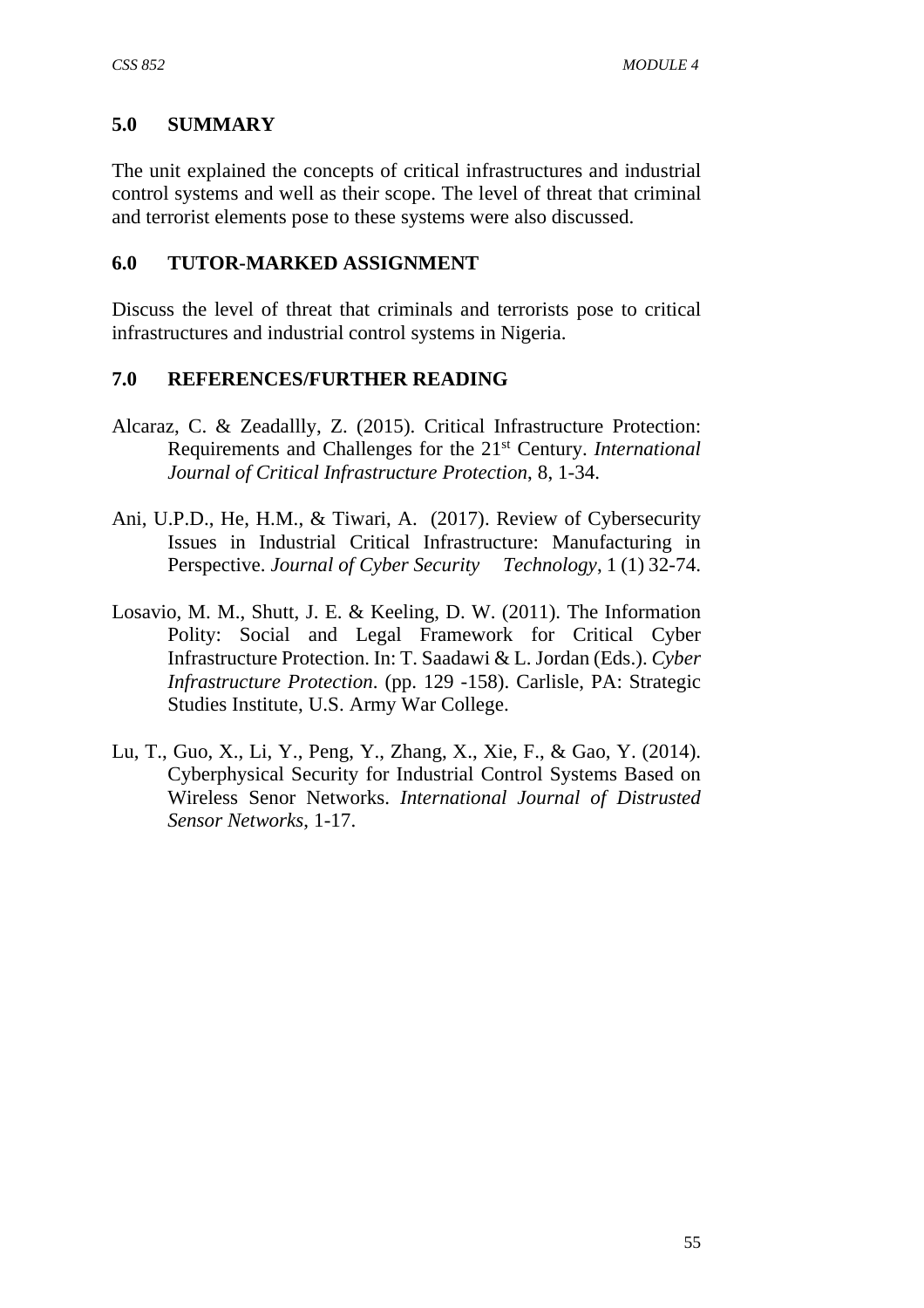### **UNIT 3 THREATS OF TERRORISM AND TRANSNATIONAL ORGANISED CRIME NETWORKS**

### **CONTENTS**

- 1.0 Introduction
- 2.0 Objectives
- 3.0 Main Content
	- 3.1 Threat of Terrorism and Attributes of Classical and Cyber Terrorism
		- 3.2 Cyber-Enabled Radicalisation
	- 3.3 Cyber Terrorist Attacks
	- 3.4 Threat of Transnational Organised Crime Networks
- 4.0 Conclusion
- 5.0 Summary
- 6.0 Tutor-Marked Assignment
- 7.0 References/Further Reading

## **1.0 INTRODUCTION**

Terrorism is a global security challenge that has endured for ages. From time immemorial to the present day, criminals have always crossed national borders. However, with the emergence of internet and digital technologies terrorists and criminals could cross and traverse national borders through technology. These have profound implications for crime and terror control in Nigeria and elsewhere.

## **2.0 OBJECTIVES**

By the end of this unit, you will be able to:

 describe how terrorists and transnational criminals are obsessed with the use of the internet and associated digital tools.

## **3.1 Threats of Terrorism and Attributes of Classical and Cyber Terrorism**

Terrorist activities are more rapidly perpetrated with the development of the internet and digital technologies. Terrorism is a global security problem. It is criminalised in Nigeria by Terrorism Prevention (Amendment) Act, 2013. However, cyber terrorism is expressly criminalised by Section 18 of the Cybercrime (Prohibition, Prevention Etc.) Act, 2015.

Furthermore, Jarman and Yannakogeorgos (2018, p.155-157) explained that the scope of terrorists' misuse of the internet includes: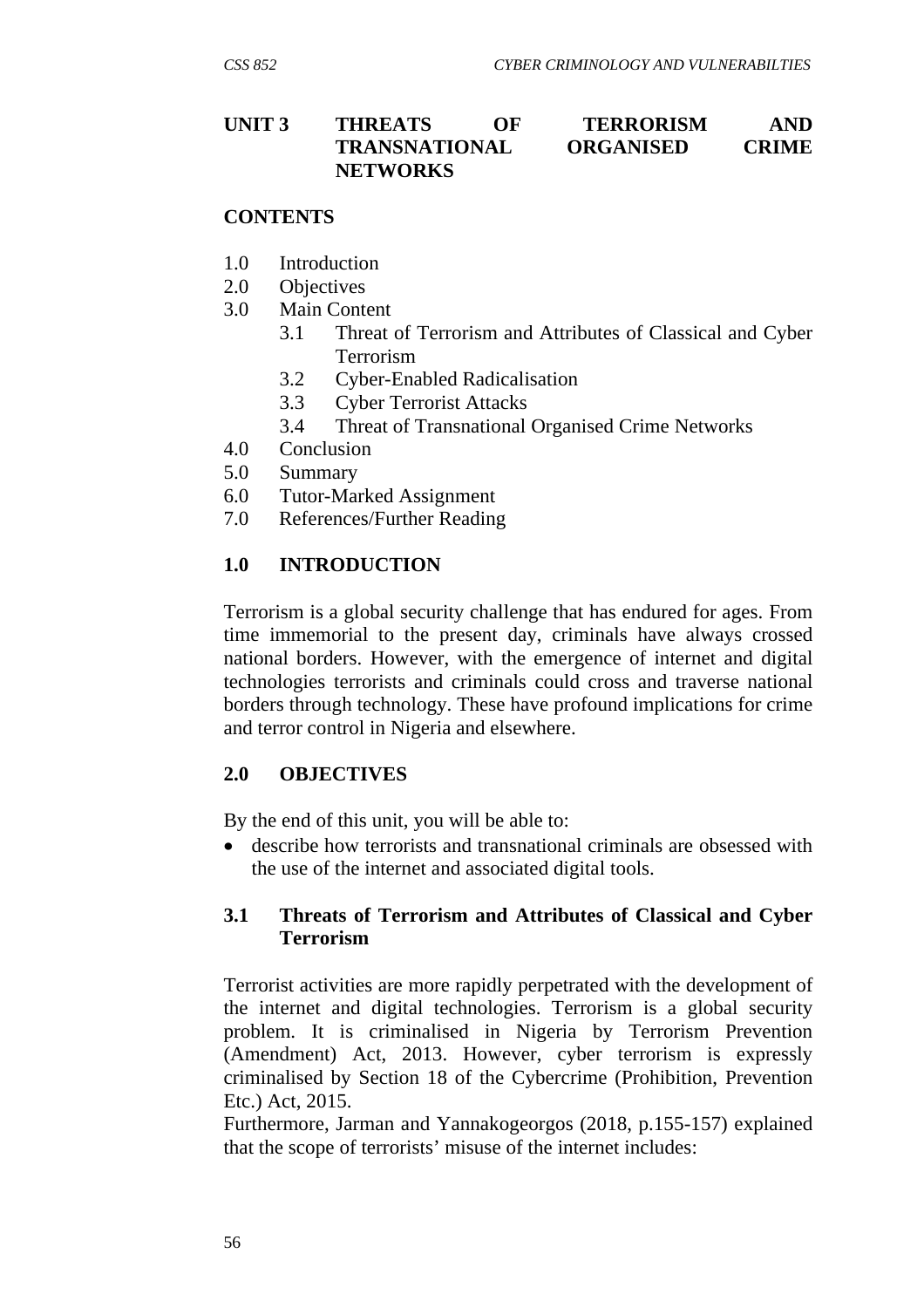- **Cyber influence**: this entails the misuse of the internet to influence populations with propaganda. This may be done in order to raise sympathisers to the cause. This also includes the process of recruitment and radicalisation through the internet.
- **Cyber planning**: this refers to the digital coordination of an integrated plan that cuts across geographical boundaries that may or may not cause bloodshed. This planning involves intelligence, surveillance and reconnaissance.
- **Real-time operational execution**: this has to do with the misuse of the internet to cause physical disruption. This goes beyond the hypothetical sphere of detonating improvised explosive devices through cellular technologies.

Ndubueze (2016, p. 6) explained the differences between classical terrorism and cyber terrorism in the table below:

| Сонграгаат с энарэнос<br>Attribute | Classical                                                                                                                   | <b>Cyber Terrorism</b>                                                                                                                                                                |
|------------------------------------|-----------------------------------------------------------------------------------------------------------------------------|---------------------------------------------------------------------------------------------------------------------------------------------------------------------------------------|
|                                    |                                                                                                                             |                                                                                                                                                                                       |
| Motivation/Objective<br>Sphere     | Terrorism<br>Political,<br>religious, social,<br>national, ethnic,<br>ideological<br>and<br>hegemonic.<br>Physical,<br>real | Political, religious, social,<br>national,<br>ethnic,<br>ideological<br>and<br>hegemonic [essentially]<br>the same motivation with<br>classical terrorism].<br>Cyber, virtual, online |
|                                    | offline,<br>world,<br>concrete space.                                                                                       | abstract space.                                                                                                                                                                       |
| <b>Primary Target</b>              | Humans,<br>property,<br>physical critical<br>infrastructure                                                                 | Computer<br>systems/networks/compu<br>mediated<br>ter<br>communication systems,<br>internet<br>architecture/internet<br>of<br>things, virtual critical<br>infrastructure              |
| Scope                              | Limited<br>to<br>a<br>select<br>and<br>relatively<br>small<br>physical targets.                                             | Massive, large<br>scale<br>virtual targets.                                                                                                                                           |
| Territory                          | Select countries                                                                                                            | Several countries                                                                                                                                                                     |
| <b>Execution Speed</b>             | Minutes/Hours                                                                                                               | Seconds                                                                                                                                                                               |
| Modus Operandi                     | physical<br>Overt,<br>with or<br>contact<br>close proximity                                                                 | Covert, virtual contact<br>with and unlikely close<br>proximity with the target.                                                                                                      |

**Table 2. Attributes of Classical and Cyber Terrorism – A Comparative Snapshot**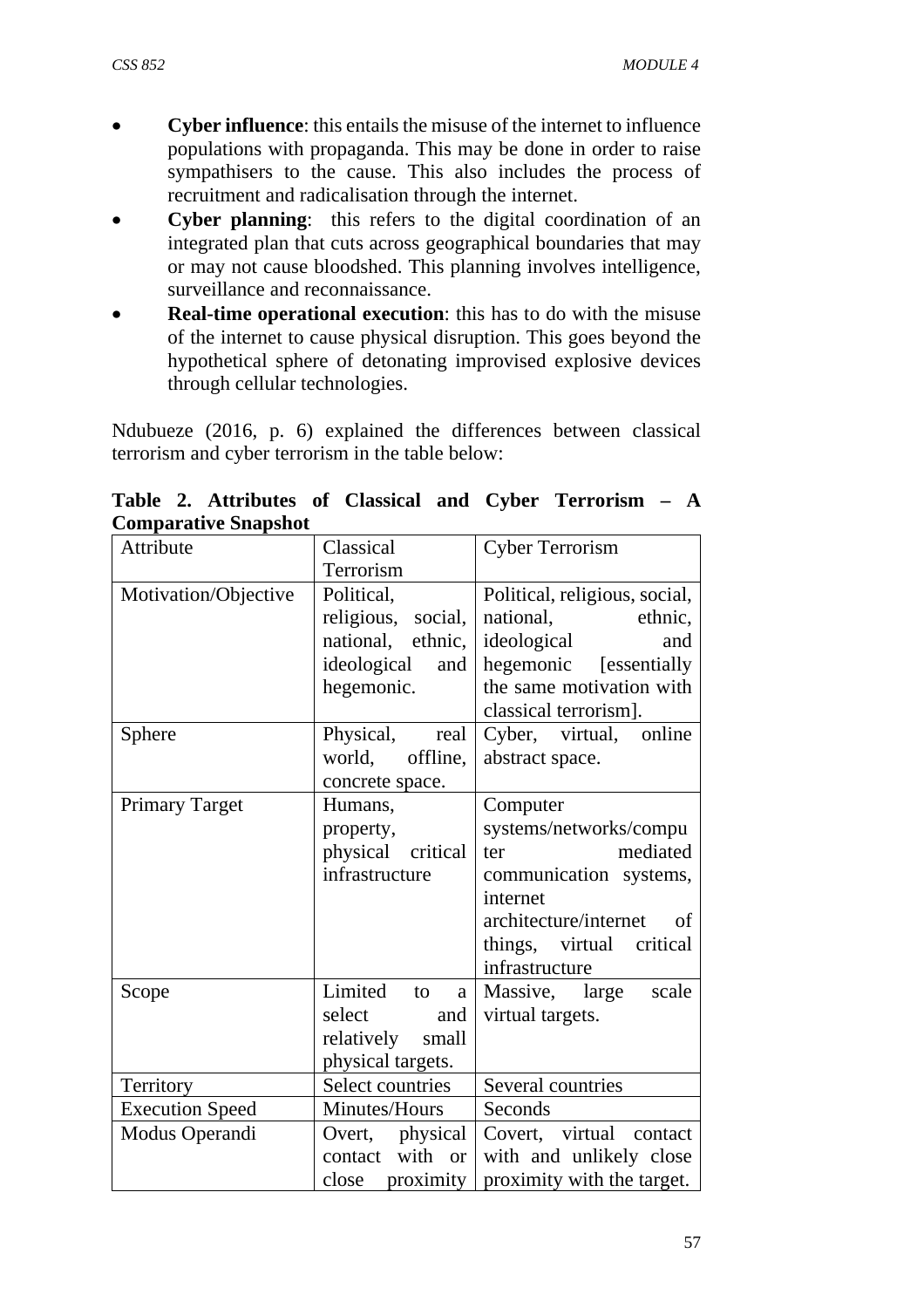|                   | to the target (s). |                            |
|-------------------|--------------------|----------------------------|
|                   | Suicide boming.    |                            |
| <b>Tools</b>      | Fire-              | Malwares of all sorts.     |
|                   | arms/ammunition    |                            |
|                   | s of all sorts,    |                            |
|                   | rocket launchers,  |                            |
|                   | IED's, grenades,   |                            |
|                   | armuored tanks,    |                            |
|                   | machine guns and   |                            |
|                   | so on.             |                            |
| Nature of Warfare | Asymmetric,        | Asymmetric                 |
|                   | guerilla warfare   |                            |
| Detection         | Swift              | Slow                       |
| Economic Loss     | Huge               | Exponiciently<br>massive   |
|                   |                    | and high                   |
| Investigation     | Traditional,       | requires<br>Technical,     |
|                   | regular<br>law     | highly trained/skilled and |
|                   | enforcement        | experienced<br>law         |
|                   | anti-terrorism     | enforcement personnel      |
|                   | personnel could    | forensic<br>including      |
|                   | be used.           | cyber<br>experts,          |
|                   |                    | criminologists<br>and      |
|                   |                    | experts in international   |

Source: Ndubueze (2016, p 6).

There are several ways terrorist activities on the internet can constitute to national government and citizens across the world. One of those ways is through recruitment and radicalisation of individuals.

## **3.2 Cyber-Enabled Recruitment and Radicalisation**

Today, terrorist organisation leverage on the internet and digital technologies to recruit and radicalise otherwise law abiding and oftentimes ordinary citizens. Such recruits are having been fully radicalised will pursue and execute terrorist agendas and may go at any length to do so.

Jarman and Yannakogeorgos (2018, p.155) attempted to distinguish between cyber-enabled terrorist's operations and operations in the cyberspace and operations in the cyberspace that produce physical effect akin to an armed attack as follows:

- Misuse of the internet for logistics of a terrorist network (including such activities as radicalisation, recruitment, and financing).
- Cyber-enabled terrorist attacks as observed from improvised explosive devices to complex command and communications in the middle of an operation.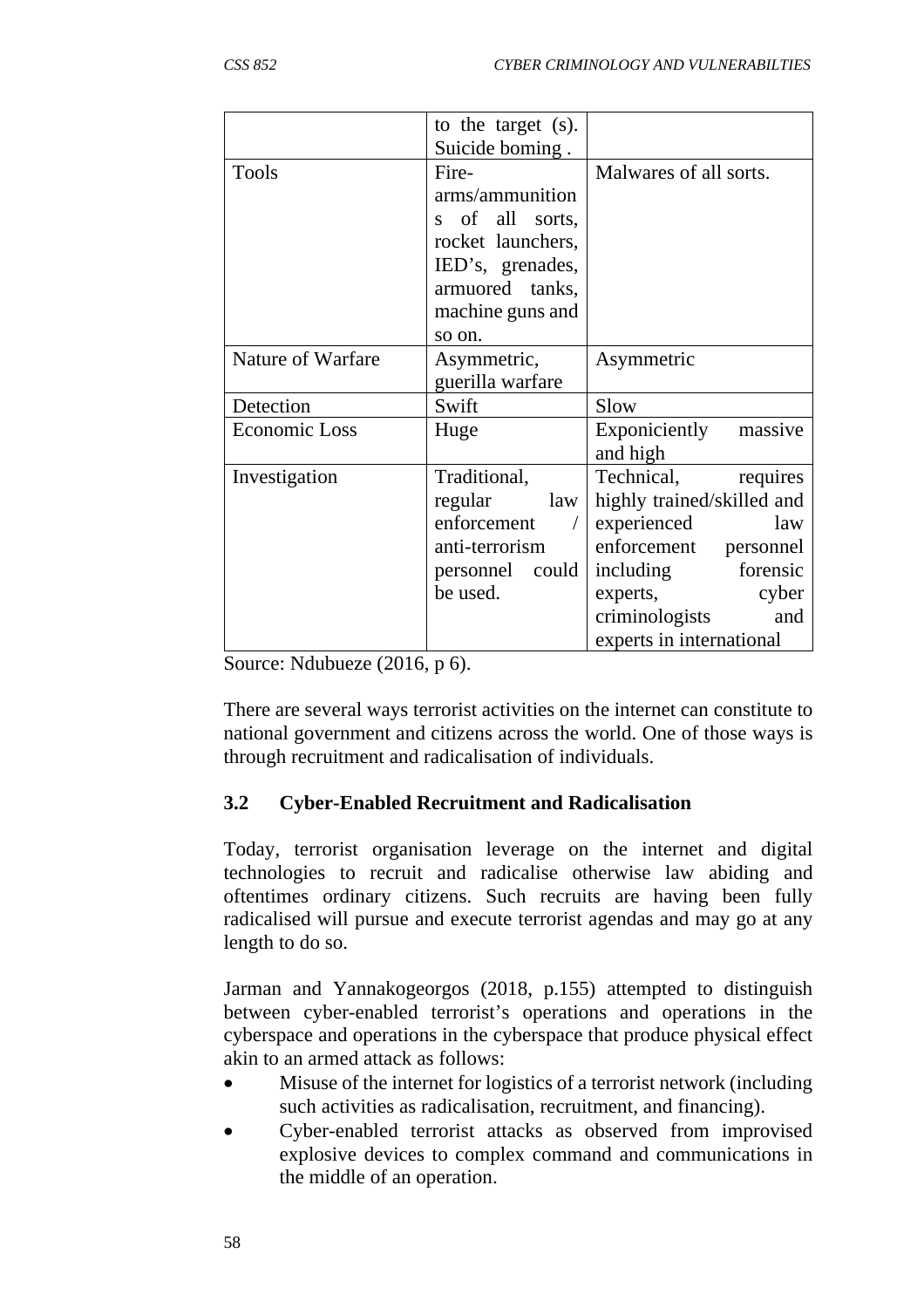The emergence of cyber warfare that is meant to intimidate or mobilise populations without a physical presence.

Scholars have decried the increasing sophistication of terrorist organisations and their link to organised crime networks. Howard and Traughber (2009, p. 365) captured the changing dynamics of terrorist organisation in the followings words:

As the global landscape in the twenty-first century has transformed via globalisation, the nature of terrorists' organisations is also changing. Unlike terrorist's groups of the past, which were primarily sub state actors, today's terrorists are transnational groups operating on a global level. Encouraged by state weakness; globalisation; increasing technological interconnectedness; and corrupt, permissive government officials, the "new terrorists" take advantage of an overall decline in international security. These factors have not only pawned new generation of terrorists but have also encouraged a similar increase in transnational crime.

The argument in the above quotation that terrorism is encouraged by state weakness is shared by George (2018) when he observed that in failed states terrorist organisations can mobilise young people who feel socially and economically marginalised to become part of a global terrorist movement. It has been acknowledged that the internet can increase vulnerability to extremism (Beadle, 2017). Radicalisation is said to be complete when an individual that has been influenced leaves the realm of option for that of actively supporting a specific terrorist act, or materially facilitating it (Jarman and Yannakogeorgos, 2018).

# **3.3 Cyber Terrorist Attacks**

Apart from using the internet for the purposes of recruitment and radicalisation and explained in the preceding section, terrorists use the internet either to facilitate their operations or attack critical national infrastructure and industrial control systems. This is usually done with the intent to embarrass the government and create fears in the minds of the general public.

Alqahtani (2014, p. 138) defined cyber terrorism as "the intentional use of subversive activities, or the threat thereof, against computers and networks related to critical infrastructure and vital services, with the intention to cause massive physical and psychological harm, for any objective whatsoever". Gross, Canetti and Vashdi (2017) compared conventional terrorism to cyberterrorism. They argued that unlike conventional terrorism, cyberterrorism uses malicious computer technology and not kinetic force. However, the observed both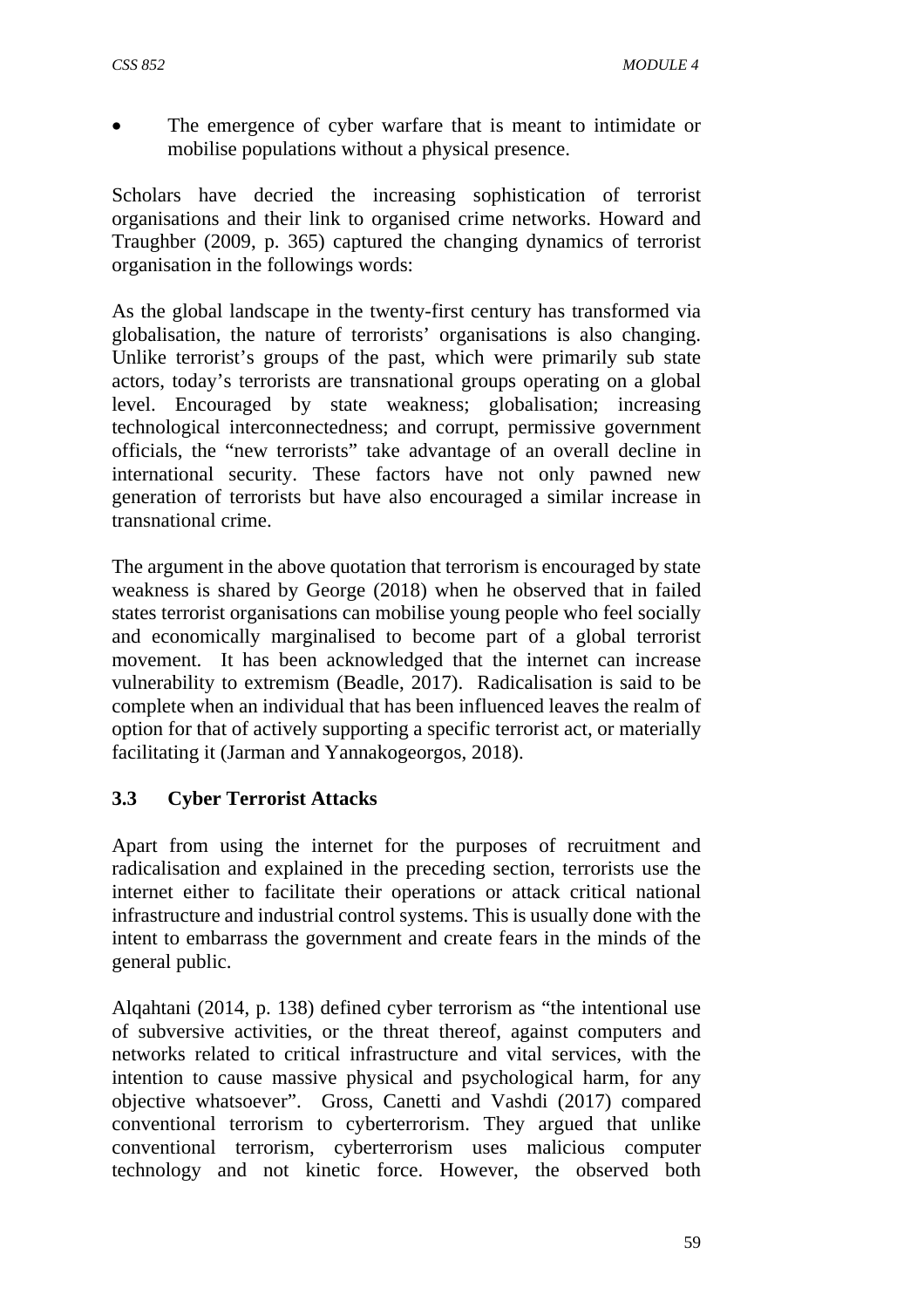conventional terrorism and cyberterrorism share the same objective of quest to further political, religious or ideological goals by inflicting physical or psychological harm to civilians.

Why do terrorist organisations increasingly use the internet infrastructure? This is question is aptly answered by Bogdanoski and Petreskp (2013, p. 60) thus:

Considering the fact, the terrorists have limited funds, cyber-attacks are increasingly attractive, because, their implementation requires a smaller number of people and certainly smaller funds. Another advantage of cyber-attacks is that they allow terrorists to remain unknown, because they can be very far from the place where the act of terrorism is committed. Unlike the terrorists that place their camps in countries with weak governance, cyber terrorists can store anywhere and remain anonymous.

# **3.4 Threat of Transnational Organised Crime Networks**

According to Dijk and Spapens (2014) the main distinguishing characteristics of transnational organised crime is that part of their criminal business processes are completed in different countries. The United Nations Office on Drug and Crime (as cited in Dijk and Spapens, 2014, p.214) in 2002, conducted a study using a sample of 40 countries, which included the United States, Russia and Africa. The study came up with the following typology of networks:

- i. **The criminal network**: this is defined by the activities of key members; provenience in the network is a function of position and skills, personal loyalties is essential, coalescence around criminal projects, low public profile, network reforms after exit of key individuals. Examples of groups included in this sample were a Dutch network of drug smugglers and a Nigerian network involved in different types of crime.
- ii. **The standard rigid hierarchy**: this is made up of single leader, clearly defined hierarchy, strong system of internal discipline, usually strong social or ethnic identity, violence is essential to activities, influence or control over defined territories. Examples of group under this category are from Italy, China, Columbia and Eastern Europe.
- iii. **The regional hierarchy**: this comprise of single leadership structure, line of command from centre, degree of autonomy at regional level, geography/regional distribution, multiple activities, usually strong social or ethnic identity, violence essential to activities. Typical examples include the outlawed motorcycle gangs such as the Hells Angels with branches in different countries.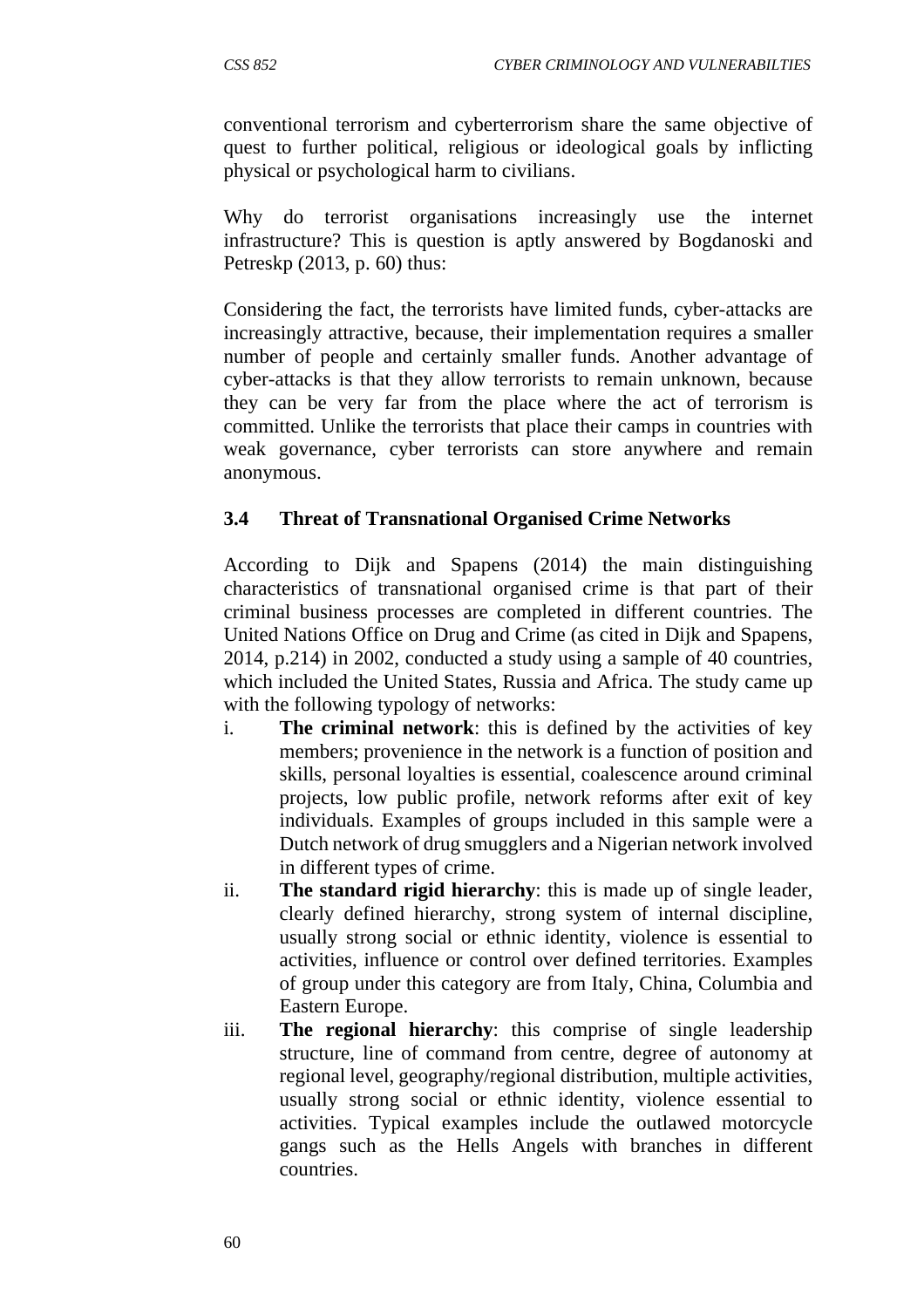- iv. **The clustered hierarchy**: this include a number of criminal groups, governing arrangements for the groups present, cluster has stronger identity that the constituent groups, degree autonomy for constituent groups, formation strongly linked to social/historical context, relatively rare. Example is the "28s prison gang" of South Africa.
- v. **The core group**: this category is surrounded by loosed network, limited number of individuals, tightly organised flats structure, small size maintains internal discipline, rarely has social or ethnic identity. Example included a Dutch group involved in human trafficking.

Furthermore, the UNODC study revealed that most groups engage in trans-border operations. Also, it found that of the group, 70 percent were involved in criminal activities in three or more different countries, while many operated in five or more countries. It also found that most engaged in multiple criminal activities. Moreover, of the 40 groups studied, 30 used corruption and 33 routinely used violence. Also, of the 40 groups, 30 showed evidence of the investment of profits from illegitimate activities in legitimate business activity.

Transnational crime is linked to terrorism in various ways. Rollins and Wyler (as cited in Crank & Jacoby, 2015, p.256) explains this connection in the following three ways.

- i.) **Expand skill base**: Through partnerships both can enhance their strengths. Through their specialised skills their functionality and success rate can be improved. This kind of partnership for resource expansion may eventually result to a situation whereby the terrorist organisation depends on the criminal transactions, which increases the vulnerabilities that international security agents can take advantage of.
- ii.) **Shared tactics:** Notwithstanding the ideological difference between transnational organised criminal organisations and terrorist organisations, their operational tactics are usually the same. Some of such tactics are use of violence, profit-oriented criminal activity, money laundering, stealth during border crossing, illegal weapon acquisition, and the corruption of public officials. Therefore, they can mutually reinforce their tactics.
- iii.) **Organisational evolution**: Whereas criminal groups may evolve politically; political terrorist groups may be inclined to becoming criminal for-profit enterprises.

Dijk and Spapens (2014) argued that with globalisation and revolution in information and communication technology among others has provided unprecedented opportunities for transnational organised crime. Indeed transnational organised criminal networks are using the internet to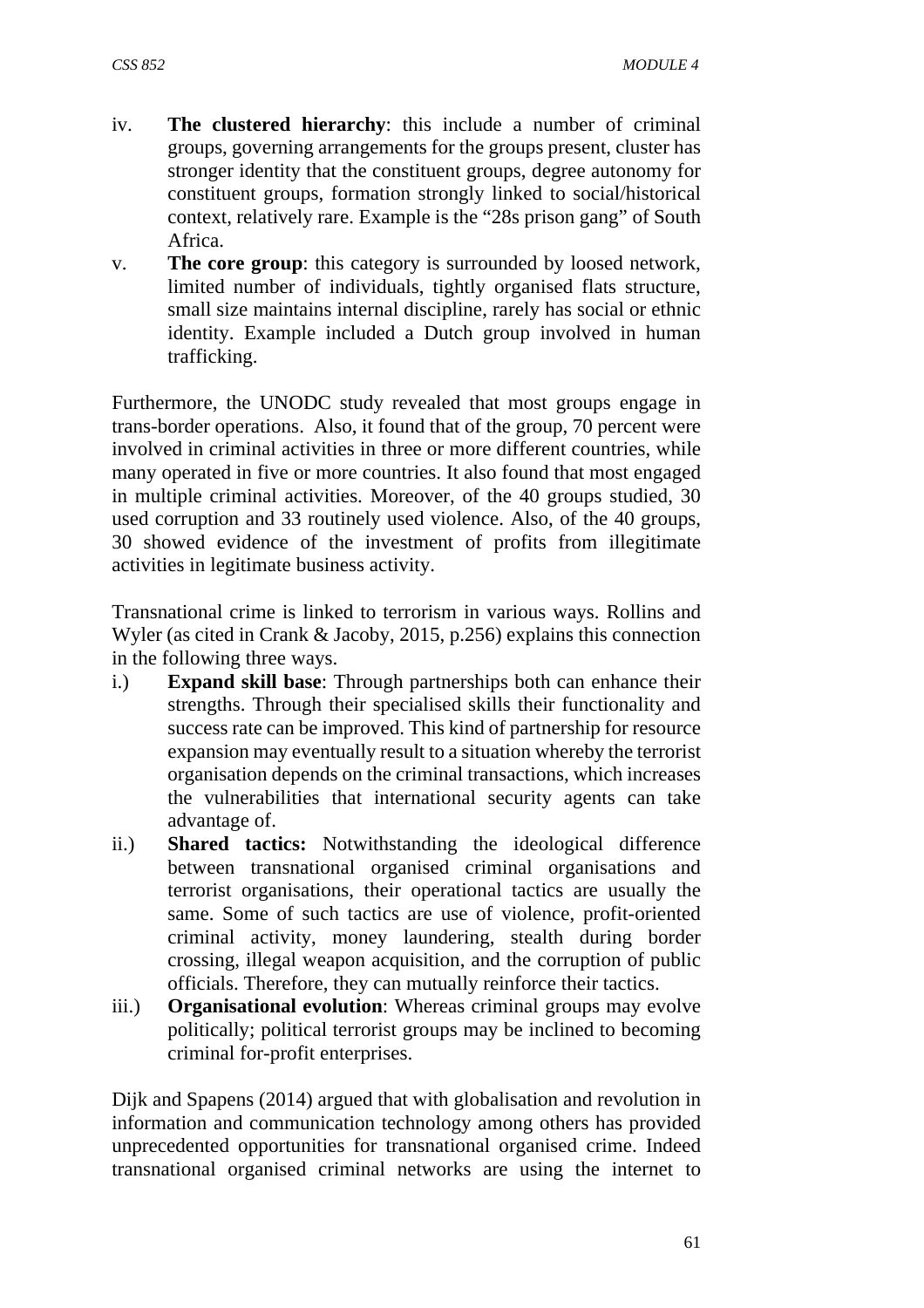facilitate the operations of their criminal enterprise. This strategy is obviously cheaper, faster, less risky and perhaps more profitable.

## **4.0 CONCLUSION**

Terrorist organisations and transnational organised crime networks are growing in scope and sophistication. This is largely because like legitimate organisations and businesses they are leveraging of the numerous opportunities that internet and digital technologies creates. Terrorists and transnational criminals therefore constitute a growing threat to countries around the world in the digital age.

## **5.0 SUMMARY**

The unit discussed the threats posed by the clandestine online activities of terrorists and transnational organised crime networks as well as how the cyberspace facilitates radicalisation of ordinary citizens.

## **6.0 TUTOR-MARKED ASSIGNMENT**

Discuss how the online activities of terrorists and transnational criminals constitute a threat to cyber security in Nigeria.

### **7.0 REFERENCES/FURTHER READING**

- Alqahtani, A. (2014). Awareness of the Potential Threats of Cyberterrorism to the National Security. *Journal of Information Security*, 5, 137-146.
- Beadle, S. (2017). *How does the Internet Facilitate Radicalisation?* London: War Studies Department, Kings College.
- Bogdanoski, M. & Petreski, D. (2013) *Cyber Terrorism– Global Security Threat.* Contemporary Macedonian Defense. *International Scientific Defense, Security and Peace Journal*, 13 (24). pp. 59-73.
- Crank, J.P., & Jacoby, L.S. (2015). *Crime, Violence and Global Warming*. London: Routledge: Taylor and Francis Group.

Cybercrime (Prohibition, Prevention Etc.) Act, 2015

Dijk, J.V., & Spapens, T. (2014). Transational Organised Crime Networks. In: P. Reichel & J. Albanese (Eds.). *Handbook of Transnational Crime and Justice* (2nd ed.). pp. 213-226). Los Angeles: SAGE Publications.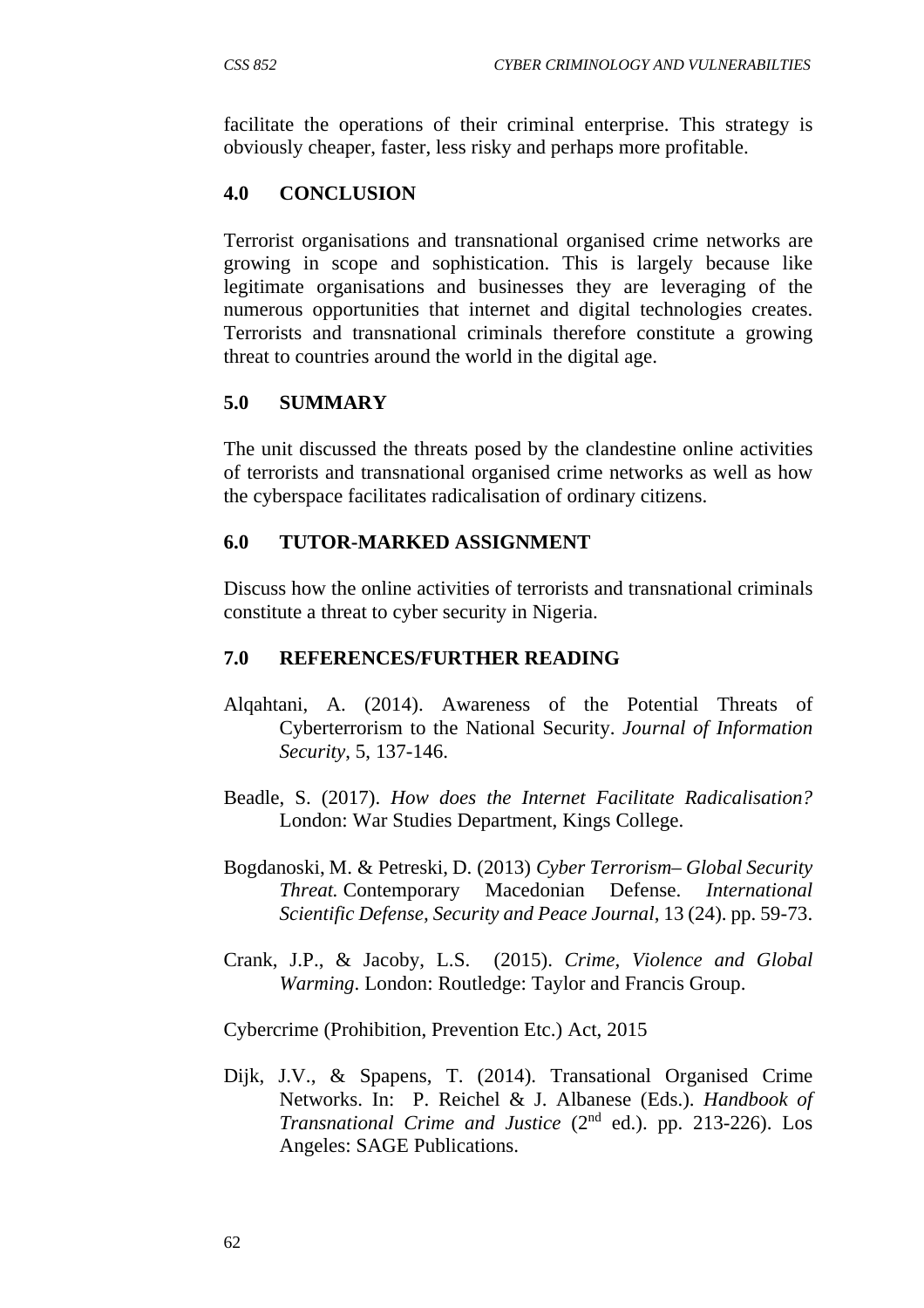- George, J. (2018). State Failure and Transnational Terrorism: An Empirical Analysis*. Journal of Conflict Resolution*, 62 (3) 471- 495.
- Gross, M. l., Canetti, D., & Vashdi, D. R. (2017). Cyberterrorism: its Effects on Phychological Well-being, Public Confidence and Political Attitudes. *Journal of Cyberseucity*, 3 (1), 49-58.
- Howard, R.D. & Traughber, C.M. (2009). The "New Silk Road" of Terrorism and Organised Crime: The Key to Countering Terror-Crime Nexus. . In: J..H. Norwitz (Ed.). *Pirates, Terrorists, and Warlords: The History, Influence, and Future of Armed Groups around the World*. (pp.368-384).New York: Skyhorse Publishing.
- Jarman, J. A., & Yannakogeorgros, P. (2018). *The Cyber Threat and Globalisation: The Impact of U.S. National and International Security*. Lanham, Maryland: Rowman & Littlefield.
- Ndubueze, P. N. (2016). Policing Cyber Terrorism in Africa: Perspectives, Problems and Prospects. In: J. Ingram (Ed.). *Policing Strategies, Management and Potential Risks*. (pp. 59-84).New York: Nova Publishers. Terrorism Prevention (Amendment) Act, 2013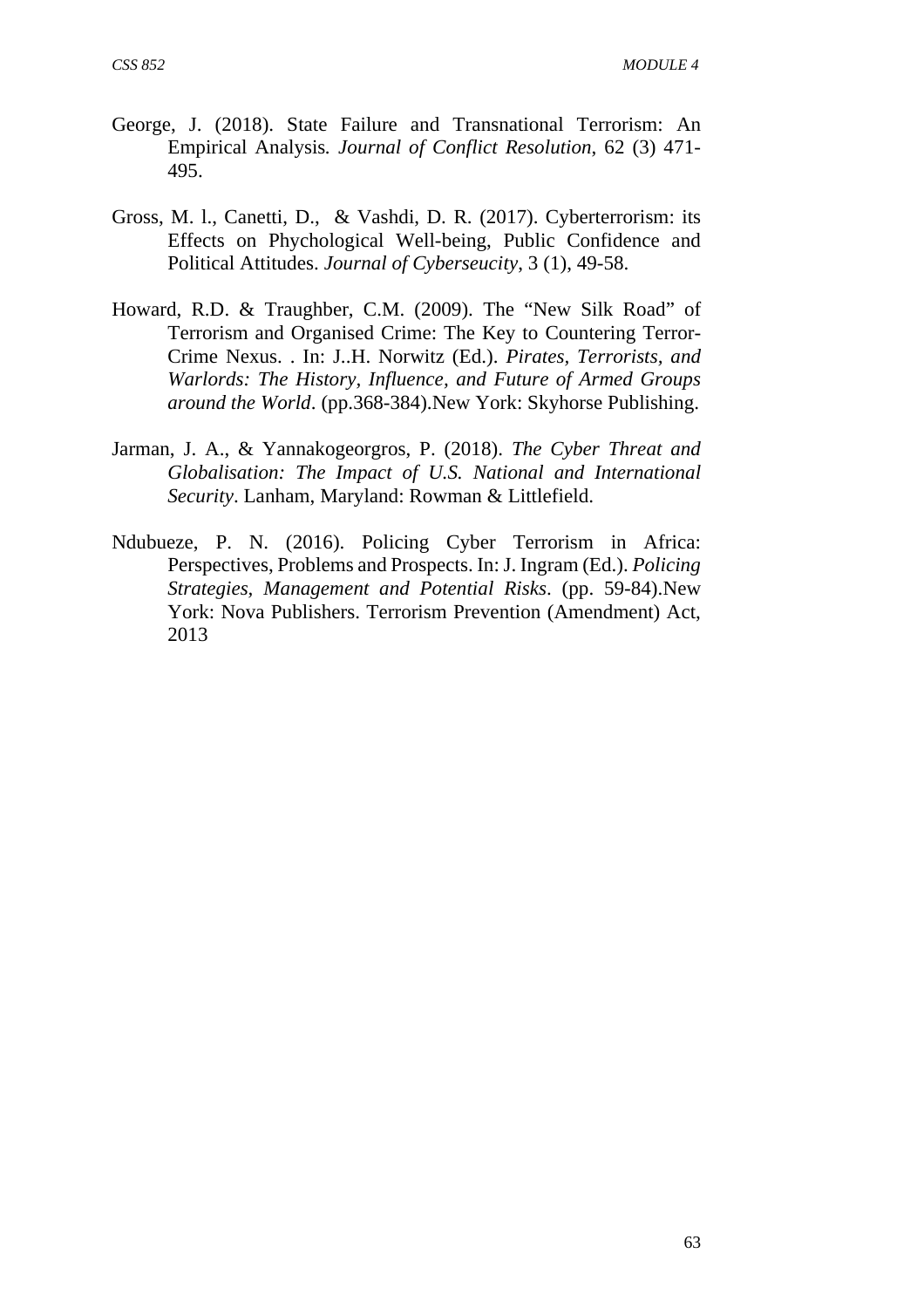### **UNIT 4 FIVE-LEVEL PROBLEM SOLVING STRATEGY FOR THREAT AND VULNERABILITY**

#### **CONTENTS**

- 1.0 Introduction
- 2.0 Objectives
- 3.0 Main Content
	- 3.1 The Home User/Small Business
	- 3.2 Large Enterprises
	- 3.3 Critical Infrastructures
	- 3.4 National Issues and Vulnerabilities
	- 3.5 Global
- 4.0 Conclusion
- 5.0 Summary
- 6.0 Tutor-Marked Assignment
- 7.0 References/Further Reading

#### **1.0 INTRODUCTION**

Threats and vulnerabilities have become common features of cyberphysical systems. Critical infrastructures and industrial control systems are often exposed to threats and vulnerabilities. The National Strategy to Secure Cyberspace (n.d.) proposed a five-level problem solving strategy for controlling threats and vulnerabilities in the cyberspace.

### **2.0 OBJECTIVE**

By the end of this unit, you will be able to:

 discuss how individual home users of the internet/small businesses, large enterprises, critical infrastructure, nation-states and the globe are exposed to cyber-attacks.

### **3.0 MAIN CONTENT**

#### **3.1 Level 1: The Home User/Small Business**

The computers that are used by people at home can become part of networks of remotely controlled machines that can be used to attack critical infrastructures. Home and small business computers without defense mechanisms, particularly those using digital subscriber line (DSL) or cable connections, are vulnerable to attackers who can use those machines without the owner's knowledge. Groups of such "zombie" machines can then be used by third-party actors to launch denial-ofservice (DoS) attacks on key Internet nodes and other important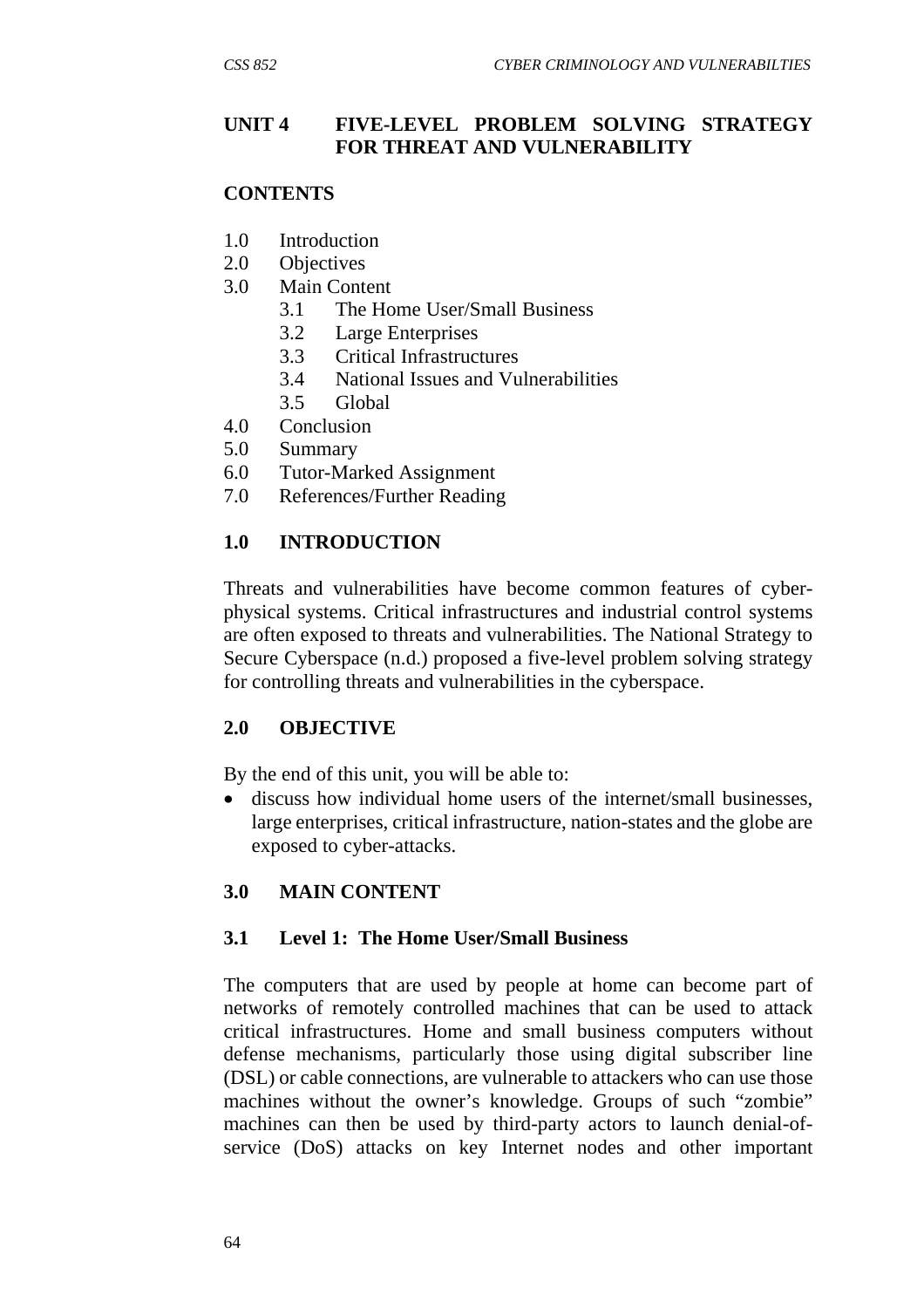enterprises or critical infrastructures. Hence, home personal computers need to be adequately defended from intrusion.

# **3.2 Level 2: Large Enterprises**

Large-scale enterprises such as corporations, government agencies, and universities etc. are common targets for cyber-attacks. Many such enterprises are part of critical infrastructures. Enterprises require clearly articulated, active information security policies and programs to audit compliance with cybersecurity best practices. The U.S. intelligence community warns that American networks will be increasingly targeted by malicious actors both for the data and the power they possess.

# **3.3 Level 3: Critical Sectors/Infrastructures**

The collaboration of organisations in sectors of the economy, government, or academia to address common cybersecurity problems, will reduce the burden on individual enterprises. Such partnerships often produce shared institutions and mechanisms, which may have cyber vulnerabilities whose exploitation could directly affect the operations of member enterprises and the sector as a whole. Enterprises can also reduce cyber risks by participating in groups that develop best practices, evaluate technological offerings, certify products and services, and share information. Several sectors have formed Information Sharing and Analysis Centers (ISACs) to monitor for cyber-attacks directed against their respective infrastructures. ISACs also share information about attack trends, vulnerabilities, and best practices.

# **3.4 Level 4: National Issues and Vulnerabilities**

There are cybersecurity problems with national implications which cannot be solved by individual enterprises or infrastructure sectors alone. Since all sectors share the Internet, they are therefore all at risk if its mechanisms (e.g., protocols and routers) are not secure. Weaknesses in widely used software and hardware products can also create problems at the national level. This would require coordinated activities for the research and development of improved technologies. More so, the lack of trained and certified cybersecurity professionals deserves national level attention.

# **3.5 Level 5: Global**

The worldwide web is a planetary information grid of systems. Internationally shared standards enable interoperability among the world's computer systems. This interconnectedness therefore implies that problems on one continent may affect computers on another. Hence, the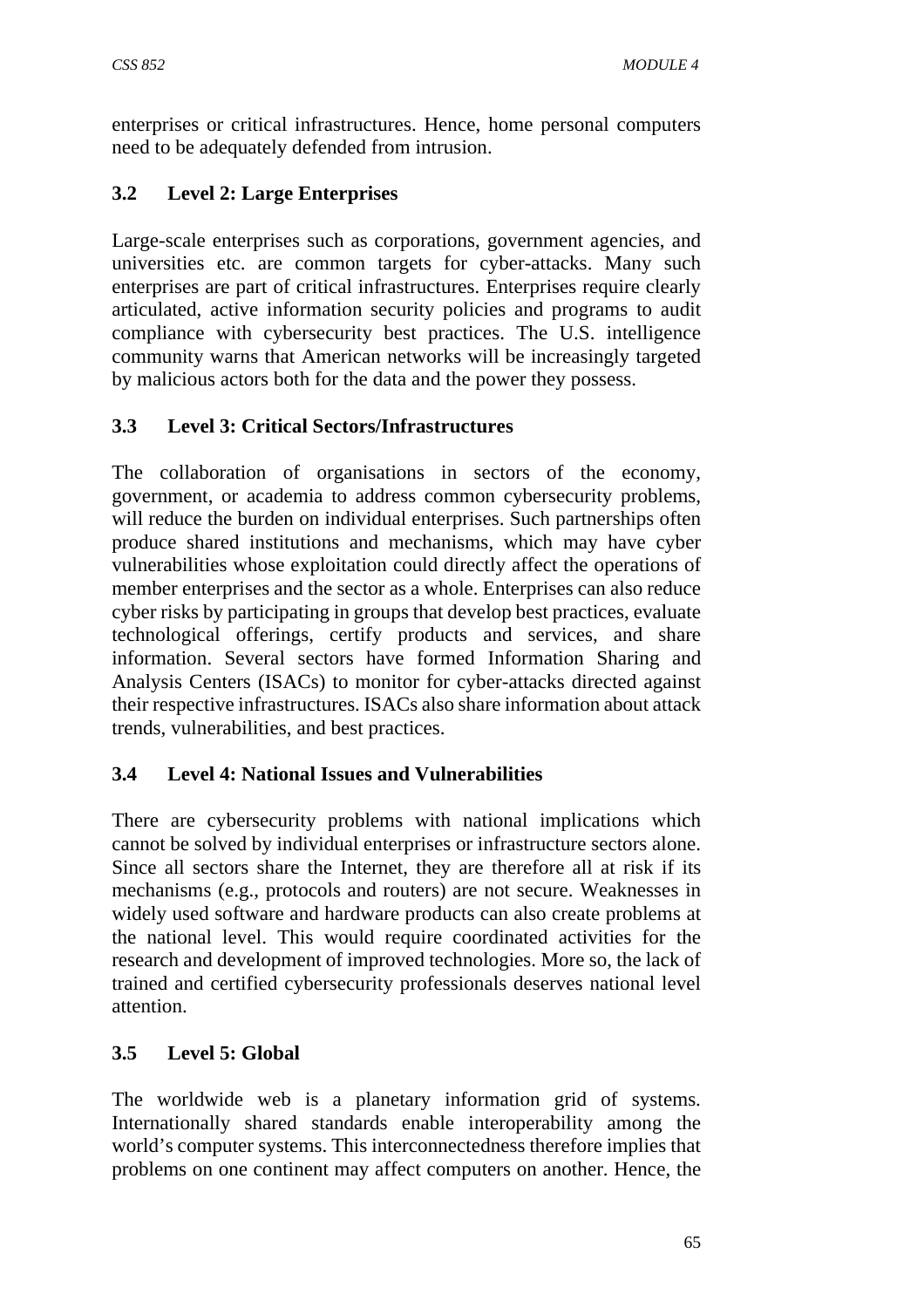need for international cooperation to share information related to cyber issues and, the prosecution of cyber criminals. Without such cooperation, the efforts to collectively detect, deter, and mitigate the effects of cyberbased attacks would have hampered.

### **4.0 CONCLUSION**

The threat to and vulnerabilities of cyber security affects each country across all the levels of the internet usage value-chain. Individual internet users, corporation, nation-states and the globe are affected one way or the other by the threat of cyber-attacks. Therefore, the response to the challenges of cyber security needs to be a collaborative one that will include all stakeholders for it to be productive.

## **5.0 SUMMARY**

The unit covered the five-level problem solving strategy for threat and vulnerability. The strategy cut across the individual home users of the internet/small businesses, large enterprises, critical infrastructure, nationstates and the globe.

### **6.0 TUTOR-MARKED ASSIGNMENT**

Discuss the five-level problem solving strategies for the management and control of threats in the cyberspace.

### **7.0 REFERENCES/FURTHER READING**

The National Strategy to Secure Cyberspace (n.d). Available at: http://www.iwar.org.uk/cip/resources/pcipb/case\_for\_action.pdf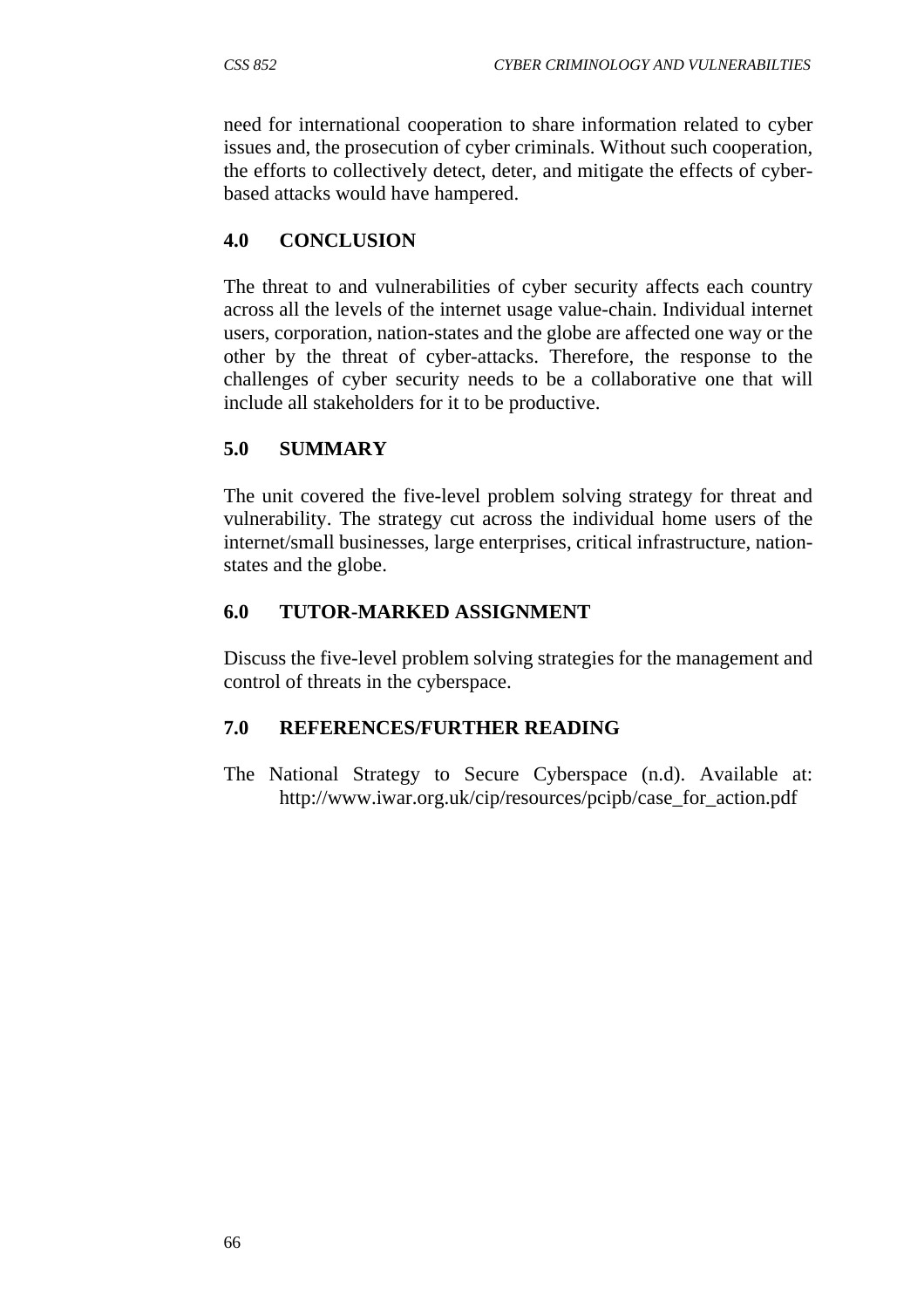#### **MODULE 5 CYBERCRIME OFFENDING, VICTIMISATION AND PREVENTION STRATEGIES**

- Unit 1 Profiling Cybercrime Offenders
- Unit 2 Types and Patterns of Cyber Victimisation
- Unit 3 Cybercrime Victimisation Risk Factors

# **UNIT 1 PROFILING CYBER OFFENDERS**

## **CONTENTS**

- 1.0 Introduction
- 2.0 Objectives
- 3.0 Main Content
	- 3.1 Meaning, History and Types of Criminal Profiling
	- 3.2 Developing a Digital Criminal Profiling
	- 3.3 Profiling Hackers
	- 3.4 Profiling Identity Thieves
- 4.0 Conclusion
- 5.0 Summary
- 6.0 Tutor-Marked Assignment
- 7.0 References/Further Reading

# **1.0 INTRODUCTION**

Criminal profiling also called offender profiling has been used by law enforcement agencies for ages across the world and has remained a useful strategy in criminal investigation. However, some advances have been made in the use of criminal profiling in the digital age.

# **2.0 OBJECTIVES**

By the end of this unit, you will be able to:

- state types of criminal profiling
- discuss the meaning and history of a digital criminal profiling; age of criminal responsibility for cybercrime offenders and; digital forensic criminal profiling models and practices in the cyberspace.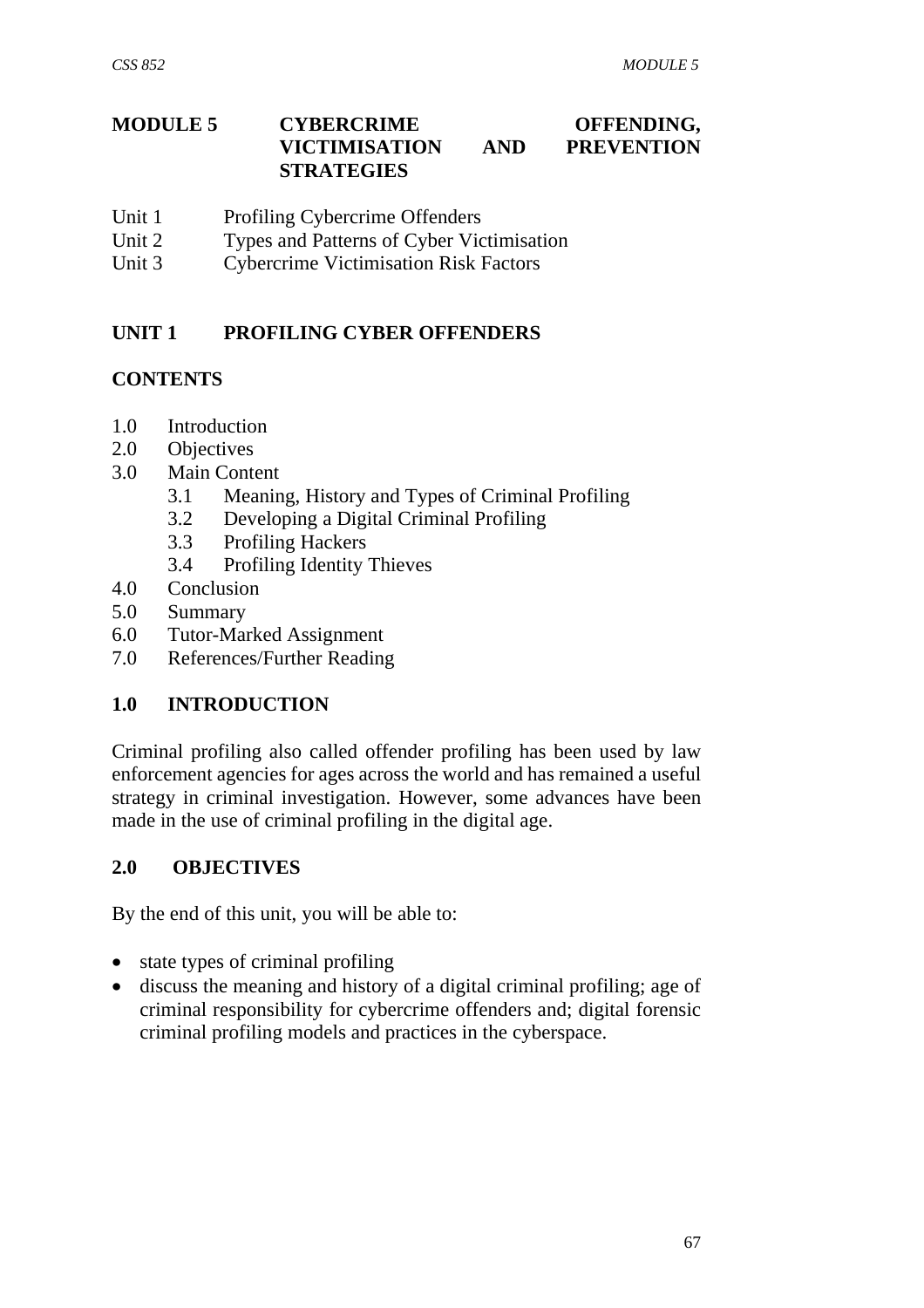# **3.0 MAIN CONTENT**

### **3.1 Meaning, History and Types of Criminal Profiling**

### **Meaning of Criminal Profiling**

Criminal profiling is also variously referred to as "offender profiling", "psychological profiling", "behavioural profiling" and "criminal personality profiling "in the literature. According to Turvey (2002, p.1) criminal profiling refers to "the process of inferring the personality characteristics of individuals responsible for committing criminal acts". He listed the professionals that have been typically engaged in the practice of criminal profiling to include: investigators, behavioural scientists, social scientists, and forensic scientists. Kipane (2019) argued that criminal profiling entails making inferences about the physical, habitual, emotional, psychological, and vocation features of criminals.

## **History of Criminal Profiling**

Kipane (2019) have traced the history of criminal profiling to the  $15<sup>th</sup>$ century, but also noted that some account believed that the method was used as far back as 1880 to predict about a serial killer. He further explained that although experts have debated its effectiveness criminal profiling has been deployed successfully by law enforcement for over a century. It was also successfully applied at the end of the 20<sup>th</sup> century and in the 21<sup>st</sup> century by law enforcement authorities to identify offenders. Kipane explained that the term "offender profiling" was introduced in the 1970s, and that it was linked to the activities of the Federal Bureau of Investigation (FBI) analysis unit in the United States to describe their criminal investigative analysis work. He observed that criminal profiling at first was used for serial murders, but that the scope of research expanded with time to now include various criminal offences such as rape, murder, terrorism, cybercrime and so on.

### **Types of Criminal Profiling**

There are two types of criminal profiling, they include: inductive criminal profiling and deductive criminal profiling.

- (i) Inductive criminal profiling: this method of criminal profiling is based on the premise that similarities in crime committed by different offenders will suggest the existence of common personality traits among the offenders. Information for this method of profiling can be collected from record of past crimes, past known offenders and open sources such as the media.
- (ii) Deductive criminal profiling: The deductive criminal profiling method uses the evidence found at the crime scene to reconstruct the crime scene. The idea being to develop a mental picture of the characteristics of the offender.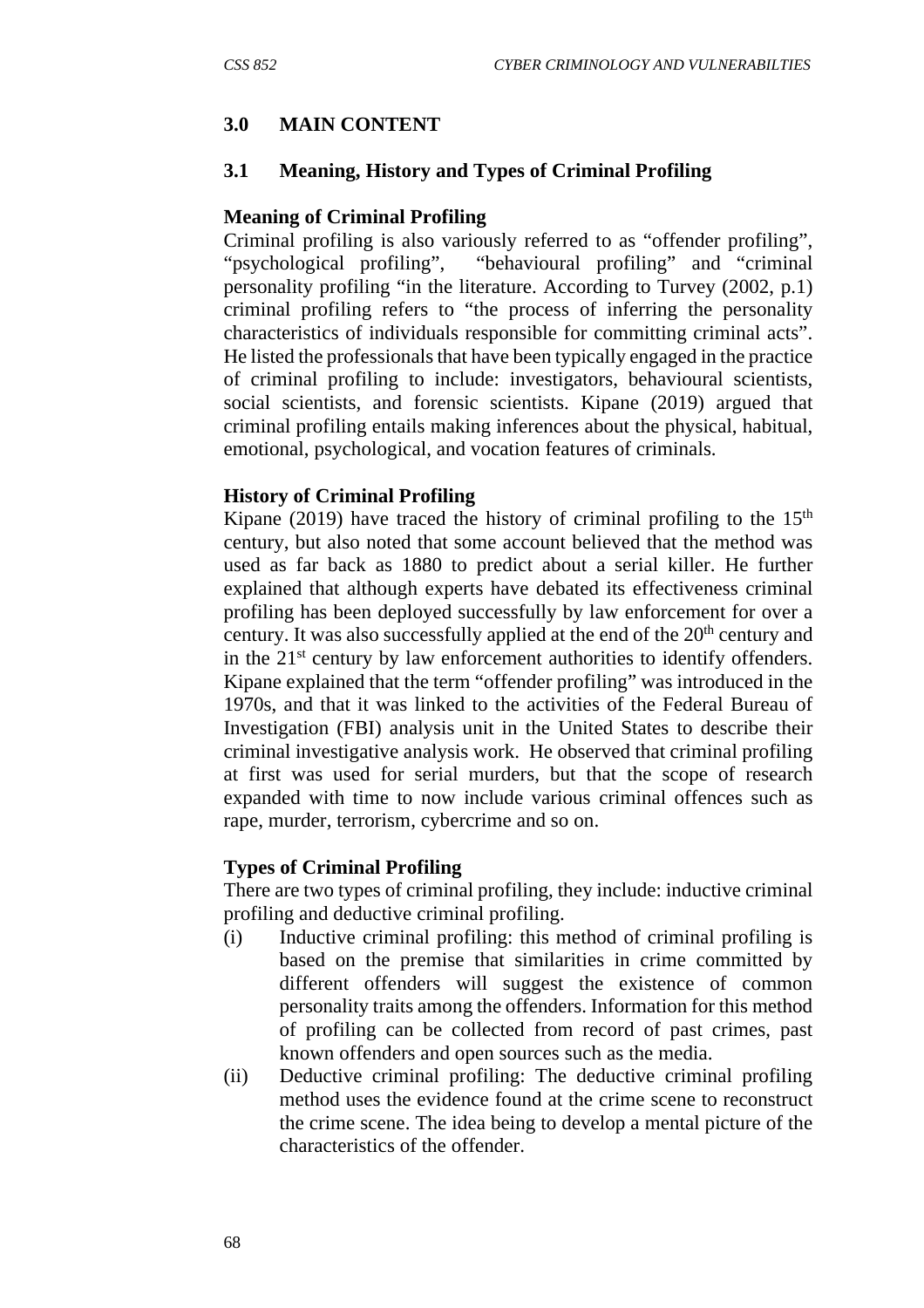Although criminal profiling is not an exact science, it can offer useful leads that can help in investigators to solve the riddles of crime.

# **3.2 Developing a Digital Criminal Profiling**

Kipane (2019) described five elements of a cyber-criminal profile as follows:

- **i.) Personality characteristics/traits**: These are specific to an individual, and may Predispose the individual to commit a cybercrime: Cybercriminals are believed to have a high level of legal nihilism. He argued that a cybercriminal has deviations in legal consciousness; which is exemplified by the inability to conform to legal norms. This he said is related to the enhanced pressure to risk the violation of law in order to realise some personal material gain. He also recognised the impact of the micro environment such as the family negatively affecting the individual's personality formation and by implication enhancing the possible drift to cybercrime.
- **ii.) Criminal professionalism:** This has been defined as the personality traits that facilitate the safe and effective execution of cybercrime. He noted that it comprises of four features: specific namely: personal qualities; knowledge and skills; fearlessness, courage and self-confidence; effectiveness and viability of action; commission of a criminal offence and achieving a specific goal. He explained that for example, some financially motivated cybercriminals may have two main goals, i.e. to input data and user identity in order to gain access to finances through the identity they have acquired.
- **iii.) Technical knowledge and technical skills** in dealing with complex programs and devices that enable cybercrime**:** A study has shown that technical execution of majority of illegal activities is relatively simple. He observed that most cybercriminals are university students or students of other educational institutions. Since it is generally recognised that the level of education among cybercriminals may be higher than among other categories of criminals, the use of such skills in the commission of cybercrime will result in progressive increase in its prevalence.
- **iv.) Social characteristics**: These have been defined to include demographic features, socio-economic status, socio-psychological and moral qualities. The basic elements are gender, age, nationality, socio-economic status. He argued that the features of a typical fraudster are: a middle aged, man with higher education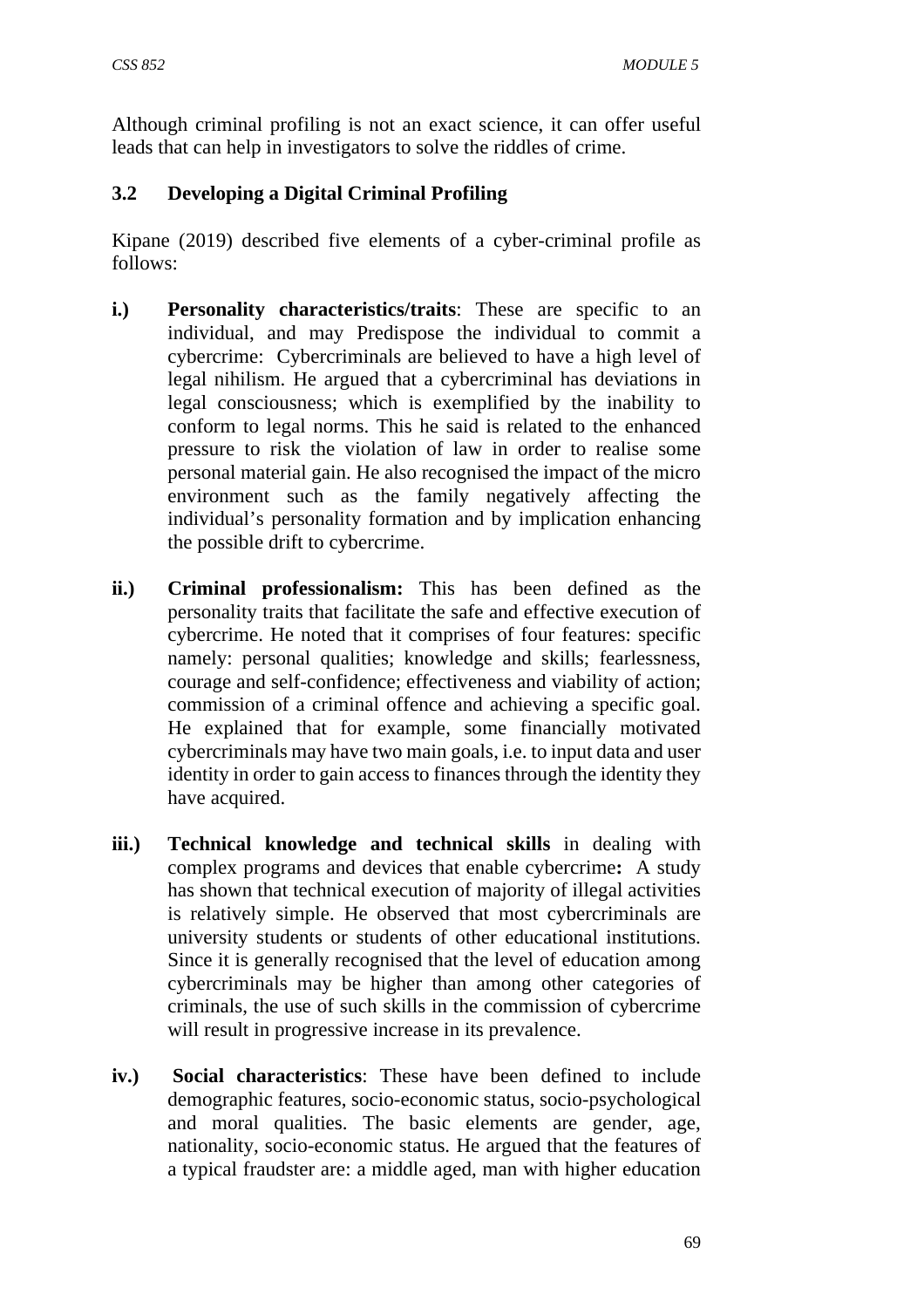and substantial work experience in his company (almost half had six or more years of experience, almost a third – three to five years of experience). This fourth assumption is debatable when viewed within the context of the Nigerian society where empirical evidence suggests that online fraudsters and usually undergraduate students.

**v.) Characteristics of motivation:** He argued that motives are developed under the influence of human emotions and feelings. The motives are internal - chosen by the person and external – driven by others. He noted that research has demonstrated that human behaviour is driven by a number of motives – different internal and external factors and that motive is the leading and facilitating function of the activity (internal psychic encouragement), which, when creating the subject of the activity, directs the human activity. He argued that cybercriminals do not form cybercriminal can be of any gender, age, economic status, race, religion or nationality and can be driven by different motives.

# **3.3 Profiling Hackers**

## **Definition of Hackers**

Hackers are basically individuals who gain unauthorised access to a computer system usually for the purpose of carrying out an illegal activity. There are several ways hackers can illegally gain access to a computer system. Marcum (2014) identified some of these methods are as follows:

# **Motivation of Hackers**

Hackers are driven by a wide range of different motives. Marcum (2014, p.116-118) categories hackers' motivations as follows:

- i. **Addiction**: Hackers are driven by addiction just like other addictive behaviours like tobacco smoking and alcoholism. An individual after a continued engagement in hacking activities can become addicted to it. The penchant for hacking can result from the sense of power hackers feel when they gain access to hidden computer files and perhaps the knowledge they acquired through that access. In a bid to keep updating that knowledge they may continue the activity and this would eventually lead to addiction.
- ii. **Curiosity**: Hackers are curious about learning about as much information as they can often use illegal methods. Network systems are usually improved through exploration. Such exploration may involve some trial and error. Therefore, hackers may want to explore and understand how operating system of computers works or how a security code can be cracked. The intent being to satisfy their curiosity.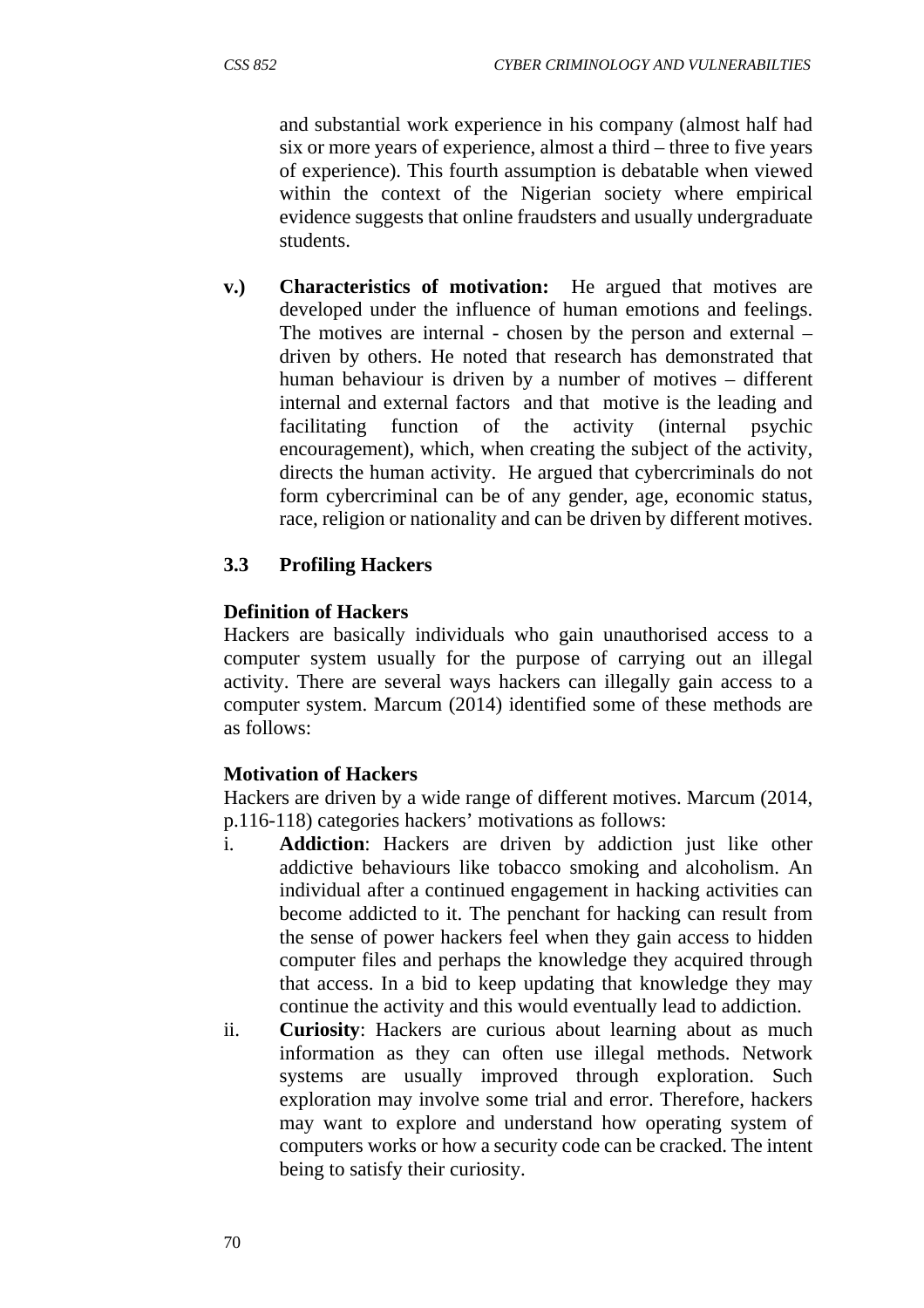- iii. **Excitement and Entertainment**: Hackers are perceived as highly intelligent persons who possess little or no social skills in the physical world. Many hackers have reportedly claimed that they find their lives online more exciting that of work or home. Therefore, some hackers crack systems and code just to entertain and excite themselves. This category of hackers does not intent to cause extensive damage to their targets.
- iv. **Money**: Hackers are also motivated by monetary issues. This financial greed can be expressed in two ways: a) for personal gain and, b) to prevent large corporation from making financial gains. When hacking started there was an ethic among hacker's community that prohibited members from accumulating wealth illegally through hacking. This is no longer the case today as many hackers engage in financial fraud schemes by blackmailing others or stealing credit cards.
- v. **Power, Status and Ego**: Hackers are portrayed in the media as highly intelligent being who can crack the toughest government security codes. This kind glamorisation attracts some people who are not popular in any way. Also in the hacking world power and ego is gained through a demonstration that a person is having the upper hand on knowledge and skills about hacking.
- vi. **Ideologies**: There are several factors that can influence the formation of ideology. These factors may include: cultural norms, political preferences, social pressure and so on. Ideologies can influence behaviour including those of hackers. Hackers can obtain political and religious information from the internet that could change their belief on certain topics. Hackers support the social movement on freedom of information by the general public.
- vii. **Peer Recognition**: Hackers are often perceived as social-misfits and unpopular. They feel more at home online where there is usually no face-to-face interaction with others. Therefore, hackers form social communities with online friends and seek acceptance and recognition from them. This can be achieved by demonstrating their high level of knowledge and skills in the hacking world. This kind of feat often endears them to their peers.
- viii. **Revenge:** Revenge is the most malicious motivation for hackers. The hacker can perform as act as a payback for an actual or perceived wrong done the hacker. Revenge motivated attacks are effective if the attacked person or organisation does not possess enough skill to counteract the attack or promptly prevent it. A naïve victim may not be aware of the attack or be able to prevent it before extensive damage is done.

#### **Methods of Hackers**

i. **Brute-force attack**: This method involves the guessing of the system password in order to gain access to it. The hacker utilises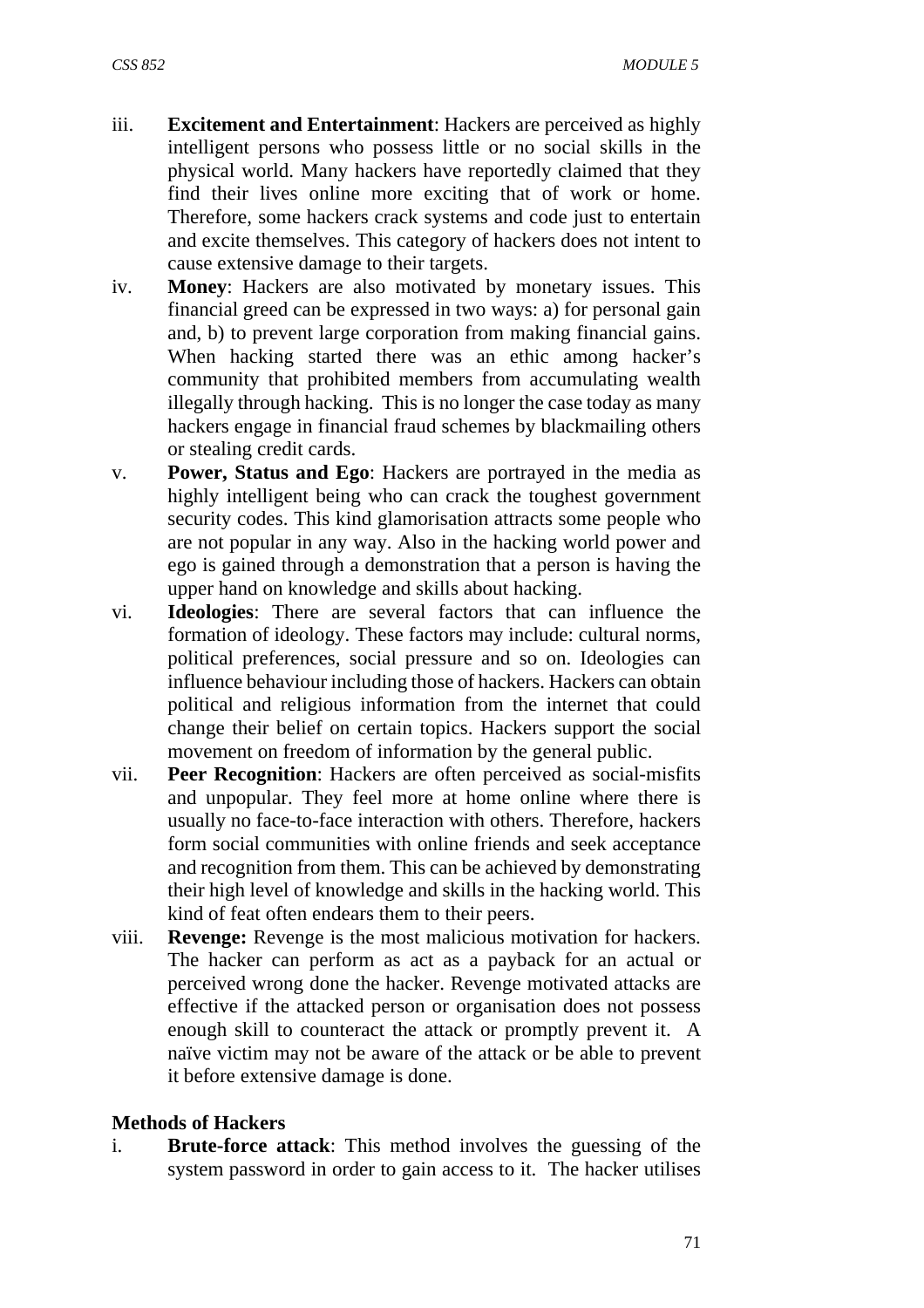knowledge of the victim which may include victim's favourite food, sports, best friend's name and so on.

- ii. **Shoulder surfing**: This method entails the hacker watching the victim use a pin number during a transaction. Such transactions may take place in an automated teller machine point (ATM), supermarkets or petrol stations and so on where point of sale (POS) machines are used.
- iii. **Social engineering**: This method entails the hacker posing as a professional or a colleague from another unit in order to obtain information about the victim's computer system.

# **3.4 Profiling Identify Thieves**

### **Definition of Identity Theft**

Identity theft refers the stealing and use of the personal information of another person without the person's consent for fraudulent purposes. Identity theft existed before the emergence of the internet. In the preinternet ear, identity thieves criminally and discretely obtained other people's personal information, for example from their drivers' license or work identify card in order to impersonate them. Today, however, with the breakthrough in information and communication technology (ICT), the proliferation of digital devices and relatively easy access to highspeed internet connection, identity theft has become easier to perpetrate albeit, online and difficult to detect. Identify thieves have now grown in sophistication as they employ the internet and ICT knowledge and skills to carry out their nefarious activities on line.

### **Motivation of Identity Thieves**

Like Hackers, identity thieves are propelled by different kinds of motives. McNally (2012, p. 11-14) explained these movies using the acronym "MGEARS", which means motivational gears as follows:

- i. **Money:** Money is of essence in the world of identity thieves. Unlike earlier when it was mainly in paper form, money today can be in plastic, digital or virtual form when it is in the form of credit that can be borrowed when it is not yet earned by the identity's owner. The security of money in all its forms and location is usually a priority to most people. Nevertheless, people's identities are stolen to enable the thief steal their monies.
- ii. **Goods**: Money is desirable and can buy almost everything. An offender that has an identity that can be used as cash, the offender will be able to directly purchase the goods he or she desires. These may include basic necessities of life such as food, clothing and shelter or the available pleasures and luxuries of life such as jewelry, cars and travel.
- iii. **Employment**: Some identity thieves just want to obtain employment, because for certain reasons they are unable to work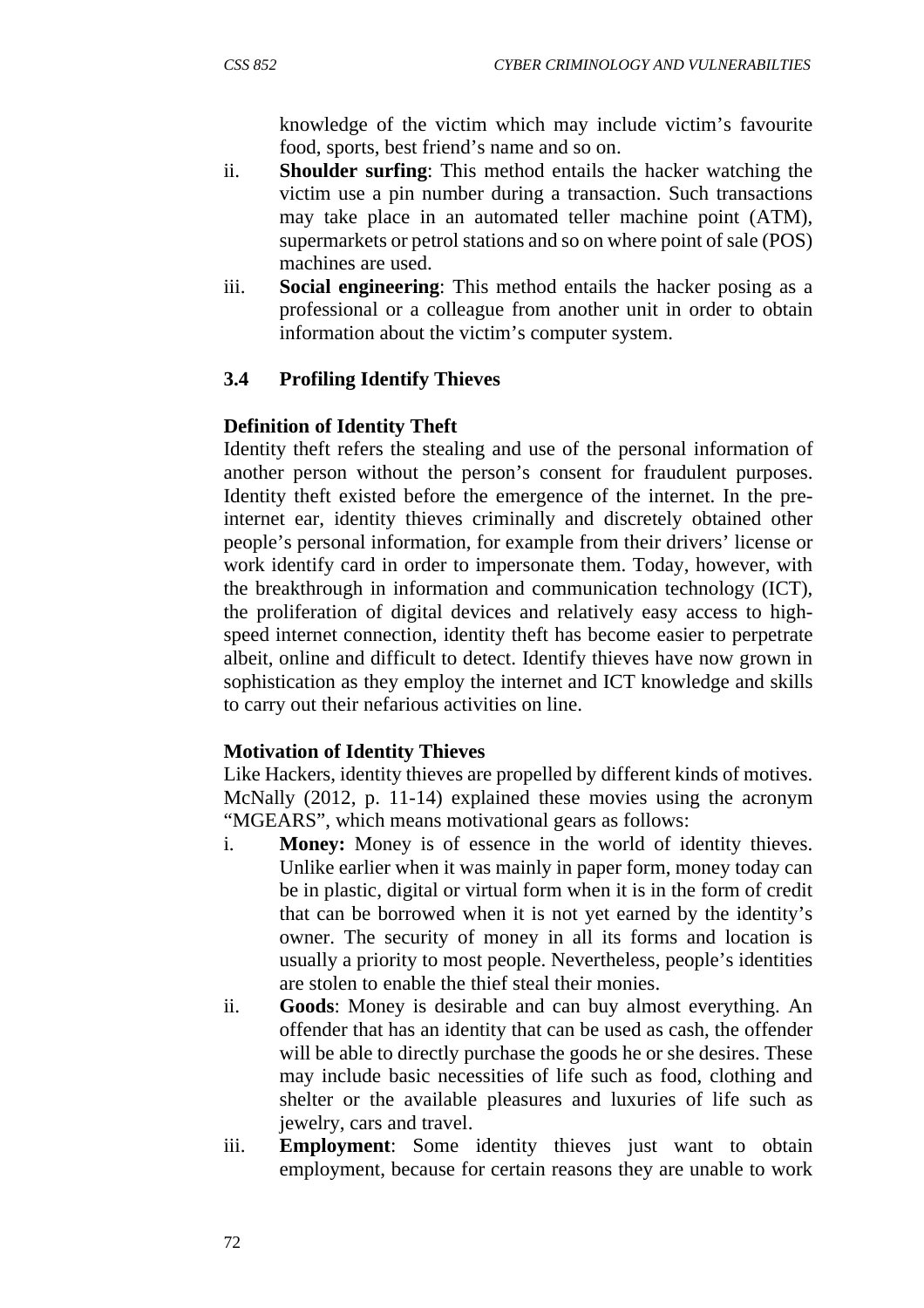under their real names. For example, an identify thief may steal the educational and birth certificates of a person and use same to obtain job.

- iv. **Anonymity**: There is a universal desire for anonymity among offenders as it is believed that it decreases the likelihood of their apprehension. Also, an offender may have certain motive for hiding his or her true identity. The offender will then hide behind the identity of someone else. These categories of identity thieves provide false identity information to authorities such as the police on demand.
- v. **Revenge**: Identity thieves may target the owner of a particular identity or any other party that be affected by their activities using someone else's identity for the purpose of revenge.
- vi. **Service**: A service refers to any act that can be carried out for money such as healthcare; care repairs; travel by plane, train, taxi etc. or any other social benefit that can be assessed by one's identity such as public assistance, voting right and community memberships. An identity thief may steal a victim's identity just to enjoy a service that is due the victim.

## **Methods of Identity Thieves**

According to Tajpour, Ibrahim and Zamani (2013, pp. 52-54) identity thieves employ the following methods to carry out their fraudulent activates:

- i. **Dumpster diving:** Looking through a person's garbage for "preapproved" credit card offers, copies of old bills, loan applications, and documents with the resident's SSN.
- ii. **Shoulder surfing:** Overhearing a person give out personal information over a public telephone or cell phone, or looking over a person's shoulder as they use an ATM or fill out forms. To bribe employees to hand over personal customer information, and physically stealing confidential files or computer hard drives in which identity information is stored.
- iii. **Skimming:** Attaching a data storage device to an ATM machine or a retail checkout terminal and reading the credit card or PIN numbers that pass through the device.
- iv. **Publicly available information:** A search of public and government databases can yield information about driver's licenses, real estate and other business transactions, vehicle records, certain types of professional certifications, and licensing records. Newspaper classifieds and other private databases also provide a wealth of information.
- v. **Mail theft:** Stealing pre-approved credit card applications, insurance statements, tax information, or investment reports from mailboxes.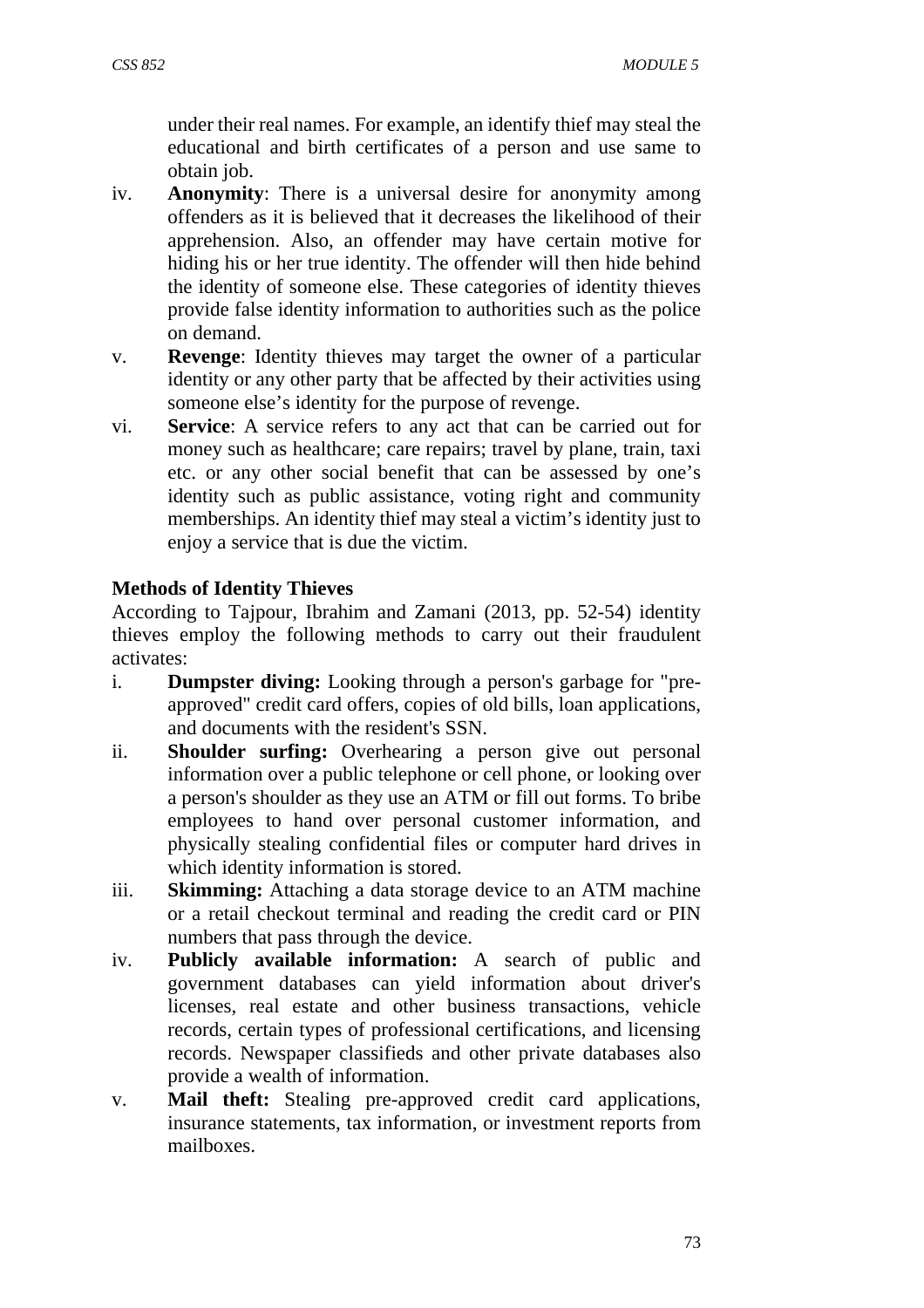- vi. **Changing your address:** Diverting victim's billing statements to another location by completing a change of address form.
- vii. **Old-fashioned stealing:** Stealing wallets and purses; mail, including bank and credit card statements; pre-approved credit offers; and new checks or tax information. Offenders steal personnel records or bribe employees who have access.
- viii. **Retail theft:** Stealing files or getting information from partner at retailers or service providers' offices.
- ix. **Pharming or Trojan-horse:** E-mails and their related websites have viruses attached. These viruses contain programs that record keystrokes and obtain crucial information.
- x. **Spoofing:** Sending a message to a computer from a source that pretends the message is coming from a trusted computer's IP address. The spoofer could pose as an ISP or even an "identity theft prevention" service provider.
- xi. **Botnets:** A hacker can control a PC or a network of PCs from a remote location after inserting a control program into an unsuspecting user's computer.
- xii. **SQL Injection Attacks:** Personally identifiable information can be read and modified by SQL Injection Attack as one of the most serious threats to the security of database driven application.
- xiii. **Social engineering:** in the context of security, is understood to mean the art of manipulating people into performing actions or divulging confidential information. This is a type of confidence trick for the purpose of information gathering, fraud, or computer system access. All social engineering techniques are based on specific attributes of human decision making and are exploited in various combinations to create attack techniques, such as:
- xiv. **Pretexting:** Creating and using an invented scenario (the pretext) to engage a targeted victim in a manner that increases the chance the victim will divulge information or perform actions that would be unlikely in ordinary circumstances. It can be used to fool a business into disclosing customer information as well as by private investigators to obtain telephone records, utility records, banking records and other information directly from company service representatives. The information can then be used to establish even greater legitimacy under tougher questioning with a manager, e.g., to make account changes, get specific balances, etc.
- xv. **Phishing:** Sending an email message to a targeted individual, asking the individual to access a web site that mimics a trusted institution and then reveal private identity information. E-mails are sent to unsuspecting victims, asking for information and providing links to false websites.
- xvi. **Wi-phishing:** Consumers sometimes unwittingly use wireless networks set up by fraud. This makes it easy for cybercriminals to steal passwords and other information.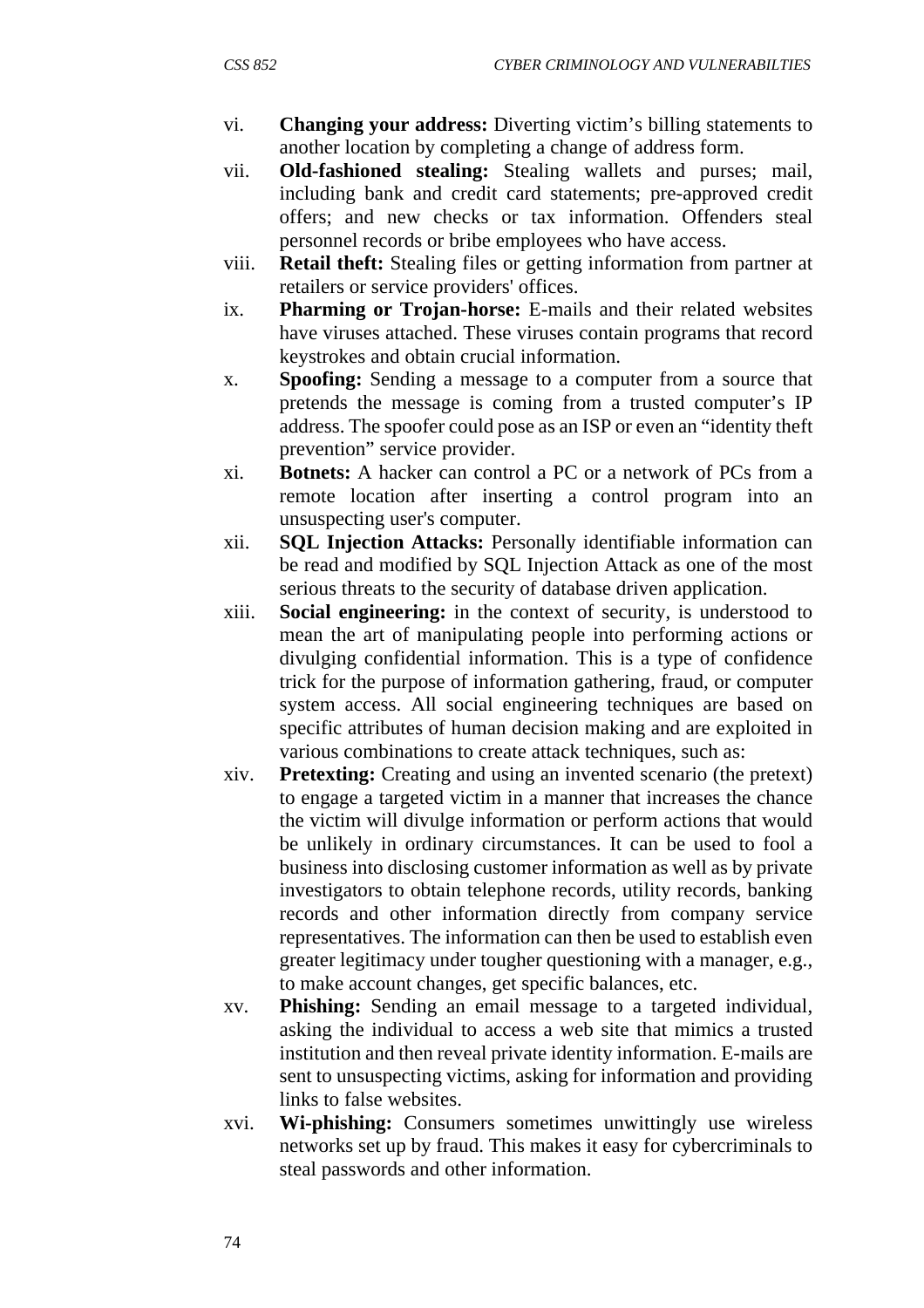- xvii. **Vishing:** This technique is called Vishing as it uses both voice and phishing to conduct the attack. The criminals will call, usually with a recorded message, instructing you to call a number and leave bank account or credit card information or the victim receives a typical e-mail, like any other traditional phishing scam. They are then asked to provide information over the phone instead of being directed to an Internet site. Never provide private information to someone that has called you saying they represent.
- xviii. **Smishing:** This attack manipulates mobile phone operators/carriers' SMS by sending text messages to mobile users trying to trick them into following a malicious mobile Internet link. These types of phishing traps are commonly known as Smishing. Texting has become very popular on cell phones and smart phones. Criminals are taking advantage of SMS technology by sending a message asking for private bank or credit account information. The message might indicate that your immediate attention is required or your accounts will be closed. The criminal might provide a website address to visit or a phone number to call.
- xix. **Typo Squatting:** They are websites with names similar to legitimate websites. When people make typing errors, they land on these false websites. This gives cyber-criminals the opportunity to infect computers or to insert "bots" into them. It is a new way of phishing.

The above methods of identity theft have wide range of complexity, from simple method such stealing bags and shoulder surfing to complex methods such as internet phishing and skimming. So they can be considered as:

- xx. **Low Tech Methods:** Criminals engaging in identity-based offenses can obtain personal information through low tech methods, such as stealing personal information from mailboxes or during the commission of a robbery or burglary Identity Theft Methods and Fraud Types Atefeh Tajpour, Suhaimi Ibrahim, Mazdak Zamani.
- xxi. **High Tech Methods:** Offenders may also use high tech methods via computers and/or the Internet to obtain personal information that is seemingly unprotected by the victim.

### **4.0 CONCLUSION**

Criminals profiling is one of the veritable tools used by investigators to determine the likely personality characteristics of a criminal offenders. Although it is argued that the process is not scientific, it has proven to be used in criminal investigation overtime. To minimise the error margin it is expected that investigative officers use it in line with the global best practices.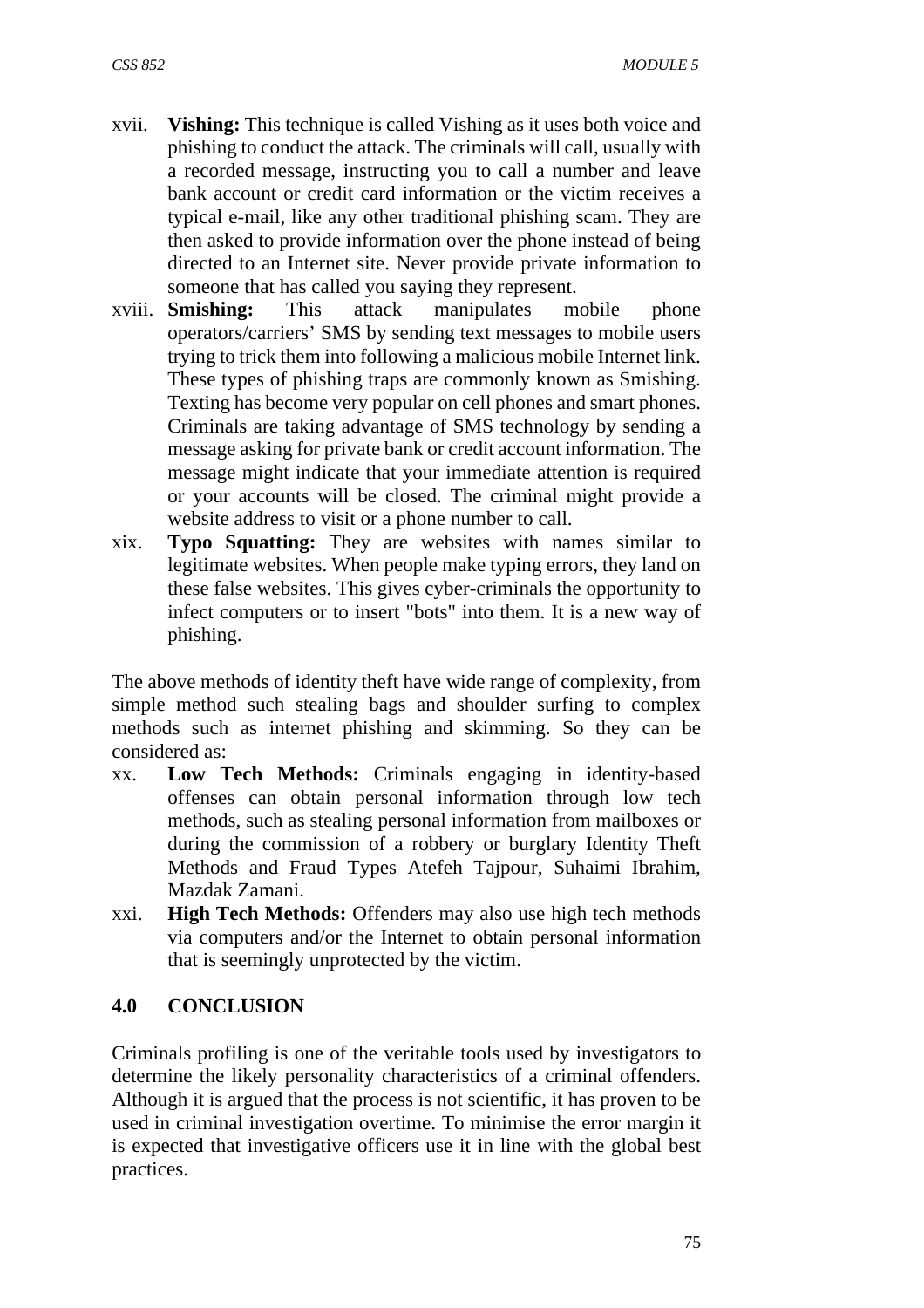### **5.0 SUMMARY**

The unit focused on: the meaning, history and types of criminal profiling; developing a digital criminal profiling, profiling hackers and profiling identity thieves. It orders to explain the personal characteristics of hackers and identity thieves, it specifically discussed the motives and methods.

### **6.0 TUTOR-MARKED ASSIGNMENT**

What are the motives that drive hacking victimisation?

### **7.0 REFERENCES/FURTHER READING**

- Kipane, A. (2019). Meaning of Profiling Cybercriminals in the Security Context. SHS Web of Conference, 68, 01009, 1-15. https://doi.org/10.1051/shsconf/20196801009
- Marcum, C.D. (2014). *Cyber Crime*. New York: Walters Kluwer, Law and Business.
- McNally, M. (2012). *Identity Theft in Today's World*. Santa Barbara, California: Praeger.
- Tajpour, A., Ibrahim, S. & Zamani, M. (2013). Identity Theft Methods and Fraud Types. *International Journal of Information Processing and Management*, 4 (7) 51-56.
- Turvey, B. E. (2002). A History of Criminal Profiling. In: B.Turver (Ed*.). Criminal Profiling: An Introduction to Behavioural Evidence Analysis* (2nd ed.). Amsterdam: Elsevier Academic Press.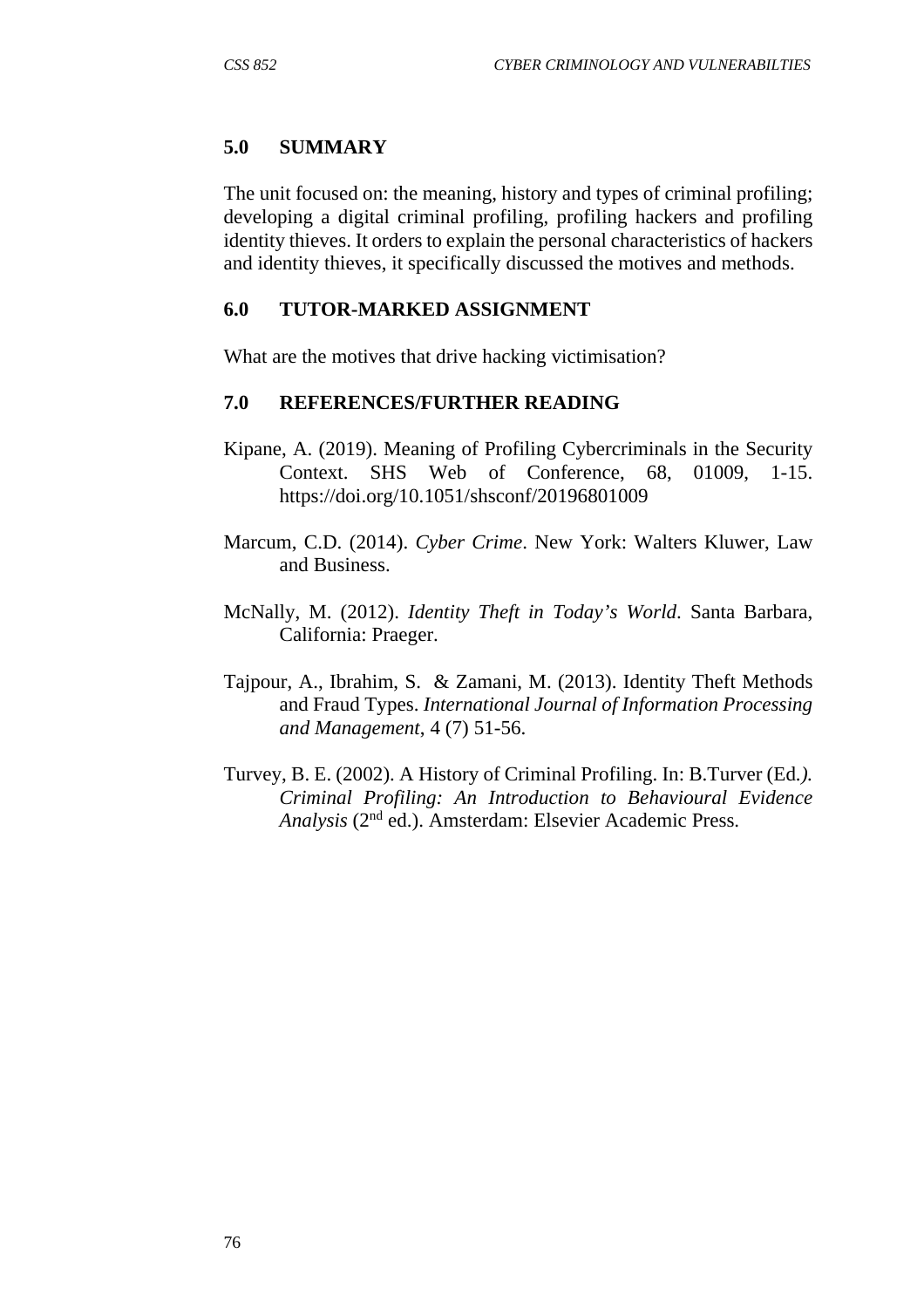## **UNIT 2 TYPES AND PATTERNS OF CYBERCRIME VICTIMISATION**

# **CONTENTS**

- 1.0 Introduction
- 2.0 Objective
- 3.0 Main Content
	- 3.1 Definition of Cybercrime Victims
	- 3.2 Types of Cybercrime Victimisation
	- 3.3 Patterns of Cybercrime Victimisation
	- 3.4 Cybercrime Victimisation Risk Factors
- 4.0 Conclusion
- 5.0 Summary
- 6.0 Tutor-Marked Assignment
- 7.0 References/Further Reading

### **1.0 INTRODUCTION**

Crime victims generally refer to persons who suffered harm, whether physical, financial or psychological as a result of criminal activities.

### **2.0 OBJECTIVE**

By the end of this unit, you will be able to:

 discuss the various risk factors that expose internet users in Africa to cybercrime victimisation.

### **3.0 MAIN CONTENT**

### **3.1 Definition of Cybercrime Victims**

Cybercrime victims are individuals, communities, organisations or governments who suffer some kind of physical, financial or psychological harm as a result of the activities of cyber criminals. Cybercrime is driven by a wide range of different motives, hence cyber criminals may target an individual, a corporate organisation, a community or the government depending on what their goal is. Arguably, a successful cyber-attack will result in a loss or harm which is suffered by the victim. Sometimes the loss could be purely monetary such as in advance fee fraud scheme or it may be psychological such as in the case of cyberstalking.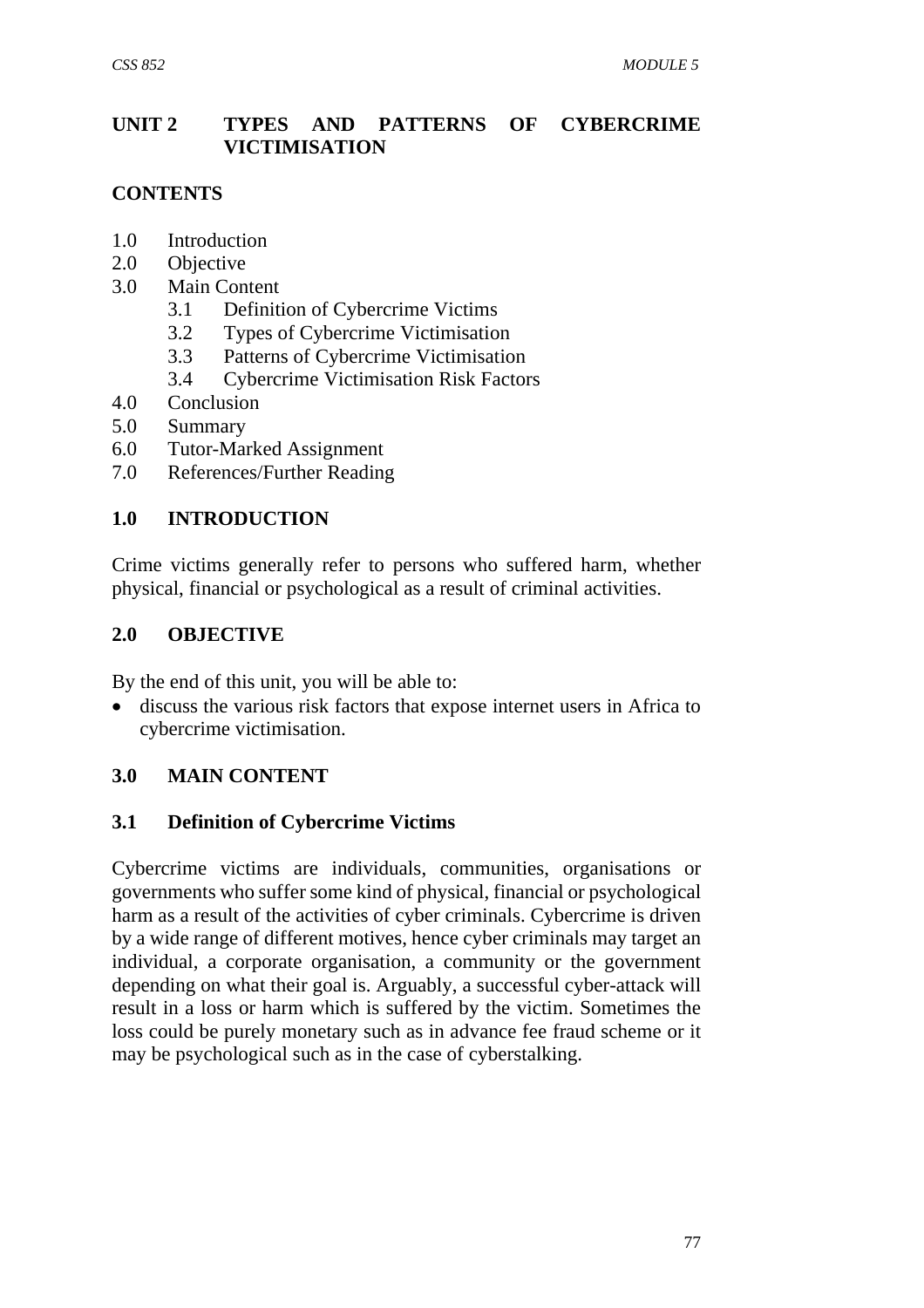# **3.2 Types of Cybercrime Victimisation**

According to Angkasa (2018, p.3) cybercrime victims fall under four broad categories as follows:

- i. **Individual Victims:** This refers to individuals who are directly affected by the activities of cybercriminals. For example, an individual can be defrauded through online purchasing. Also, an individual can be defrauded by online advance fee fraudsters through romance scam.
- ii. **Corporate Victims:** Public and private corporations in various fields are also target by cyber criminals. Corporations across the world have fallen victim of various kinds of cybercrime such as business email scam, corporate data breach, ransomware etc.
- iii. **Community Victims:** There as some cybercrimes that may be targeted at communities. This can take the form of hoaxes and provocative reporting aimed at causing anxiety and hostility in a community. This can be orchestrated for political purposes.
- iv. **Government Victims:** Governments have also been targeted by cyber criminals. For example, Cyber criminals may deface a government website or may attack a government computer system with ransomware.

# **3.3 Patterns of Cybercrime Victimisation**

The Federal Bureau of Investigation (FBI) Internet Crime Complaint Centre (IC3) (2019) Internet Crime Report provides useful insights into the patterns of cybercrime victimisation. The IC3 report is released annually. The report indicates that in 2019, IC3 received a total of 467,361 complaints with reported losses exceeding \$3.5 billion. The types of cybercrime that were mostly reported were: phishing/vishing/smishing/pharming, non-payment/non-delivery, extortion, and personal data breach. The top three cybercrimes with the highest reported cases were: business email compromise, confidential/romance fraud, and spoofing.

The IC3 report shows the 2019 victims of cybercrime by in the following table: **Victims** 

| <b>Age Range</b> | <b>Total Count</b> | <b>Total Loss</b> |
|------------------|--------------------|-------------------|
|                  |                    |                   |
| Under 20         | 10,724             | \$421,169,232     |
| $20 - 29$        | 44,496             | \$174,673,470     |
| $30 - 39$        | 52,820             | \$332,208,189     |
| $40 - 49$        | 51,864             | \$529,231,267     |
| $50 - 59$        | 50,608             | \$589,624,844     |
| Over 60          | 68,013             | \$835,164,766     |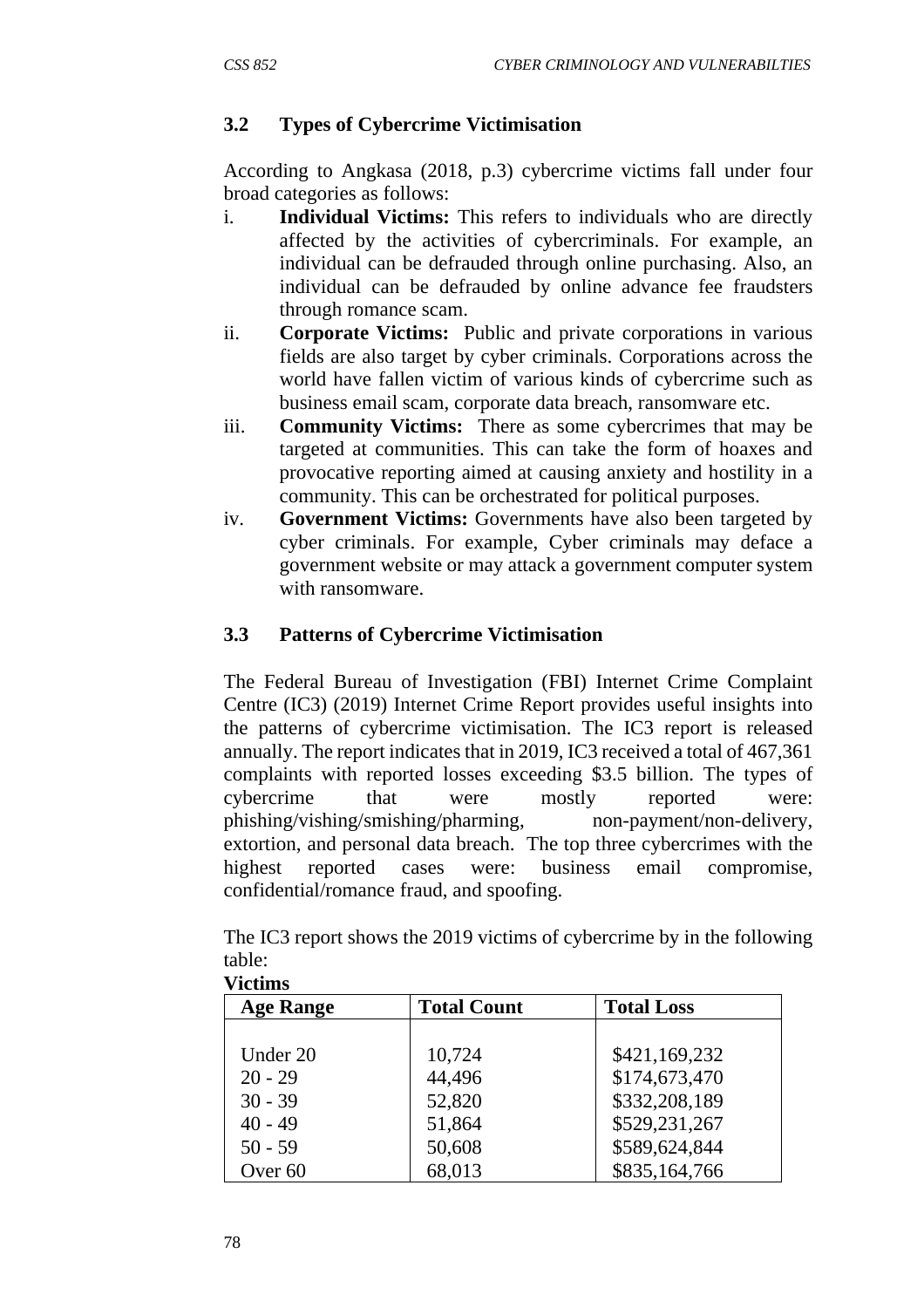### **Source**: IC3 (2019) Internet Crime Report

N.B. Not all complaints included an associated age range – those with this information are excluded from the table.

The above table suggests that elderly people are more likely to fall victim of cybercrime. This is understandable for various reasons. First elderly people, unlike young adults are less likely to be familiar with the workings of the internet and how to navigate their way around the online environment. Second, in view of the first reason, they may rely on the assistance of third parties who would most likely be younger for their online transactions. This may further expose them to online victimisation as such third parties may take undue advantage of them.

Moreover, the IC3 (2019) Internet Crime Report provided the list of 2019 To 20 International Victim Countries (excluding United States) as follows:

| i.     | United Kingdom            | $-93,796$ |
|--------|---------------------------|-----------|
| ii.    | Canada                    | $-3,721$  |
| iii.   | India                     | $-2,901$  |
| iv.    | Australia                 | $-1,298$  |
| V.     | France                    | $-1,243$  |
| vi.    | Belgium                   | $-1,031$  |
| vii.   | Germany                   | $-850$    |
| viii.  | <b>Brazil</b>             | $-628$    |
| ix.    | Mexico                    | $-605$    |
| X.     | Argentina                 | $-578$    |
| xi.    | Philippines               | - 561     |
| xii.   | Hong Kong                 | - 535     |
| xiii.  | South Africa              | - 465     |
| xiv.   | Georgia                   | $-454$    |
| XV.    | Switzerland               | $-438$    |
| xvi.   | Italy                     | $-428$    |
| xvii.  | China                     | $-403$    |
| xviii. | Malaysia                  | $-362$    |
| xix.   | Spain                     | - 35a     |
| XX.    | <b>Russian Federation</b> | - 349     |

The above data indicates that only one African country (South Africa) ranked among the top 20 international victim countries of cybercrime. This is perhaps because compared to other continents of the world Africa is lagging behind in the development of digital infrastructure. Internet penetration is also relatively low in Africa. Given that online transactions are powered by the internet infrastructure; the user population will obviously be higher in countries with this infrastructure. However, Ndubueze (2019) observed that with the 36.1% internet penetration rate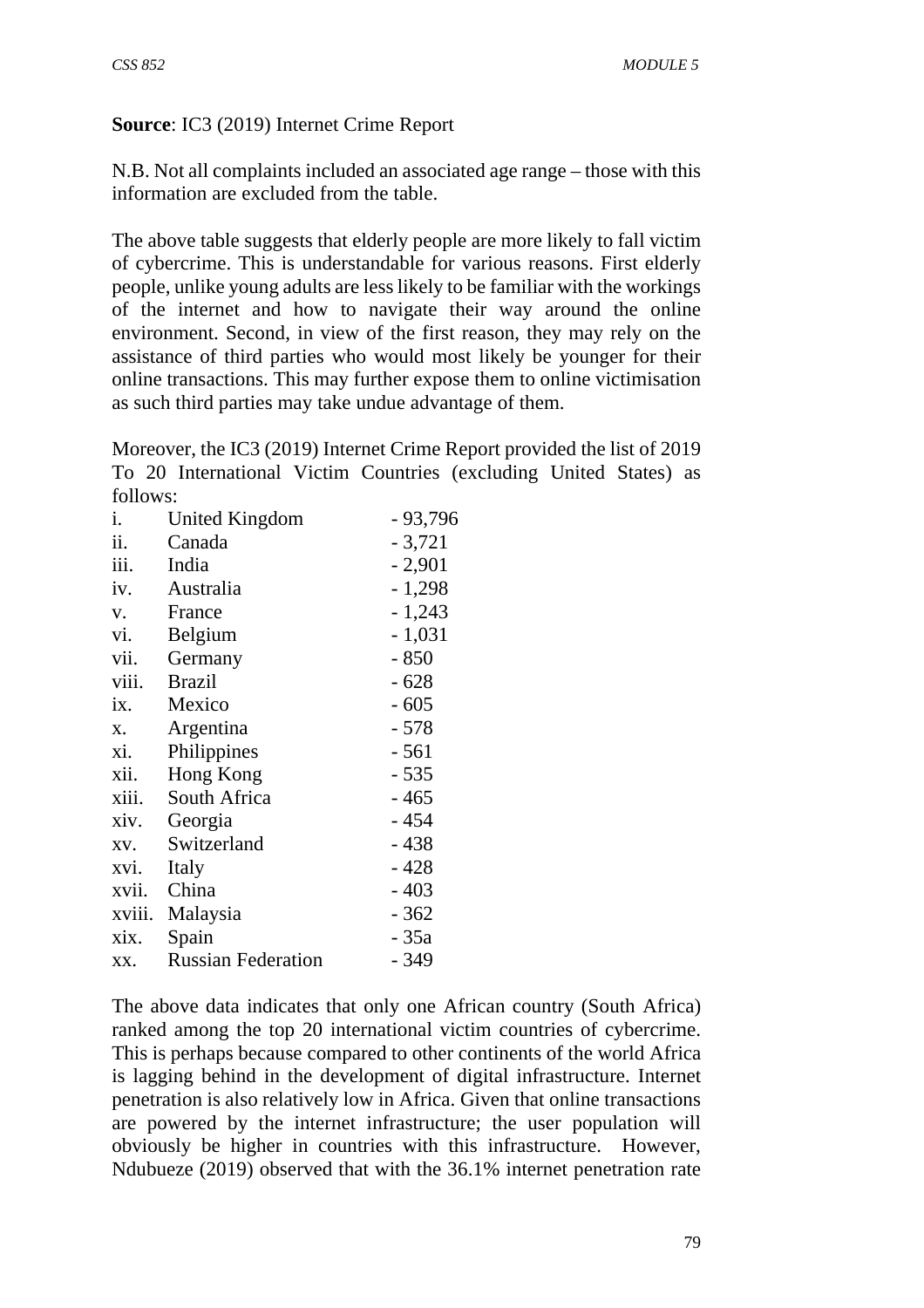in Africa in 2018, which represents 11.10% of the world population of internet users the gap created by the digital divide is speedily closing up. Victim count by crime type from the IC3 report (2019) is shown below:

| <b>By Victim Count</b>    |                |                      |                |  |  |
|---------------------------|----------------|----------------------|----------------|--|--|
| <b>Crime Type</b>         | <b>Victims</b> | <b>Crime Type</b>    | <b>Victims</b> |  |  |
| Phishing/Vishing/         | 114,702        | Lottery/Sweepstakes/ | 7,767          |  |  |
| Smishing/                 |                | <b>Inheritance</b>   |                |  |  |
| Pharming                  |                |                      |                |  |  |
| Non-                      | 61,832         | Misrepresentation    | 5,975          |  |  |
| Payment/Non-              |                |                      |                |  |  |
| Delivery                  |                |                      |                |  |  |
| Extortion                 | 43,101         | Investment           | 3,999          |  |  |
| Personal<br>Data          | 38,218         | IPR/Copyright<br>and | 3,892          |  |  |
| <b>Breach</b>             |                | Counterfeit          |                |  |  |
| Spoofing                  | 25,789         | Malware/Scareware/   | 2,373          |  |  |
|                           |                | Virus                |                |  |  |
| <b>BEC/EAC</b>            | 23,775         | Ransomware           | 2,047          |  |  |
| Confidence                | 19,473         | Corporate<br>Data    | 1,795          |  |  |
| Fraud/Romance             |                | <b>Breach</b>        |                |  |  |
| <b>Identity Theft</b>     | 16,053         | Denial<br>of         | 1,353          |  |  |
|                           |                | Service/TDoS         |                |  |  |
| Harassment/Threat         | 15,502         | Against<br>Crimes    | 1,312          |  |  |
| s of Violence             |                | Children             |                |  |  |
| Overpayment               | 15,395         | Re-shipping          | 929            |  |  |
| <b>Advanced Fee</b>       | 14,607         | Civil Matter         | 908            |  |  |
| Employment                | 14,493         | Health Care Related  | 657            |  |  |
| <b>Credit Card Fraud</b>  | 14,378         | Charity              | 407            |  |  |
| Government                | 13,873         | Gambling             | 262            |  |  |
| Impersonation             |                |                      |                |  |  |
| <b>Tech Support</b>       | 13,633         | Terrorism            | 61             |  |  |
| <b>Real Estate/Rental</b> | 11,677         | Hacktivist           | 39             |  |  |
| Other                     |                | 10,842               |                |  |  |
|                           |                |                      |                |  |  |

The above data indicates that victims of phising/vashing/smishing/pharming top the list of victim by count. The report defines phishing/vashing/smishing/pharming as "unsolicited email, text, messages, and telephone calls purportedly from legitimate company requesting personal, financial, and/or login credentials" (IC3 Report, 2019, p.27). This is not surprising as it does not require a technical informational and communication technology skill to execute. Besides, when people are busy with their daily business schedules they be taken off-guard by these scammers.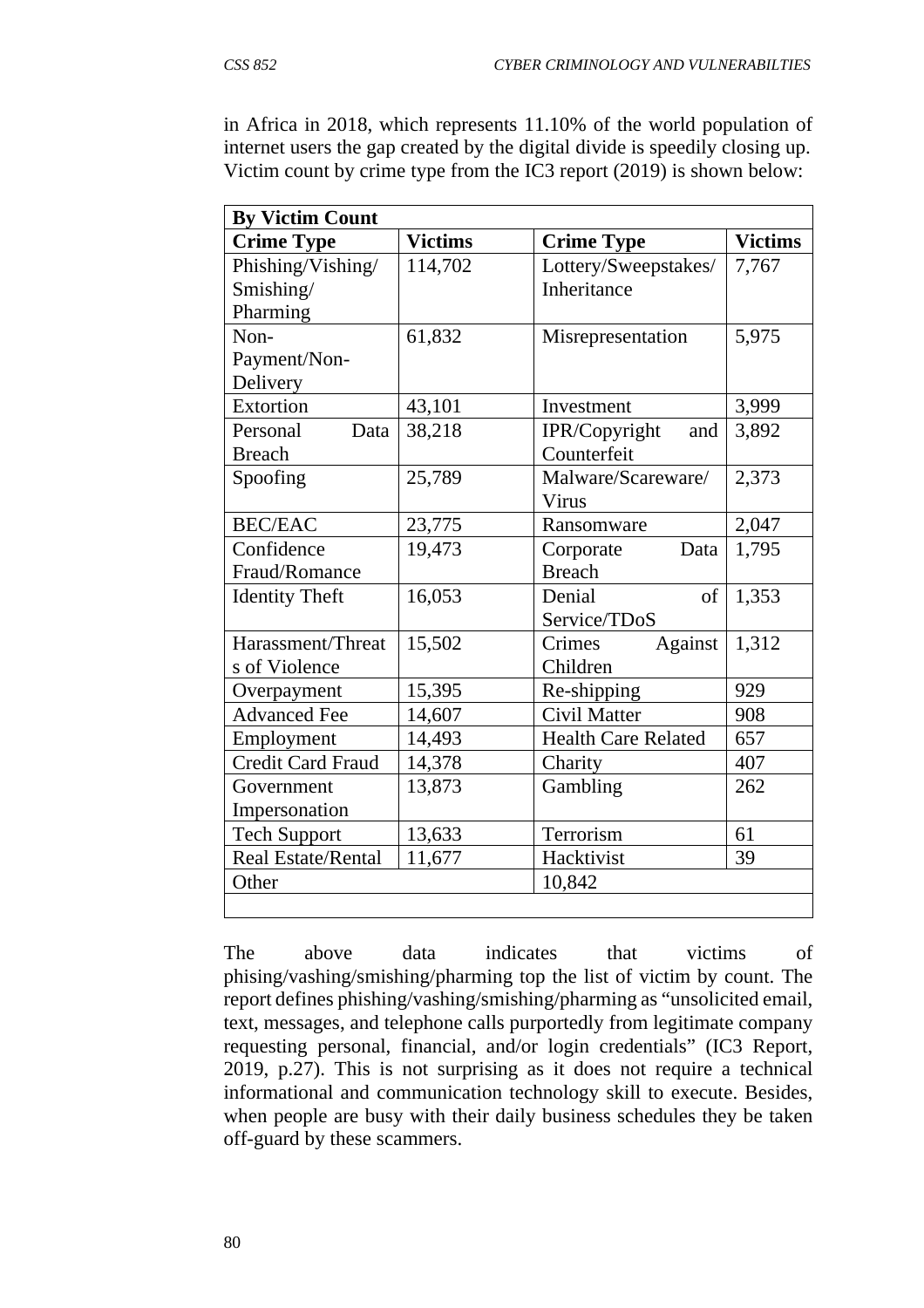The loss suffered by victims by crime type was also provided by the IC3 Report as follows:

| <b>By Victim Loss</b>           |                 |                   |               |  |
|---------------------------------|-----------------|-------------------|---------------|--|
| <b>Crime Type</b>               | Loss            | <b>Crime Type</b> | Loss          |  |
| <b>BEC/EAC</b>                  | \$1,776,549,688 | Employment        | \$42,618,705  |  |
| Confidence                      | \$475,014,032   | Civil Matter      | \$20,242,867  |  |
| Fraud/Romance                   |                 |                   |               |  |
| Spoofing                        | \$300,478,433   | Harassment/Th     | \$19,866,654  |  |
|                                 |                 | reats<br>of       |               |  |
|                                 |                 | Violence          |               |  |
| Investment                      | \$222,186,195   | Misrepresentati   | \$12,371,573  |  |
|                                 |                 | on                |               |  |
| Real                            | \$221,365,911   | IPR/Copyright     | \$10,293,307  |  |
| Estate/Rental                   |                 | and Counterfeit   |               |  |
| Non-                            | \$196,563,497   | Ransomware        | **\$8,965,847 |  |
| Payment/Non-                    |                 |                   |               |  |
| Delivery                        |                 |                   |               |  |
| <b>Identity Theft</b>           | \$160,305,789   | Denial<br>of      | \$7,598,198   |  |
|                                 |                 | Service/TDoS      |               |  |
| Government                      | \$124,292,606   | Charity           | \$2,214,383   |  |
| Impersonation                   |                 |                   |               |  |
| Personal<br>Data                | \$120,102,501   | Malware/Scare     | \$2,009,119   |  |
| <b>Breach</b>                   |                 | ware/             |               |  |
|                                 |                 | Virus             |               |  |
| Credit<br>Card                  | \$111,491,163   | Re-shipping       | \$1,772,692   |  |
| Fraud                           |                 |                   |               |  |
| Extortion                       | \$107,498,956   | Gambling          | \$1,458,118   |  |
| <b>Advanced Fee</b>             | \$100,602,297   | Health<br>Care    | \$1,128,838   |  |
|                                 |                 | Related           |               |  |
| Other                           | \$66,223,160    | Crimes Against    | \$975,311     |  |
|                                 |                 | Children          |               |  |
| Phishing/Vishing                | \$57,836,379    | Hacktivist        | \$129,000     |  |
| /Smishing/Pharm                 |                 |                   |               |  |
| ing                             |                 |                   |               |  |
| Overpayment                     | \$55,820,212    | Terrorism         | \$49,589      |  |
| <b>Tech Support</b>             |                 | \$54,041,053      |               |  |
| Corporate Data Breach           |                 | \$53,398,278      |               |  |
| Lottery/Sweepstakes/Inheritance |                 | \$48,642,332      |               |  |

The above data on loss by victim shows that business email compromise (BEC)/email account compromise (EAC) ranked topmost among the losses suffered by victims. The report defines business email compromise scam as "a scam targeting businesses working with foreign suppliers and/or businesses regularly performing wire transfers" (IC3 Report, 2019,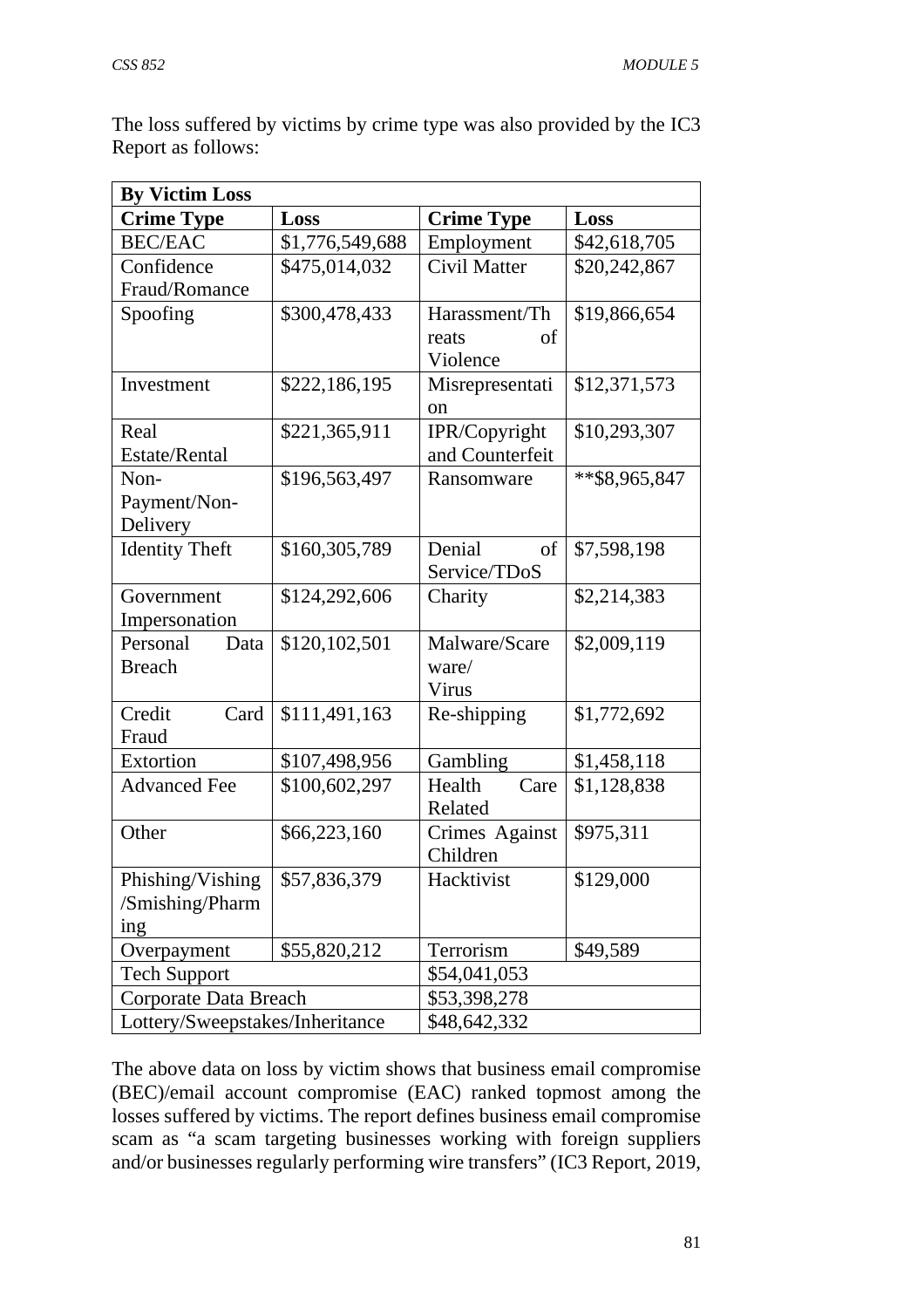p.25). Furthermore, it defined email account compromise as "a similar scam that targets individuals…" (IC3 Report, 2019, p.25). The report further explained that these scams are perpetrated by fraudsters who compromise email accounts through social engineering or computer intrusion techniques to do unauthorised transfers. The average business person is looking for opportunities for expansion and profit maximisation. In the desperation to achieve such goal it is probable that he or she may play into the hands of fraudsters who may use social engineering techniques to compromise their account. On the other hand, individual accounts may be compromise because many individual users do not take necessary steps to protect their personal computers. This perhaps explains why BEC/EAC is top on the list.

# **3.4 The Victim-Offender Overlap in Cybercrime**

The victim-offender overlap suggests that there is a link between victims and offenders. It is argued that the assumption that victims and offenders can be neatly separated into two mutually exclusive groups is problematic. This is because there are likely some commonalities between victims and offenders.

## **4.0 CONCLUSION**

The landscape of victimisation has changed with the emergence of the internet and development of digital devices. In the digital age people can be victimised from any part of the globe. Online victimisation does not require face-to-face contact between the victim and the offender. Victims can be individual internet users, organisations, communities or governments.

### **5.0 SUMMARY**

The unit focused on the definition of cybercrime victims; types of cyber victimisation; patterns of cybercrime victimisation and cybercrime victimisation risk factors in Africa.

# **6.0 TUTOR-MARKED ASSIGNMENT**

Discuss the various risk factors that expose internet users in Africa to cybercrime victimisation.

# **7.0 REFERENCES/FURTHER READING**

Angkasak, D. (2018). Local Protection for Cybercrime Victims on Victimological Perspective. SHS Web of Conference, 54, 08004: Available at: https://doi.org/10.1051/shsconf/20185408004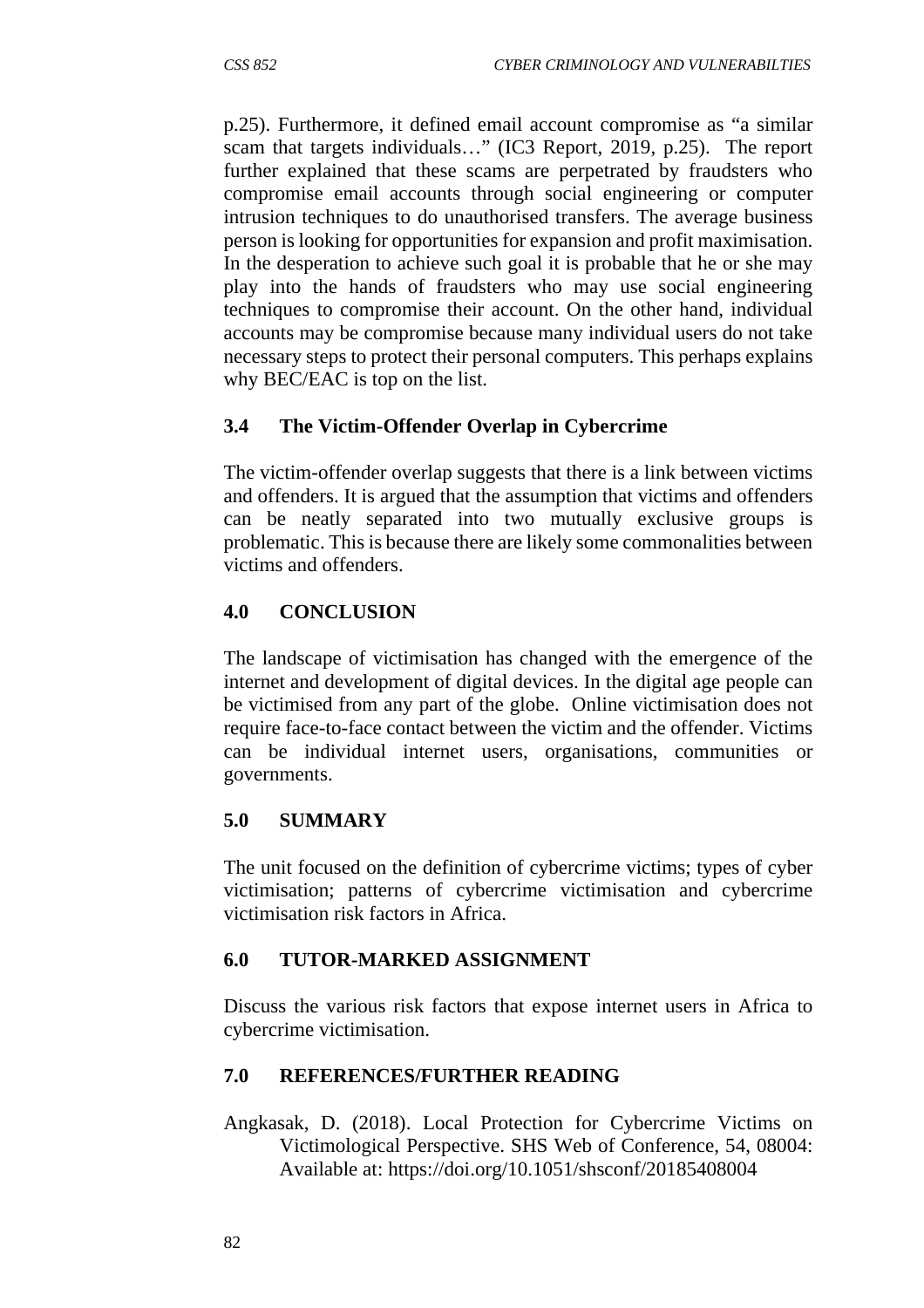- Internet Crime Complaint Centre (2019). 2018 Internet Crime Report. Available at: https://pdf.ic3.gov/2019\_IC3Report.pdf
- Ndubueze, P.N. (2019). Cybercrime and Legislation in an African Context. In: T. J. Holt and A. M. Bossler (Eds.). *The Palgrave Handbook on International Cybercrime*. Switzerland AG: Palgrave Macmillan, Cham DOIhttps://doi.org/10.1007/978-3- 319-90307-1\_74-1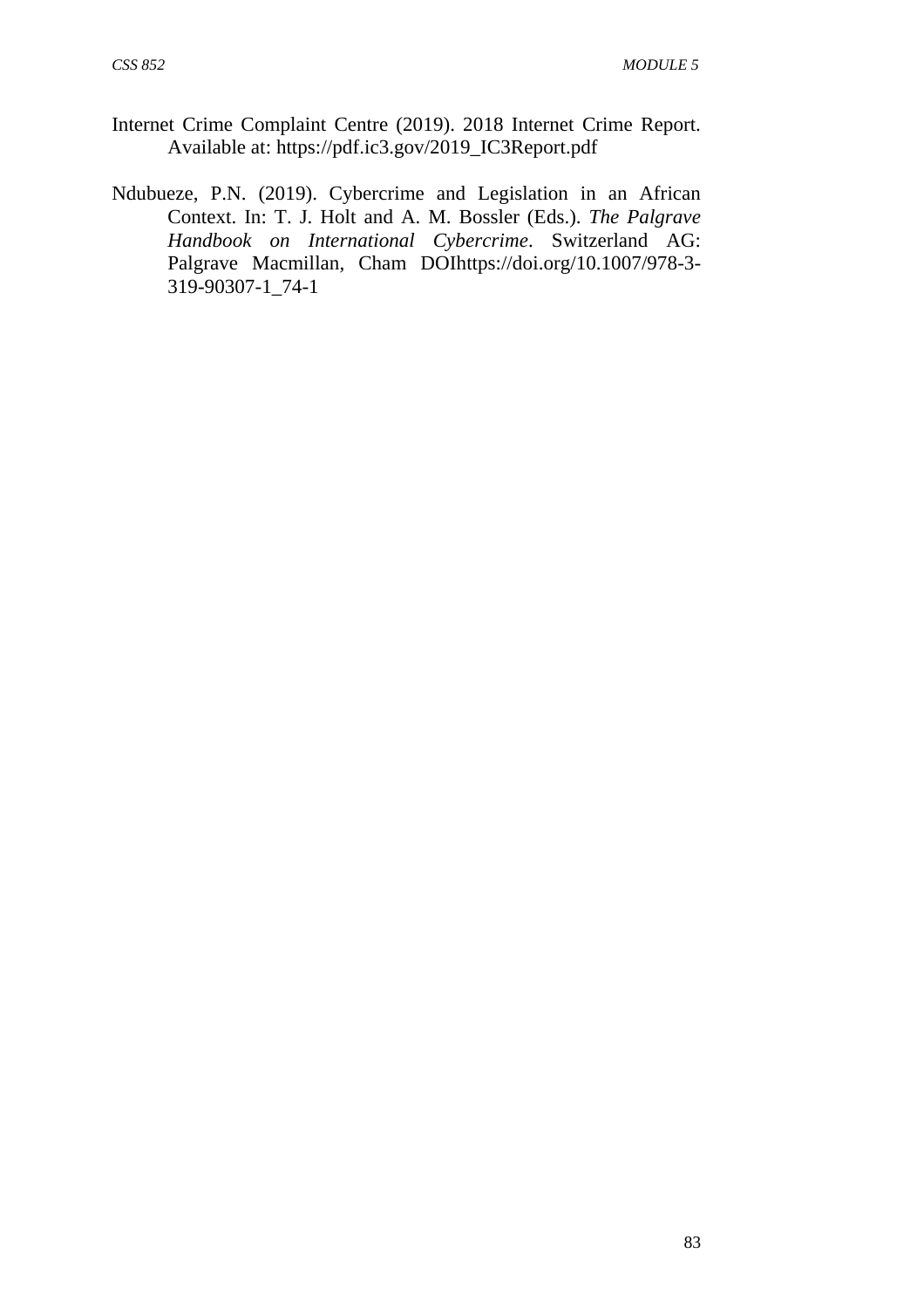# **UNIT 3 CYBERCRIME VICTIMISATION RISK FACTORS**

### **CONTENTS**

- 1.0 Introduction
- 2.0 Objective
- 3.0 Main Content
	- 3.1 Routine Activities
	- 3.2 Victim Precipitation
	- 3.3 Space Transition
	- 3.4 Cybercrime Victimisation Risk Factors in Africa
- 4.0 Conclusion
- 5.0 Summary
- 6.0 Tutor-Marked assignment
- 7.0 References/Further Reading

# **1.0 INTRODUCTION**

There are several factors that can potentially expose a person to the risk of cybercrime victimisation. The internet and digital devices are now engrained in the routine activities and life style of individuals. The reliance on these technologies coupled with the fact that people as a matter of necessity have to migrate from the analogue culture to the digital one undoubtedly expose them to victimisation online.

### **2.0 OBJECTIVE**

By the end of this unit, you will be able to:

 discuss the various risk factors that expose internet users in Africa to cybercrime victimisation.

# **3.0 MAIN CONTENT**

### **3.1 Routines Activities**

The term "Routine activities" is used to describe our normal activities that covers those that concerns our family, friends, work, recreation and consumption. These determine who we often come in contact with or interact whether online or offline. Our online routine activities for example, the habit of downloading free software and can put us at great risk of cyber victimisation. The routine activities theory (RAT) of Cohen and Felson (1979) has been severally used scholars to explain cybercrime victimisation.

# **3.2 Victim Precipitation**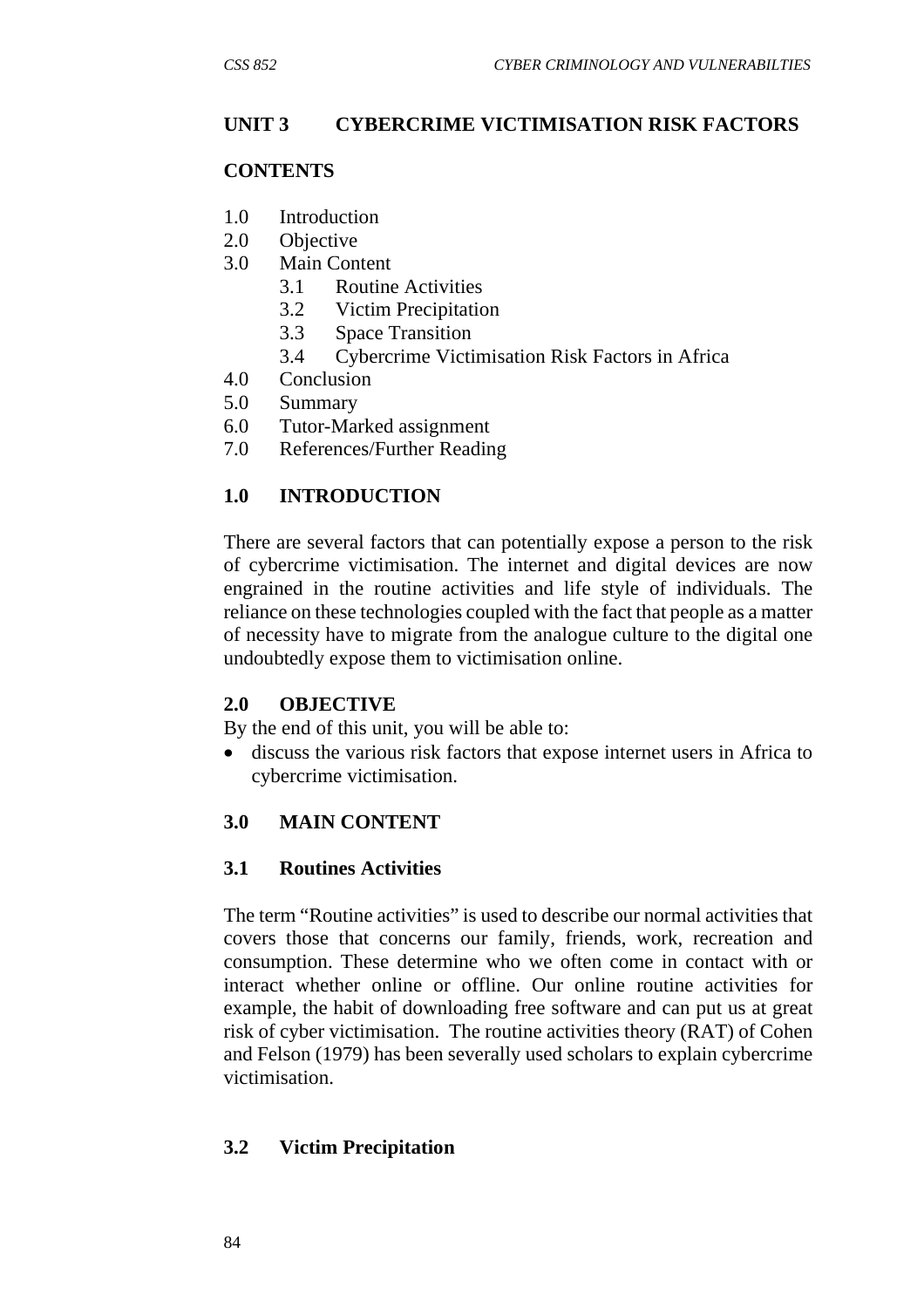There are instances where individuals initiate the process of their own victimization. The victims themselves may actually initiate, either passively or actively, the criminal act that ultimately leads to the harm they suffer. This principle applies to both online and offline environments. For example, in this age of social media the flaunting of wealth on social media platforms can make an individual a target of online advance fee fraud or romance scam. Wolfgang (1967) victim precipitation theory has also been used to explain cybercrime.

# **3.3 Space Transition**

Space transition refers to the movement from one space to another. It could be movement from the physical space to the cyberspace or viceversa. The digital revolution that is sweeping across countries of the world has resulted in a dramatic increase the space transition traffic. While many are compelled by their routine activities to transit from the analogue system to the digital one, others are just joining the bandwagon. The 'bandwagoners' may not be information technology-savvy and as such may be more prone to cyber victimisation. Again, the transition from the physical space to the cyber space and vice-versa as demonstrated by Jaishankar (2008) in his space transition theory facilitates cyber victimisation.

# **3.4 Cybercrime Victimisation Risk in Africa**

Ndubueze (2019, pp. 6-8) discussed several vulnerabilities that offenders can exploit to victimise their targets online in Africa.

*i.) High Number of Domains/Very Weak Network and Information Security***:** In 2014, the United Nations Economic Commission for Africa identified the high number of domains and very weak network and information security as key drivers of Africa's vulnerability to cyber security threats. The Report observes that cybercriminals have since considered Africa as a favourable climate for their criminal activities. It also posits that cybersecurity experts are of the view that about 80 percent of personal computers in Africa are virus and other malicious software-infected. This is hardly surprising as there are several "free" Internet networks in some public places. But many of such networks are not secure and may, in fact, be a trap set by cybercriminals who want to access users' personal information with a view to using same to victimise them. For examples, the cravings for 'free' internet access and 'free' software installation have landed the gullible internet user to the bumpy-trap of cybercriminals. The user may unwittingly end up installing various kind of malware/spyware and may eventually fall victim of identity theft.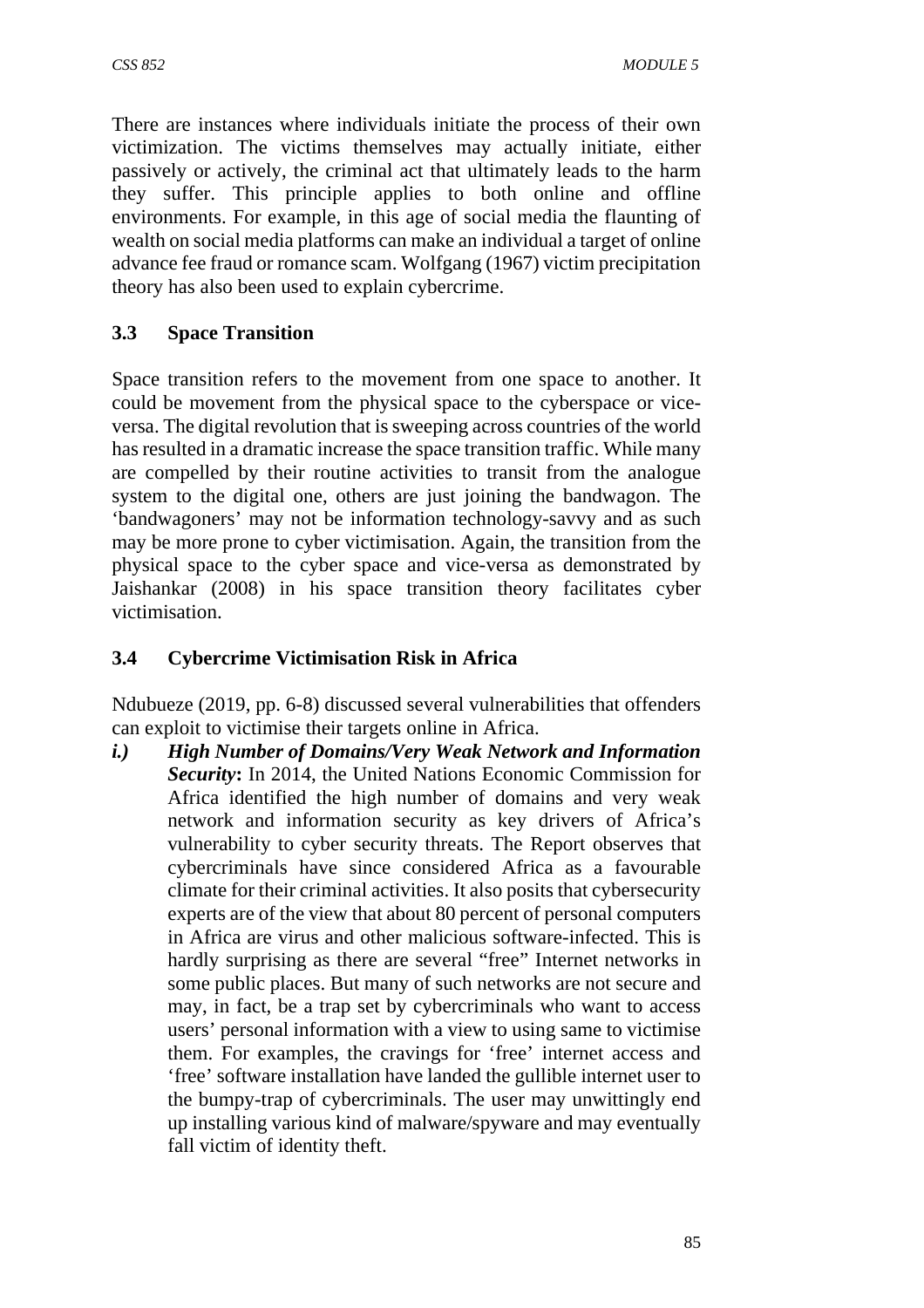- *ii.) Inadequate Protection of Computer System***:** Computer security experts have suggested that many computer systems in Africa are not properly protected and that this exposes them to cyber-attack. This kind of scenario is worrisome as it serves to expand the vulnerability window. The ordinary computer user does not care so much about Internet security software. Even when they procure one, they may be reluctant to update them. Some have argued that auto-updating the security software will consume much of their network data. This problem is also related to the digital-divide debate discussed earlier in this chapter. Income level is perhaps a factor at play here. Users, especially the low income ones will normally want to maximise their data usage. They may consider browsing and emailing as activities that are worth their data and updating of antivirus software as less important. This attitude is compounded by their low awareness of the kind of risk they expose their computer system and data to by not taking appropriate measure to protect them. Low income internet users may feel that they are not famous or known and cannot be targeted by cybercriminals. This kind of mind-set perhaps accounts for why they are reluctant to take the necessary steps to protect their personal computers.
- *iii.) Digital Skill-Set Gap***:** "Digital literacy" is still relatively low in Africa when compared to the developed continents of the world. Ndubueze (2016b) provides a typology of digital skills in Nigeria viz: i) the digital affable – persons with strong digital skill sets. This category of people can easily operate their personal computers, cell-phones and the Internet. Digital tools have also become part of their daily activities, ii) the digital enfeeble persons that are weak in the use of digital technology/tools. They are not familiar with the basic functions of their cell-phones and ipads. They also hardly use the Internet and carry smart-phones not necessarily because they need it, but as a status symbol, iii) the digital dumb – persons who do not have digital skill set at all. They are digitally docile and by all means try to avoid using digital tools. If they are compelled to use digital tools, they would normally do so with the assistance of a third-party, who obviously is familiar with such tools. Arguably, the last two categories of people are more vulnerable to cyber victimisation. This is because they would normally rely on third-parties to do their digital transactions such as bank Automated Teller Machine (ATM) withdrawals and other online transactions. This may expose their passwords to criminal elements. However, by virtue of being heavily attached to digital tools and being Internet-active, people in the first category are also exposed to cyber victimisation.
- *iv.) Absence of African Languages***:** It has been argued that many African computer users may have difficulty in understanding error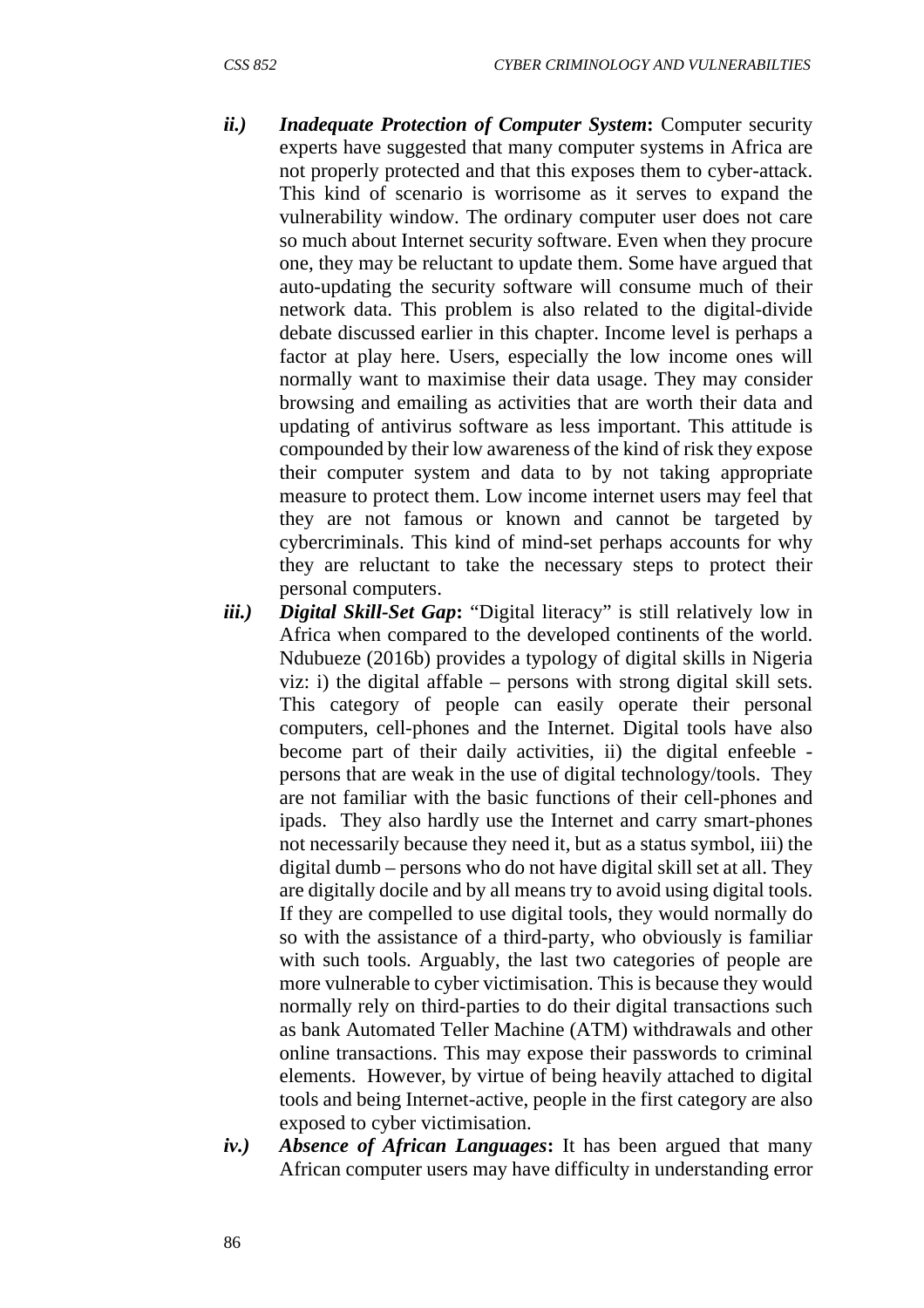messages or warnings about cyber fraud not presented in their mother tongue. This, they argue, may make such persons vulnerable to cyber fraud. Cyber fraudsters will typically exploit any loop-hole that they find in information and communication technology (ICT) tools to victimise their targets. Thus, the language issue is a major problem.

- *v.) Trust Factor:* Trust within families plays a key role in many African societies. The average African family may perhaps comprise of the couples and their relatives. Such relatives who may be domestic helps are usually trusted. Sometimes, they are used for certain online transactions, not because the principal does not have digital skill, but because they are trusted. Consequently, such relatives are expected to keep the details of such online transactions confidential. But that may not always be the case, as sometimes, these trusted relatives may be compromised through social engineering or other clandestine means by cyber criminals to reveal some personal information of their principal, which, such criminals would eventually use to victimise them.
- *vi.) Greed Factor:* Greed is a key factor in cybercrime victimisation in the African context. It is perhaps one of the most exploited weaknesses by cybercriminals. Longe (as cited in Vanguard Newspaper, 2017) have linked cyber criminality and cyber victimisation to human frailties such as greed, gullibility and unbridled quest for riches. Many people in Africa think of a better and brighter future. Many people want to make it big in life; they want to amass wealth and live in opulence. But not too many of such people who are within the 'generation y' age bracket realise that wealth do not come so easily. Cyber criminals in Africa, specifically the *yahoo-yahoo boys* (Internet advance fee fraudsters), exploit this insatiable quest for wealth to perpetrate many online advance fee fraud schemes in the continent. They yahoo-yahoo boys subculture seems to be enduring in Africa despite the efforts of law enforcement to clampdown on it. One of the factors that feed into this scheme is human greed. Greedy people are perhaps the most gullible as long as advance fee fraud is concerned and the fraudsters know this too well. This also explains why despite the wide publicity given to this kind scam in Africa, many people still fall victim of it.
- *vii.) Faith Factor*: There are many faith-based organisations in Africa. Some of these organisations are prayer groups that encourage members to believe in financial 'miracles'. Thus, some members as a demonstration of their belief of such teachings fast and pray for some kind of extra-ordinary financial "miracle". Unfortunately, online advance fee fraudsters may exploit this kind of scenario by sending some bogus (advance fee fraud) mails to such targets who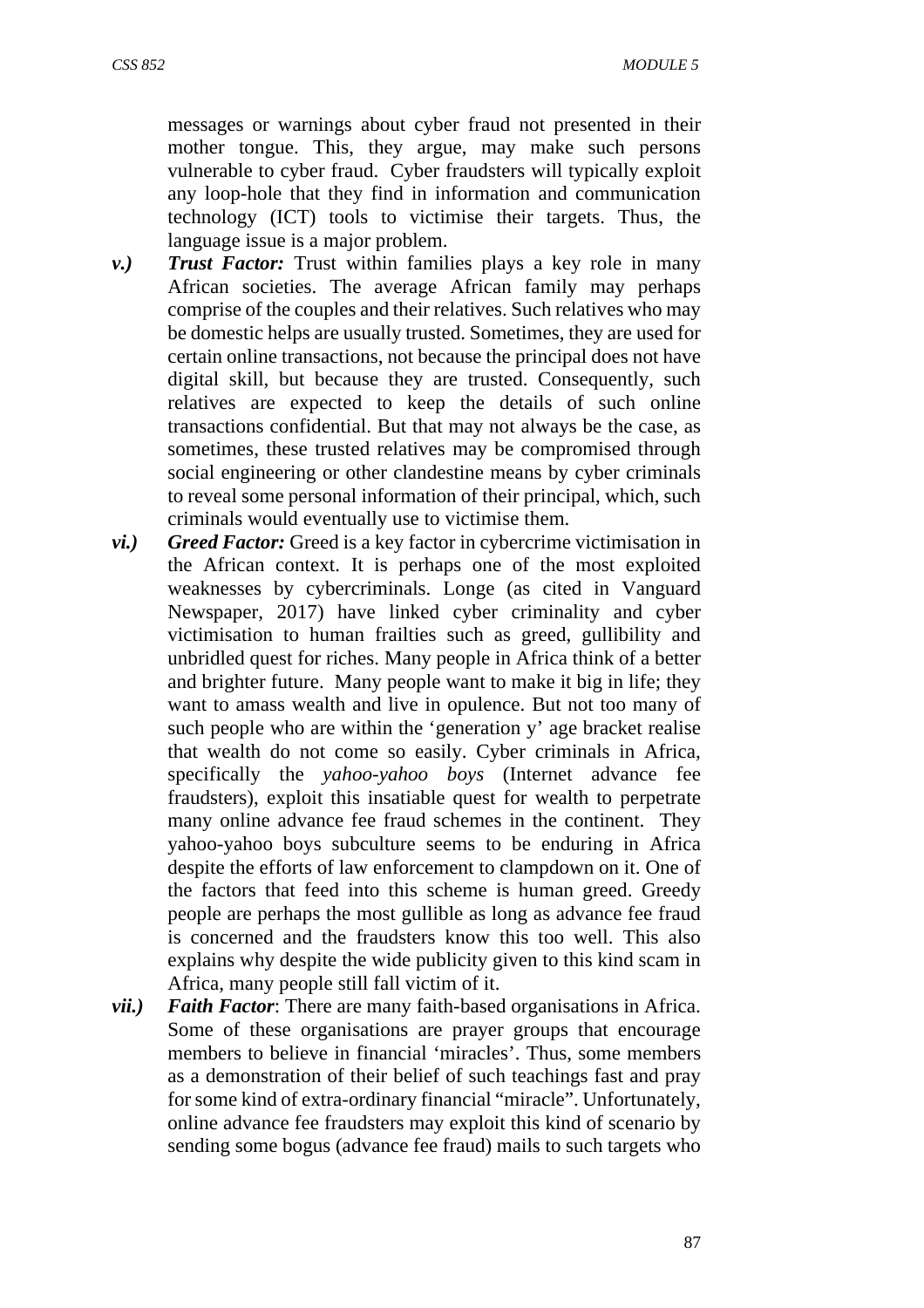often mistake such communications as evidence of answered prayers and ultimately fall victims.

## **4.0 CONCLUSIONS**

The landscape of victimisation has changed with the emergence of the internet and development of digital devices. In the digital age people can be victimised from any part of the globe. Online victimisation does not require face-to-face contact between the victim and the offender. Victims can be individual internet users, organisations, communities or governments.

## **5.0 SUMMARY**

The unit focused on the definition of cybercrime victims; types of cyber victimisation; patterns of cybercrime victimisation and cybercrime victimisation risk factors in Africa.

### **6.0 TUTOR-MARKED ASSIGNMENT**

Discuss the various risk factors that expose internet users in Africa to cybercrime victimisation.

### **7.0 REFERENCES/FURTHER READING**

Ndubueze, P. N. (2019). Cybercrime and Legislation in an African Context. In: T. J. Holt and A. M. Bossler (Eds.). *The Palgrave Handbook on International Cybercrime*. Switzerland AG: Palgrave Macmillan, Cham DOIhttps://doi.org/10.1007/978-3- 319-90307-1\_74-1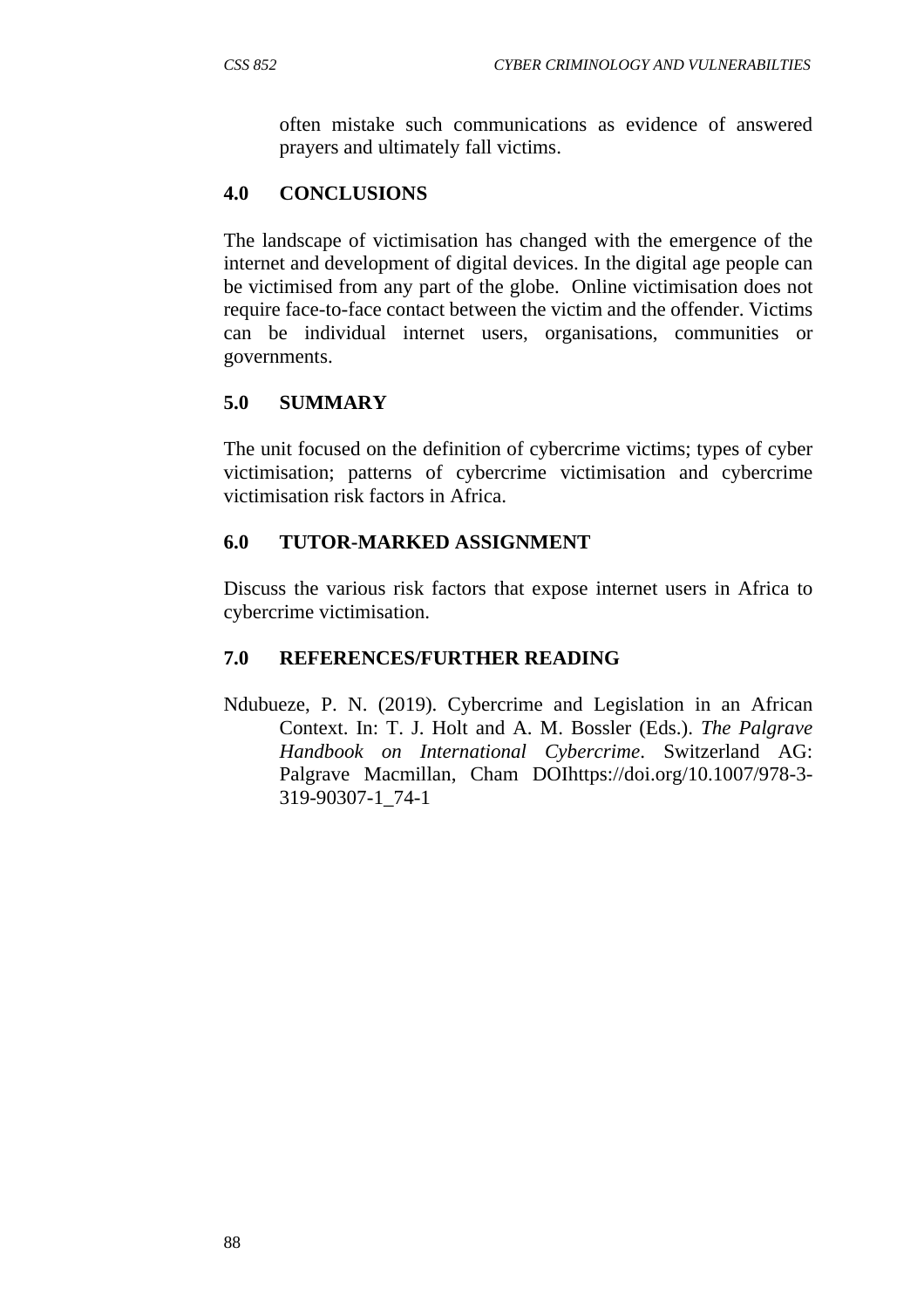## **MODULE 6 CYBER CRIME LEGISLATIONS AND CYBER SECURITY INITIATIVES**

- Unit 1 Cyber Crime Legislations in Nigeria
- Unit 2 Cyber Security Strategies/Initiatives at National, Regional and International Levels
- Unit 3 Artificial Intelligence for Cyber Security
- Unit 4 Challenges of Policing and Enforcement

## **UNIT 1 CYBERCRIME LEGISLATIONS IN NIGERIA**

### **CONTENTS**

- 1.0 Introduction
- 2.0 Objective
- 3.0 Main Content
	- 3.1 The Advance Fee Fraud and other Related Fraud Offences Act, 2006
	- 3.2 The Cybercrime (Prohibition, Prevention etc.) Act, 2015
- 4.0 Conclusion
- 5.0 Summary
- 6.0 Tutor-Marked Assignment
- 7.0 References/Further Reading

### **1.0 INTRODUCTION**

The emergence of the internet and eventual growth of crime and criminality in the cyberspace created moral panic in the Nigerian society. This resulted in calls for the effective regulation of the activities internet users. This call led to the enactment of the first cybercrime-specific legislation in Nigeria. Before the enactment of the Cybercrime Prohibition and Prevention Act in 2015, the relevant law enforcements agencies relied on the Criminal Code Act, 1990, the Economic and Financial Crimes Commission (Establishment) Act, 2004, and the Advance Fee Fraud and Other Related Offences Act, 2006 to prosecute cybercrime and related offences in Nigeria.

### **2.0 OBJECTIVE**

By the end of this unit, you will be able to:

 discuss and compare the major; provisions of Advance Fee Fraud and Other Fraud Related Offences, Act, 2015 to those of the Cybercrime (Prohibition, Prevention, Etc.) Act, 2015.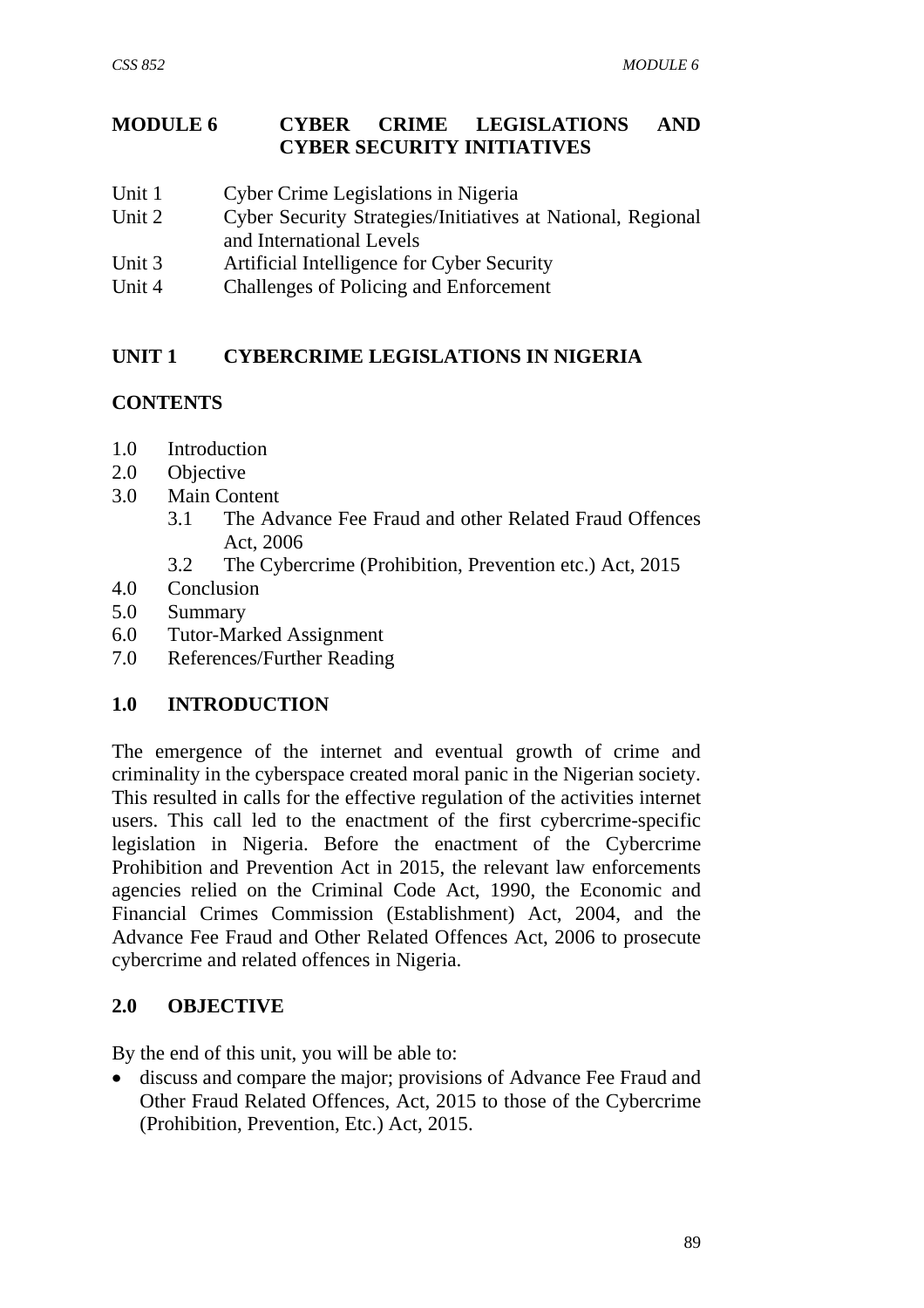## **3.0 MAIN CONTENT**

#### **3.1 Advance Fee Fraud and Other Fraud Related Offences Act, 2006**

The Advance Fee and other Fraud Related Offences Act, 2006 (Act N0. 14) repeals the Advance Fee Fraud and Other Fraud Related Offences Act No.13 of 1995 and the Advance Fee Fraud and Other Fraud Related Offences (Amendment), 2005. The Advance Fee and other Fraud Related Offences Act, 2006, which was enacted by the National Assembly of the Federal Republic of Nigeria on the  $5<sup>th</sup>$  day of June 2015 is meant to prohibit and punish certain offences pertaining to advance fee fraud and other related offences and to repeal other Acts related therewith.

The Act comprise of four parts and twenty-two sections as follows: Part I – Offences. It covers the following sections:

- 1. Obtaining property by false presence, etc.
- 2. Other related offences.
- 3. Use of premises.
- 4. Fraudulent invitation.
- 5. Receive of fraudulent document by victim to constitute attempt.
- 6. Possession of fraudulent document to constitute attempt.
- 7. Laundering of fund obtained through unlawful activity, etc.
- 8. Conspiracy, aiding, etc.
- 9. Conviction for alternative offences.
- 10. Offences body corporate.
- 11. Restitution

Part II - Electronic Telecommunication Offences etc. It covers the following sections:

- 12. Duty to obtain subscriber's name and address.
- 13. Duties of telecommunication Internet Service Providers and Internet Cafes.

Part III – Jurisdiction. It covers the following sections:

- 14. Jurisdiction to try offences, etc.
- 15. Possession of pecuniary resources not accounted for.
- 16. Power to control property of an accused person.
- 17. Power to make order of forfeiture without conviction of an offence.
- 18. Power of arrest.
- 19. Power to grant bail.

Part IV – Miscellaneous. It covers the following sections:

20. Interpretation.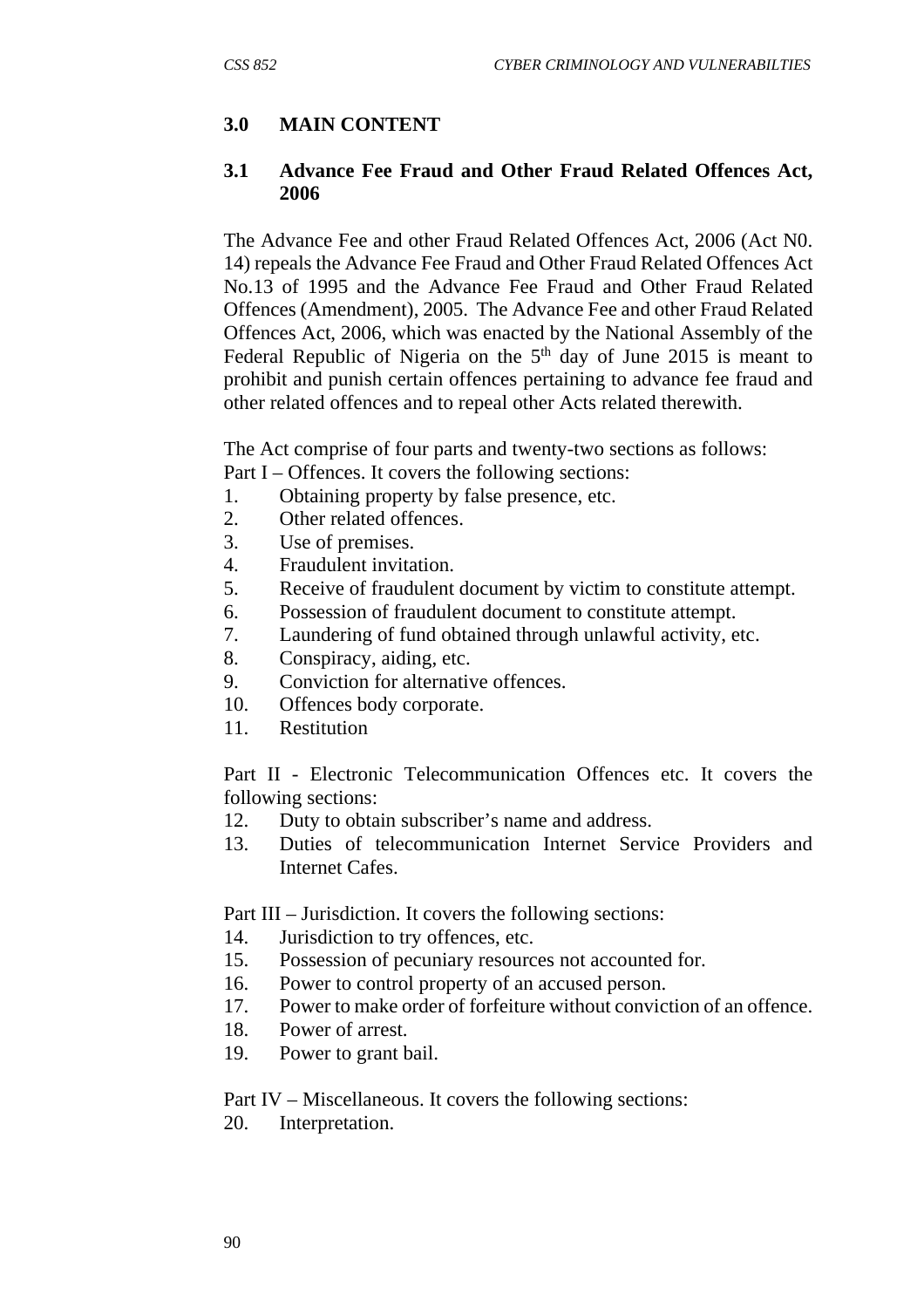- 21. Repeals the Advance Fee Fraud and Other Fraud Related Offences Act No.13 of 1995 and the Advance Fee Fraud and Other Fraud Related Offences (Amendment), 2005.
- 22. Citation.

The Act re-enacts a consolidated Advance Fee Fraud and Other Fraud Related Offences Act, 2006 and provides the Federal High Court, the High Court of the Federal Capital Territory, and the High Court of the States, with the jurisdiction to try offences and impose penalties provided under it.

# **3.2 Cybercrime (Prohibition, Prevention, Etc.) Act, 2015**

The explanatory memorandum of the Act stipulates that:

The Act provides an effective, unified and comprehensive legal, regulatory institutional Framework for the prohibition, prevention, detection, prosecution and punishment of Cybercrimes in Nigeria. This act also ensures the protection of critical national information infrastructure, and promotes cybersecurity and the protection of computer systems and networks, electronic communications, data and computer programs, intellectual property and privacy rights.

The Act is arranged into eight parts (8) and fifty-nine sections as follows:

Part I – Object and Application

- 1. Objective.
- 2. Application.

Part II – Protection of Critical National Information Infrastructure

- 3. Designation of certain computer systems or networks as critical national information infrastructure.
- 4. Audit and inspection of critical national information infrastructure.

Part III – Offence and penalties

- 5. Offences against critical national information infrastructure;
- 6. Unlawful access to a computer;
- 7. Registration of cybercafés;
- 8. System interference;
- 9. Interpreting electronic massages, emails, electronic money transfers;
- 10. Tampering with critical infrastructure;
- 11. Willful misdirection of electronic messages;
- 12. Unlawful interruptions;
- 13. Computer related forgery;
- 14. Computer related fraud;
- 15. Theft of electronic devices;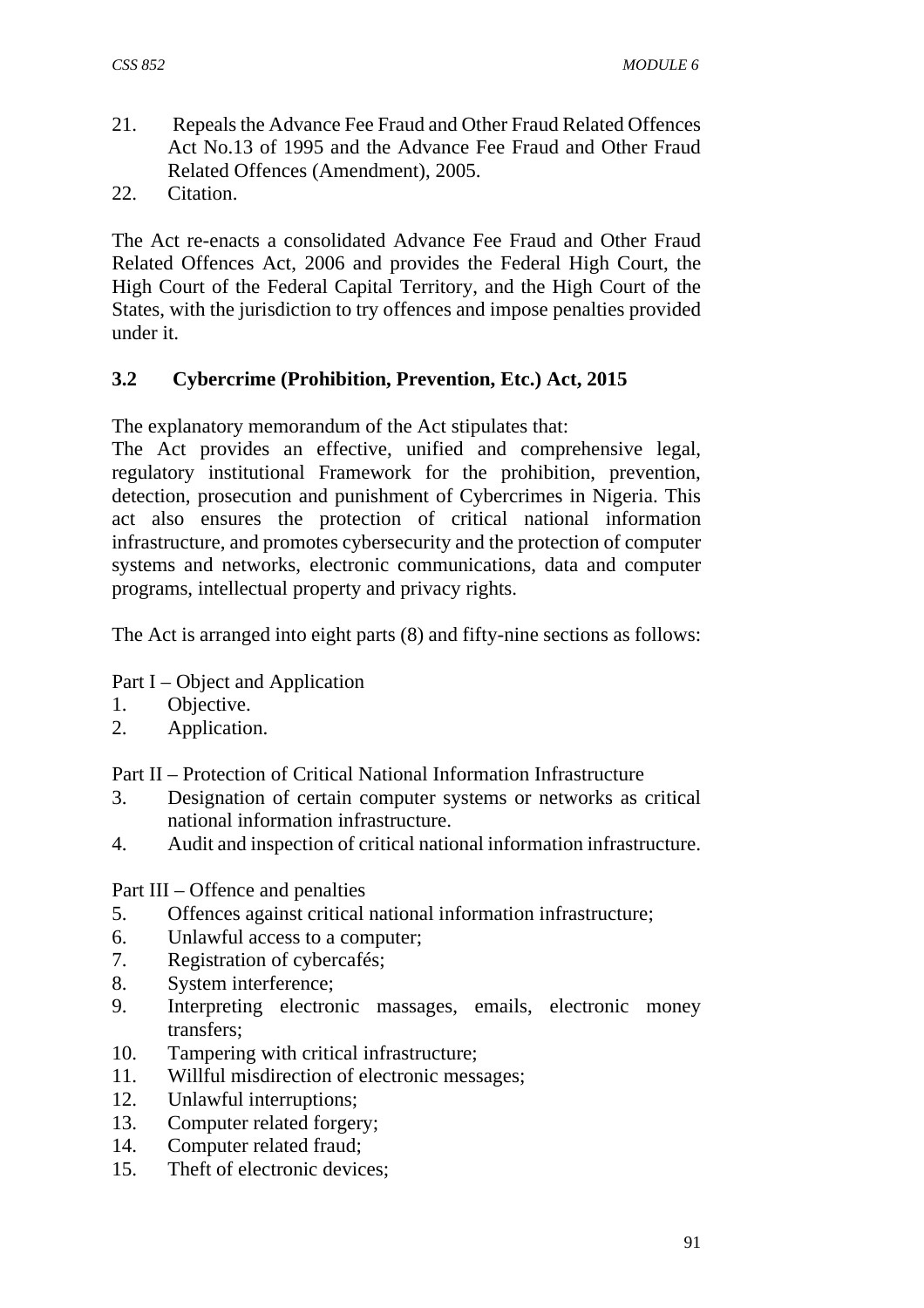- 16. Unauthorised modification of computer systems, network data and system interference;
- 17. Electronic signature;
- 18. Cyber terrorism;
- 19. Exceptions to financial institutions posting and authorised options;
- 20. Fraudulent issuance of e-instructions;
- 21. Reporting of cyber threats;
- 22. Identity theft and impersonation;
- 23. Child pornography and related offences;
- 24. Cyberstalking;
- 25. Cybersquatting;
- 26. Racist and xenophobic offences;
- 27. Attempt, conspiracy, aiding and abetting;
- 28. Importation and fabrication of e-tools;
- 29. Breach of confidence by service providers;
- 30. Manipulation of ATM/POS Terminals;
- 31. Employees responsibility
- 32. Phishing, spamming, spreading of computer virus;
- 33. Electronic cards related fraud;
- 34. Dealing in card of another;
- 35. Purchase or sale of card of another;
- 36. Use of fraudulent device or attached e-mails and websites.

Part IV – Duties of Financial Institutions

- 37. Duties of financial institutions.
- 38. Records retention and protection of data.
- 39. Interception of electronic communication.
- 40. Failure of service provider to perform certain duties.

Part V – Administration and Enforcement

- 41. Co-ordination and enforcement.
- 42. Establishment of Cybercrime Advisory Council.
- 43. Functions and powers of the Council.
- 44. Establishment of National Cyber Security Fund.

Part VI – Arrest, Search, Seizure and Prosecution

- 45. Power to arrest, search and seize.
- 46. Obstruction and refusal to release information.
- 47. Prosecution of offences.
- 48. Order of forfeiture of assets.
- 49. Order for payment of compensation or restitution.

#### Part VII – Jurisdiction and International Cooperation

- 50. Jurisdiction.
- 51. Extradition.
- 52. Request for mutual assistance.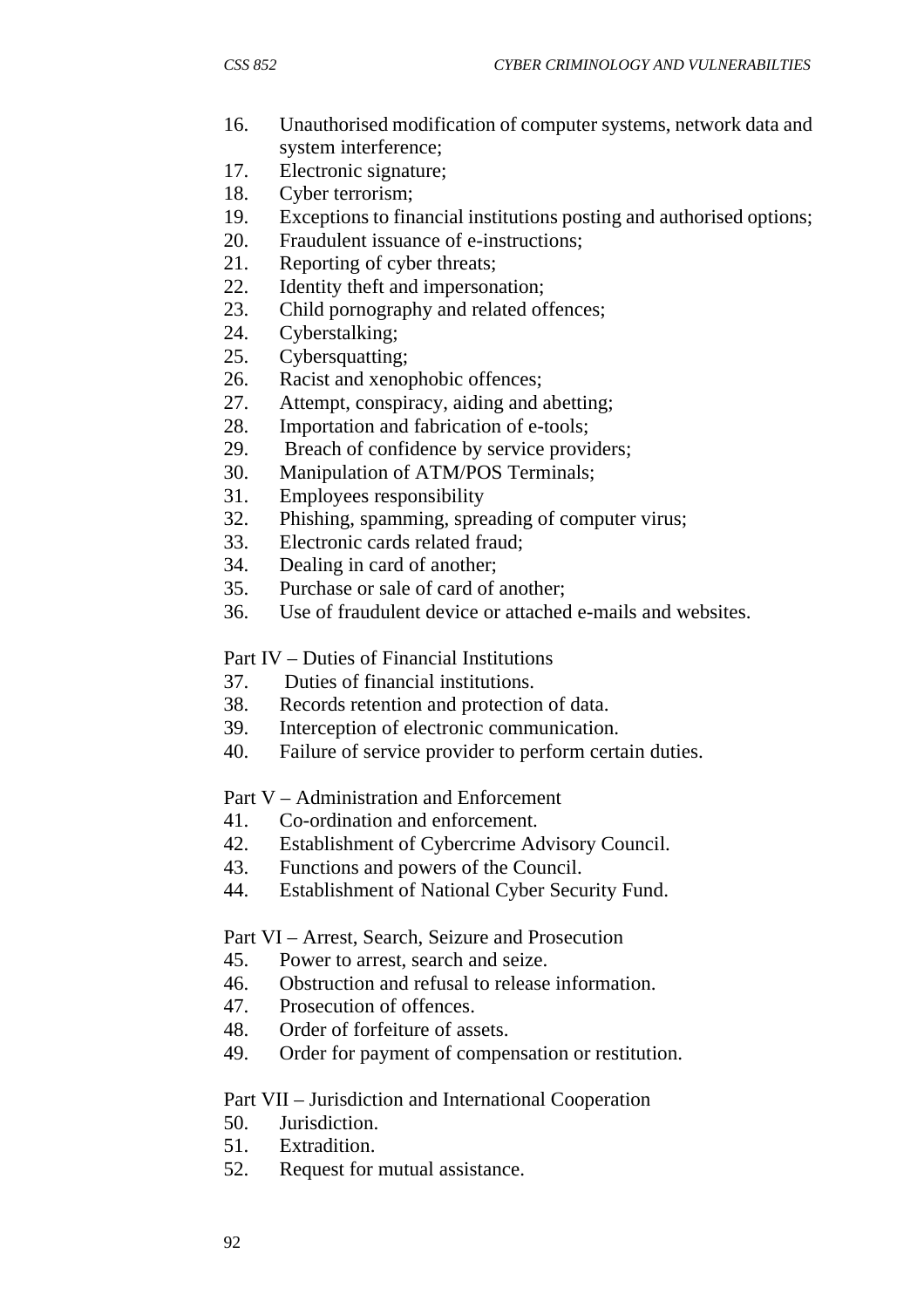- 53. Evidence pursuant to a request.
- 54. Form of request from a foreign state.
- 55. Expedited preservation of computer data.
- 56. Designation of contact point.

Part VIII – Miscellaneous

- 57. Regulations.
- 58. Interpretation.
- 59. Citation.

#### **SELF-ASSESSMENT EXERCISE**

Discuss and compare the major; provisions of Advance Fee Fraud and Other Fraud Related Offences.

#### **4.0 CONCLUSION**

The war against cybercrime by relevant law enforcement agencies in Nigeria cannot be effective unless backed by adequate legislations. The Cybercrime Prohibition, Prevention, Etc.) Act, 2015 undoubtedly has given a major boost to the efforts to control cybercrime and criminality in Nigeria. It is hoped that the severe penalties that the offences attract will deter cyber criminals.

#### **5.0 SUMMARY**

The unit focused on two existing legislations that are related to cybercrime in Nigeria: The Advance Fee Fraud and Other Fraud Related Offences, Act, 2015 and the Cybercrime (Prohibition, Prevention, Etc.) Act, 2015. The two legislations provide the legislative frame work for the policing of cybercrime and prosecution of offenders.

#### **6.0 TUTOR-MARKED ASSIGNMENT**

Compare the major; provisions of Advance Fee Fraud and Other Fraud Related Offences, Act, 2015 to those of the Cybercrime (Prohibition, Prevention, Etc.) Act, 2015.

### **7.0 REFERENCES/FURTHER READING**

Advance Fee Fraud and Other Fraud Related Offences, Act, 2015

Cybercrime of Prohibition, Prevention, Etc.) Act, 2015.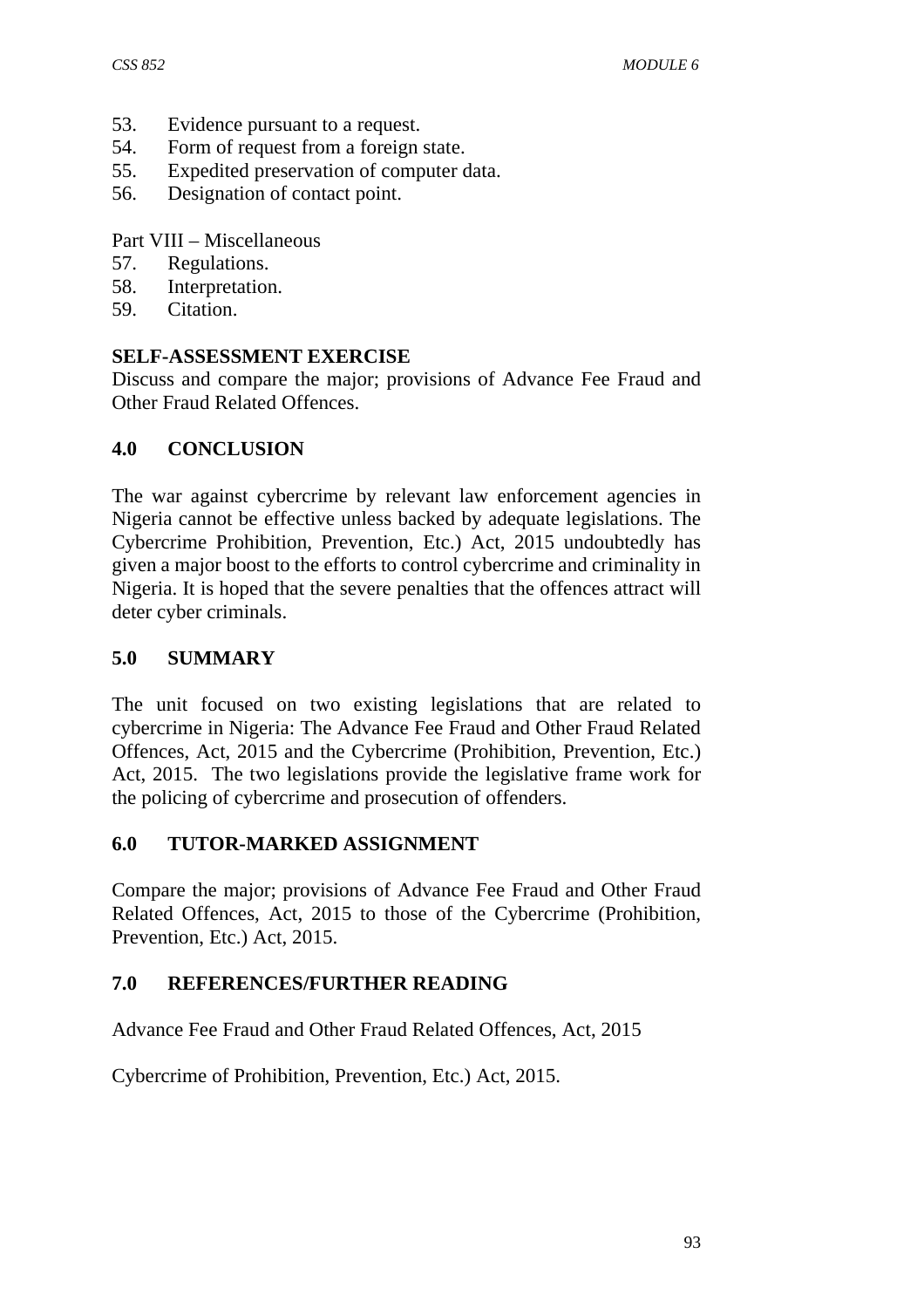# **UNIT 2 CYBERSECURITY STRATEGIES/INITIATIVES AT THE NATIONAL, REGIONAL, AND INTERNATIONAL LEVELS**

### **CONTENTS**

- 1.0 Introduction
- 2.0 Objective
- 3.0 Main Content
	- 3.1 Meaning and Scope of Cybersecurity
	- 3.2 National Cybersecurity Strategies/Initiatives
	- 3.3 Regional Cybersecurity Strategies/Initiatives
	- 3.4 International Cybersecurity Strategies/Initiatives
- 4.0 Conclusion
- 5.0 Summary
- 6.0 Tutor-Marked Assignment
- 7.0 References/Further Reading

## **1.0 INTRODUCTION**

Cybersecurity is one of the topmost global security concerns of the digital age. States across the world are concerned about building efficient and effective cyber defenses that will protect them from cyber deviants, criminals, terrorists as well as state-actors. The preeminence of cybersecurity underpins the efforts to formulate cyber security strategies at national, regional and global levels.

### **2.0 OBJECTIVE**

By the end of this unit, you will be able to:

 discuss the efforts of the African Union in the prohibition of cybersecurity in Africa.

# **3.0 MAIN CONTENT**

### **3.1 Meaning and Scope of Cybersecurity**

According to Orji (2015, p. 107) the term cyber security is defined as "the collection of tools, policies, guidelines, risk, management, approaches, actions, training, best practices, assurances and technologies that can be used to protect the cyber-environment and organisation, as well as users' assists". However, for Ndubueze (2014, p.152), "Cyber security generally encompasses all efforts by individuals, organisations or the government towards removing all known and anticipated loopholes in the cyber infrastructure that may be exploited by online deviants, criminals and terrorists ."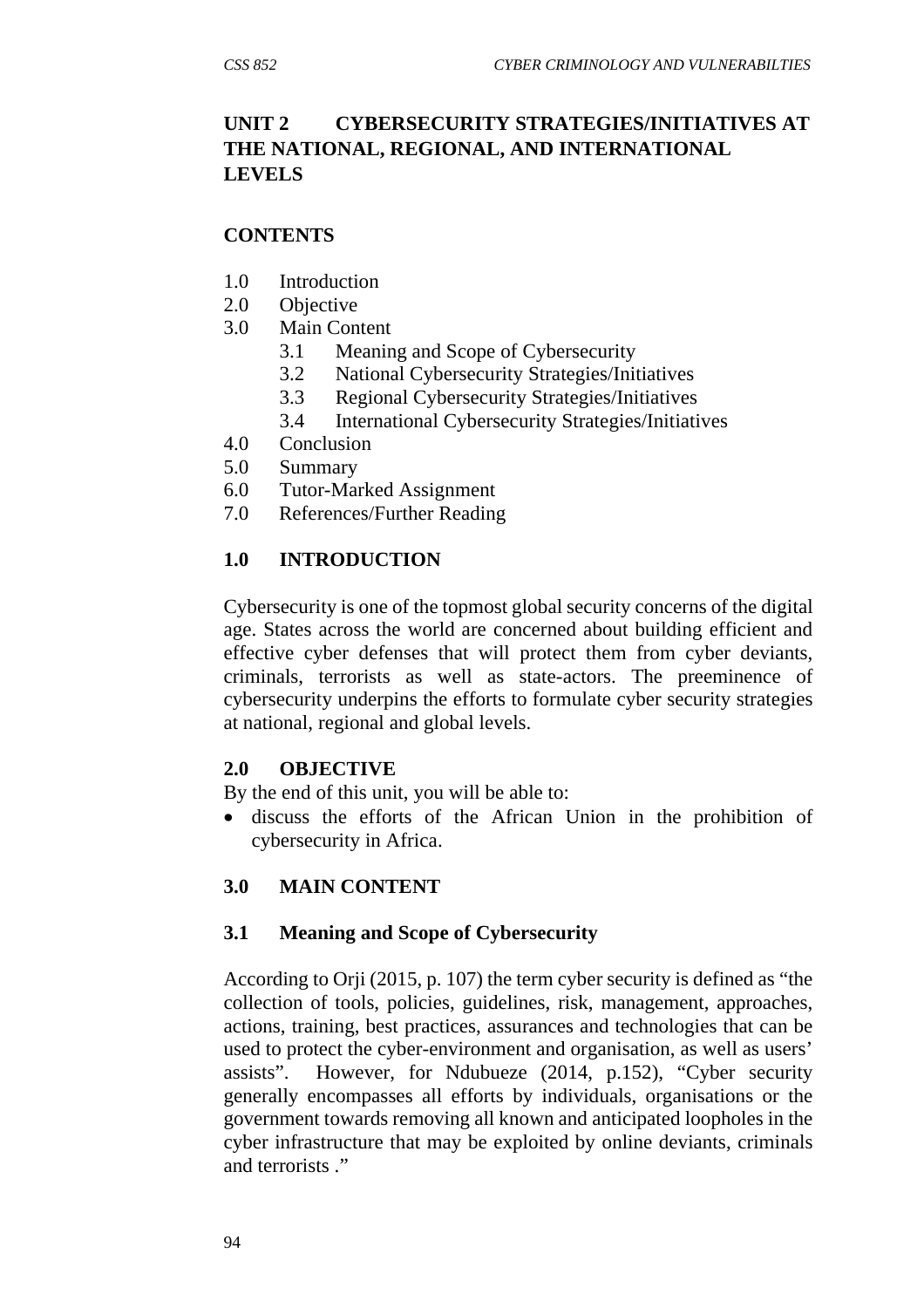The above definitions clearly underscore the fact the cyber architecture is vulnerable to attacks. Hence, the need for all stakeholders to collaborate to build formidable cyber defenses to protect it from such attacks. This is the essence of cybersecurity.

Kostopoulos (2018, p.xvi) pointed out that cybersecurity must safeguard the following four principles that are essential for any trusted cyberspace engagement:

- i. **Confidentiality**: Data transmitted or stored are private, to be viewed only by authorised persons.
- ii. **Integrity**: Data transmitted or stored are authentic free of errors made in storage or in transit.
- iii. **Availability**: Data transmitted or stored are accessible to all authorised.
- iv. **Non-Repudiation**: Data transmitted or stored are of indisputable authenticity, especially when supported by acceptable digital certificates, digital signatures, or other explicit identifiers.

## **3.2 National Cybersecurity Strategy/Initiatives**

The Federal Government of Nigeria (FGN) has taken several measures to secure Nigeria cyber infrastructure form emerging threats. One of such measures is the development of the National Cybersecurity Policy and Strategy (NCPS) 2015. The policy document enumerates how Nigeria can ensure its preparedness for threats in the cyberspace and underpin the willingness to build comprehensive capability to protect Critical National Information Infrastructure (CNII) and mitigate cyber risks. One initiative that helped to strengthen the National Cybersecurity Policy and Strategy (NCPS) 2015 is the Cybercrime (Prohibition, Prevention, etc.,) Act, 2015. The Act contains the comprehensive legal framework for cyber security as well as the prohibition and punishment for cybercrimes in Nigeria. More so, to meet the requirements for cyber security, Section 41 (b) of the Cybercrime (Prohibition, Prevention, etc.,) Act, 2015 provides for the formulation and effective implementation of the National Cybersecurity Policy and Strategy (see, the National Security Strategy, 2019).

Arguably, the effective implantation of the National Cybersecurity Policy and Strategy in Nigeria will by relevant stakeholders including law enforcement agencies will ensure the smooth operations of Nigeria cyber infrastructure. This will in turn serve to boost citizens and originations confidence in cyber systems.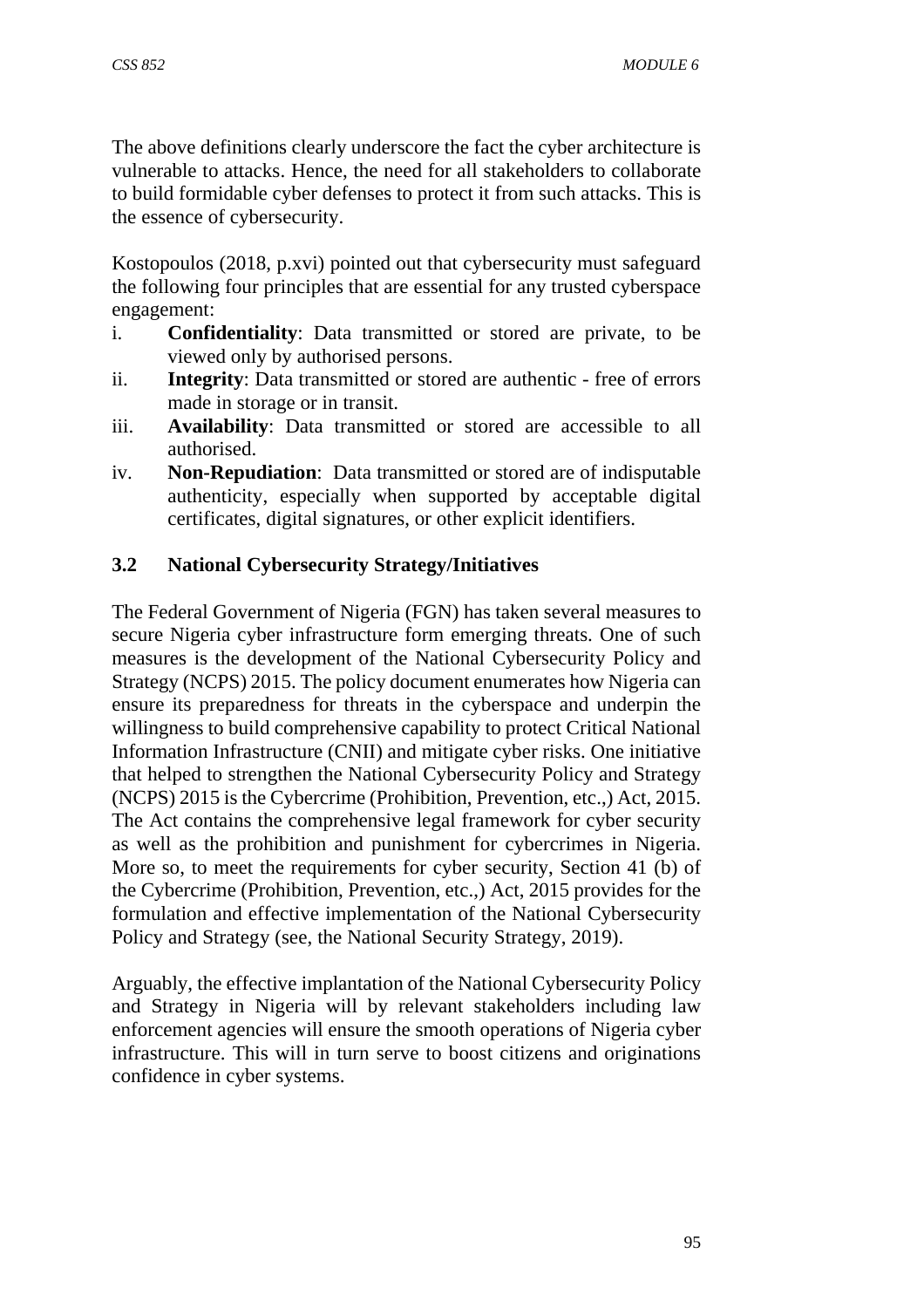#### **3.3 Regional Cybersecurity Strategy/Initiatives**

The African Union with headquarters in Addis Ababa, Ethiopia is committed to incorporating emerging technologies in Africa's development plans and ensuring these technologies are used for the benefit of African individuals, institutions and nation states by ensuring data protection and safety online.

 On June 27, 2014, the member states of the African Union adopted the African Union Convention on Cyber Security and Personal Data Protection. The Convention stipulates among other things that member states of the African Union are aware that it is meant to regulate a particularly evolving technological domain, and with a view to meeting the high expectations of many actions with often divergent interest, the convention sets forth the security rules essential for establishing a credible digital space for electronic transactions, personal data protection and combating cybercrime.

On December 10 to 12, 2019, the African Union Expert Group (AUCSEG) inaugural meeting was held in Addis Ababa, Ethiopia. The aim of the gathering of the ten cybersecurity experts representing the five African regions was to discuss cybersecurity issues and challenges in the continent and deliberate on how to address them. The specific objectives of AUCSEG are as follows:

- i. Advising the African Union Commission (AUC) on cybersecurity issues and policies;
- ii. Proposing solutions to facilitate the ratification and domestication of the Malabo Convention into national laws;
- iii. Sharing the best policy on how to mitigate current and new threats and on the protection of critical infrastructure and election systems as well;
- iv. Identifying areas of research needed for the formulation of polices, guidelines, etc., which can be general or sector-specific;
- v. Identifying ways to support the establishment and development of Computer Security Incident Response Team (CSIRTs);
- vi. Developing ways for close collaboration among AU Member States and stakeholders, on cybersecurity;
- vii. Proposing ways to build capacities and to increase skills in ICTs security and their proper use;
- viii. Supporting AU on building African position within the international process related to cybersecurity including ways of cooperation with international stakeholders.

As part of its objectives, the group will adopt strategies and action plan to address the African cybersecurity needs and gaps in resource and know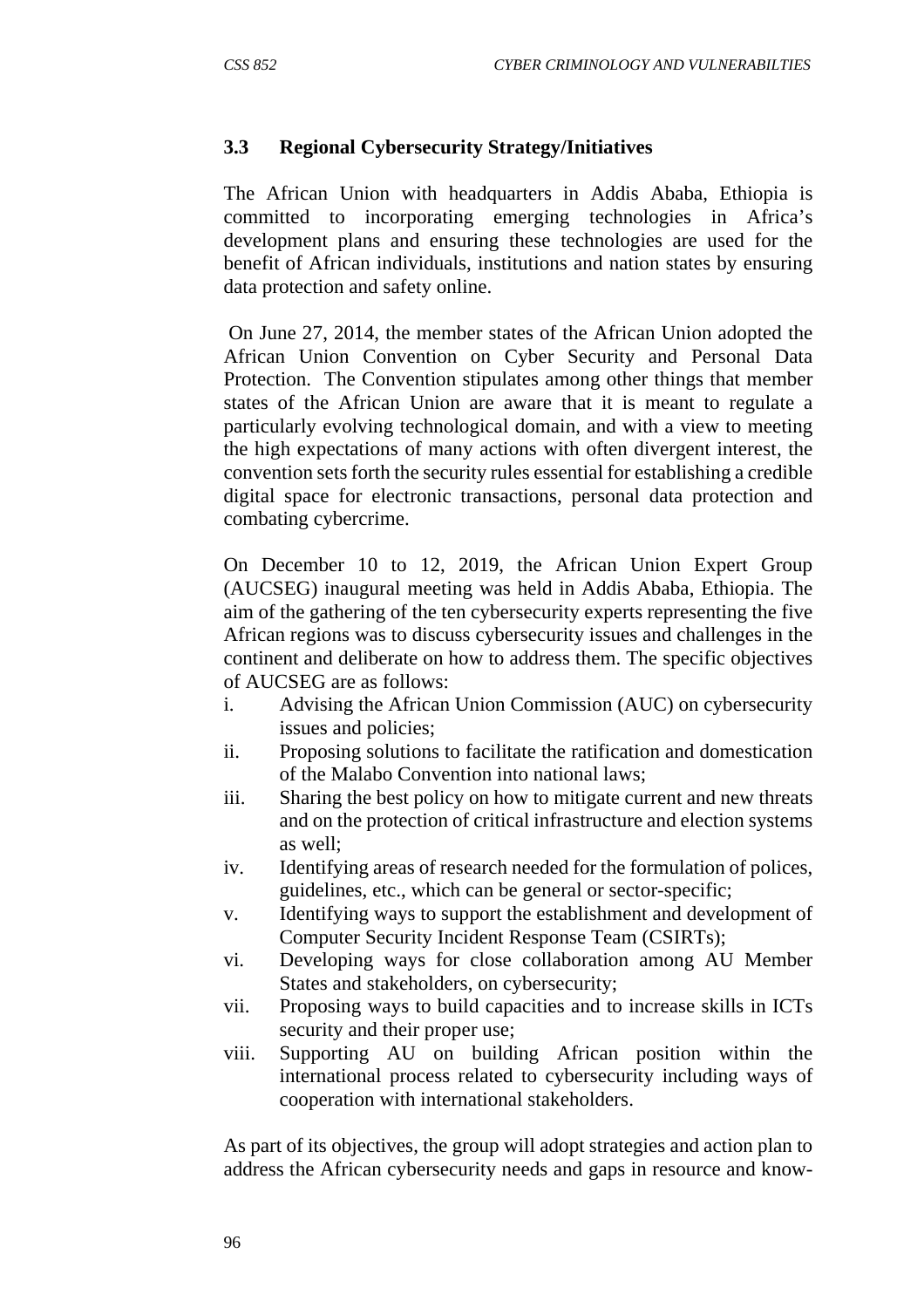how. It will also propose decisions on the promotion of cybersecurity for socio-economic development in Africa.

From the foregoing it is evident that the African Union has set up the needed machinery for the promotion of cybersecurity among member's states. However, the success of these strategies and initiatives will largely depend on how well the respective member states fulfill their obligations to the Union in this respect.

## **3.4 International Cybersecurity Strategies/Initiatives**

The United Nations (UN) with headquarters in New York, United States is committed to global cybersecurity. The UN has over the years established expert groups and sponsored conferences related to Information and Communication Technology (ICT) and cyber threats. In, 2012, the then UN Secretary-General, Ban Ki-moon appointed the group of 15 experts from the five permanent members of the UN Security Council as well as Argentina, Australia (the chair), Belarus, Canada, Egypt, Estonia, Germany, India, Indonesia, and Japan to execute a mandate from the UN General Assembly to "study possible cooperative measures in addressing existing and potential threats" related to the use of information and communication technologies (ICTs) (see, Wolter, 2020).

Furthermore, another example of the demonstration of the United Nations commitment to ensuring global cybersecurity, in 2018, the United Nations Office of Drug and Crime (UNODC) organised an International Academic Conference on Linking Organised Crime and Cyber Crime, Chuncheon, Republic of Korea. Experts across the world including academics and practitioners were invited to the two-day conference which was in partnership with Hallim University, Chuncheon, Republic of Korea. Another initiative, is the launching of the Global Cybersecurity Index (GCI) to measure the status of cybersecurity worldwide by UN International Telecommunications Union (ITU)

### **SELF-ASSESSMENT EXERCISE**

Discuss the efforts of the African Union in the prohibition of cybersecurity in Africa.

### **4.0 CONCLUSION**

Cybersecurity is an issue that concerns all countries of the world. Given the borderless nature of the cyberspace and the devastating nature of cyber-attacks, nation states cannot but collaborate and partner in the war against cybercrime and cyber terrorism. These collaborations and partnerships have been formed under the auspices of the African Union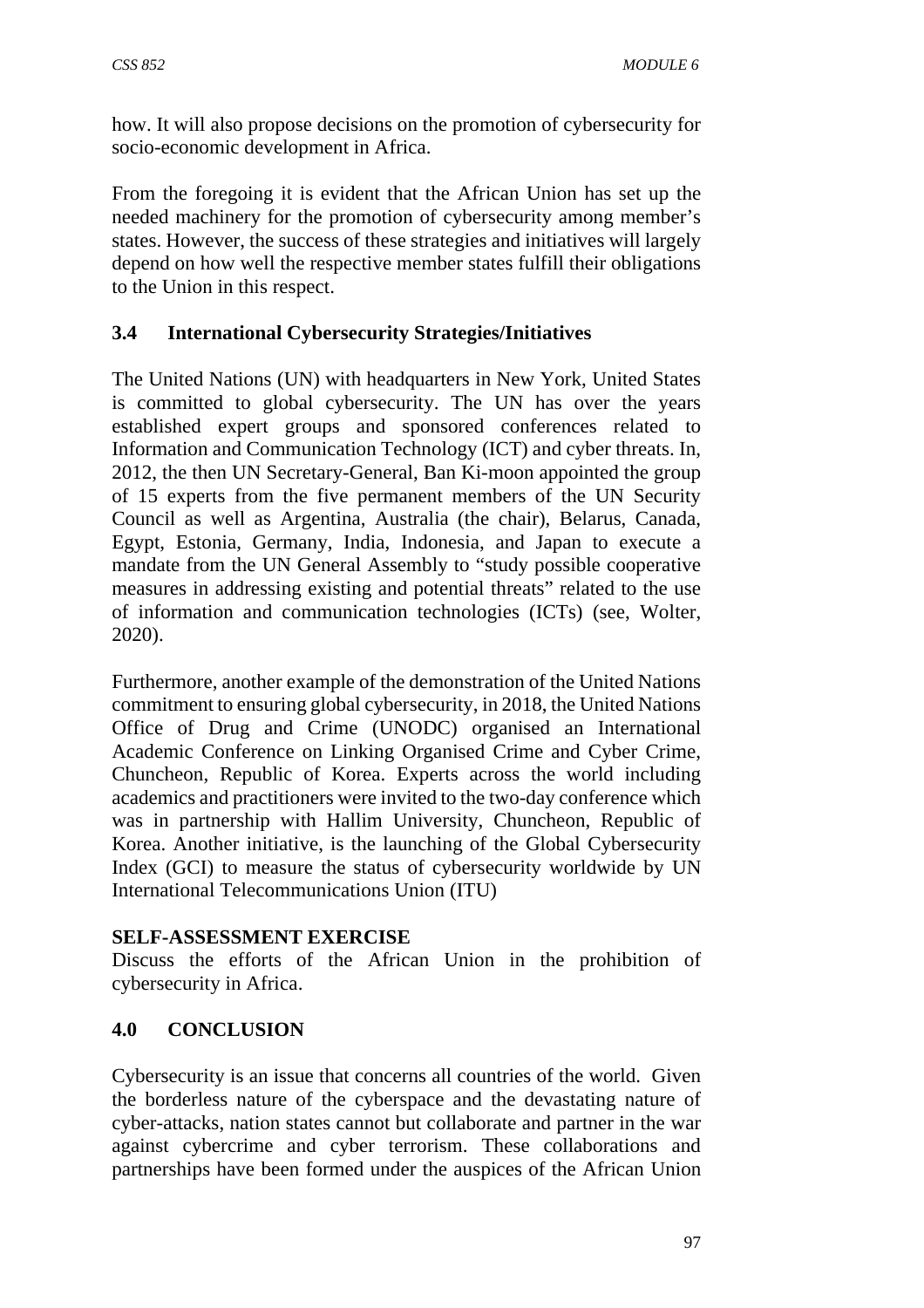and the United Nations. Nonetheless, the Federal Government of Nigeria have also demonstrated its readiness to combat crime and terror in the cyberspace and ensure cybersecurity have also established necessary policy and legislative frameworks.

# **5.0 SUMMARY**

The unit focused on the various cybersecurity strategies/initiatives at the national, regional and international levels. It highlighted the need for collaborations and partnerships among stakeholders in the war against crime and terrorism in the cyberspace.

### **6.0 TUTOR-MARKED ASSIGNMENT**

Discuss the efforts of the African Union in the promotion of cybersecurity in Africa.

# **7.0 REFERENCES/FURTHER READING**

- African Union Convention on Cyber Security and Personal Data Protection (2014). Retrieved June 2, 2019 from https://au.int/.../29560-treaty-0048\_- \_african\_union\_convention\_on\_cyber\_security\_.
- Kostopoulos, G. (2018). *Cyberspace and Cyber Security* (2nd ed.). Boca Raton: CRC Press, Taylor & Francis Group.

National Security Strategy (2019). Federal Republic of Nigeria.

- Ndubueze, P.N. (2014). Cyber Security and Industrial Development in Digital Nigeria. In D.O. Imbhonopi & U.M. Urim (Eds.). *Trajectory to Industrial Development in Nigeria.* (pp. 149-160). Ota: Department of Sociology, Covenant University.
- Orji, U.J. (2015). Multilateral Legal Response to Cyber Security in Africa: Any hope for effective international cooperation?  $20157<sup>th</sup>$ International Conference on Cyber Conflict Architectures in Cyberspace. In: M. Maybum, A. M. Osula, L. Lindstom (Eds.). Tallinn: NATO CCD COE Publications.
- United Nations Institute for Disarmament Research (UNIDIR) (2017). United Nations, Cyberspace and International Peace and Security: Responding to Complexity in the 21<sup>st</sup> Century. Available at: https://www.unidir.org/files/publications/pdfs/the-united-nationscyberspace-and-international-peace-and-security-en-691.pdf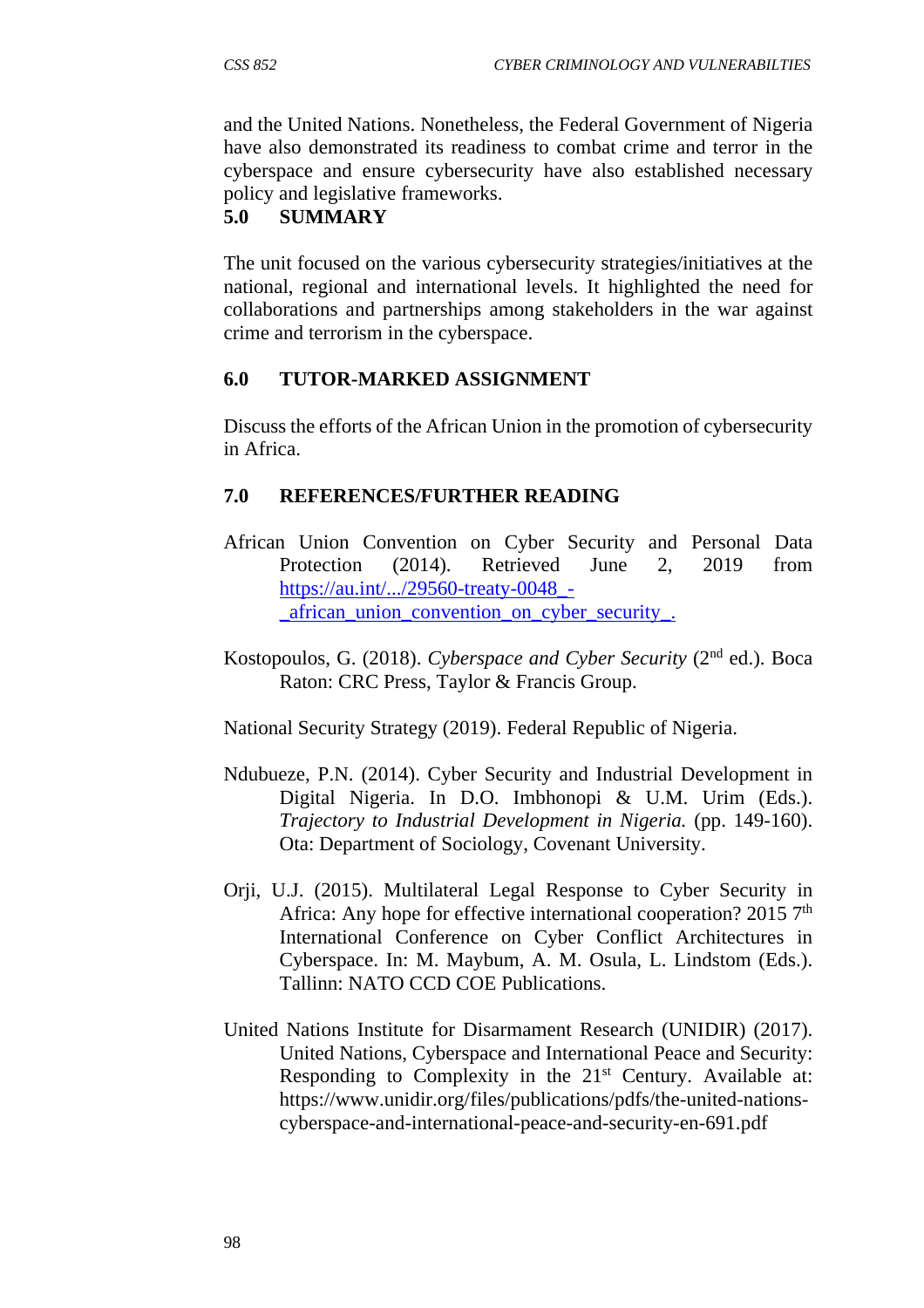Wolter, D. (2020). The UN Takes Big Step Forward on Cybersecurity. Available at: https://www.armscontrol.org/act/2013-09/un-takesbig-step-forward- cybersecurity.

### **UNIT 3 ARTIFICIAL INTELLIGENCE FOR CYBERSECURITY**

### **CONTENTS**

- 1.0 Introduction
- 2.0 Objective
- 3.0 Main Content
	- 3.1 Meaning and Scope of Artificial Intelligence (AI)
	- 3.2 Artificial Intelligence Techniques for Cybersecurity
- 4.0 Conclusion
- 5.0 Summary
- 6.0 Tutor-Marked assignment
- 7.0 References/Further Reading

### **1.0 INTRODUCTION**

Artificial intelligence (AI) is an area of computer science that is fundamentally concerned with how intelligent machines that functions like human beings can be created. This area is an emerging area that has received great attention in the digital age. Today cyber security experts are interested in learning how artificial intelligence can be deployed to solve cyber security issues.

#### **2.0 OBJECTIVE**

By the end of the unit, you will be able to:

describe how artificial intelligence is applied to cybersecurity.

### **3.0 MAIN CONTENT**

#### **3.1 Meaning and Scope of Artificial Intelligence**

Artificial intelligence is primarily a machine-based intelligence. With the monumental breakthrough in the Information and Communication Technologies (ICTs) in the 21<sup>st</sup> century machines are designed and equipped with the capacity to function as humans as it were. Vahakainu and Lehto (2019, p. 431) defined artificial intelligence as:

Artificially-formed intelligence that provides tools for solving complex and demanding problems on a computer or machine. Artificial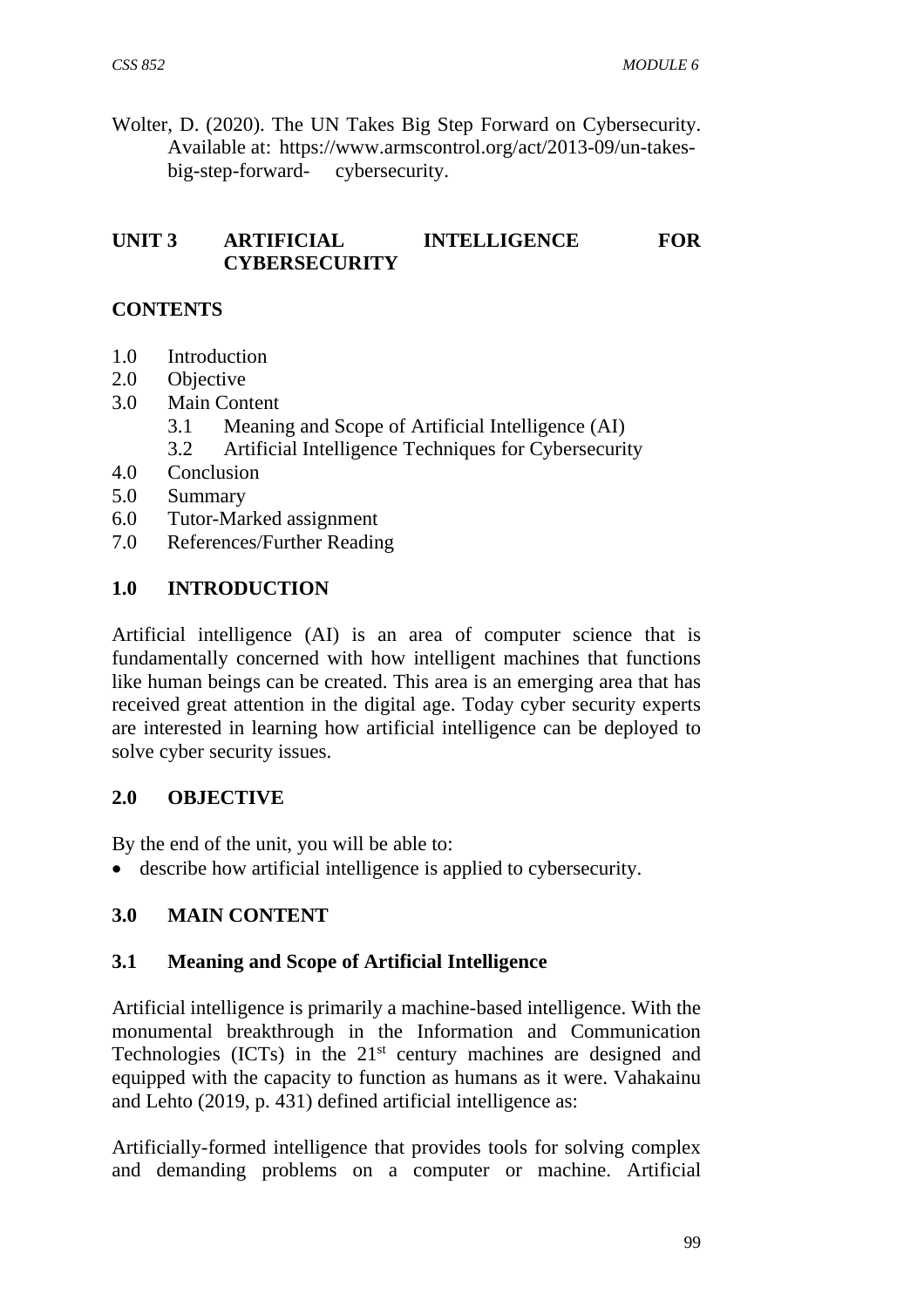intelligence is a combination of information technology and physiological intelligence, which can be computationally used to reach goals.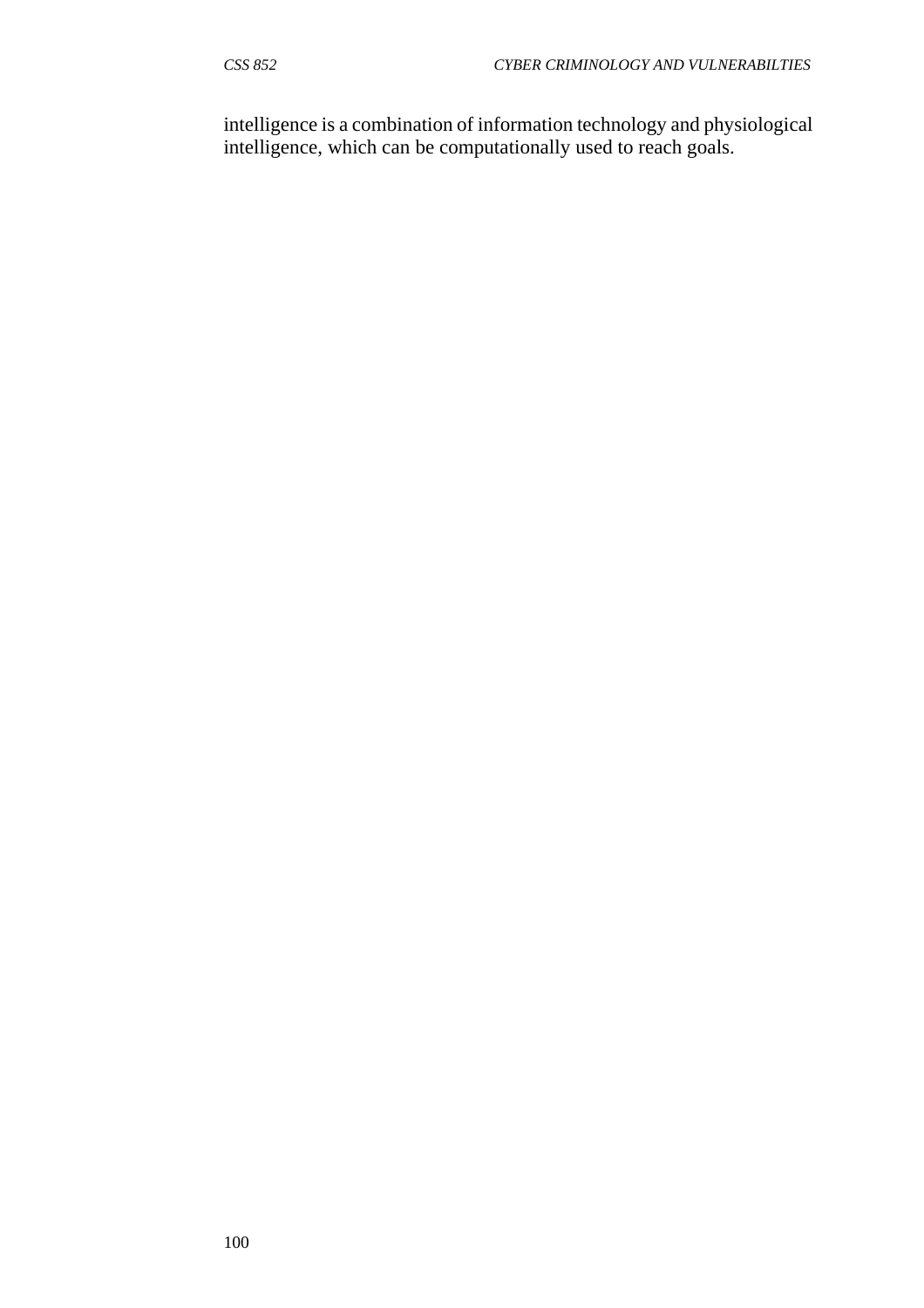# **3.2 Artificial Intelligence Techniques for Cyber Security**

The following artificial intelligence techniques have been identified by Panimalar, Giri and Salman (2018, p.122-123):

i. **Expert System:** This is a computer system that copies the decision making ability of humans. A good example of expert system is knowledge-based systems. Knowledge-based systems are made up of two sub-systems: the knowledge base and the inference engine. The knowledge base comprises of the real world illustrations and assertions, while the inference engine is an automatic reasoning system. It evaluates the current situation of the knowledge base and applies the rules relevant to it, and asserts new knowledge into it. The Cyber Security Artificial Intelligence Export System comprise the following in knowledge base and interference engine:

| <b>Components of Expert Systems</b> |                                    |
|-------------------------------------|------------------------------------|
| Knowledge                           | <b>Malicious IP Address</b>        |
| <b>Base</b>                         | <b>Known Malware</b>               |
|                                     | <b>Known Virus</b>                 |
|                                     | <b>Approved Applications</b>       |
|                                     | <b>Approved IP Addresses</b>       |
|                                     | <b>End Point Usage Statistics</b>  |
| <b>Inference</b>                    | IP Address Geographical Location   |
| <b>Base</b>                         | <b>Connection Attempts</b>         |
|                                     | <b>Connection Patterns</b>         |
|                                     | Frequency of Programme Use         |
|                                     | Document Usage                     |
|                                     | Login Timestamps                   |
|                                     | <b>Port Communication</b>          |
|                                     | <b>File/Folder Access Patterns</b> |

Source: Arockia, Giri and Salman (2018, p.123).

Arockia, Giri and Salman (2018) further explained that **Security Expert System** follows a set of rules to combat cyber-attacks. It checks the process with the knowledge base and ignores if it is good known processes, otherwise the system terminates the process. Where no such process exit in the knowledge base, then inference engine algorithms (rule sets) is used by the expert system to find out the machine state. The machine state is made up of three states: safe, moderate and severe. Depending on the machine state, the administrator or user is alerted about the status and the inference feed to knowledge base. The advantages of expert systems include: decision support, instruction detection, knowledge base and inference engine.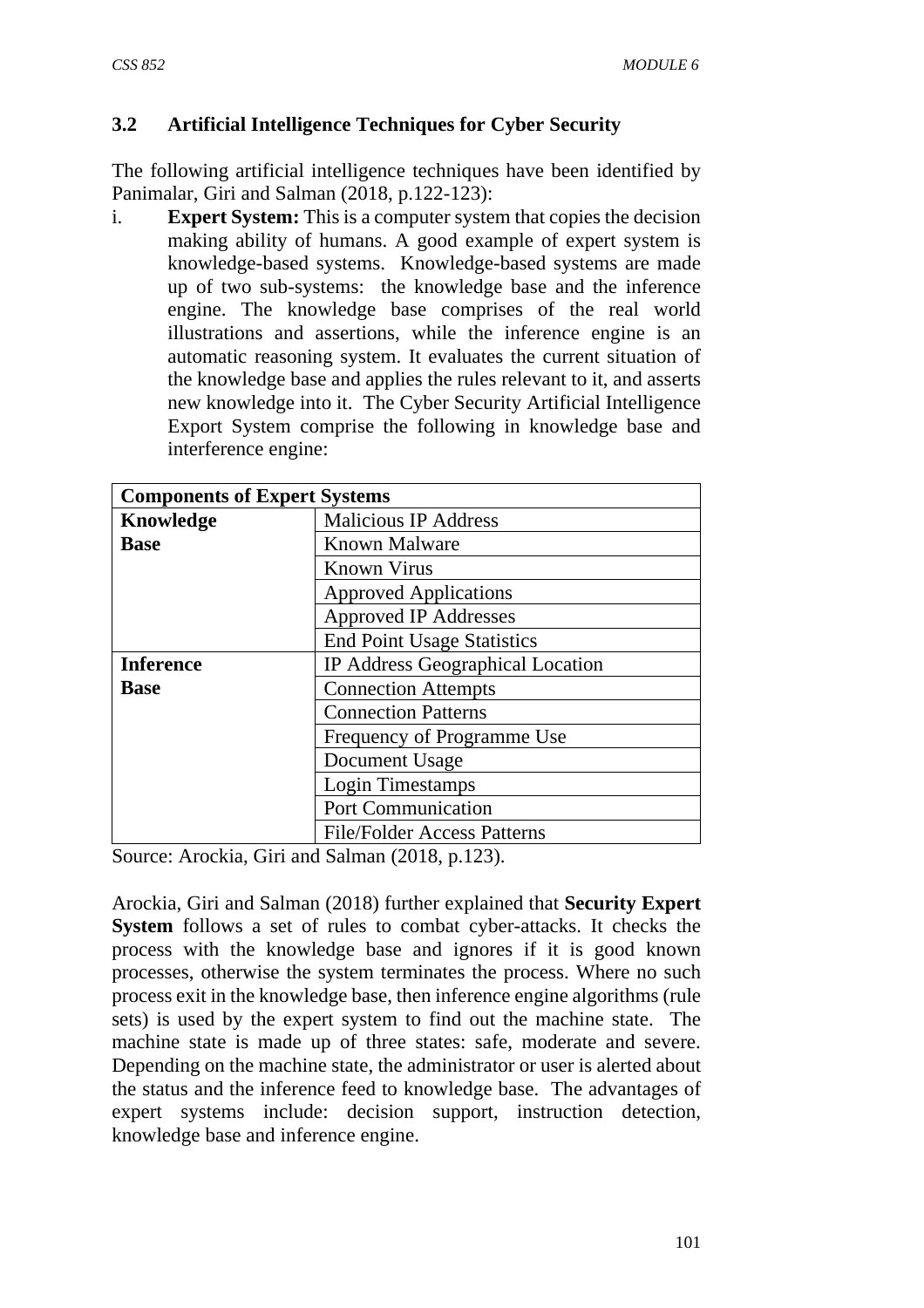- ii. **Neural Nets**: This is also called deep learning. It is an advanced component of artificial intelligence that is designed to work and functions like the human brain. The human brain has several neurons, which serve several purpose, are domain-independent and can learn any type of data. In 1957, Frank Rosenblatt created an artificial neuron (Perceptron) which facilitated neural networks. Perceptron can learn and tackle absorbing issues by combining with other nerves (perceptron). Perceptron on their own can identify the entity on which they are trained by learning and processing the high level raw data, as our brain learns its own from the raw data using our sensory organ's input. When this deep learning (trained) is applied to cybersecurity the system can identify whether a file is malicious or legitimate without human interference. This technique produces strong result in detecting the malicious threats, compared to classical machine learning systems. Neural net's speed makes it very useful in cybersecurity. They can allow the exact detection of new malware threats and close the loophole thereby preventing a potential cyber-attack. The advantages of neural nets include: intrusion detection and protection system, high speed operation, denial of service detection and forensic investigation.
- iii. **Intelligent Agents**: This is an independent entity which recognizes movement through sensors and follows up on an environment using actuators. which is an agent and direct its activity towards certain objectives. Intelligent agents may use knowledge base to accomplish their objectives. Intelligent agent is created to combat Distributed Denial of Service (DDoS) attack. The advantages of intelligent agents include: proactive, have agent communication language, mobility. They are reactive and can protect against DDoS.

### **SELF-ASSESSMENT EXERCISE**

Describe how artificial intelligence is applied to cybersecurity.

# **4.0 CONCLUSION**

Artificial intelligence is an emerging area in Computer Science that has shown great promise for cybersecurity. Artificial Intelligence-based cyber security defense has demonstrated capacity to tackle cyber threats and attacks.

# **5.0 SUMMARY**

The unit focused on the meaning and scope of artificial intelligence and examined some artificial intelligence techniques that are deployed for cybersecurity such as expert systems, neural nets and intelligent agents.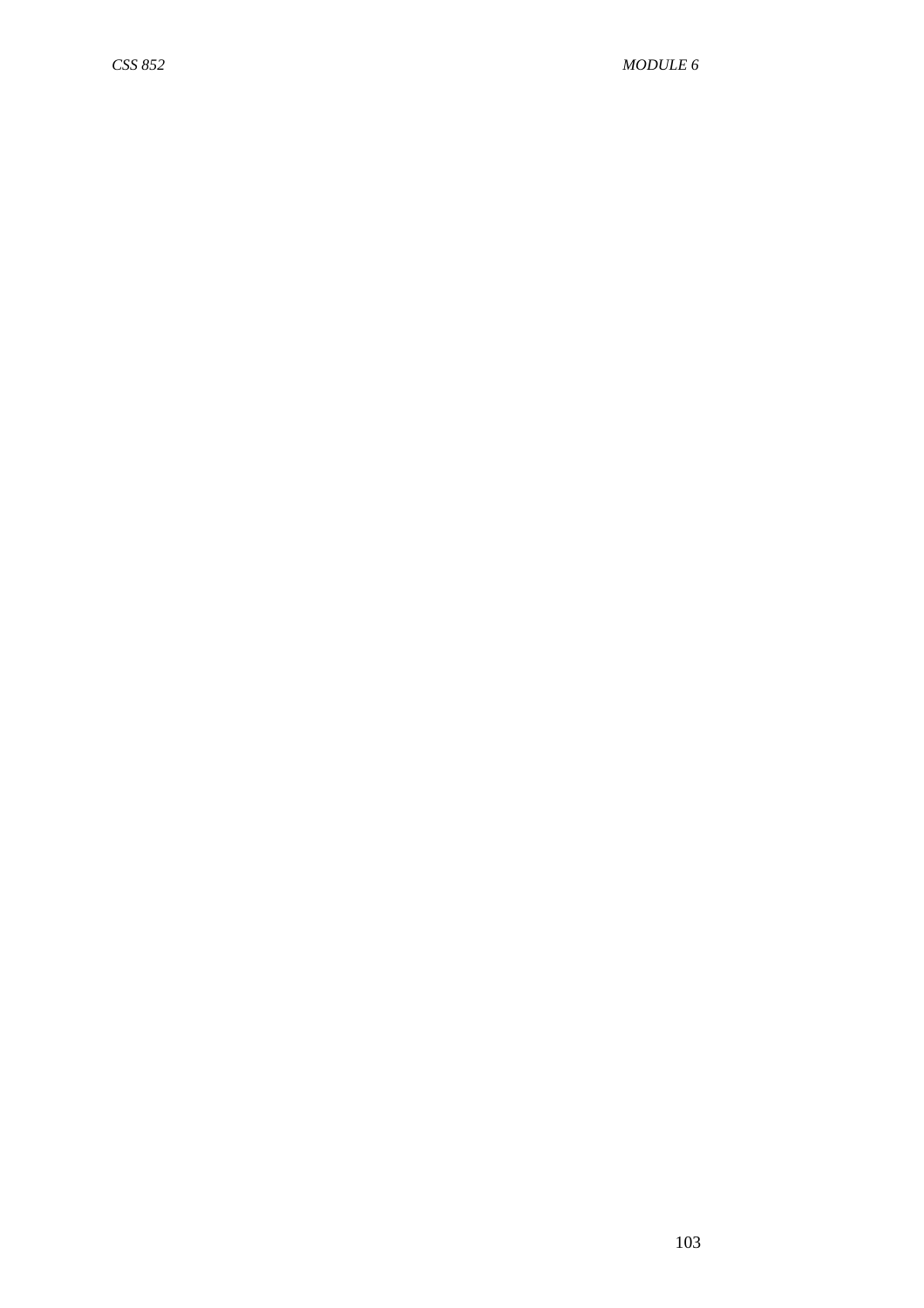#### **6.0 TUTOR-MARKED ASSIGNMENT**

What are the various artificial intelligence techniques used for cybersecurity?

#### **7.0 REFERENCES/FURTHER READING**

- Arockia, P. S. & Salman, K. K. (2018). Artificial Intelligence Techniques for Cybersecurity. *International Research Journal of Engineering and Technology* (5), 3, 122-124.
- Vahakainu, P. & Lehto, M. (2019). Artificial Intelligence in the Cyber Security Environment. Proceedings of the 14<sup>th</sup> International Conference on Cyber Warfare and Security ICCW52019. Available: https://www.researchgate. net/publication /338223306\_Artificial\_intelligence\_in\_the\_cyber\_security\_envir onment Artificial intelligence in the cyber security environm ent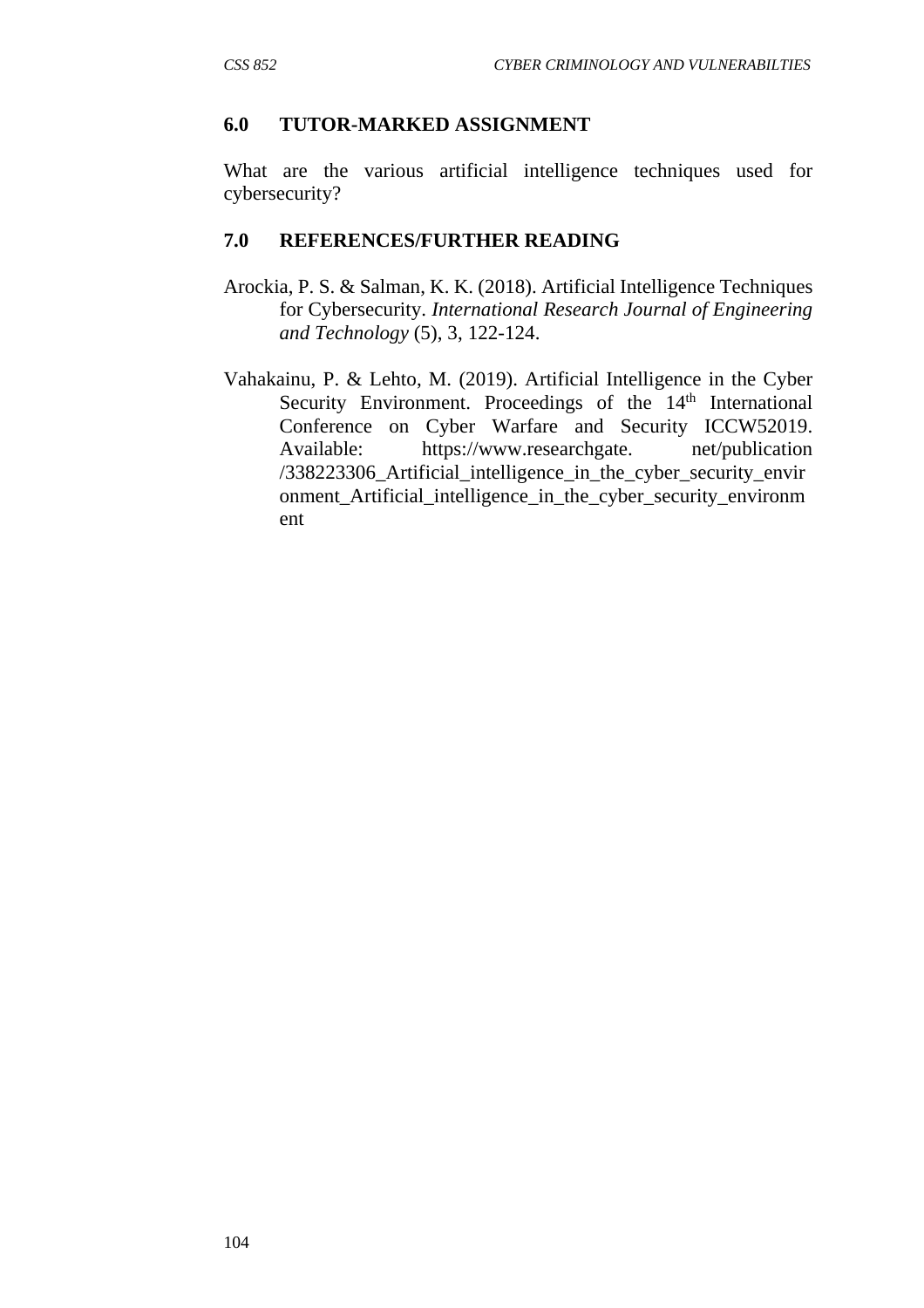# **UNIT 4 CHALLENGES OF POLICING AND ENFORCEMENT**

# **CONTENTS**

- 1.0 Introduction
- 2.0 Objectives
- 3.0 Main Content
	- 3.1 The Challenges of Policing Cybercrime
	- 3.2 Impediments to the Effective Establishment and Enforcement of Cybercrime Legislations in Africa
- 4.0 Conclusion
- 5.0 Summary
- 6.0 Tutor-Marked Assignment
- 7.0 References/Further Reading

### **1.0 INTRODUCTION**

Cybercrime is an emerging crime. The modus operandi for committing cybercrime differs from those of physical space crime in various ways. This makes cybercrime policing a somewhat herculean task. Aside the nature of cybercrime posing a challenge for its policing, the issue of extant laws on cybercrime is another area of challenge. In some African countries the laws may not be comprehensive enough and even when they are the enforcement is marred by some legal technicalities.

### **2.0 OBJECTIVES**

By the end of this unit, you will be able to:

- discuss the challenges associated with policing cybercrime
- examine the impediments to the effective establishment and enforcement of cybercrime legislation in Africa.

### **3.0 MAIN CONTENT**

#### **3.1 The Challenges of Policing Cybercrime**

A renowned cybercrime scholar Wall (2007/2010) identified some challenges confronting the public police in their efforts to control cybercrime as follows:

i. *De Minimism***:** *De minimism* trap means that the law does not deal with trifles (*de minimis non curat lex*). Many cybercrimes are small-impact bulk victimisations with a large aggregate loss, but spread out across different jurisdictions of the world. However, local policing strategies cascade to decision at the local level over most efficient expenditure and finite resources, therefore, the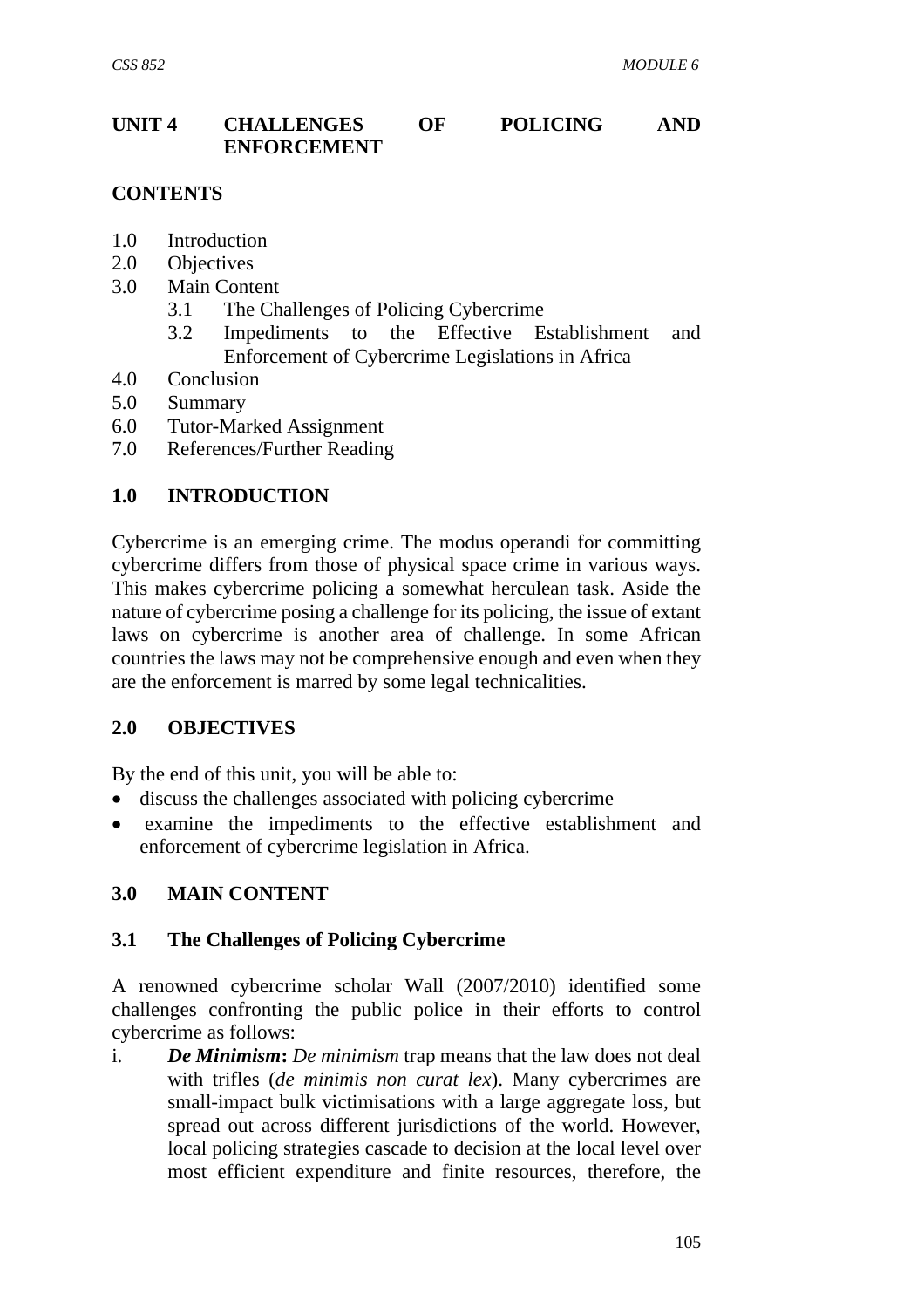'public interest,' which happens to be a major criterion for releasing police resources for an investigation is usually difficult to justify in individual cases of cybercrime victimisation.

- ii. *Nullum Crimen Disparities*: There is the challenge of *nullum crimen* legal disparities in inter-jurisdictional cases (*nullum crimen sine lege* – no crime without law). Though recent protocols as well as cybercrime convention and multi-agency collaborations may facilitate inter-force cooperation, they are nonetheless dependent on whether a particular offense is given similar priority in each jurisdiction. Cooperation may be difficult if the deviant behaviour is an offense in one jurisdiction and not in another.
- iii. *Jurisdictional Disparities*: Police or prosecutors use their resourcefulness to forum-shop when faced with jurisdictional or evidential disparity in order to increase the likelihood of obtaining a conviction. However, inter-jurisdictional cooperation may not to be successful when it comes to non-routine types of offending.
- iv. *Non*-*routine Activity and Police Culture*: The *solitus* or routinisation issue affects the ability of the police to respond to 'non-routine' criminal activity vis-à-vis their possession of relevant skill sets and experience. Most public policing is based upon local and routinised practices that make up occupational cultures, working patterns and professional policing. Therefore, there may be investigative challenges with non-routine events. Such non-routine events include those created by the internet like cross-border investigations or some deviant behaviour that police officers do not normally consider criminal.
- v. *Under***-reporting:** The under-reporting of cybercrime to the police is another challenge that confronts the police. The assumed problem of under-reporting to the police has been a longstanding debate. The little research into reporting practices, police recording procedures, and prosecutions indicates that there are some shortfalls.

There is no doubt that the above problems accounts for some of the challenges that the police encounter in their efforts to control the problem of cybercrime. These problems are not peculiar to Nigeria or Africa, the cut across the globe. It is also important to note that these are not the only problems that the police encounter in cybercrime control. However, they provide us with base line for understanding how challenging it is for law enforcement authorities to effectively control cybercrime.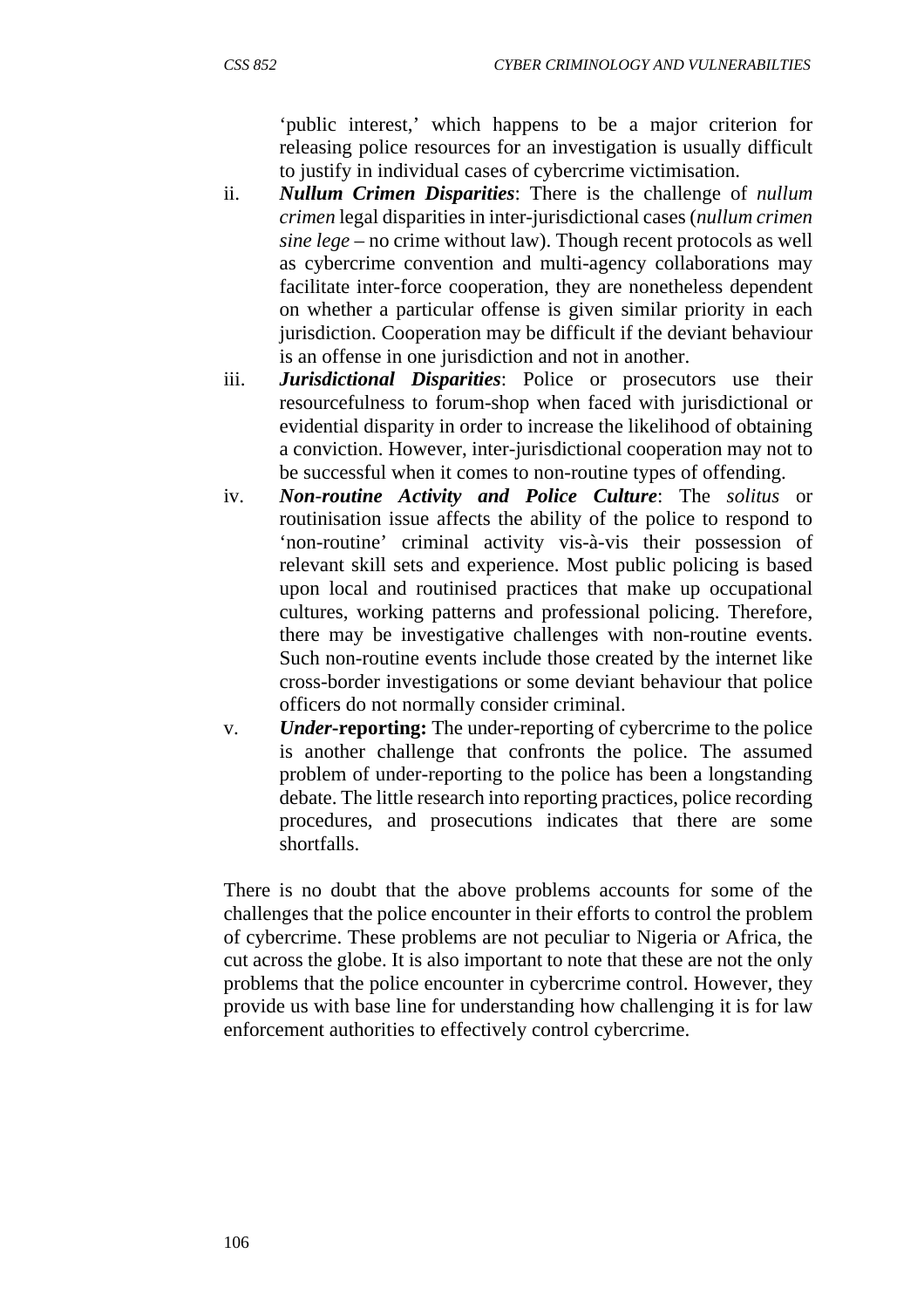# **3.2 Impediments to the Effective Establishment and Enforcement of Cybercrime Legislation in Africa**

There are several impediments that militate against the effective establishment and enforcement of cybercrime legislation in Africa. Some of these impediments were identified by Ndubueze (2019) below:

- i.) **The Slow Pace of Processing Legislations**: The process of establishing new legislations in some African countries can be tortuous and protracted. This is more so in countries with bicameral legislature such as Nigeria, the most populous African country. Bills are usually presented and passed in both the upper and lower legislative houses; public hearings are conducted on the bills. Where there are different versions to a bill, they are harmonized, passed by the legislative houses and sent to the President for assent. These processes, though statutory and required to ensure that all relevant stakeholders make their inputs to the bill, can be time-consuming. This perhaps explains the delay in passing the first comprehensive cybercrime legislation in Nigeria; Cybercrime (Prohibition, Prevention, etc.) Act, 2015. There were several drafts of cybercrime related bills before the Nigerian National Assembly before the passage of the Cybercrime Act in 2015.
- ii.) **Gaps in Law Enforcement Knowledge/Skills**: Arguably, law enforcement agencies have not been able to keep pace with the astounding pace of cybercrime. Cybercriminals are fast becoming super-sophisticated and usually ahead of law enforcement. They are inventing novel ways of bypassing security barriers in networks and systems, but such ingenuity is not replicated by law enforcement. Law enforcement efforts to combat emerging variant of cybercrimes have, for the most part, being reactive. Marcum (2014) underscores this challenge when she asserts that the most challenging aspect of fighting cybercriminals is that they are often one step ahead of law enforcement in the area of knowledge and skills. A sound knowledge of the issues around information and communication technology is a pre-requisite for an effective, efficient and imaginative establishment and enforcement of cybercrime legislations in Africa. For example, the criminal justice professionals require an above average Information and Communication Technology-related security knowledge to satisfactorily enforce cybercrime laws.
- iii.) **Low Tempo of Enforcement Activities**: Enforcement of cybercrime legislations in many African countries seems relatively low. Several factors may account for this. First, the reporting rate of cybercrime when compared to offline crimes is low. Again, this may be because of the low level of awareness of cybercrime in the continent. Many Internet users may fall victim of cybercrime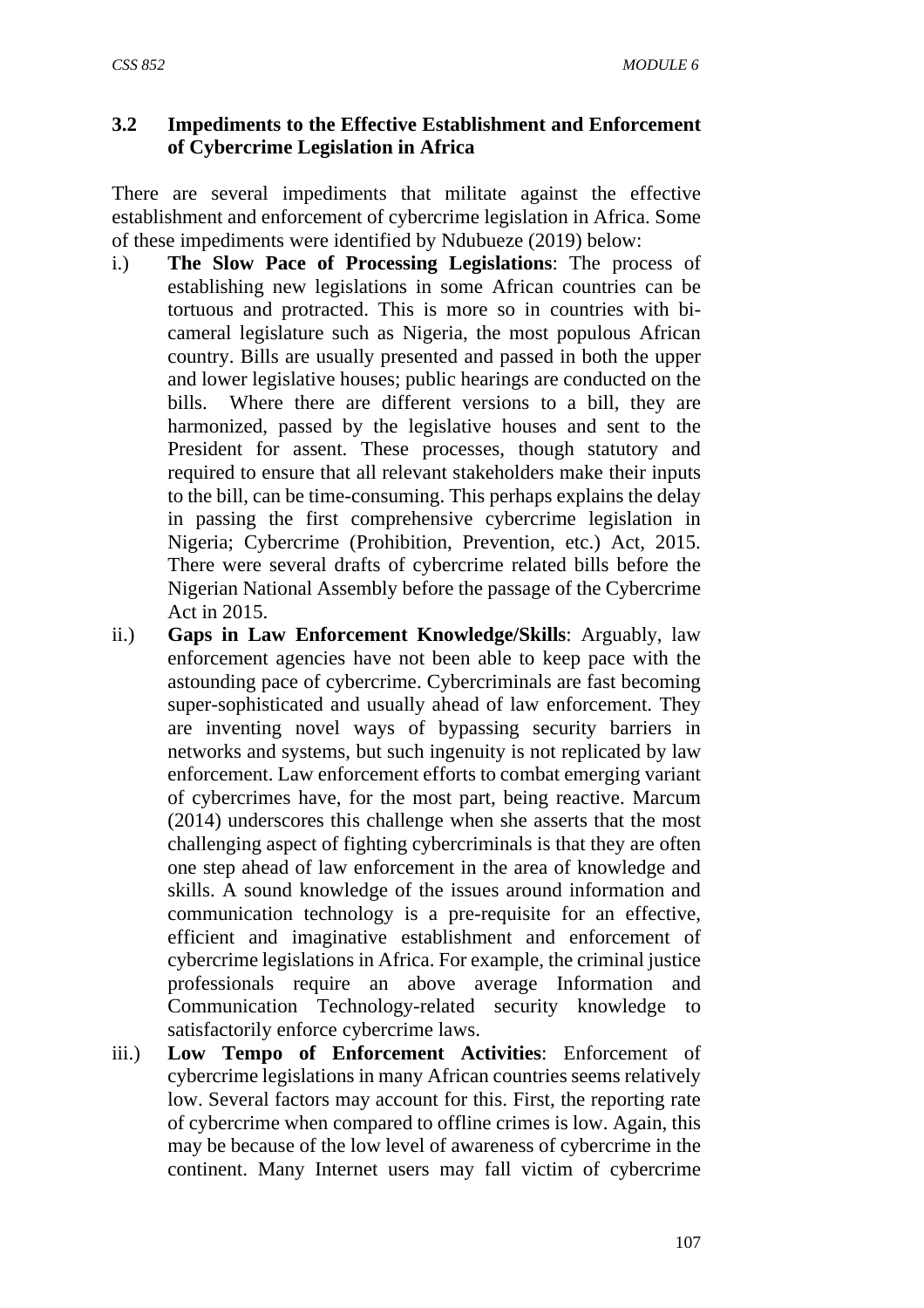without knowing immediately. For example, a person may not know that his/her identity has been stolen online until the perpetrator uses it to commit a crime. Second, due to its technical nature, not so many law enforcement personnel understand some technical provisions in the extant legislations. Third, the process of search and seizure of digital evidence require forensic expertise, a skill that is not so common among law enforcement personnel.

- iv.) **Security versus Privacy Debate**: The dichotomy between security and privacy especially with respect to the use of electronic surveillance remains of the most discussed challenges of policing cybercrime (Nhan and Bachman, 2015). The foregoing holds true for Africa as well. For example, in 2015, a draft bill titled "Frivolous Petition Bill" which proposed two years imprisonment, or a fine of \$10,000 (N3.6m) or both for anyone who post "abusive statement" via text message, Twitter, WhatsApp or any other form of social media which passed the second reading in the 8th Nigerian Senate was withdrawn following public out-cry against it (Punch Newspaper, 2018).
- v.) **Jurisdictional Issue:** It is well acknowledged that jurisdiction is difficult to establish in the cyberspace and this is one of the major challenges of enforcing cybercrime legislation. This is particularly so because African countries, like their counterparts in other continents would normally encounter some difficulty in determining the jurisdiction of cybercrime cases that cut across may countries of the world.
- vi.) **Extradition Issues:** The process of extradition may be tortuous and complicated if the offense for which extradition is sought does not meet the requirement of dual criminality (this means that the offense must be a crime in both concerned countries). This explains why there have been some efforts to address this challenge under the auspices of the African Union. For example, Article 28:2 of the African Union Convention on Cyber Security and Data Protection (2014) provides that:

State parties that do not have agreement on mutual assistance in cybercrime shall undertake to encourage the signing of agreement on mutual legal assistance in conformity with the principle of double criminality, liability, while promoting the exchange of information as well as the efficient sharing of data between the organisation of State Parties on a bilateral and multilateral basis.

vii.) **Dearth of Cybercrime Research Centres:** There is a dearth of cybercrime research centres in Africa when compared to the western world (see, Ndubueze, 2016). The academia and practitioners may be required to make their inputs during public hearings on cybercrime bills. Law makers may require evidencebased, domesticated and well documented research on the cybercrime problem to formulate appropriate legislations that will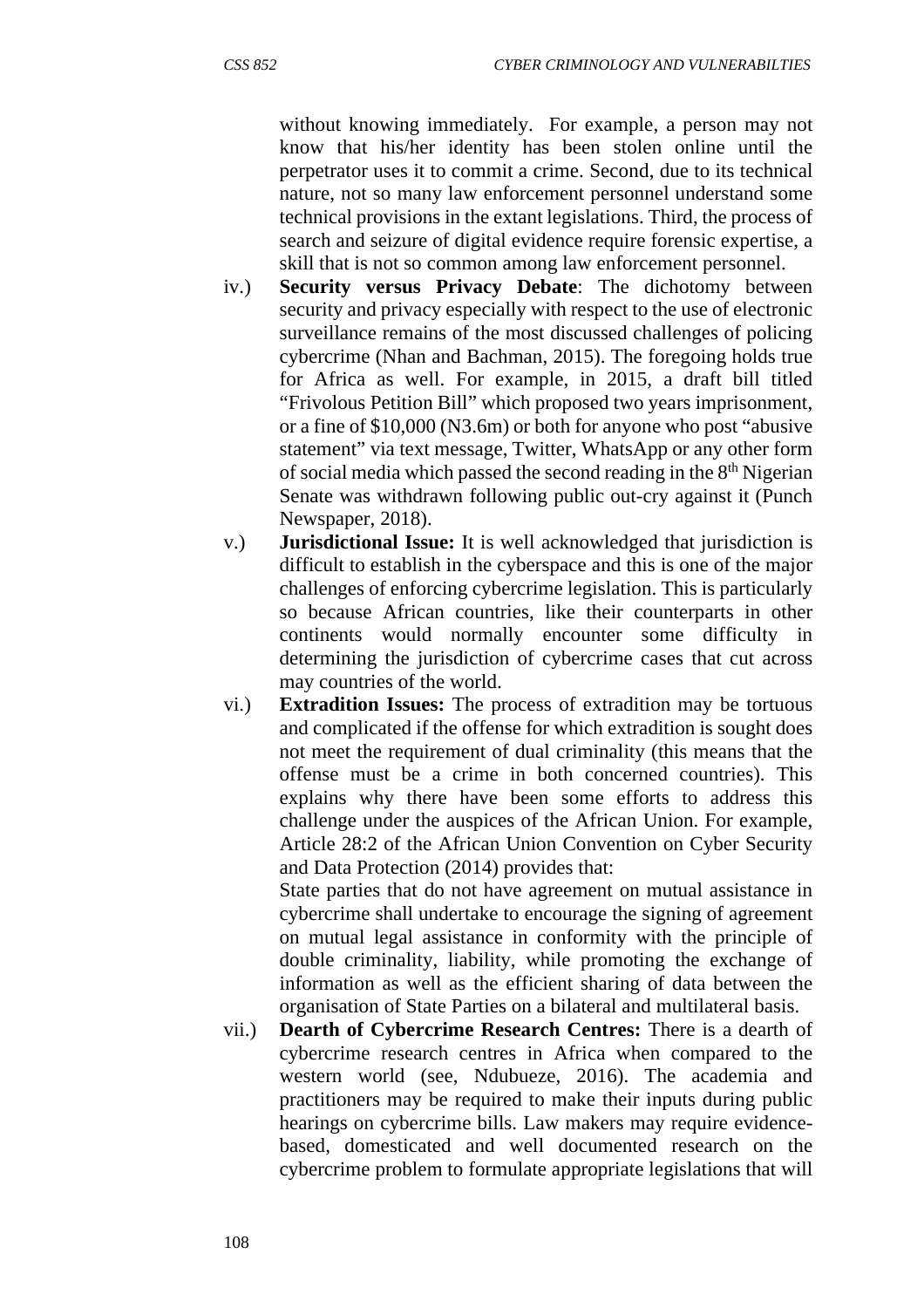fit into the peculiarity of each nation-state. But where such research is not sufficiently and readily available, they may be somewhat handicapped. Thus there is need for African governments to establish and fund cybercrime and cyber security research centres.

- viii.) **Low Regional Response:** Overall, there seems to be low response across the spectrum to the problem of cybercrime in Africa. When compared to the developed regions of the world such as America, Australia, Europe and so on, there are not so many conversations going on around the problem of cybercrime. There are not so many regional conferences, seminars, debates, on cybercrimes and criminality. There is no doubt that such activities would ultimately create more awareness on the scope of the problem and underscore the need for more regional cooperation in the efforts to combat it. For example, the African Union Convention on Cyber Security and Personal Data Protection was adopted by the Twenty-third Ordinary Session of the Assembly held in Malabo Equatorial Guinea on 27<sup>th</sup> June 2014. However, only 11 countries have signed it as at 5th February, 2019 (African Union, 2019). This low response will undoubtedly affect the level of cooperation among member states in the establishment and enforcement of cybercrime legislation in Africa.
- ix.) **Weak Voices in Global Internet Governance:** The African Union Commission (2016) has decried the weak voices of Africa in global Internet governance. African needs strong voices in global internet governance as this is critical to the effective enforcement of cybercrime legislations in Africa.

#### **SELF-ASSESSMENT EXERCISE**

Discuss the challenges associated with policing cybercrime.

### **4.0 CONCLUSION**

The emergence of cybercrime has changed the dynamics of policing. Policing in the digital age requires some specialised training and development of skill-sets that are not common in traditional police culture and practices. This constitutes a change for cybercrime policing. The fact that cybercrime offences may vary from one country to another makes cross-border cooperation of law enforcement agencies when prosecuting certain cases difficult. Moreover, there are several issues that make the establishment and seamless enforcement of cybercrime legislation problematic.

### **5.0 SUMMARY**